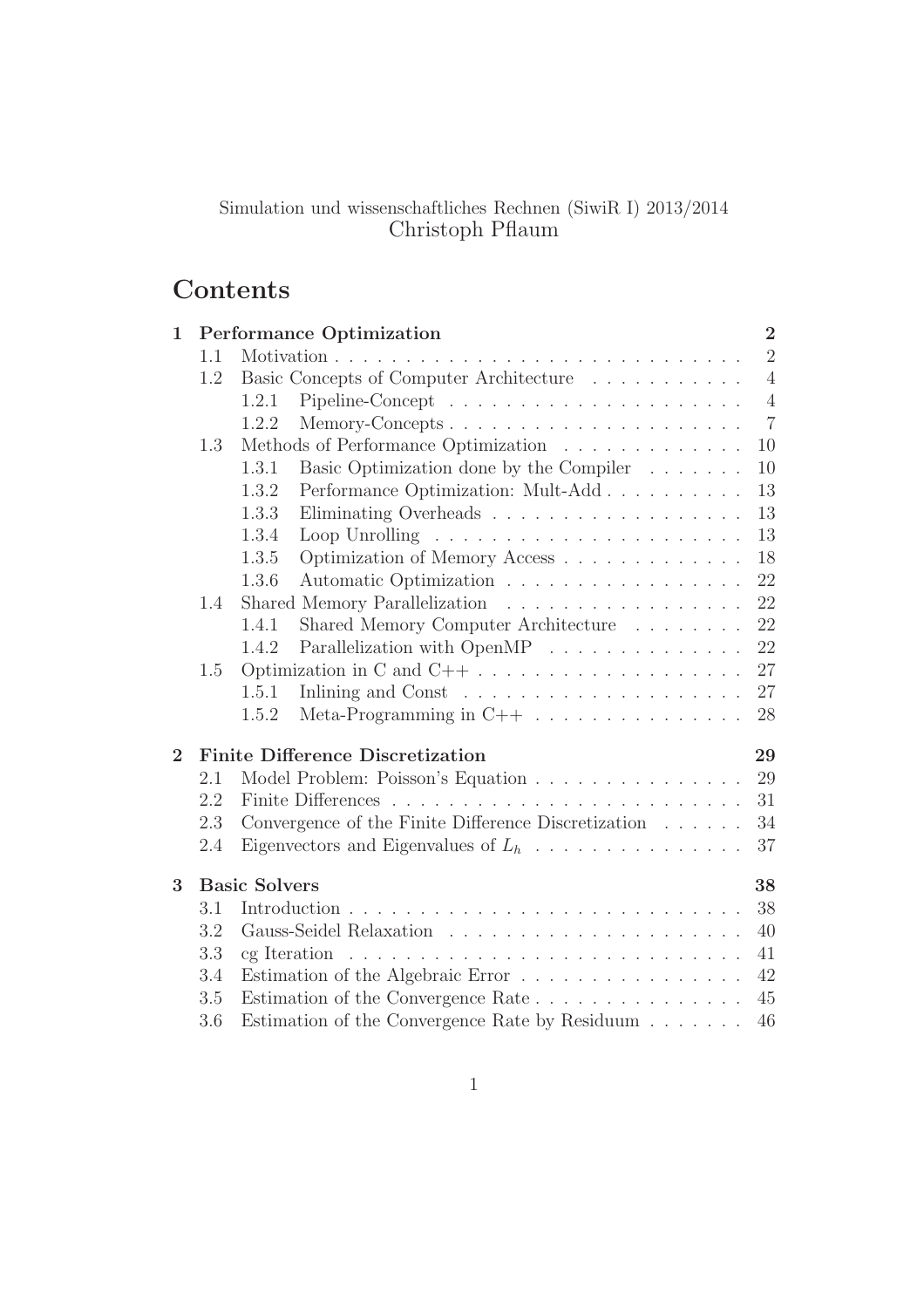|                 |     | 3.7 Finding the Meshsize and the Number of Iterations 46         |     |
|-----------------|-----|------------------------------------------------------------------|-----|
| $\overline{4}$  |     | <b>Software Development</b>                                      | 47  |
|                 | 4.1 |                                                                  | 47  |
|                 | 4.2 |                                                                  | 53  |
|                 | 4.3 |                                                                  | 56  |
|                 | 4.4 | Basic Concept of Expression Templates                            | 58  |
|                 | 4.5 | Interfaces with Expression Templates                             | 66  |
| $5\overline{)}$ |     | Parallelization                                                  | 70  |
|                 | 5.1 |                                                                  | 70  |
|                 | 5.2 |                                                                  | 71  |
|                 | 5.3 | Distributed Memory Parallelization of PDE-Solvers                | 79  |
|                 | 5.4 | Automatic Parallelization with MPI and Expression Templates      | 84  |
| 6               |     | Raytracing                                                       | 85  |
| $\overline{7}$  |     | <b>Finite Differences</b>                                        | 93  |
|                 | 7.1 |                                                                  |     |
|                 |     | Discretization of Stiff ODE's 93<br>7.1.1                        |     |
|                 |     | Discretization of Parabolic PDE's 96<br>7.1.2                    |     |
|                 |     | Discretization of Hyperbolic PDE's 100<br>7.1.3                  |     |
|                 | 7.2 |                                                                  |     |
|                 | 7.3 | Shortly-Weller Discretization for Curvilinear Bounded Domains105 |     |
| 8               |     | <b>Nested Dissection</b>                                         | 107 |

# 1 Performance Optimization

# 1.1 Motivation

Assume that we want to compute the flow of water in a hydroelectric power plant or the flow of air around a car.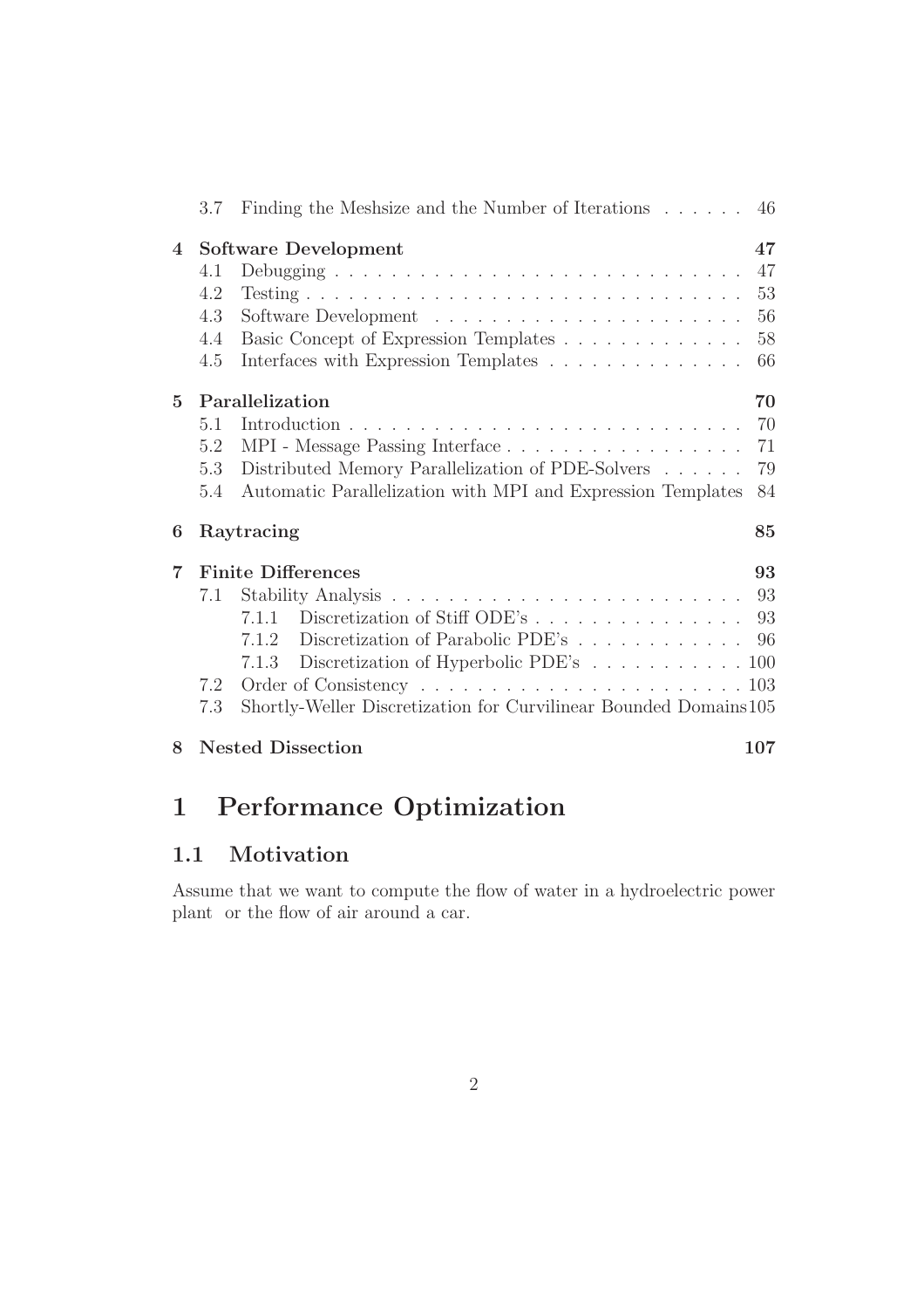

- It is impossible to compute the flow exactly.
- We have to compute an approximate solution on a discretization grid.

Example of a 2D discretization grid:

 $k_y$  grid points



In 3D,  $O(k_x * k_y * k_z)$  data and  $O(k_x * k_y * k_z * k_t)$  floating-point operations are needed.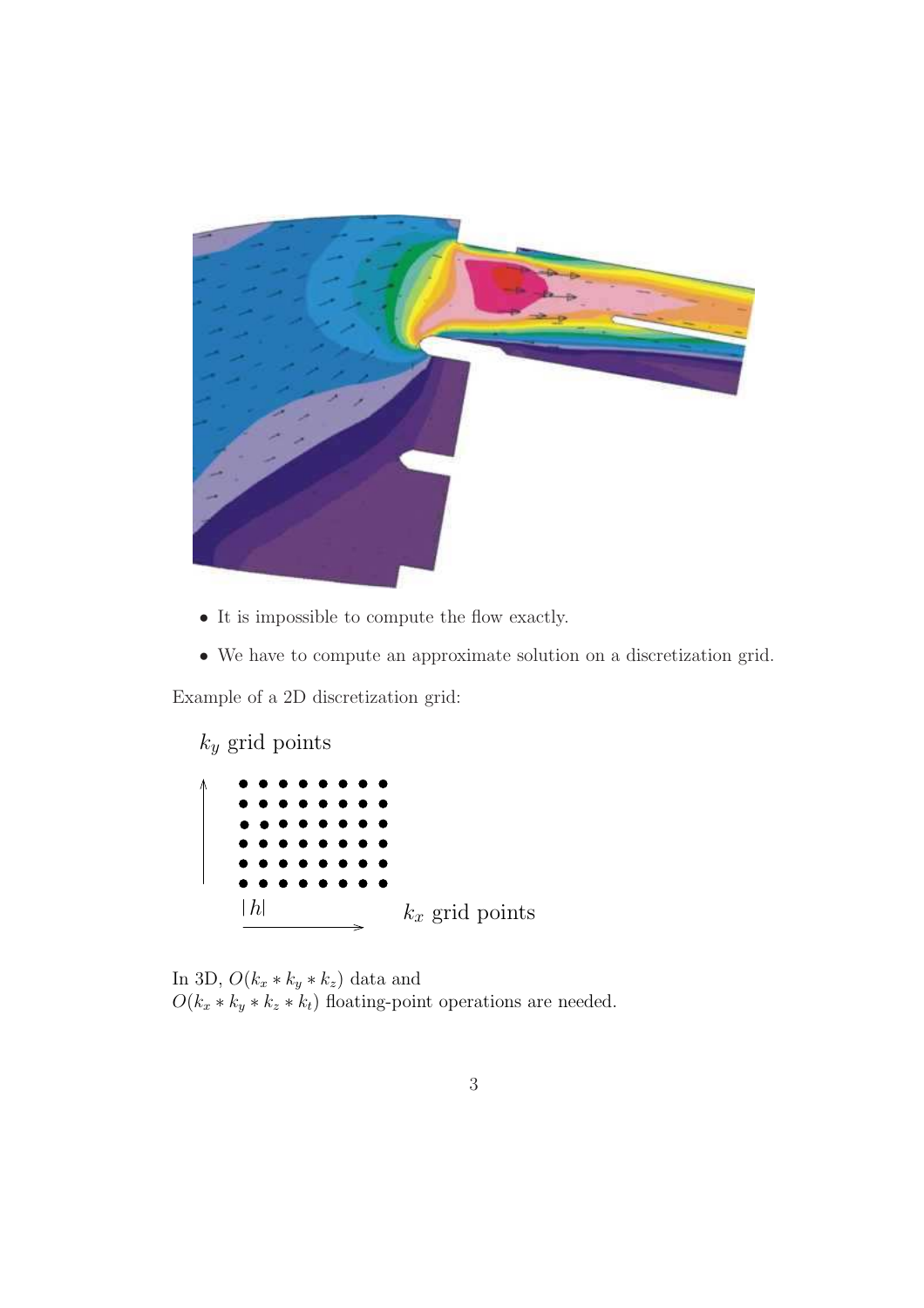**Example:**  $k_x = k_y = k_z = 200$  and  $k_t = 10000$ . This leads to:  $k_x * k_y * k_z = 8 * 10^6$  data and  $k_x * k_y * k_z * k_t = 8 * 10^{10}$  operations.

The computational amount of numerical simulations can be very large. Depending on the problem the computational amount can even be arbitrary large.

Therefore, very fast computers are needed. This leads to the following problems in computer architecture:

- Due to technical reasons the clock rate cannot be arbitrary high.
- In the last years the CPU performance (clock rate, ...) of processors increased more than the performance of memory (bandwidth, ...).

# 1.2 Basic Concepts of Computer Architecture

#### 1.2.1 Pipeline-Concept

Definition 1 (Latency and bandwidth, access time).

- The latency L is the time needed until the execution of an instruction can start.
- The execution of every instruction needs a certain computational time.
- The bandwidth B is the maximum speed of message transfer in Mbyte/sec (or Gbps) for an infinitely large message.

Thus, the time  $T$  for sending a message of size  $M$  is:

$$
T = L + M/B.
$$

• The time for reading a certain amount of data from memory is often called access time.

Figure 3 depicts a simple pipeline with 5 cycles. Modern processors often contain longer pipelines. Observe, that the latency of a single instruction is 2 cycles.

#### Example 1.

| AMD Opteron:   | 15 pipeline stages |
|----------------|--------------------|
| Intel Nehalem: | 16 pipeline stages |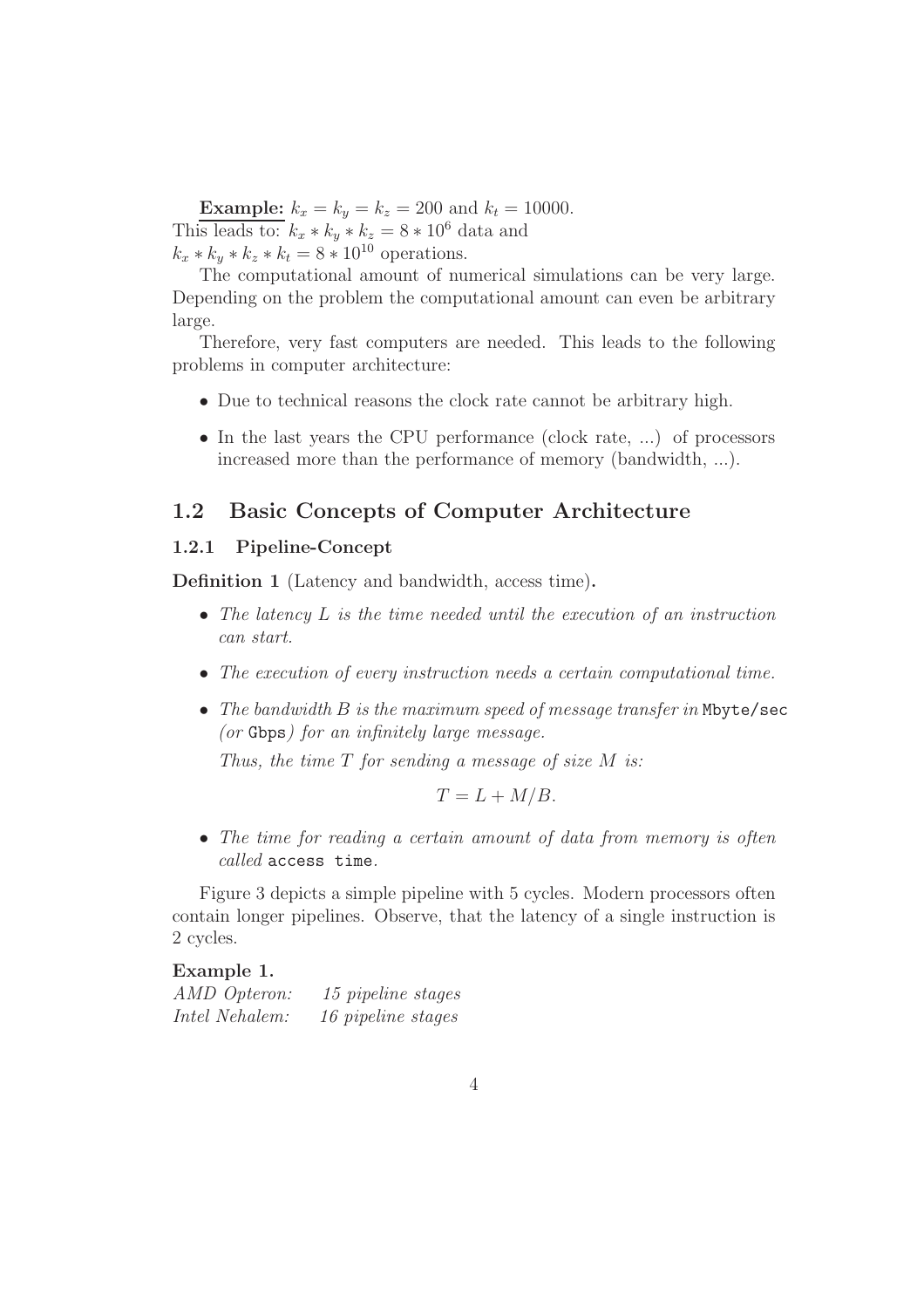

Figure 1: A simple serial computer.



Figure 2: Pipeline concept.

This means FETCH, DECODE, ... can be executed in every cycle, if this leads to correct computations.

## Bypassing

Example: Computation of  $x * (a + b)$ .

By a "bypassing concept", the result of  $a + b$  can be used directly after computing it for a multiplication with  $x$ .

#### Fusion of Multiply and Add

Example: Computation of  $x * a + b$ . Several processors are able to compute one multiplication and one addi-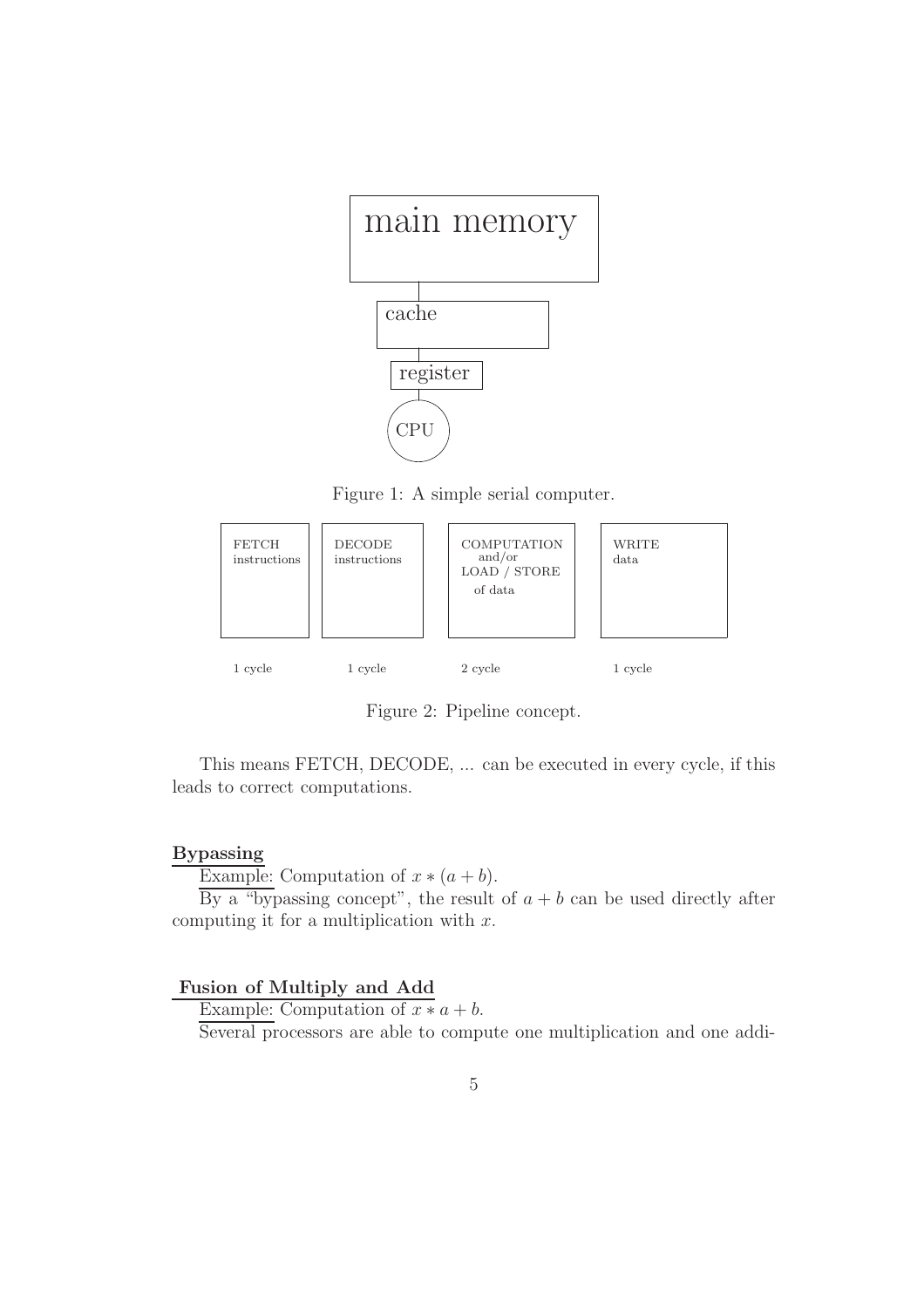

Figure 3: Parallel computations in a pipeline.

tion by one instruction.

#### Parallel Computations in a Processor

Modern processors are able to perform several instructions in parallel. This can be obtained by

- superscalar processors and
- VLIW processors (very long instruction word) e.g. EPIC-concept (Explicitly Parallel Instruction Computing)

Superscalar processors are able to perform the parallelization automatically. VLIW processors require certain instructions for performing a parallel computation.

#### Example 2.

- superscalar processors: usually: 2 floating point operations and 2 integer operations and 1 read or write of data.
- Itanium 2: EPIC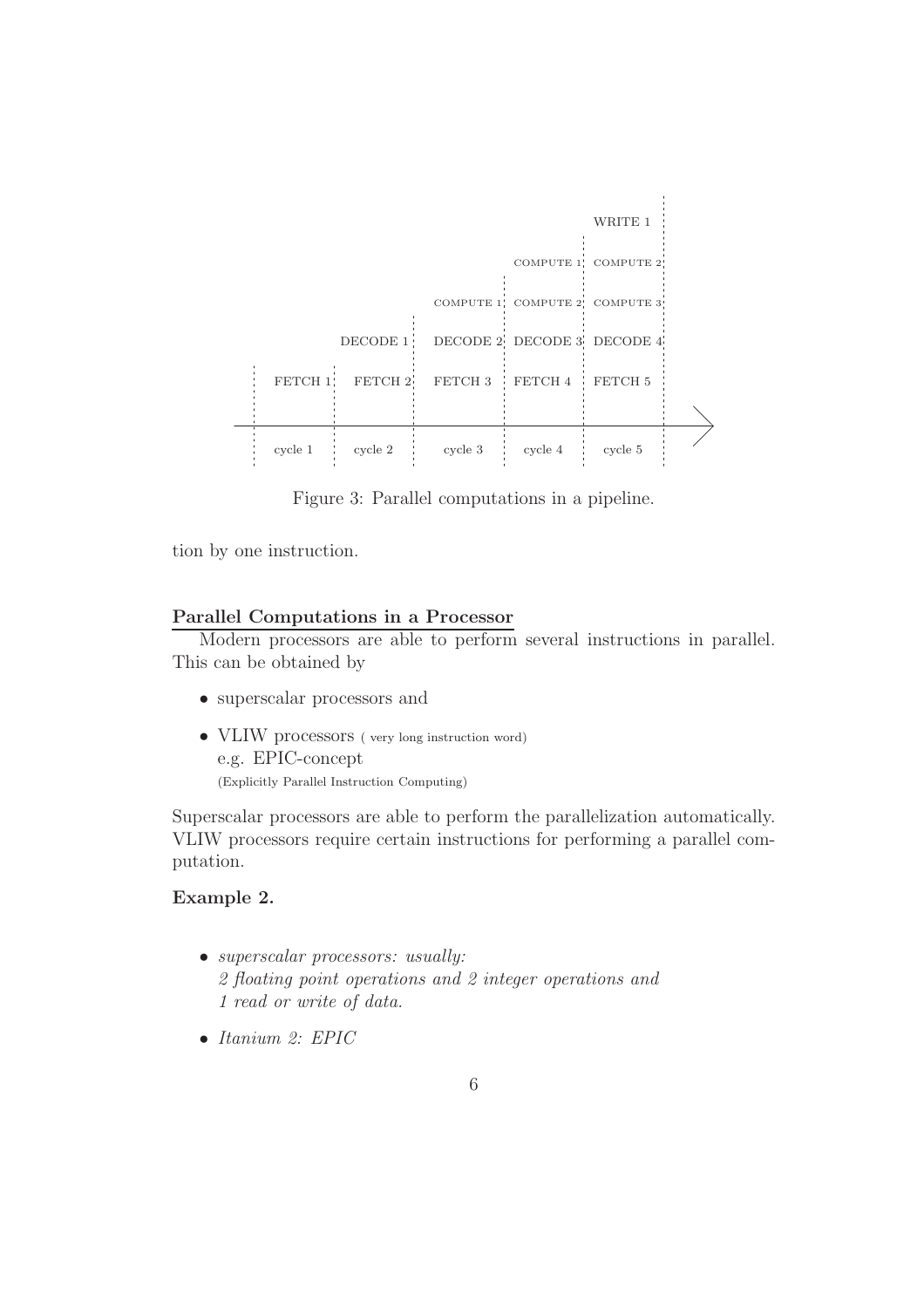• Radeon R600: GPU

#### Stalls of Pipeline-Processes

If a pipeline cannot accept a new instruction at a certain stage, than this is called "stalled". There exist several reasons for this. One is that certain data are needed which are not contained in registers. Another may be that a previous computation has to end until the new computation can be performed.

 $\longrightarrow$  This increases the latency time.

#### 1.2.2 Memory-Concepts

Figure 4 depicts the access time of data of different memories. A high performance can be obtained only if the data are contained in the cache or register.



Figure 4: Access time of a processor

The cache consists of several parts of different sizes.

A large cache implies a higher access time (see Figure 5) .

The performance of a computer program is influenced by the access time of data from cache or main memory. Therefore, we have to know how this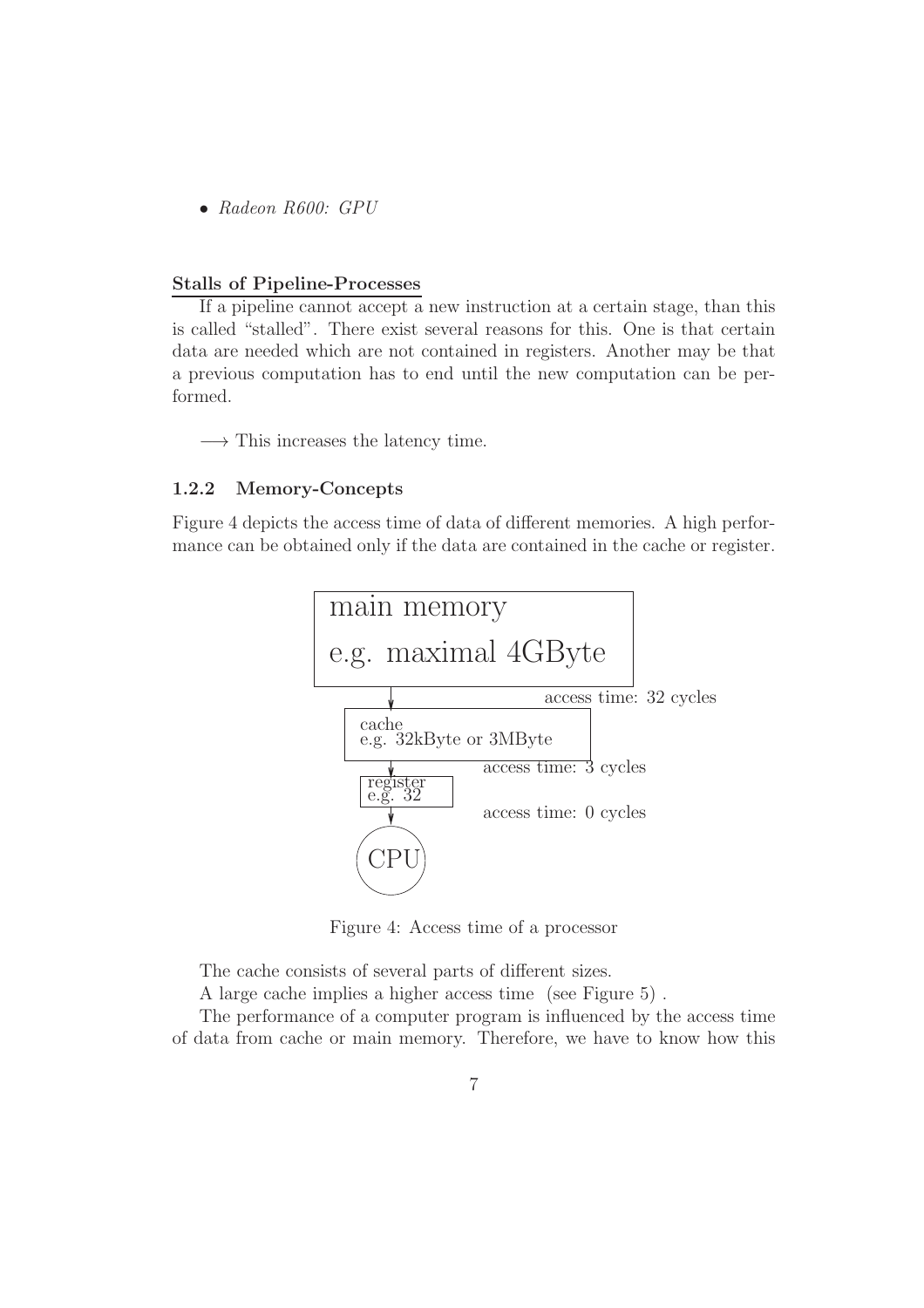

Figure 5: Cache of Itanium 2

access time can be decreased and how data are stored in a memory and copied from one memory to the other.

Important is that data are copied by blocks of a certain fixed size. Let us assume that we want to copy data to a memory with  $n$  blocks. Then, there are three concepts to store a new block of data at the block with number s in the memory:

- fully associative: The block can be stored everywhere and can get any number s (or at a free block).
- direct mapped: The number  $s$  is  $k \mod n$ .
- set associative with  $\ell$  sets: The number s can be chosen arbitrary in between  $(k \mod l) * n/l$  and  $((k \mod l) + 1) * n/l - 1$

For each of these cases there is an example in Figure 6. In particular, in case of a "direct mapped cache" the size of a vector has an influence of the performance.

Example: Intel 'Nehalem' Architektur: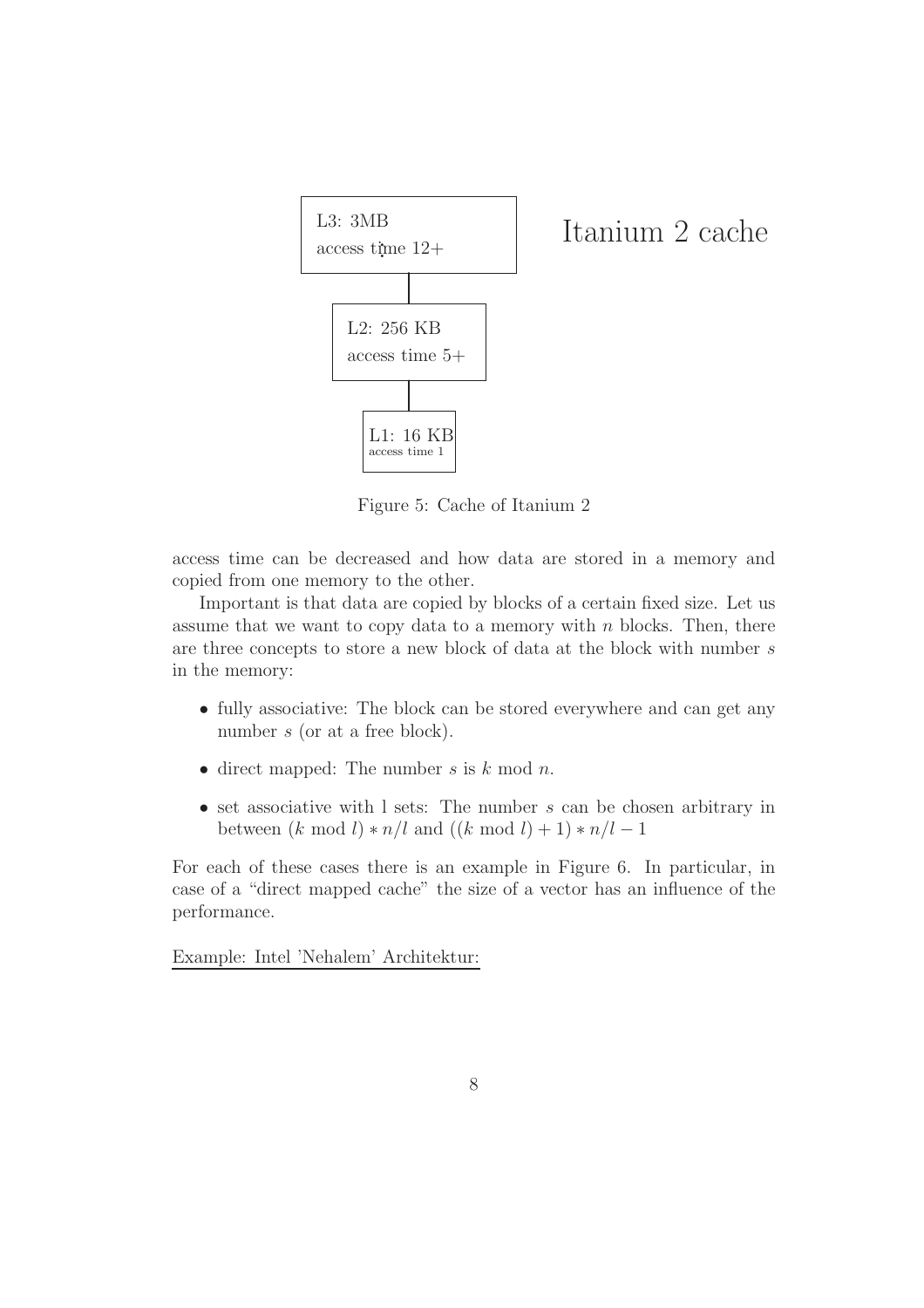

Figure 6: Blocks in a memory.

| Nehalem                             | L1        | L2                           | L3             |  |  |  |
|-------------------------------------|-----------|------------------------------|----------------|--|--|--|
| size                                | 32KB      | 256 KB                       | 2MB            |  |  |  |
| line size                           | 64        | 128                          | 128            |  |  |  |
| number of lines                     | 512       | 2048                         | 16,384         |  |  |  |
| associative sets                    | 64        | 256                          | 1024           |  |  |  |
| associative                         | 8-way     | 8-way                        | $16$ -way      |  |  |  |
| Example: $\bar{\text{It}}$ anium 2: |           |                              |                |  |  |  |
| $\overline{\text{Italian}}$ 2       | L1        | L2                           | L <sub>3</sub> |  |  |  |
| size                                | 16KB      | $256 \overline{\mathrm{KB}}$ | 3MB            |  |  |  |
| line size                           | 64        | 128                          | 128            |  |  |  |
| number of lines                     | 256       | 2048                         | 24,576         |  |  |  |
| associative sets                    | 4         | 8                            | 12             |  |  |  |
| associative                         | $64$ -way | $256$ -way                   | 2048-way       |  |  |  |
| update policy                       | write     | write                        | write          |  |  |  |
|                                     | through   | back                         | back           |  |  |  |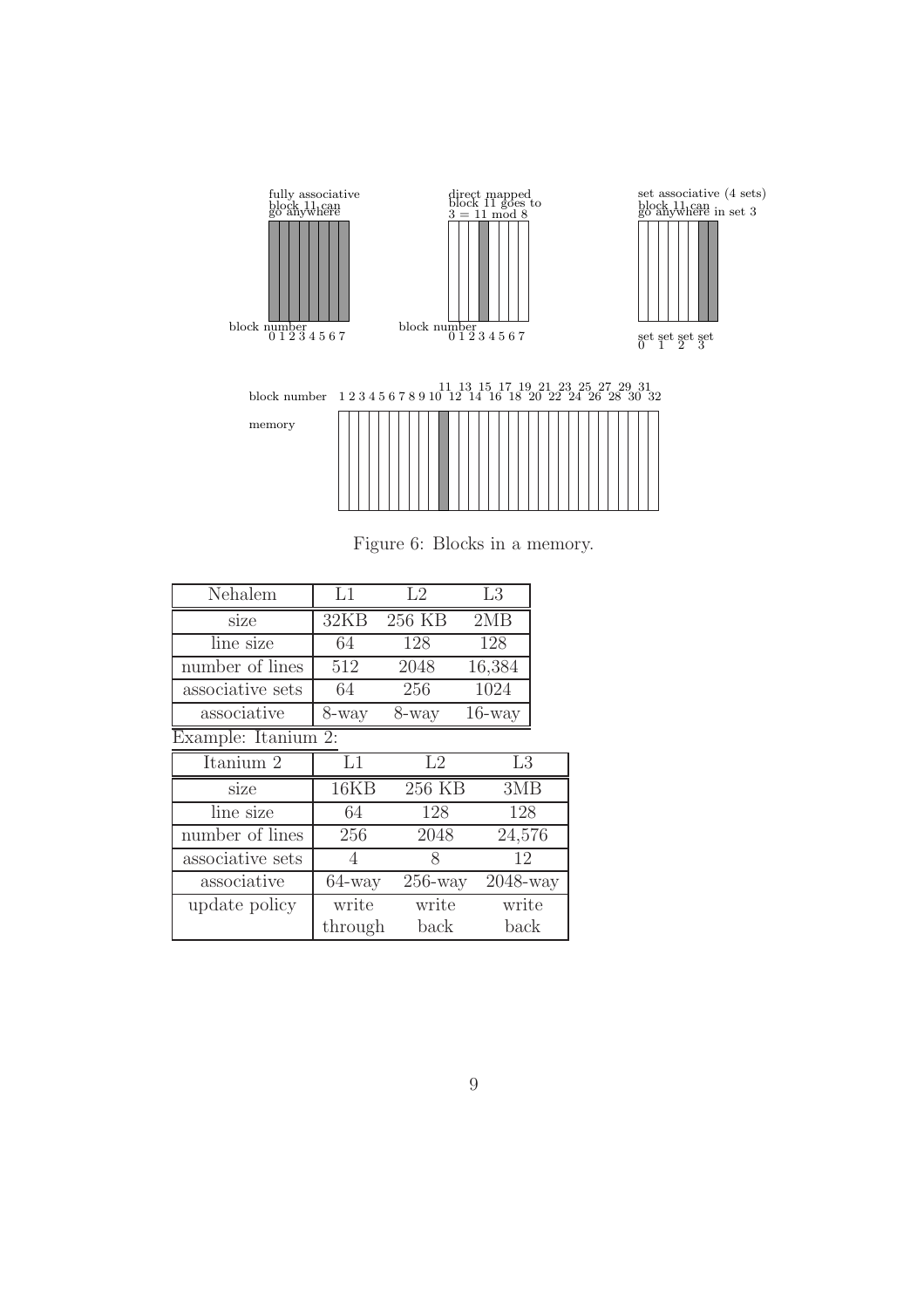Example: IBM Power 3:

| IBM Power 3      | L1         | L2            |
|------------------|------------|---------------|
| size             | 65KB       | 4MB           |
| line size        | 128        | 128           |
| number of lines  |            |               |
| associative sets |            |               |
| associative      | $128$ -way | direct mapped |
| update policy    | write      | write         |
|                  | through    | back          |

A cash miss occurs, if data from the cache are needed, but they are not in the cache. Therefore these data have to be fetched from a larger memory.

- Compulsory cache misses: Every data have to be fetched a first time to the cash. These cash misses cannot be avoided.
- Capacity cache misses: Every cache has a maximal size. Therefore it might happen, that a cash line was overwritten by another cash line.
- Conflict cache misses: If the cache is a directly mapped or set associative cache, then it may happen, that the cache cannot completely be used. Thus, cache lines will be overwritten, however there are free cache lines.

# 1.3 Methods of Performance Optimization

### 1.3.1 Basic Optimization done by the Compiler

In this section, we describe basic optimization, which the compiler can do and sometimes cannot do. So this section may help to avoid time-consuming manual optimizations and it can help to change the code such that the compiler is able to do the optimization.

Common Subexpression Elimination

Instead of

 $q = a+b+c;$  $p = a+b+d;$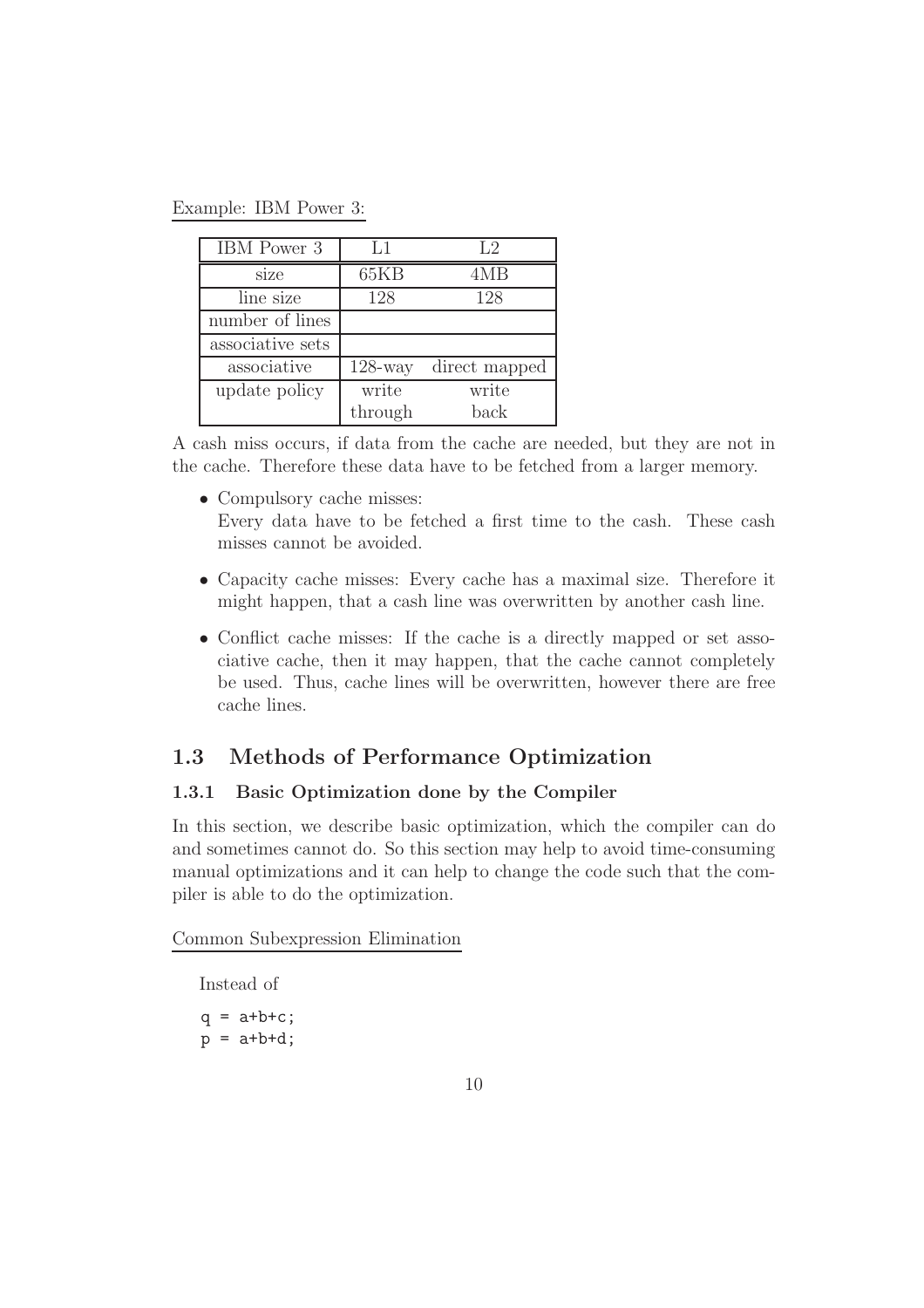the compiler evaluates

 $t = a+b;$  $q = t + c$ ;  $p = t+d;$ 

But the compiler will not replace

```
q = a+b+c;p = a+d+b;t = a+b;q = t + c;
p = t+d;
```
since this is not the same computation in floating arithmetic. Futhermore, the compiler will not simplify

```
q = f(x)+b*f(x);
```
by

by

 $t = f(x)$ :  $q = t + b * t;$ 

Loop-Invariant Code Motion

The compiler optimizes

```
for(i=0; i \le n; ++i)a[i] = r*s + b[i];
```
by

 $t = r*s;$  $for(i=0; i \le n; ++i)$  $a[i] = t + b[i];$ 

Evaluation of Constants

The compiler optimizes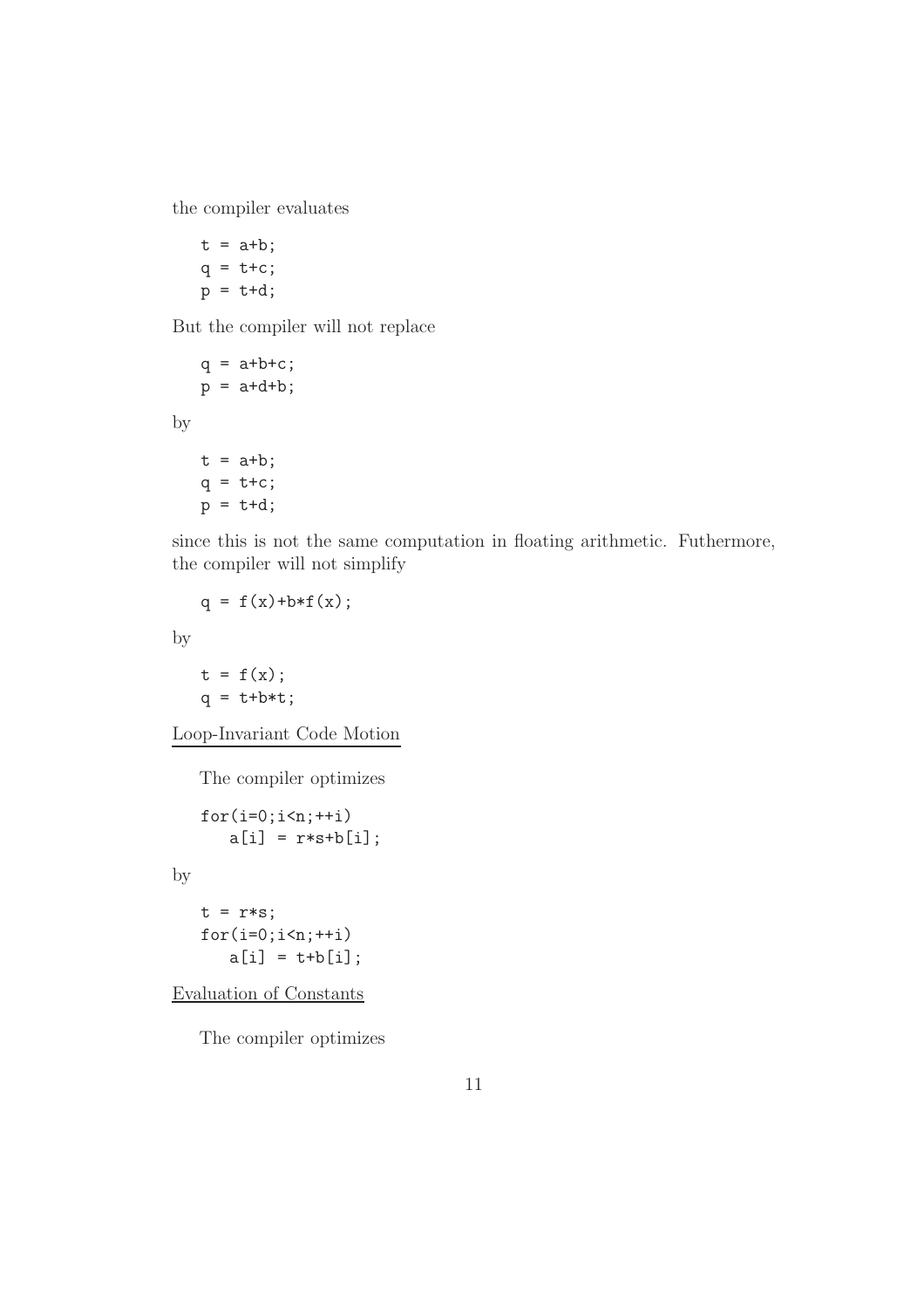$x = 3*4.0 + y;$ 

by

 $x = 12.0 + y;$ 

 $\rightarrow$  Optimization by meta-programming in C++! (See section 1.5.2)

#### Strength Reduction

For an integer  $i$  the compiler replaces

2\*i

by

i+i

In FORTRAN, the compiler replaces

x\*\*2

by

#### x\*x

Instruction Scheduling

Instead of

 $a = b + c$ ;  $d = 2.0*a+e;$  $g = 2.0 * c;$  $q = g+b*2.0;$ 

the compiler could evaluate

a = b+c; g = 2.0\*c; d = 2.0\*a+e; q = g+b\*2.0;

and try to optimize the use of the registers. This is a very complex optimization problem.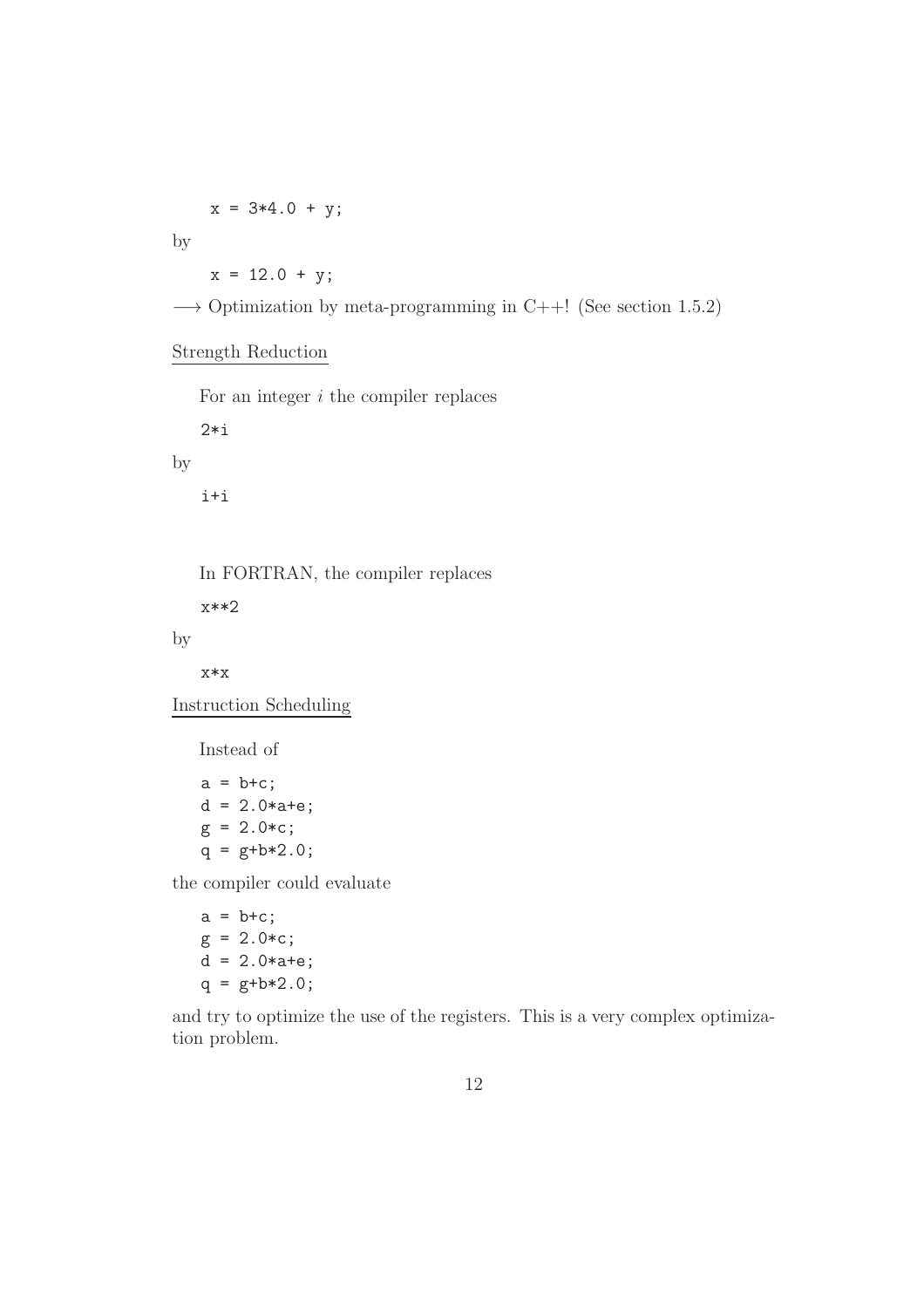#### 1.3.2 Performance Optimization: Mult-Add

Several processors perform a+b\*c as fast as one multiplication. Thus,

 $a = b + c * d + f * g;$ 

often is faster than

 $a = f * g + c * d + b;$ 

#### 1.3.3 Eliminating Overheads

There exist a lot of ways to avoid overheads.

A simple example is the following. Replace

```
if(sqrt(tt) < eps) { ... }
```
by

```
if(tt < eps*eps) \{ \ldots \}
```
#### 1.3.4 Loop Unrolling

Loop unrolling is the general concept to improve performance!

Instead

for(int  $i=0; i \le n*m; ++i$ )  $Comp(i);$ 

perform

or

```
for(int i=0; i\leq m*n; i=i+n)
   for(int j=0;j\leq n;j=j+1) Comp(i+j);
```

```
for(int i=0; i\leq m*n; i=i+n) {
  Comp(i+0);Comp(i+1);...
  Comp(i+n-1); }
```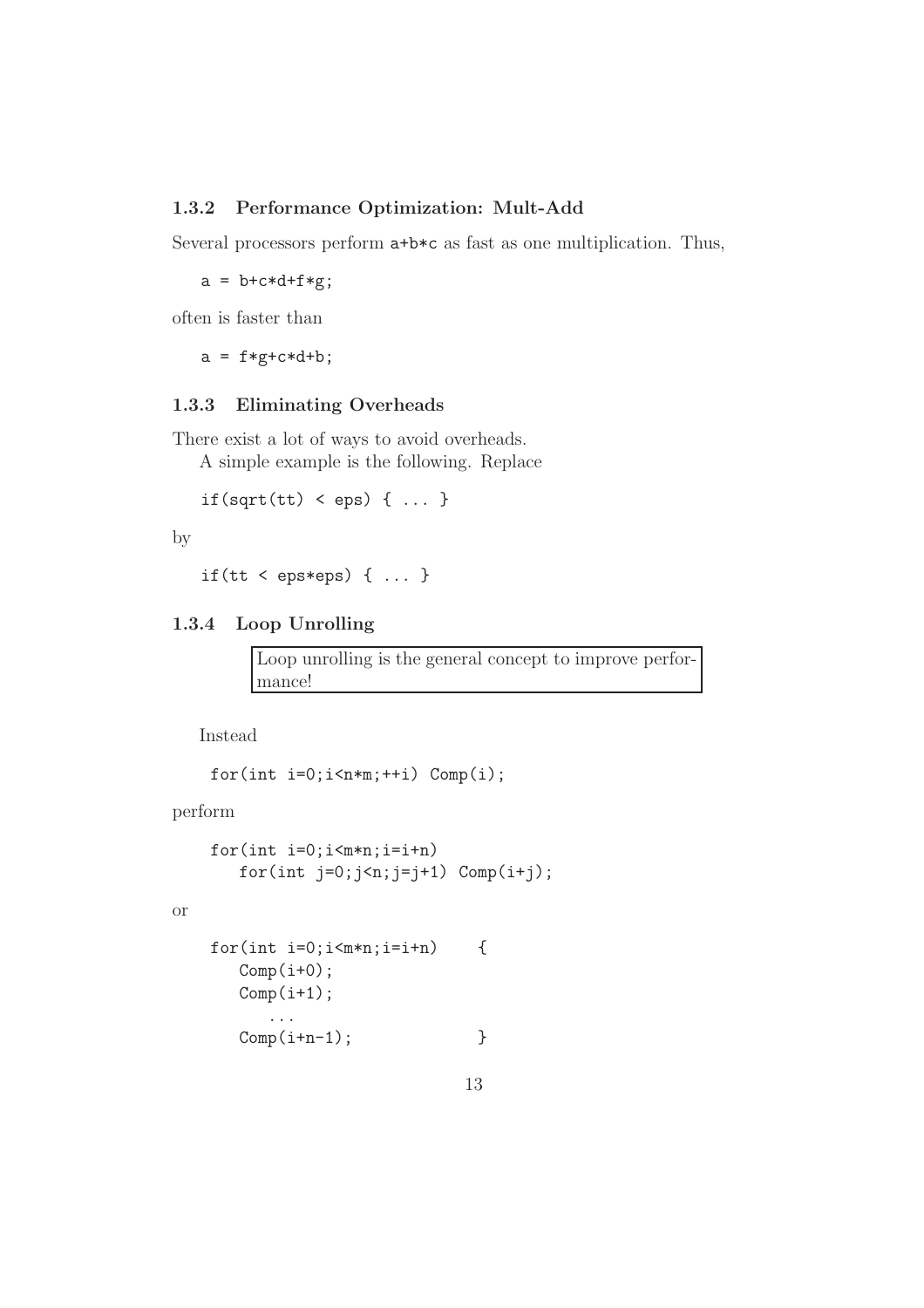Perform additional changes of the computations in the interior loop! Loop unrolling can optimize the performance of a code by

- software pipelining
- instruction parallelization
- improvement of the memory access.

#### Instruction-parallelization

Consider the algorithm to compute the  $l_2$  norm of a vector. Then,

```
norm =0.0;
for(int i=0;i\leq n;+i) {
  norm = norm + a[i]*a[i];}
norm = sqrt(norm);
```
is slower than

```
t1 = t2 = 0.0;
for(int i=0; i \le n; i=i+2) {
  t1 = t1 + a[i+0]*a[i+0];t2 = t2 + a[i+1]*a[i+1];}
norm = t1 + t2;norm = sqrt(norm);
```
Figure 7 depicts the performance for  $k = 1, 2, 3, 4$  parallel instructions.

#### Pentium 4 - Vectorization

The Pentium 4 architecture allows two floating point instructions per cycle by SSE2 floating point instructions. Using the option  $-xW$  for the Intel-Compiler this leads to a so called "vectorization". For example the compiler shows the output:

```
cpc -O3 -xW -c main.cc
main.cc(32) : (col. 3) remark: LOOP WAS VECTORIZED.
main.cc(84) : (col. 5) remark: LOOP WAS VECTORIZED.
icpc -O3 -xW -o run main.o -lm
```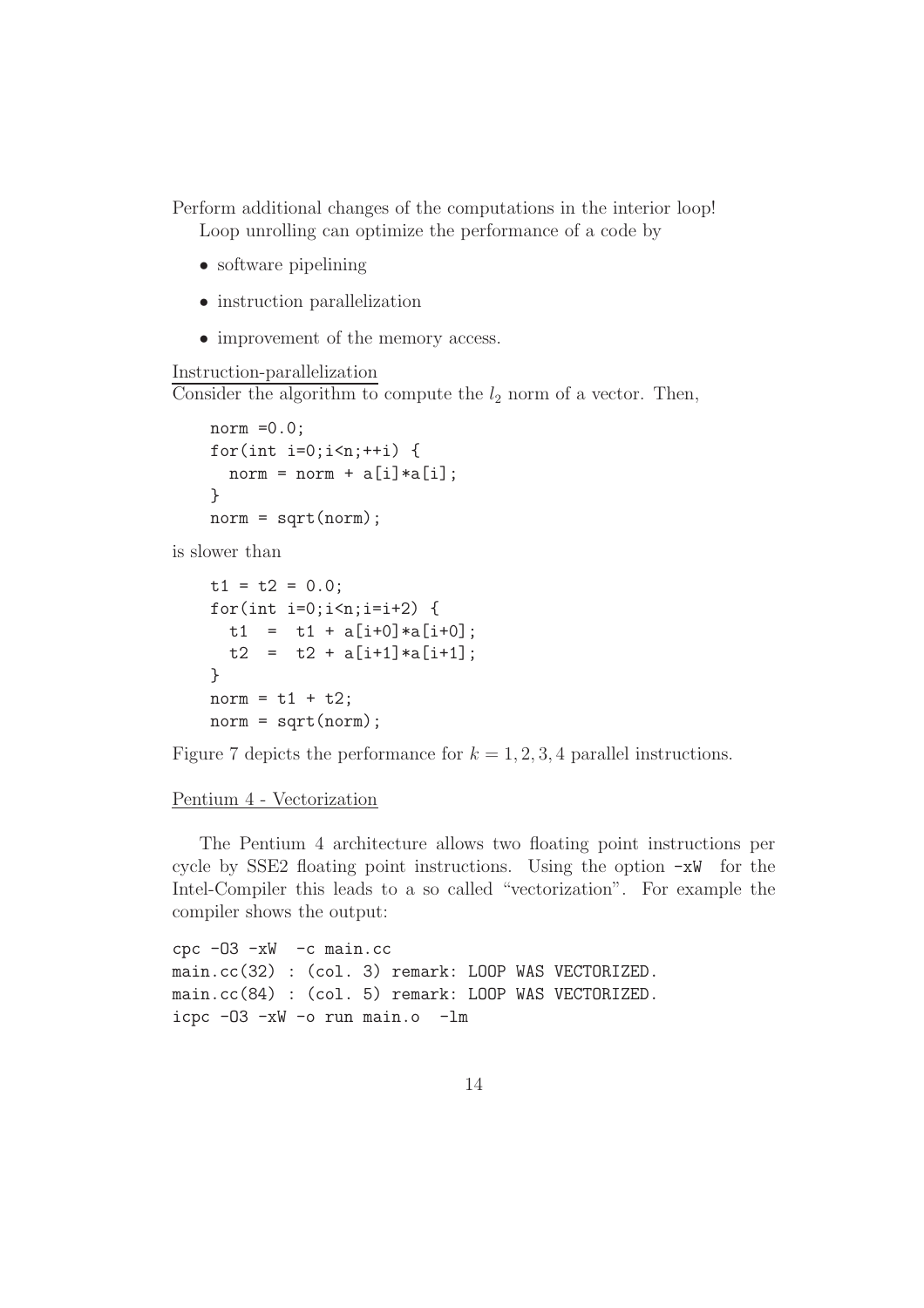

Figure 7: Computational time of a scalar product with k parallel instructions. (

Figure 8 shows the computational time of

```
for(i=0; i \le n; ++i)c[i] = a[i]*a[i] + b[i]*b[i]*b[i];
```
with respect to  $n$  and Figure 9 shows the computational time of

```
for(i=0; i \le n; ++i)c[i] = a[i] + cos(b[i]);
```
with respect to  $n$  for a Pentium 4. The speed up by a factor of roughly 2 is caused by the SSE2 floating point instructions, which lead to a vectorization of the code.

Improvement of memory access Consider the matrix vector multiplication. Then,

```
for(int i=0;i\leq n;+i) {
   t = 0.0;
```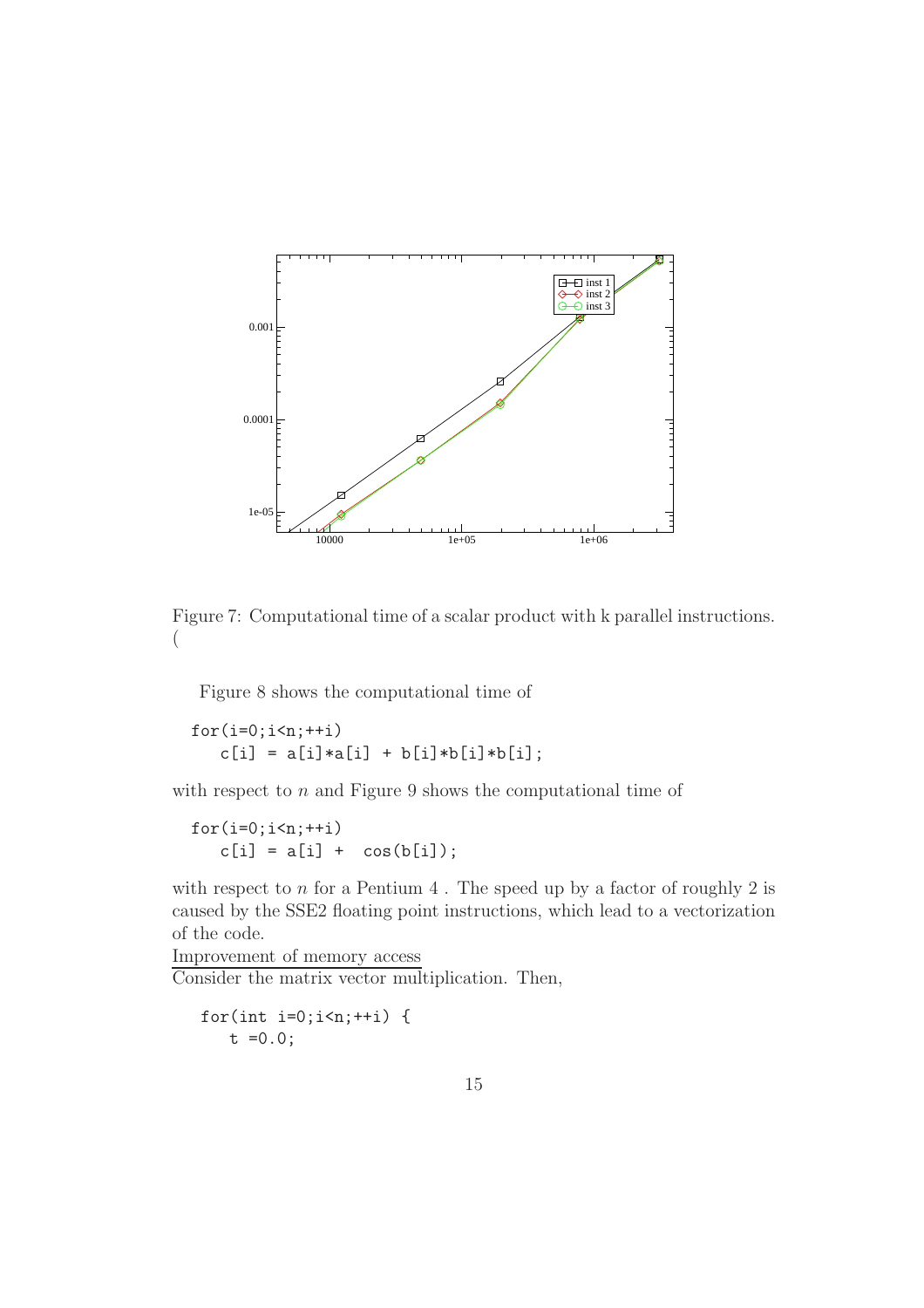

Figure 8: Improvement of performance for a simple vector polynomial.

```
for(int j=0;j\leq n;++j) {
      t = t + a(i, j) * x[j];}
   y[i]=t;}
```
is slower than

```
for(int i=0; i \le n; i=i+2) {
   t0 =0.0;
   t1 = 0.0;
   for(int j=0;j\leq n;++j) {
      t0 = t0 + a(i, j) * x[j];t1 = t1 + a(i+1,j) * x[j];}
   y[i] = t0;y[i+1] = t1;}
```
Figure 10 depicts the performance with loop unrolling for  $k = 1, 2, 3$ . Such an improvement of the memory access can also be applied to improve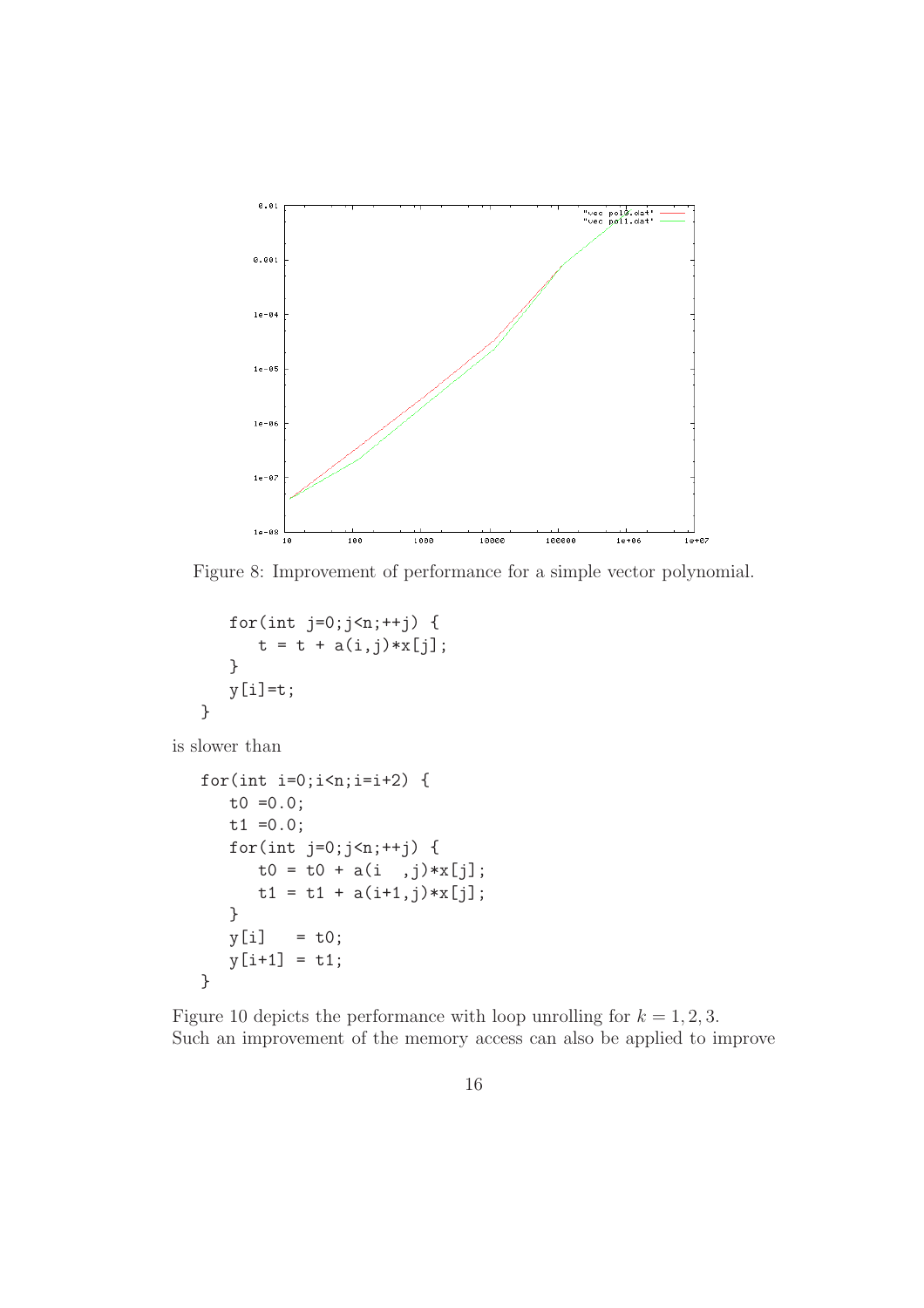

Figure 9: Improvement of performance for a vector expression with cos.

several Gauss-Seidel relaxations. This is called blocking.

Automatic loop unrolling

Loop unrolling is often automatically performed by the compiler. But in some cases it is impossible for the compiler to unroll a loop. An example is:

```
sum = 0.0;
for(int i=0; i < n; i=i+1)for(int j=0; j\le n; j=j+1) {
      sum = sum + x[i][j] * (i * i + j * j);}
```
By hand it is possible to do a loop unrolling with respect to  $i$  and  $j$ .

```
sum0 = 0.0;
sum1 = 0.0;
sum2 =0.0;
sum3 =0.0;
for(int i=0; i \le n; i=i+2) {
```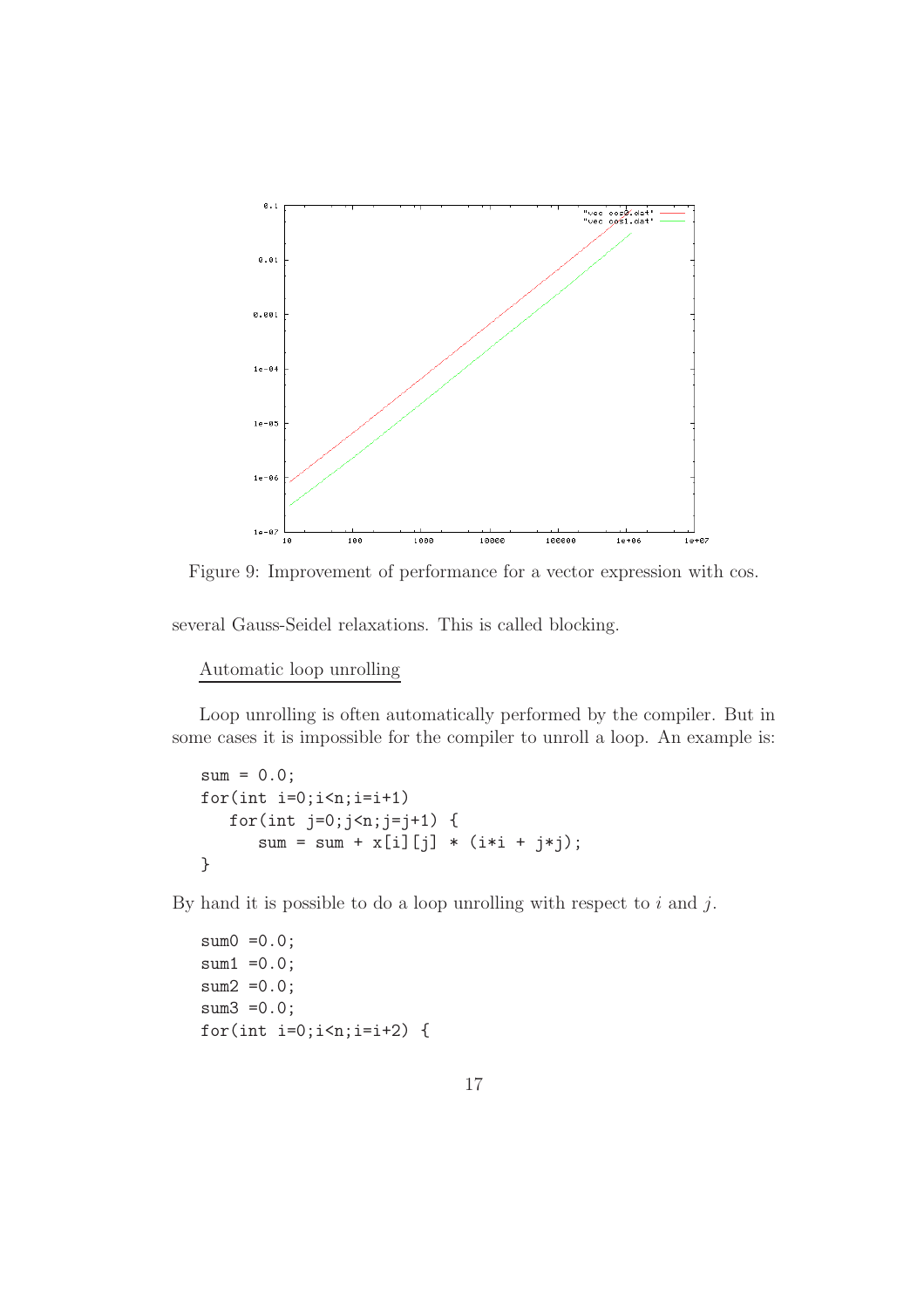

Figure 10: Computational Time of Matrix Vector Multiplication.

```
for(int j=0;j\leq n;j=j+2) {
     sum0 = sum0 + x[i][j] * (i*i + j*j);
     sum1 = sum1 + x[i+1][j] * ((i+1)*(i+1) + j*j);sum2 = sum2 + x[i][j+1] * (i*i + (j+1)*(j+1));
     sum3 = sum3 + x[i+1][i+1] * ((i+1)*(i+1) + (i+1)*(i+1));}
}
sum = sum0+sum1+sum2+sum3;
```
There is a limit for the size of loop unrolling. This limit is caused by

- a limited number of registers and
- overhead caused by too small loops and a loop length, which is not a multiple of the size of the interior loop.

#### 1.3.5 Optimization of Memory Access

−→ Optimization of memory access is very important in HPC!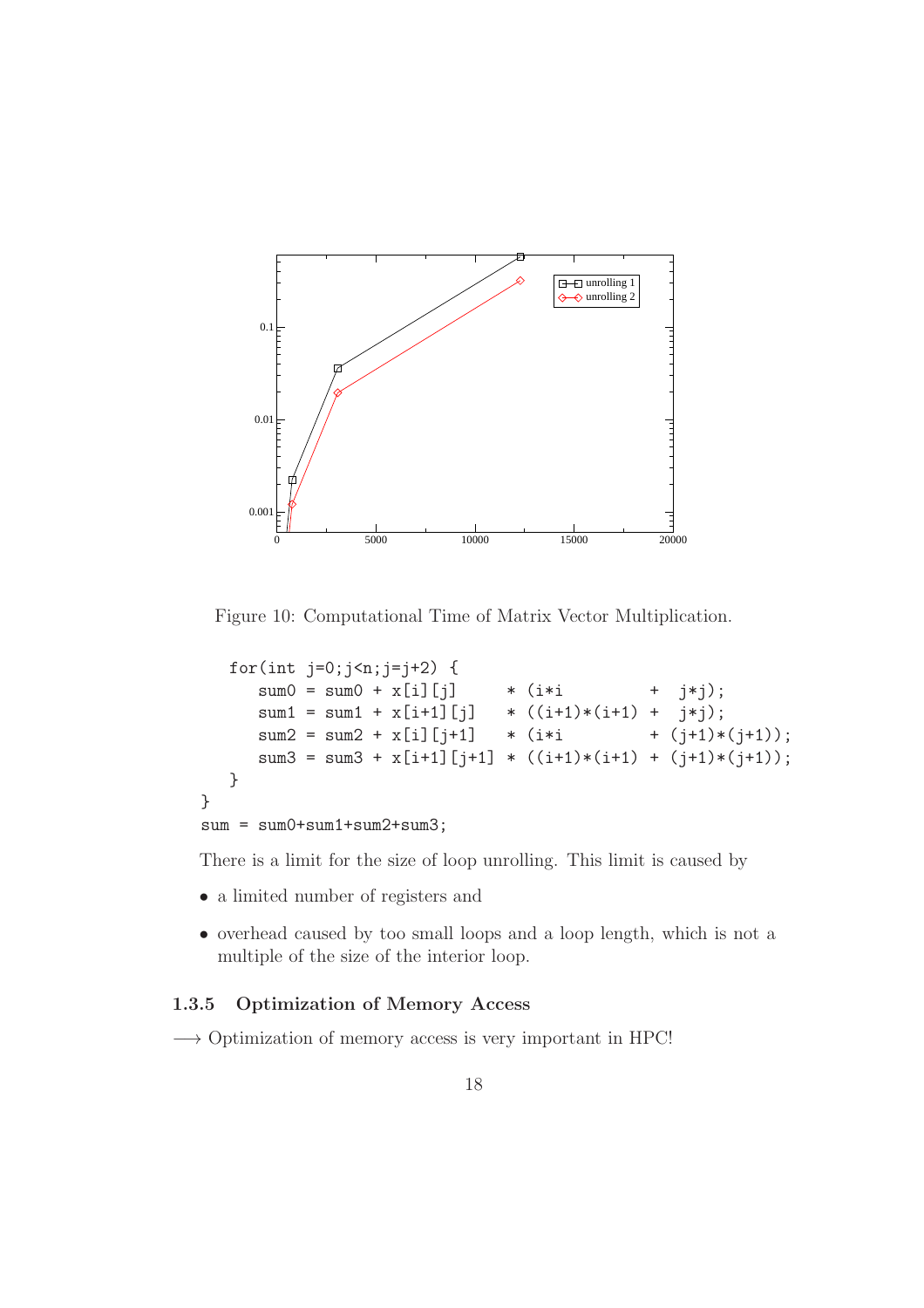The general rule is:

−→ Optimize data locality!

This means compute with data from cache!

Let us consider the following two examples in FORTRAN:

```
dimension a(n,n), b(n,n)LOOP A
    do 10,i=1,n
    do 10,j=1,n
10 a(i,j)=b(i,j)*b(i,j)+1.
and
     dimension a(n,n), b(n,n)LOOP B
    do 10,j=1,n
    do 10,i=1,n
10 a(i,j)=b(i,j)*b(i,j)+1.
Which version is faster?
  The ordering of data in the matrix a for n = 4 is
    1 5 9 13
   2 6 10 14
    3 7 11 15
    4 8 12 16
```
Therefore, the loop B is faster. Let us consider the following two examples in C:

```
double a[n][n], b[n][n];
// LOOP A
for(i=0;i\leq n;++i)for(j=0; j \le n; ++j)
      a[i][j]=b[i][j]*b[i][j]+1.0;
```
and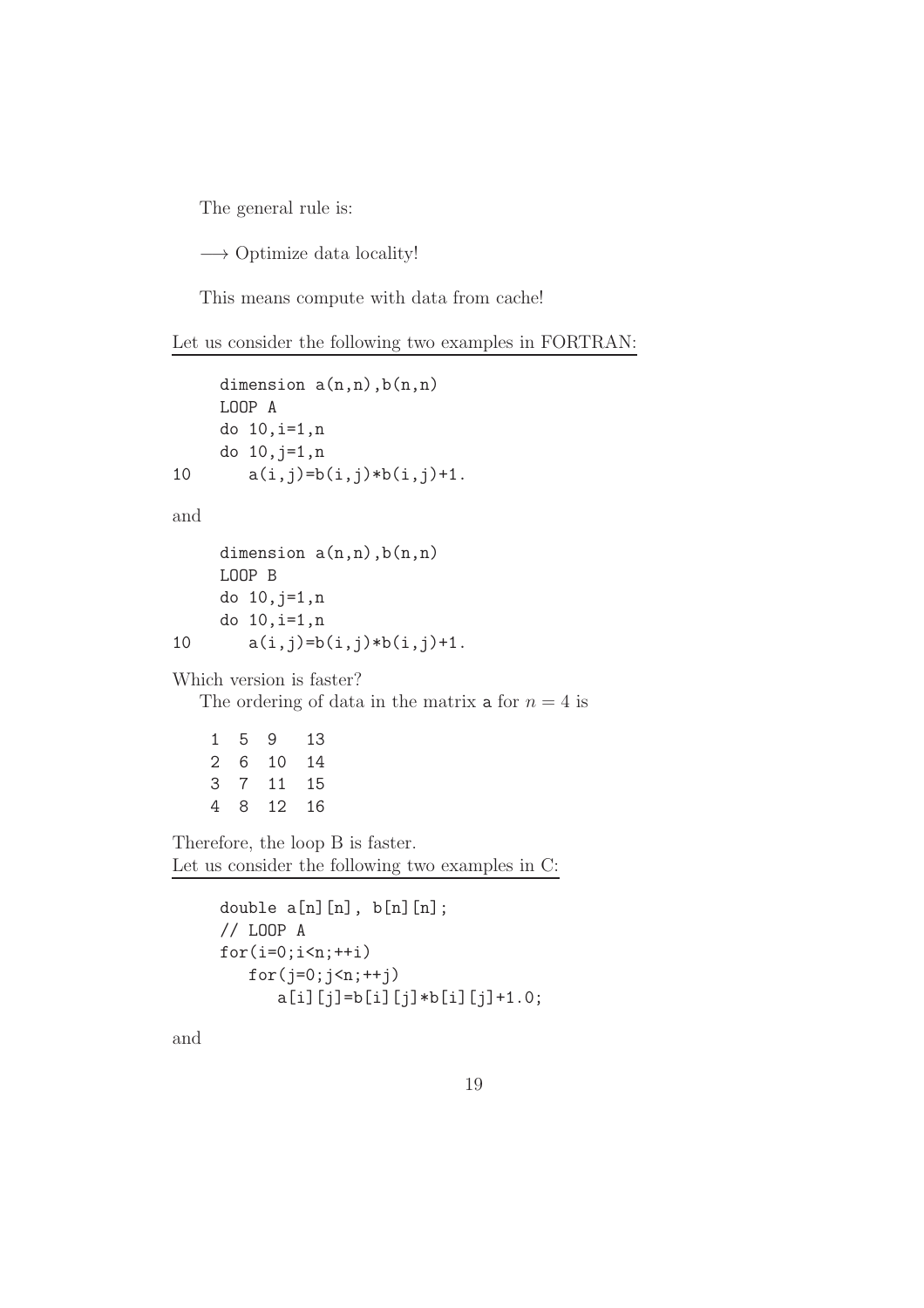```
double a[n][n], b[n][n];
// LOOP B
for(j=0; j \le n; ++j)
   for(i=0;i\leq n;++i)a[i][j]=b[i][j]*b[i][j]+1.0;
```
Now, loop A is faster!

Let us consider the following example in C++:

```
double **a, **b;
a = new double* [n];b = new double* [n];for(i=0;i<n;++i) {
  a[i] = new double[n];
  b[i] = new double[n];
}
// LOOP C
for(i=0; i \le n; ++i)for(j=0; j \le n;++j)
      a[i][j]=b[i][j]*b[i][j]+1.0;
```
Now, the data of a are cut in several pieces. This leads to less data locality and optimizations as vectorization cannot be performed in an optimal way.

The following code leads to a better data allocation:

```
double *a, *b;
a = new double[n*n];b = new double[n*n];// LOOP C
for(i=0; i \le n; ++i)for(i=0; i \le n; ++i)a[i*n+j]=b[i*n+j]*b[i*n+j]+1.0;
```
Using such a data structure, an optimal performance can be obtained on vector machines.

Loop Fusion Consider the follwing code. Instead of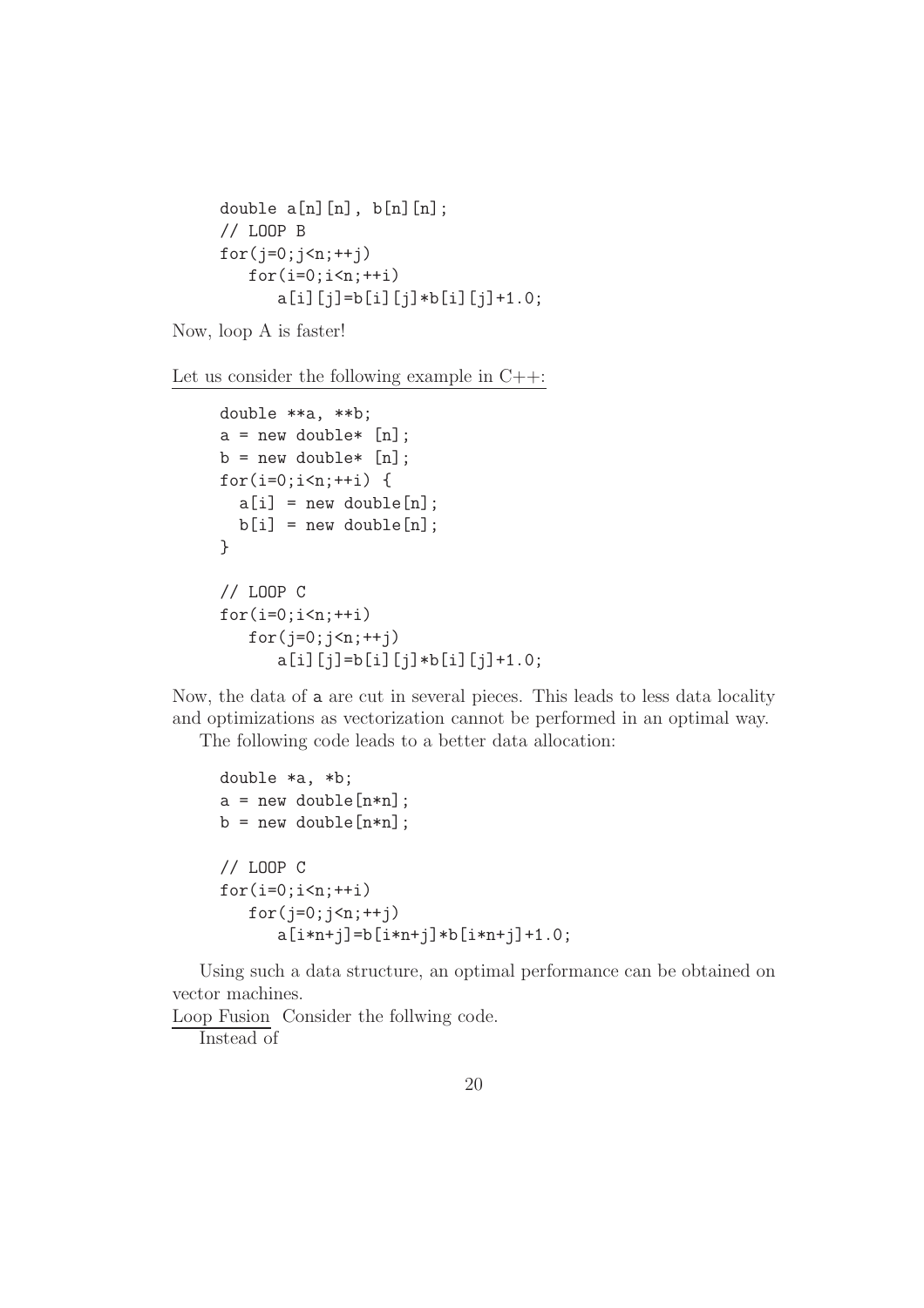```
for(i=0; i < n; ++i)u[i] = u[i] + tau * g[i];for(i=0;i\leq n;++i)r[i] = b[i] + alpha * g[i];
```
implement

$$
for(i=0;i
$$

Data Layout

Construct a data layout such that the computations can be done locally. As an example consider the coordinates of particles. In FORTRAN write

```
dimension r(3,n)
```
instead of

```
dimension rx(n), ry(n), rz(n)
```
Blocking

Blocking is similar to loop unrolling. Consider the matrix transposition

dimension  $a(n,n)$ ,  $b(n,n)$ LOOP A do 10,i=1,n do 10,j=1,n 10  $b(i,j)=a(j,i)$ 

Subdivide the index set in small blocks of size  $s * s$ :

| $(1,1)$ $(1,n)$ |  |                                                                 | $(k_1, k_2)$ $(k_1, k_2 + s)$ |
|-----------------|--|-----------------------------------------------------------------|-------------------------------|
|                 |  |                                                                 |                               |
|                 |  | $(n,1)$ $(n,n)$ $(k_1+s,k_2)$ $(k_1+s,k_2+s)$                   |                               |
|                 |  | Then, perform the matrix transposition on each of these blocks. |                               |

The size of the cache must be larger than  $2 * s * s$ .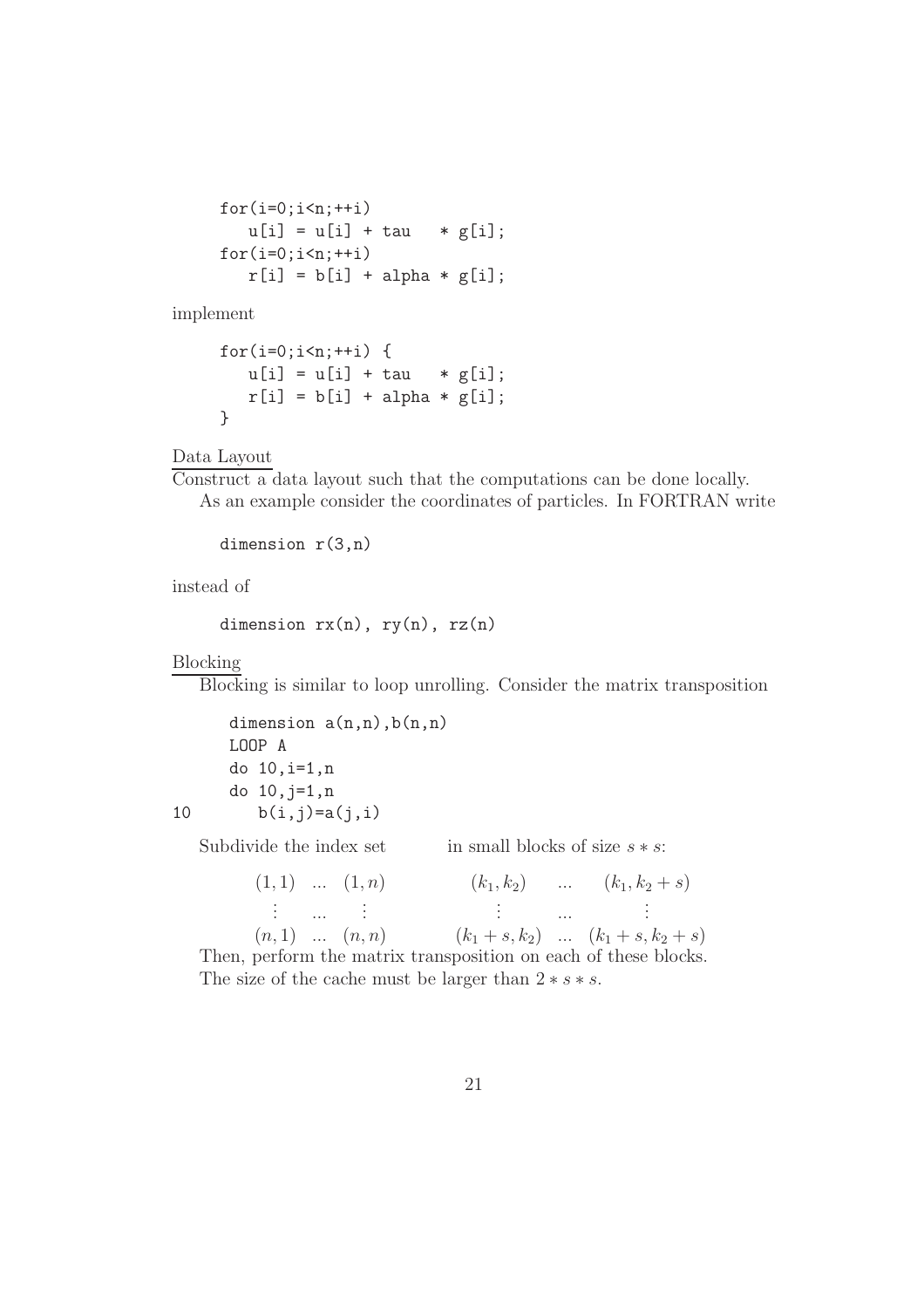#### 1.3.6 Automatic Optimization

Compilers try to perform an automatic optimization. In particular, FOR-TRAN compilers are able to optimize a code by loop unrolling and automatic instruction parallelization.

Using C or  $C_{++}$ , there is a problem with *aliasing*.

Let us consider the program

```
void f(double *a,double *b,double *c,double *d){
   for(int i=0; i \le n;++i)a[i] = b[i] + c[i] * d[i];} }
```
Then, the C compiler does not know whether  $\mathfrak{b}[i]$  and  $\mathfrak{a}[i-1]$  point to the same value or not. Therefore, some compilers cannot perform an automatic optimization in this case.

To avoid the problem with aliasing some compilers support the keyword restrict or **\_restrict** for pointers as follows:

```
double * restrict a;
double * restrict b;
double * restrict c;
double * restrict d;
for(int i=0;i\leq n;i+i)
   a[i] = b[i] + c[i] * d[i];}
```
## 1.4 Shared Memory Parallelization

#### 1.4.1 Shared Memory Computer Architecture

A parallel computer architecture with a shared memory consists of several processors and one common memory (see Figure 11). Data are exchanged via a crossbar. This limits the number of processors

#### 1.4.2 Parallelization with OpenMP

The parallelization with OpenMP is based on

• threads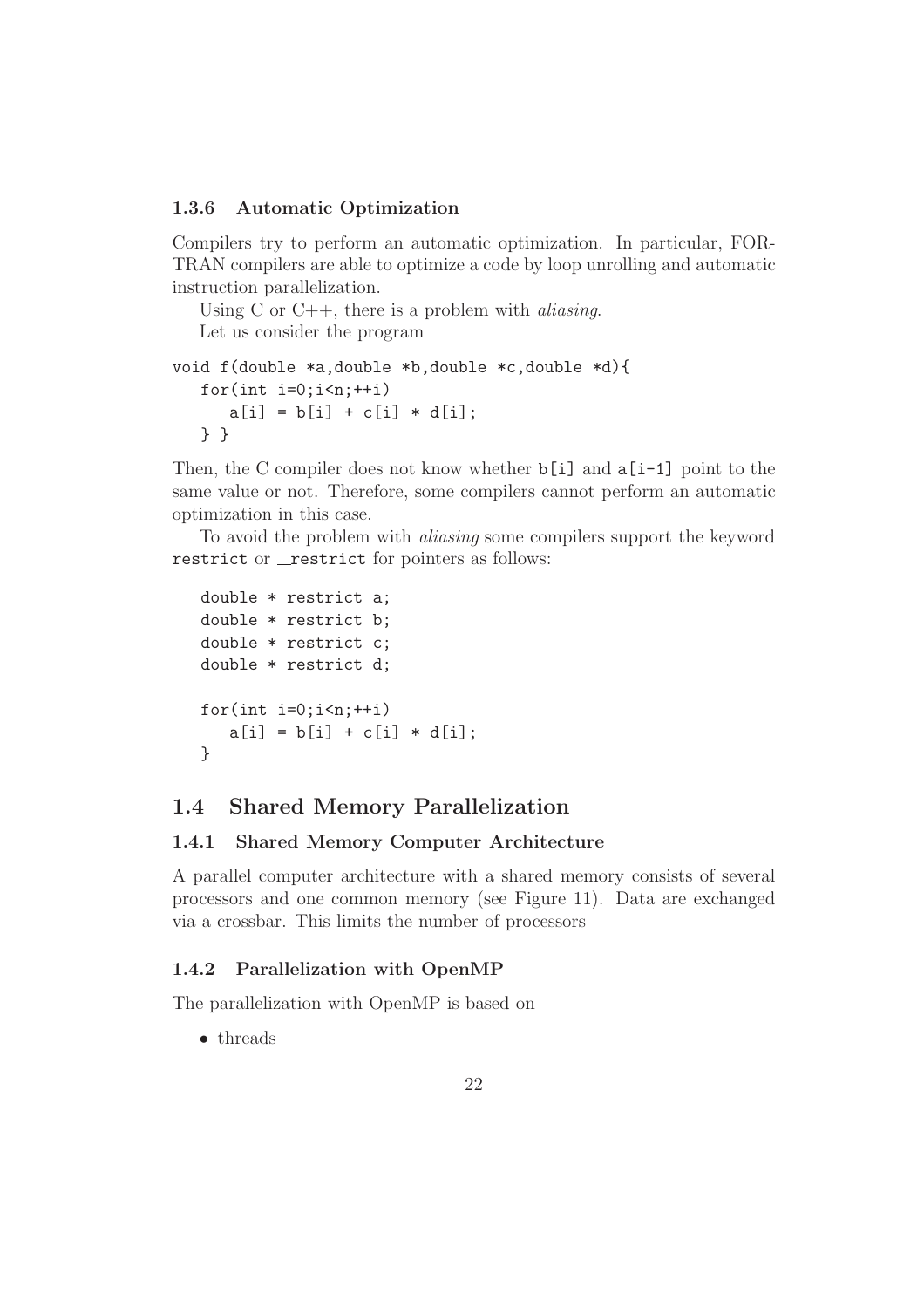

Figure 11: Shared Memory Computer Architecture.

• the usage of pragmas like # pragma omp parallel for

A simple parallelization of for loops in OpenMP can be obtained as follows:

```
#include <omp.h>
...
int main() {
  ...
  double * __restrict a;
  double * __restrict b;
  double * __restrict c;
  ...
#pragma omp parallel for
  for(int i=0;i\leq n;+i) {
     c[i] = a[i]*a[i] + b[i]*b[i]*b[i];}
```
Figure 12 depicts the computational time of this simple for-loop with and without \_restrict.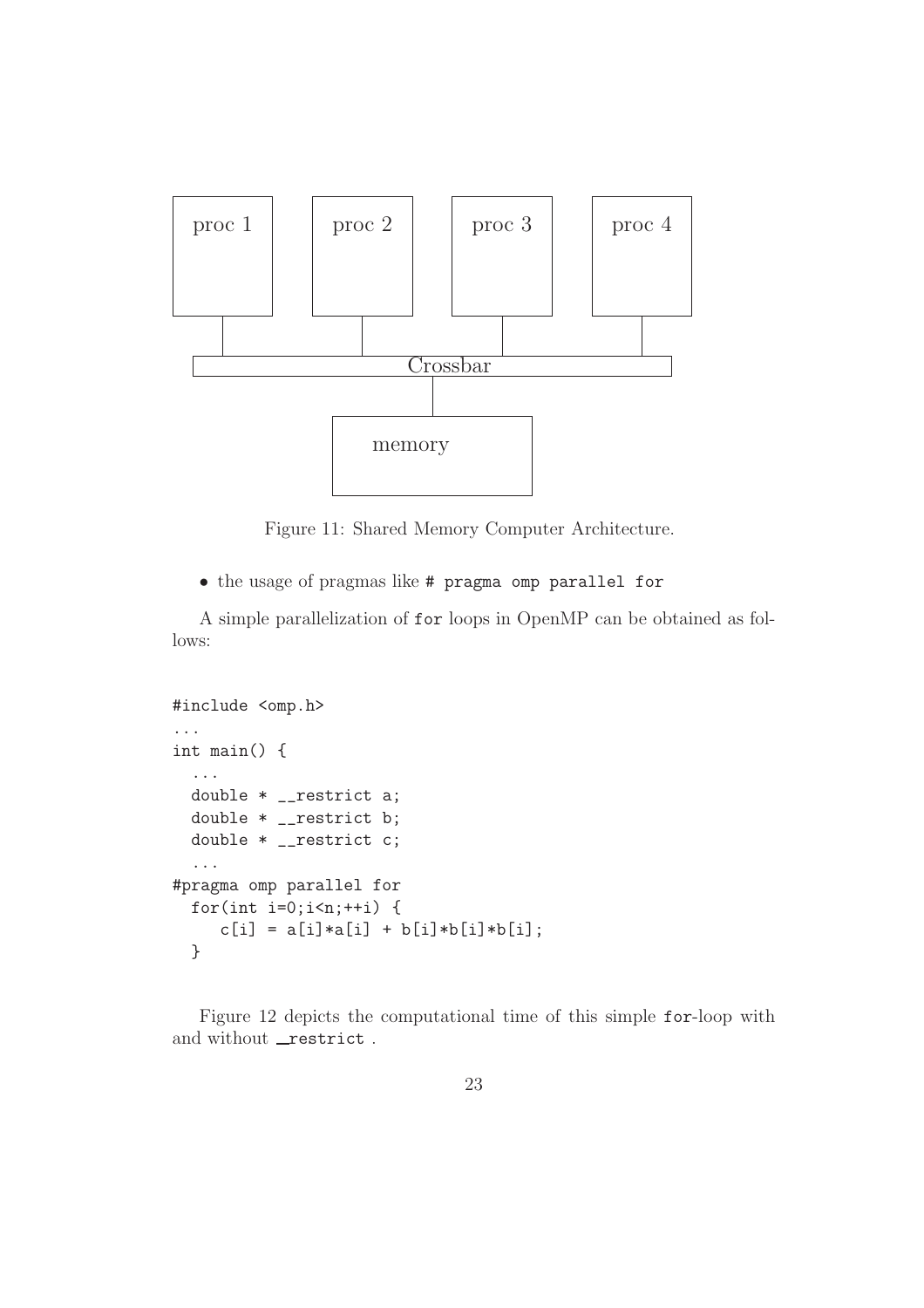

Figure 12: Parallelization with and without restrict

For more complicated constructions the simple pragma

### # pragma omp parallel for

is not sufficient to obtain an efficient parallelization. One reason for poor performance of an OpenMP parallelization might be that the threads often need the same data from main memory.

One way to avoid this is tell the compiler, that a variable is only used private by every thread. This can be done by the private construction as follows:

```
...
  double * __restrict a;
  double * __restrict c;
  double sum;
  int i,j;
  ...
\\ good version
#pragma omp parallel for private(j,sum)
  for(i=0;i<n;++i) {
    sum = 0.0;
    for(j=0;j<n;++j) {
      sum = sum + a[i*n+j];}
    c[i] = sum;}
```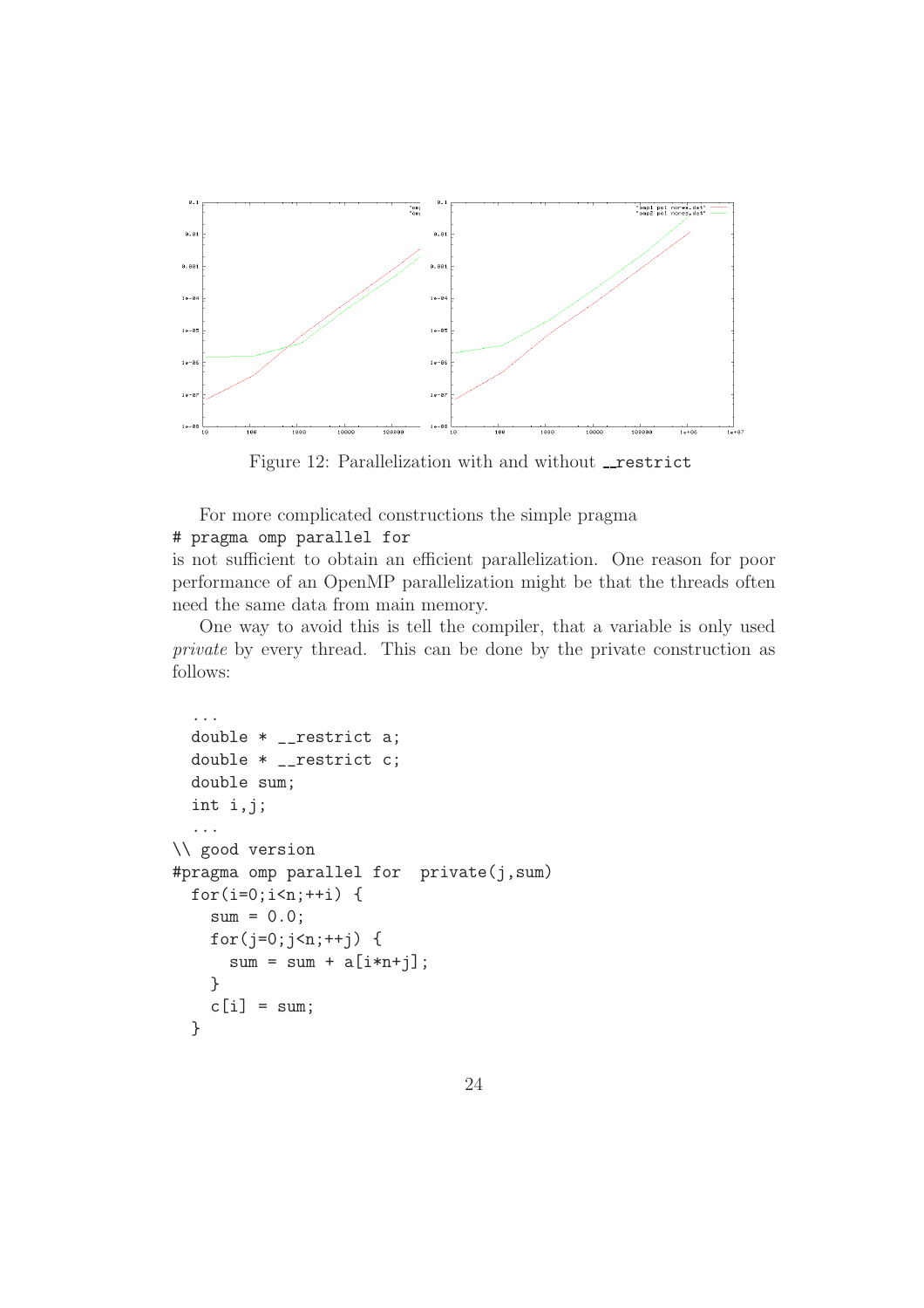}

Computational time for OpenMP parallelization with 2 threads:

|                                                             |                                       | 120 1200 12000 |  |
|-------------------------------------------------------------|---------------------------------------|----------------|--|
| l sec                                                       | $ 3.9e-7 \t4.6e-5 \t4.7e-3 \t4.9e-1 $ |                |  |
| sec parallel (good version)   $1.5e-6$ 2.4e-5 2.3e-3 2.4e-1 |                                       |                |  |

The shared memory concept of OpenMP leads to poor performance, if very often the same same piece data is needed by both threads as shown in the following code:

```
...
  double * __restrict a;
 double * __restrict b;
  double * __restrict c;
  double sum;
  int i,j;
  ...
// bad version
#pragma omp parallel for private(j,sum)
  for(i=0;i\leq n;++i) {
    sum = 0.0;
    for(j=0;j\leq n;++j) {
      sum = sum + a[j*n+i];}
    c[i] = sum;}
}
```
This parallelization increases the computational time:

| l n                                                     |                                                  | 120 | 1200 12000 |  |
|---------------------------------------------------------|--------------------------------------------------|-----|------------|--|
| sec                                                     | $ 3.9e-7 \quad 4.6e-5 \quad 4.7e-3 \quad 4.9e-1$ |     |            |  |
| sec parallel (bad version) $  1.5e-6 1.1e-4 1.9e-2 3.0$ |                                                  |     |            |  |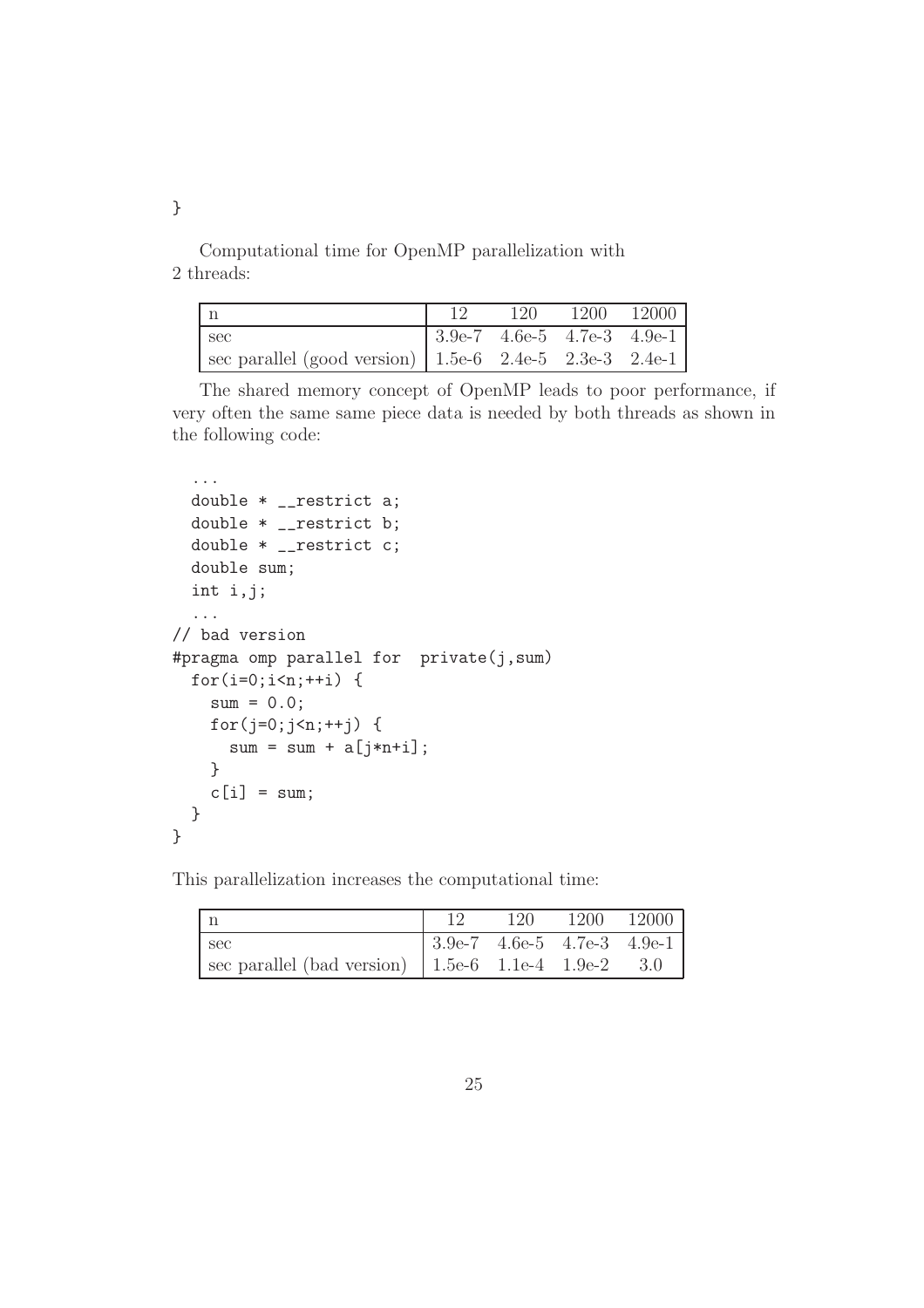#### reduction Construction in OpenMP

Let us assume we want to calculate the euclidian norm of a vector

$$
||v||_2 = \sqrt{\sum_{i=1}^{n} v_i^2}
$$

Then, the following code leads to the wrong result:

```
...
  double norm;
 norm = 0.0;
#pragma omp parallel for
 for(i=0;i<n;++i) {
   norm = norm + a[i]*a[i];}
 norm = sqrt(norm);}
```
A correct code can be obtained by the reduction construction in OpenMP as follows:

```
...
  double norm;
  norm = 0.0;
#pragma omp parallel for reduction(+ : norm)
  for(i=0;i<n;++i) {
    norm = norm + a[i]*a[i];}
  norm = sqrt(norm);}
reduction can be applied to the operators
   +, *, -, &, | , & &, , ^Here, || reduces a maximum calculation of a variable.
```
Not Parallelizable Loops Consider the loop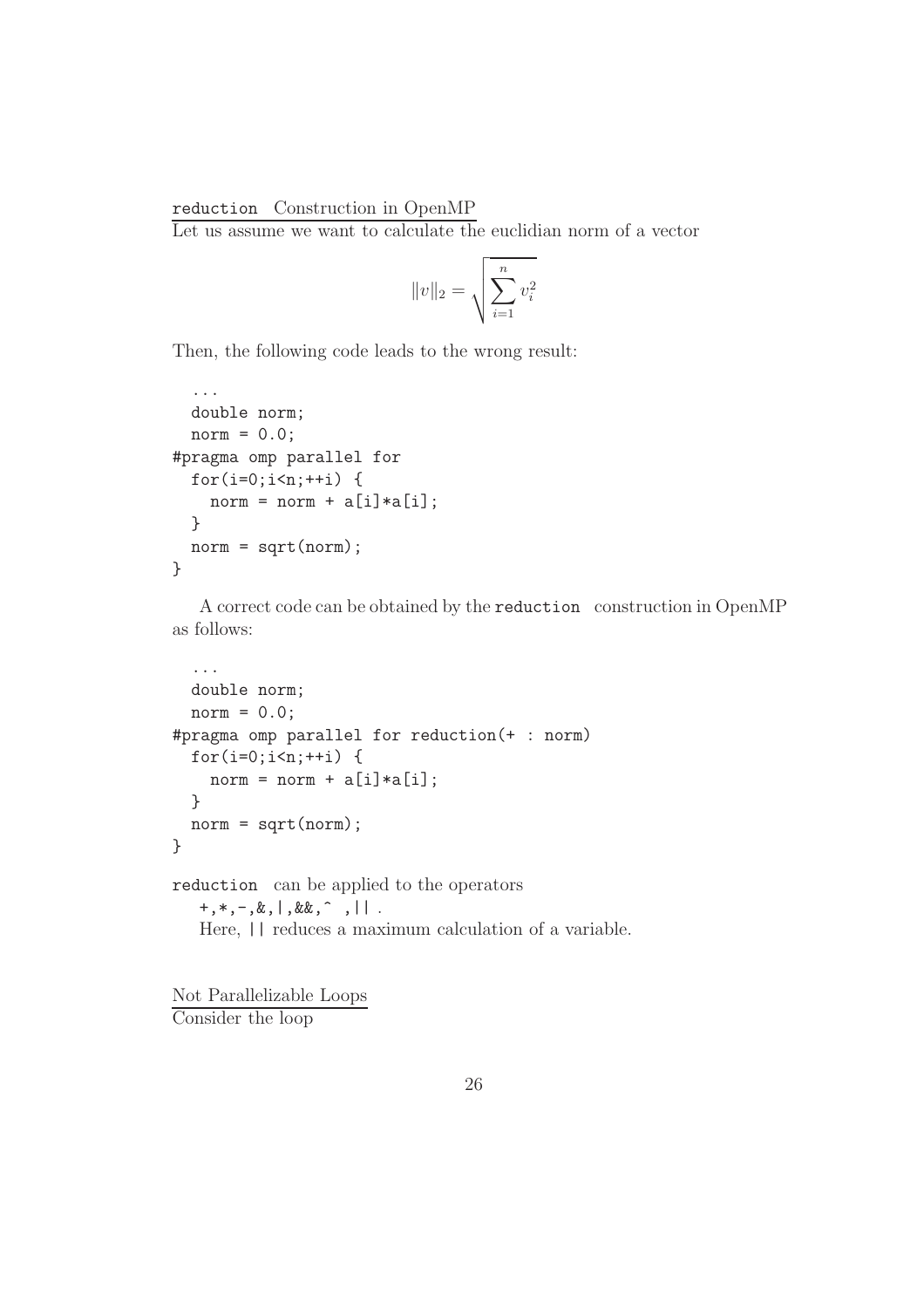```
...
  for(i=1;i\leq n;++i)a[i] = a[i-1]+b[i];...
}
```


#### Not Parallelizable Relaxation Loop OpenMP cannot parallelize the following loop in a correct way:

```
...
 for(i=1;i < n-1;++i)a[i] = 0.5*(a[i-1]+a[i+1]);...
}
```
## Parallelizable Relaxation Loop

The following loop can be parallelized in a correct way by OpenMP:

```
...
#pragma omp parallel for
  for(i=1;i=n-1;i=i+2)a[i] = 0.5*(a[i-1]+a[i+1]);#pragma omp parallel for
  for(i=2; i \le n-1; i=i+2)a[i] = 0.5*(a[i-1]+a[i+1]);...
```
# 1.5 Optimization in C and C++

## 1.5.1 Inlining and Const

The call of a function requires computational times. To avoid this problem a function can be defined to be inlined.

Example: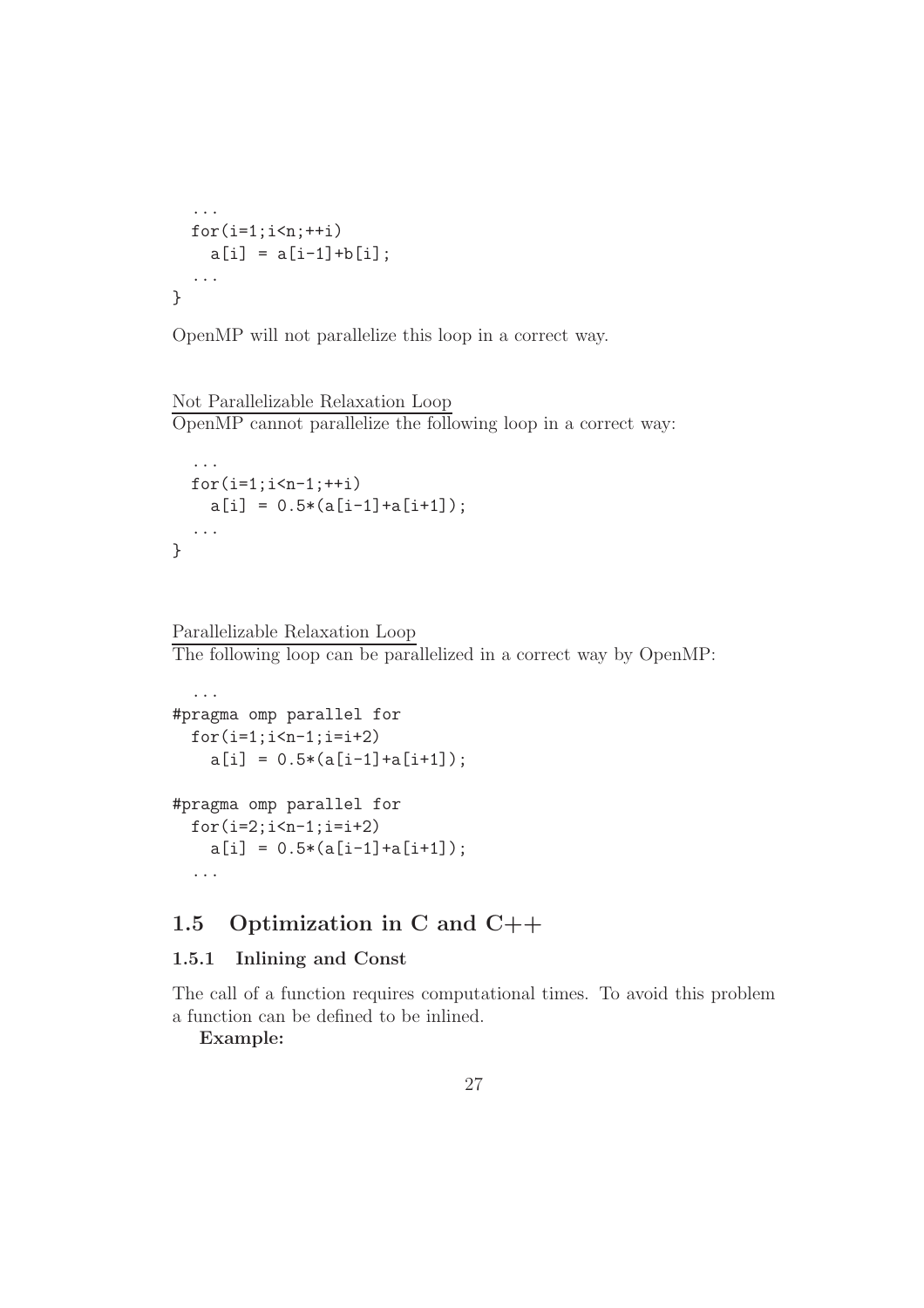```
inlining double f(double x) { ... };
```
Advantage:

- optimization of the code in the area where the function is called (such as common subexpression elimination and vectorization)
- no overhead by calling the function

Disadvantage:

- longer compilation time
- longer executable code

Parameters of functions which will not be changed should be defined to be const.

#### Example:

inlining double f(const double x) { ... };

Member functions of a class which do not modify member values of the class should be defined to be const member functions:

#### Example:

```
class A {
 ...
 inlining double f(const double x) const { ... };
};
```
const can help a compiler to optimize a code.

#### 1.5.2 Meta-Programming in C++

The compiler optimizes

 $x = 3*4.0 + y;$ 

by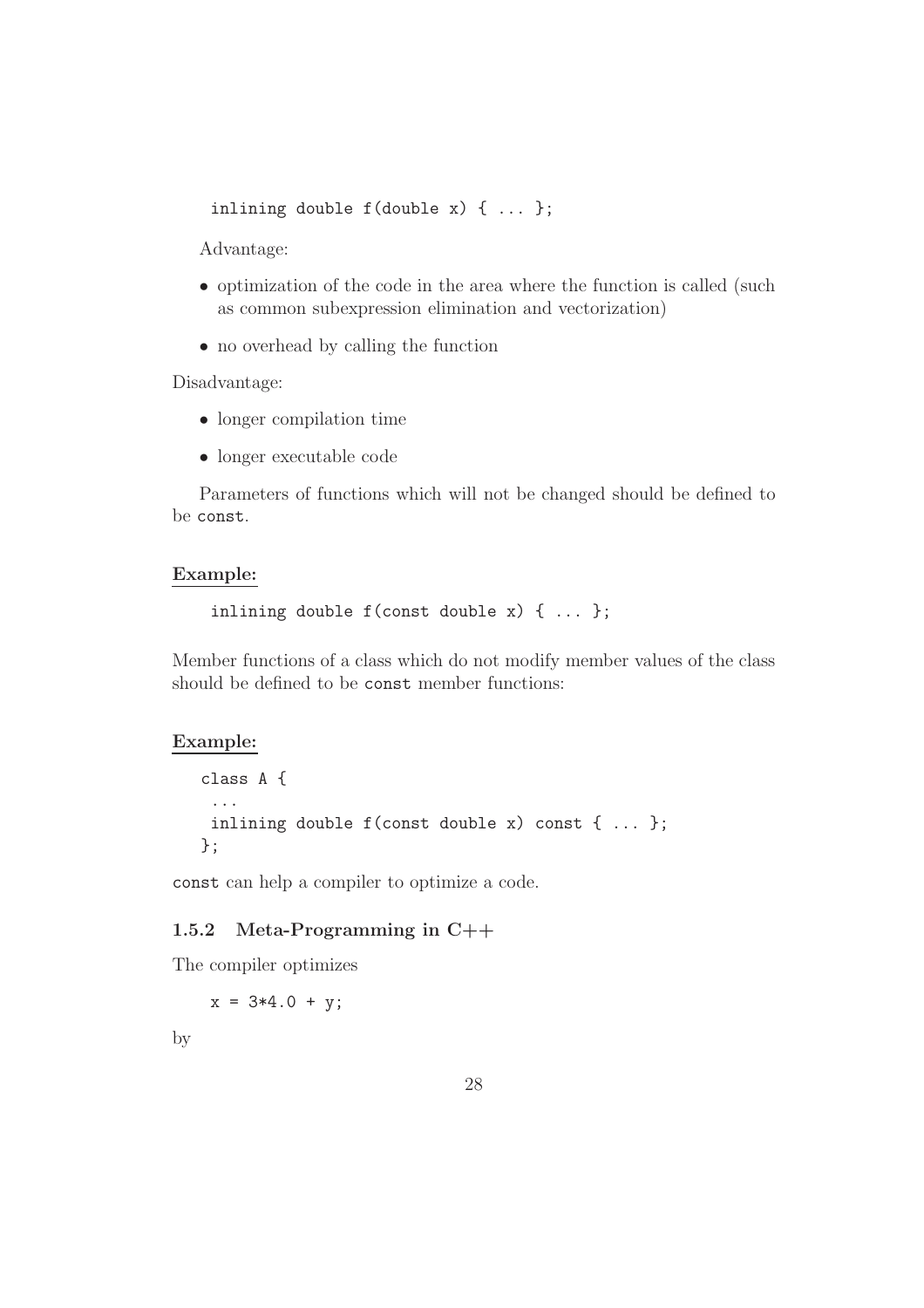$x = 12.0 + y;$ 

Can we obtain such an optimization for

 $x = Factorial(4) + y;$ 

where Factorial(4) mathematically means

$$
4! = 1 * 2 * 3 * 4 = 24
$$

Consider the C++ construction

```
template<int N>
class Factorial {
public:
    enum { value = N * Factorial < N-1): value };
};
class Factorial<1> {
public:
    enum { value = 1 };
};
```
Then, the compiler replaces

 $x = Factorial < 4$  :: value + y;

by

 $x = 24 + y$ ;

Meta-Programming means to write a program, which is evaluated during compile-time and not during runtime.

# 2 Finite Difference Discretization

# 2.1 Model Problem: Poisson's Equation

Figure 13 shows the construction of a wall. The insulation property of the wall depends on the wall construction. The following mathematical model can be used to calculate the insulation property of a wall: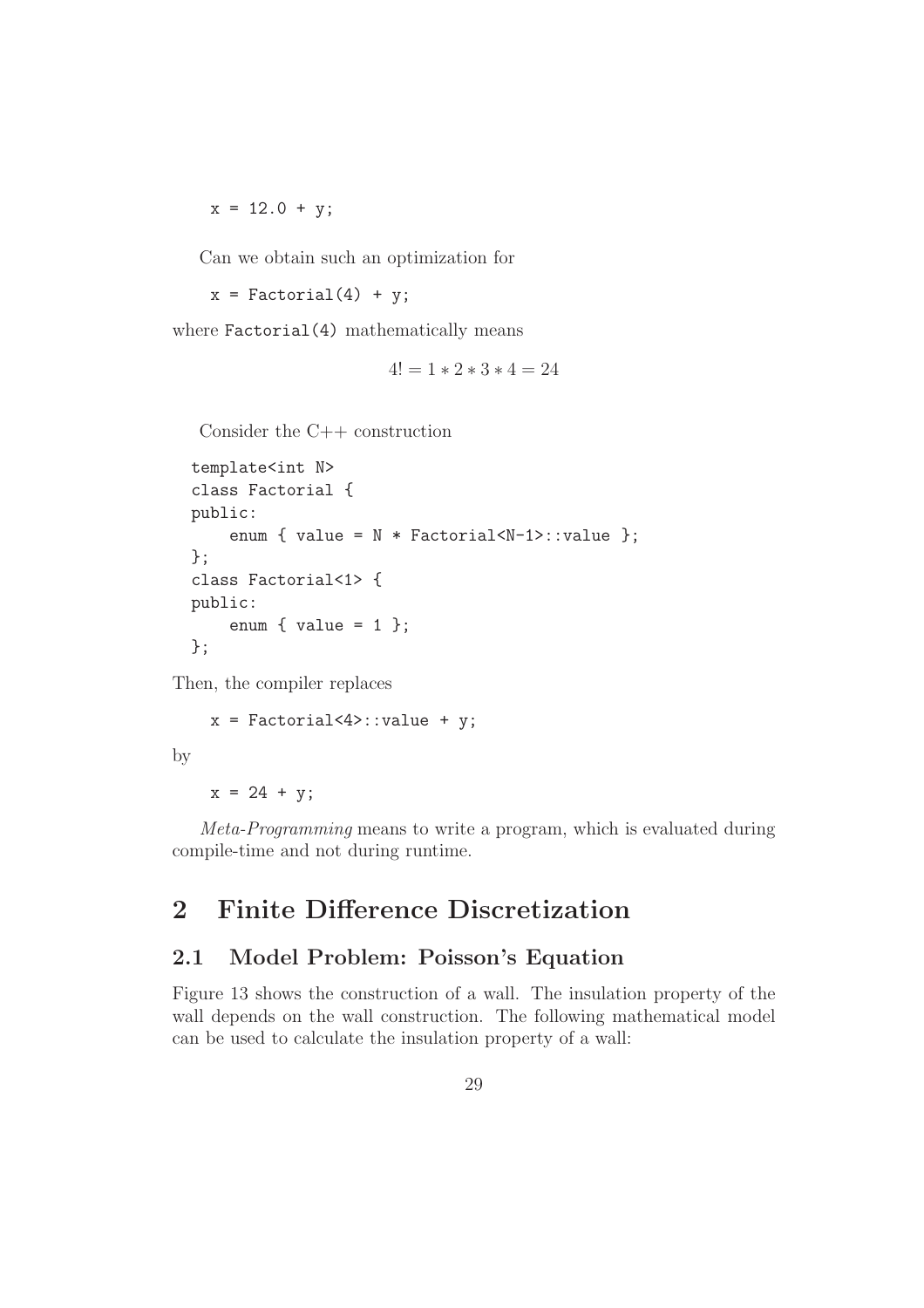







Figure 14: Model of a wall

| $-\text{div }\lambda \text{ grad}T =$             |        | $\left( \right)$ | on $\Omega$       |
|---------------------------------------------------|--------|------------------|-------------------|
| $T _{\Gamma_{out}} = -10$                         |        |                  | on $\Gamma_{out}$ |
| $T _{\Gamma_{in}}$                                | $= 20$ |                  | on $\Gamma_{in}$  |
| $\frac{\partial T}{\partial \vec{n}} _{\Gamma_N}$ | $=$    | $\left( \right)$ | on $\Gamma_N$     |

See Figure 14 for the definition of the domain  $\Omega$  and the boundaries  $\Gamma_{out}, \Gamma_{in}, \Gamma_N$ . An optimal discretization of such a problem is the finite element discretization. For reason of simplicity, let us apply the finite difference discretization. To this end, let us additionally consider the following simplified partial differential equation: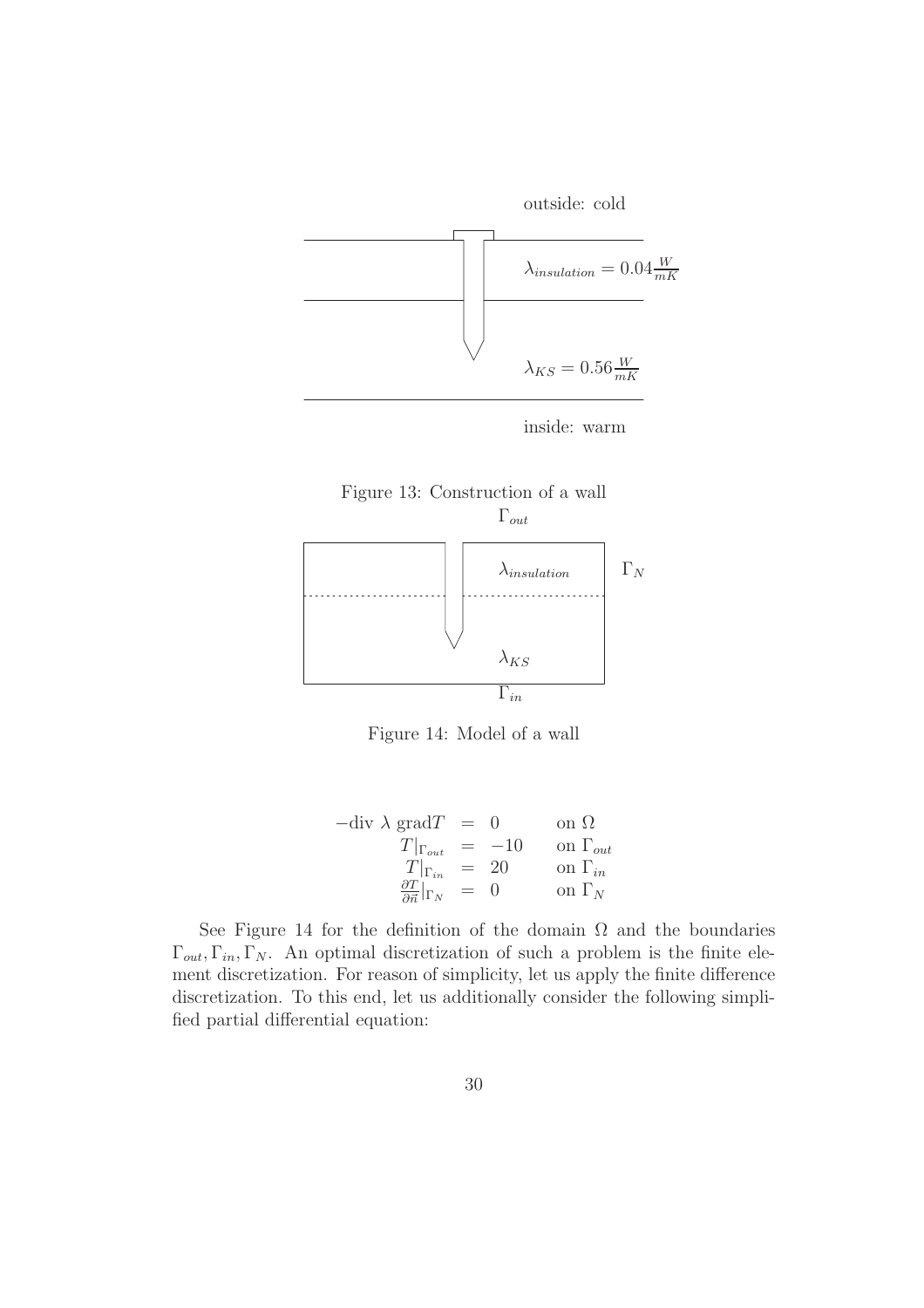

Figure 15: Finite difference discretization grid

$$
-\Delta T + cT = f \qquad \text{on } \Omega
$$
  
\n
$$
T|_{\Gamma} = g \qquad \text{on } \Gamma
$$
  
\n
$$
\Omega = (0, L)^2,
$$

where  $c > 0$  is a constant and  $L > 0$  is the size of the domain. Observe that

-div grad 
$$
T = -\Delta T = -\frac{\partial^2 T}{\partial x^2} - \frac{\partial^2 T}{\partial y^2}
$$
.

# 2.2 Finite Differences

The first step in a finite difference discretization is the construction of a discretization grid (see Figure 15). In case of  $\Omega = (0, L)^2$ , we obtain:

$$
\Omega_h = \{(ih, jh)|i, j = 1, \dots, m-1\}
$$
  
\n
$$
\overline{\Omega}_h = \{(ih, jh)|i, j = 0, \dots, m\}
$$
  
\n
$$
\Gamma_h := \overline{\Omega}_h \backslash \Omega_h.
$$

where  $h = \frac{L}{m}$  $\frac{L}{m}$ .

The second step is to replace derivatives by finite differences: Let  $e_x = (1, 0)$  and  $e_y = (0, 1)$ , then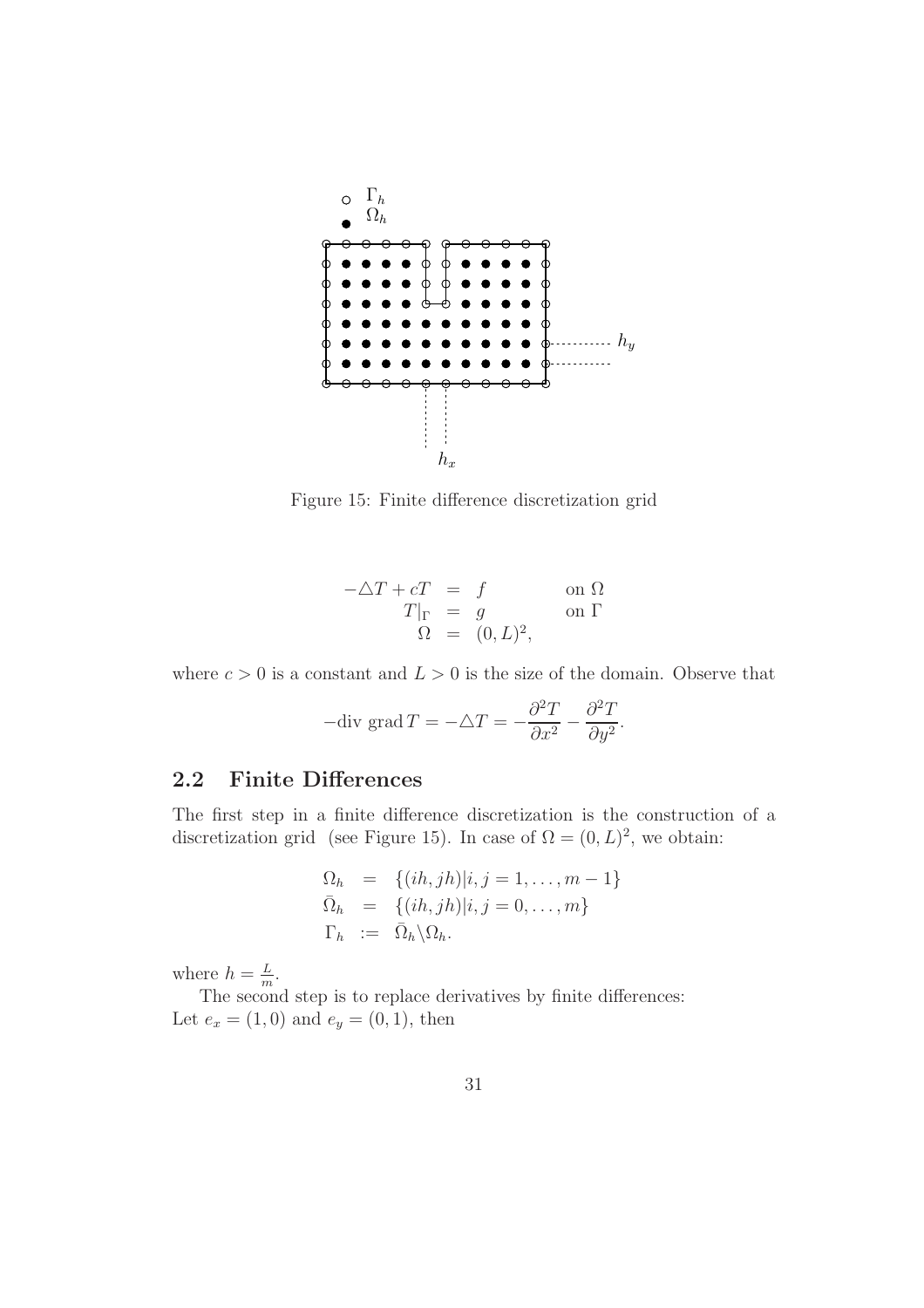$$
\frac{\partial u}{\partial x}(x, y) \approx \frac{u(z + he_x) - u(z)}{h}
$$
  
\n
$$
\frac{\partial u}{\partial x}(x, y) \approx \frac{u(z) - u(z - he_x)}{h}
$$
  
\n
$$
\frac{\partial u}{\partial x}(x, y) \approx \frac{u(z + he_x) - u(z - he_x)}{2h}
$$

and

$$
\frac{\partial u}{\partial y}(x, y) \approx \frac{u(z + he_y) - u(z)}{h}
$$
  
:

$$
\frac{\partial^2 u}{\partial x^2}(x, y) \approx \frac{u(z + he_x) - 2u(z) + u(z - he_x)}{h^2}
$$
  

$$
\frac{\partial^2 u}{\partial y^2}(x, y) \approx \frac{u(z + he_y) - 2u(z) + u(z - he_y)}{h^2}.
$$

Thus, we get

$$
-\Delta u(z) = \left(-\frac{\partial^2 u}{\partial x^2} - \frac{\partial^2 u}{\partial y^2}\right)(z) \approx
$$
  

$$
\approx -\frac{u(z + he_x) + u(z + he_y) - 4u(z) + u(z - he_x) + u(z - he_y)}{h^2}
$$

Using these finite difference formulas, we get the following discretization:

$$
-\Delta u(z) = \left(-\frac{\partial^2 u}{\partial x^2} - \frac{\partial^2 u}{\partial y^2}\right)(z) = f(z) \text{ for } z \in \Omega_h
$$

$$
-\frac{u_h(z + he_x) - 2u_h(z) + u_h(z - he_x)}{h^2}
$$

$$
-\frac{u_h(z + he_y) - 2u_h(z) + u_h(z - he_y)}{h^2} = f(z)
$$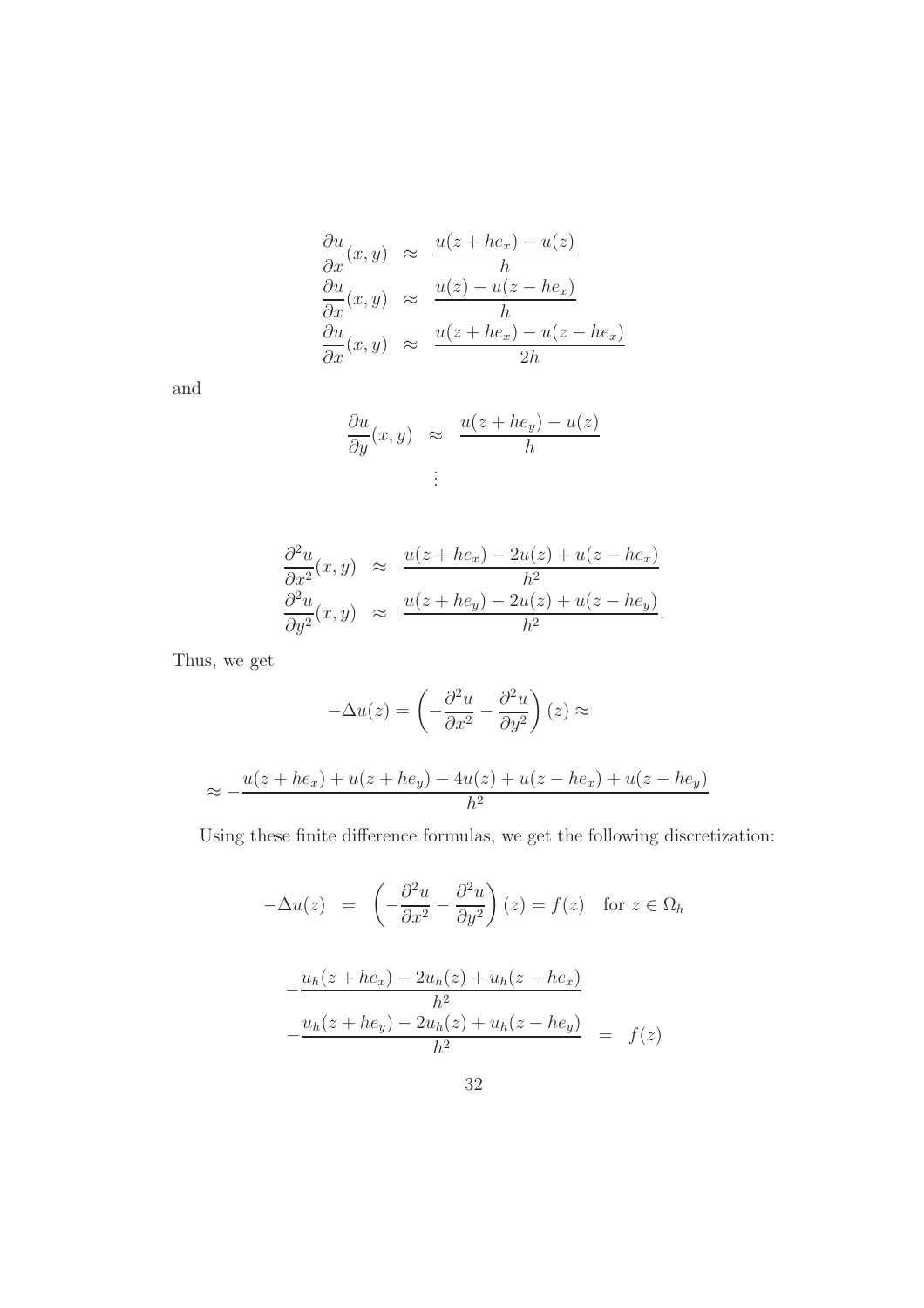and 
$$
u(z) = g(z)
$$
  
\n $\approx = \text{ for } z \in \Gamma_h = \overline{\Omega_h} \setminus \Omega_h$   
\n $u_h(z) = g(z)$ 

Here  $u_h$  is the approximate solution on the discretization grid  $\Omega_h$ . The finite difference discretization leads to a linear equation system

$$
L_h U_h = F_h,\tag{1}
$$

where  $U_h = (u_h(z))_{z \in \Omega_h}$ , and  $L_h$  is a  $|\Omega_h| \times |\Omega_h|$  matrix. The discretization can be described by the stencil

$$
\left(\begin{array}{cc} -\frac{1}{h^2} & -\frac{1}{h^2} \\ -\frac{1}{h^2} & \frac{1}{h^2} \\ -\frac{1}{h^2} & \end{array}\right) = \left(\begin{array}{ccc} m_{-1,1} & m_{0,1} & m_{1,1} \\ m_{-1,0} & m_{0,0} & m_{1,0} \\ m_{-1,-1} & m_{0,-1} & m_{1,-1} \end{array}\right).
$$

Let us abbreviate  $U_{i,j} := u_h(ih, jh)$  and  $f_{i,j} := f(ih, jh)$ . Then, the matrix equation (1) is equivalent to:

$$
\sum_{k,l=-1}^{1} m_{kl} U_{i+k,j+l} = f_{i,j} \text{ for } i,j = 1,\ldots,m-1.
$$

This implies that the entries of the matrix  $L_h = (l_{(i,j),(o,p)})_{1 \leq i,j,o,p \leq m-1}$  are

$$
l_{(i,j),(o,p)} = \begin{cases} m_{k,l} & \text{if } o = i + k \text{ and } p = j + l \text{ and } |k| \le 1, |l| \le 1\\ 0 & \text{else.} \end{cases}
$$

To describe the right hand side  $F_h$  in (1), define

$$
\tilde{g}(x, y) = \begin{cases} g(x, y) & \text{if } (x, y) \in \Gamma = \partial \Omega \\ 0 & \text{else.} \end{cases}
$$

Then, we get for  $F_h = (F_{i,j})_{1 \leq i,j \leq m-1}$ 

$$
F_{i,j} = f_{i,j} - \sum_{k,l=-1}^{1} m_{kl} \tilde{g}((i+k)h, (j+l)h)
$$

This implies, that in case of  $g = 0$  we obtain

$$
F_{i,j} = f_{i,j} = f(ih, jh).
$$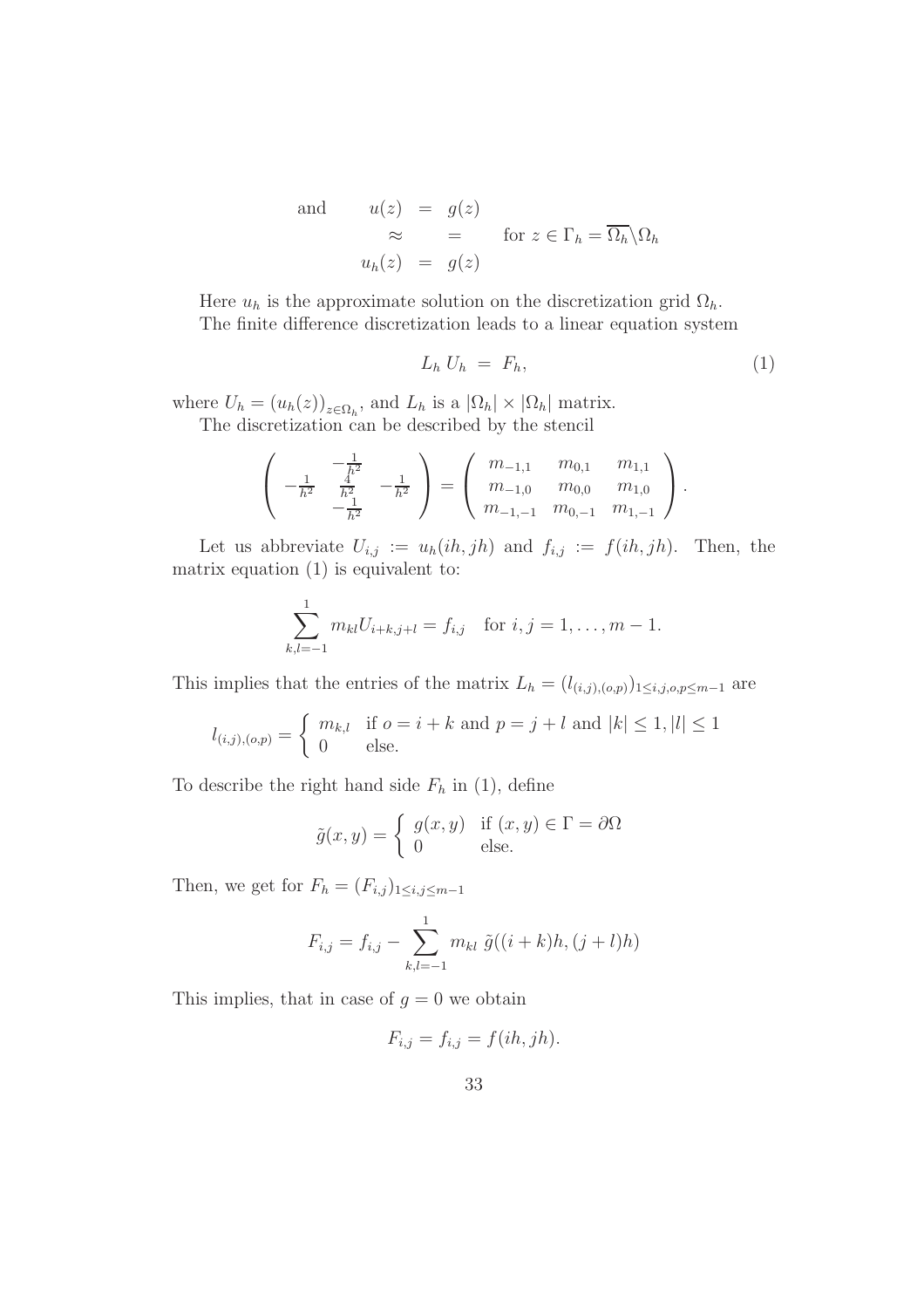Let  $\Omega = (0, 1)^2$ . Number the points of the discretization grid  $\Omega_h$  by:

$$
h(1,1),...,h(1,m-1),h(2,1),...
$$

Then, the FD discretization leads to an equation  $L_h U_h = F_h$ , where

$$
L_h = \frac{1}{h^2} \begin{pmatrix} D_h & -E & & & \\ -E & D_h & \ddots & & \\ & \ddots & \ddots & -E & \\ & & -E & D_h \end{pmatrix}, \text{ and where}
$$

$$
D_h = \begin{pmatrix} 4 & -1 & & \\ -1 & 4 & \ddots & \\ & \ddots & \ddots & -1 & \\ & & -1 & 4 \end{pmatrix}.
$$

# 2.3 Convergence of the Finite Difference Discretization

Before we describe suitable norms for FD let us make a remark to norms of the finite element (FE) method.

The finite element method leads to approximations  $u_h \in \mathcal{C}(\Omega)$  of an exact solution  $u \in \mathcal{C}(\Omega)$  of a PDE.

Suitable norms for calculating the discretization error are

$$
||u - u_h||_{L_{\infty}} := \max_{x \in \Omega} |(u - u_h)(x)|
$$
  

$$
||u - u_h||_{L_2} := \sqrt{\int_{\Omega} |(u - u_h)(x)|^2 dx}
$$

• These norms have the *normalization* property

$$
(u - u_h)(x) = 1 \quad \forall x, h \quad \Rightarrow \quad ||u - u_h|| = \text{const} \quad \forall h
$$

• In case of solutions with singularities onecan expect a better convergence for the  $\Vert . \Vert_{L_2}$  norm.

Let  $\Omega_h$  be a sequence of discretization grids.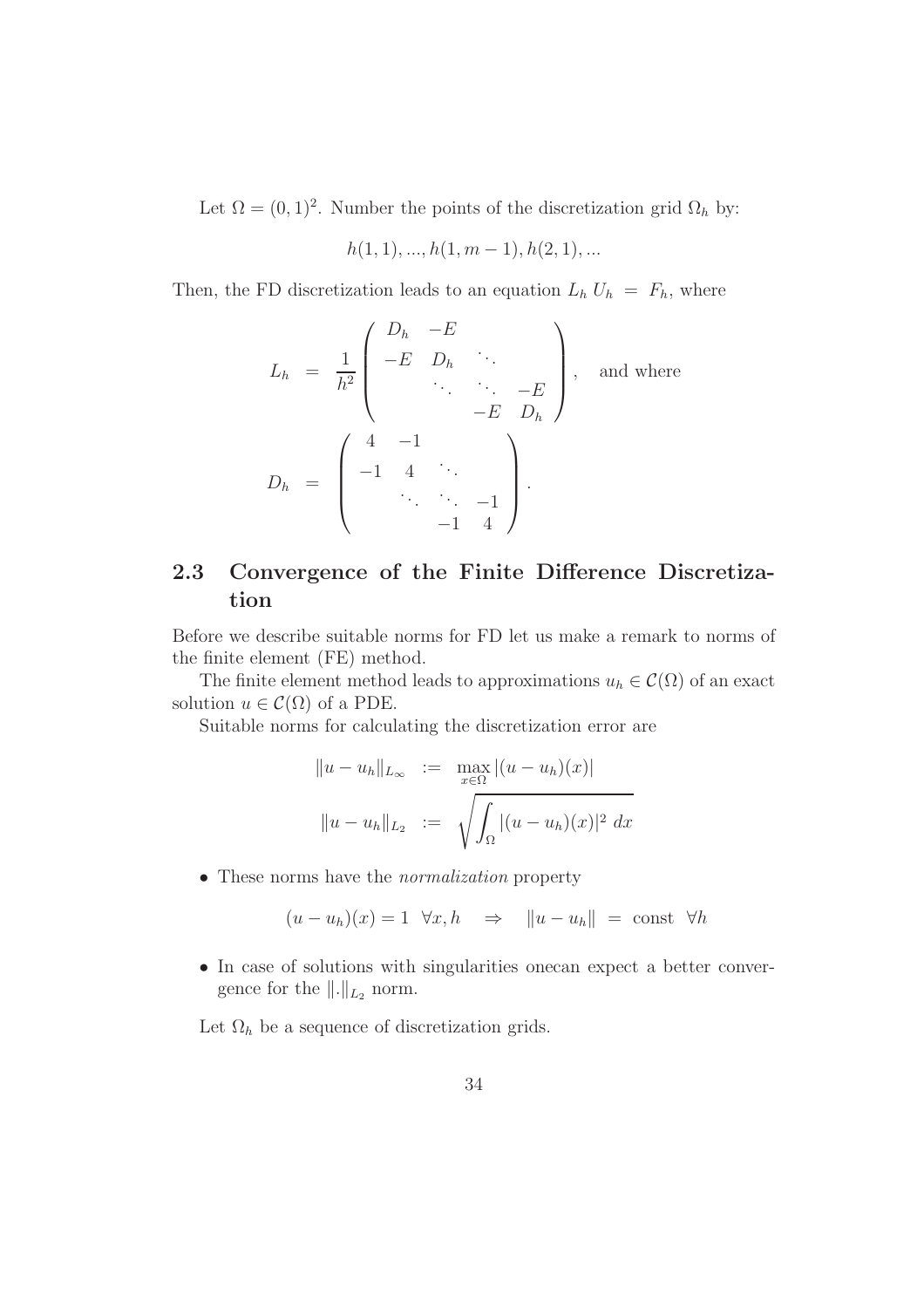We are looking for a sequence of norms on  $\mathbb{R}^{|\Omega_h|}$  with similar properties for the FD method.

Example: A not suitable norm is

$$
||w|| := \sqrt{\sum_{z \in \Omega_{h_i}} |w(z)|^2}.
$$

**Definition 2.** We call the sequence of norms  $\|\cdot\|_{h_i}$  on  $\mathbb{R}^{|\Omega_i|}$  normalized, if

$$
\|\underline{1}\|_{h_i}=1,
$$

where  $\perp$  is the constant function  $x \mapsto 1$ .

Example 3.

$$
||x||_2 := \sqrt{\frac{1}{|\Omega_i|} \sum_{z \in \Omega_i} x_z^2}
$$

$$
||x||_{\infty} := \max_{z \in \Omega_i} |x_z|
$$

Theorem 1. Consider the finite difference discretization of Poisson's equation on  $\Omega = (0, L)^2$  with meshsize h. Then, there is a constant  $C > 0$  such that

$$
||u - u_h||_{\infty} \le Ch^2 \left( \left\| \frac{\partial^4 u}{\partial x^4} \right\|_{\infty} + \left\| \frac{\partial^4 u}{\partial y^4} \right\|_{\infty} \right).
$$

Example:

- If  $u = x^2 * y^3$ , then  $u = u_h$ ,
- If  $u = x^4$ , then  $||u u_h||_{\infty} \leq Ch^2$ .

Example: Poisson's equation on  $(0, 1)^2$ . Let  $\overline{f(x,y)} = -12.0 * x^2 - \exp(y)$ . Then, the exact solution of

$$
-\triangle u = f = -12.0 * x^2 - \exp(y) \quad \text{on } \Omega
$$
  
 
$$
u|_{\partial\Omega} = x^4 + \exp(y) \quad \text{on } \partial\Omega
$$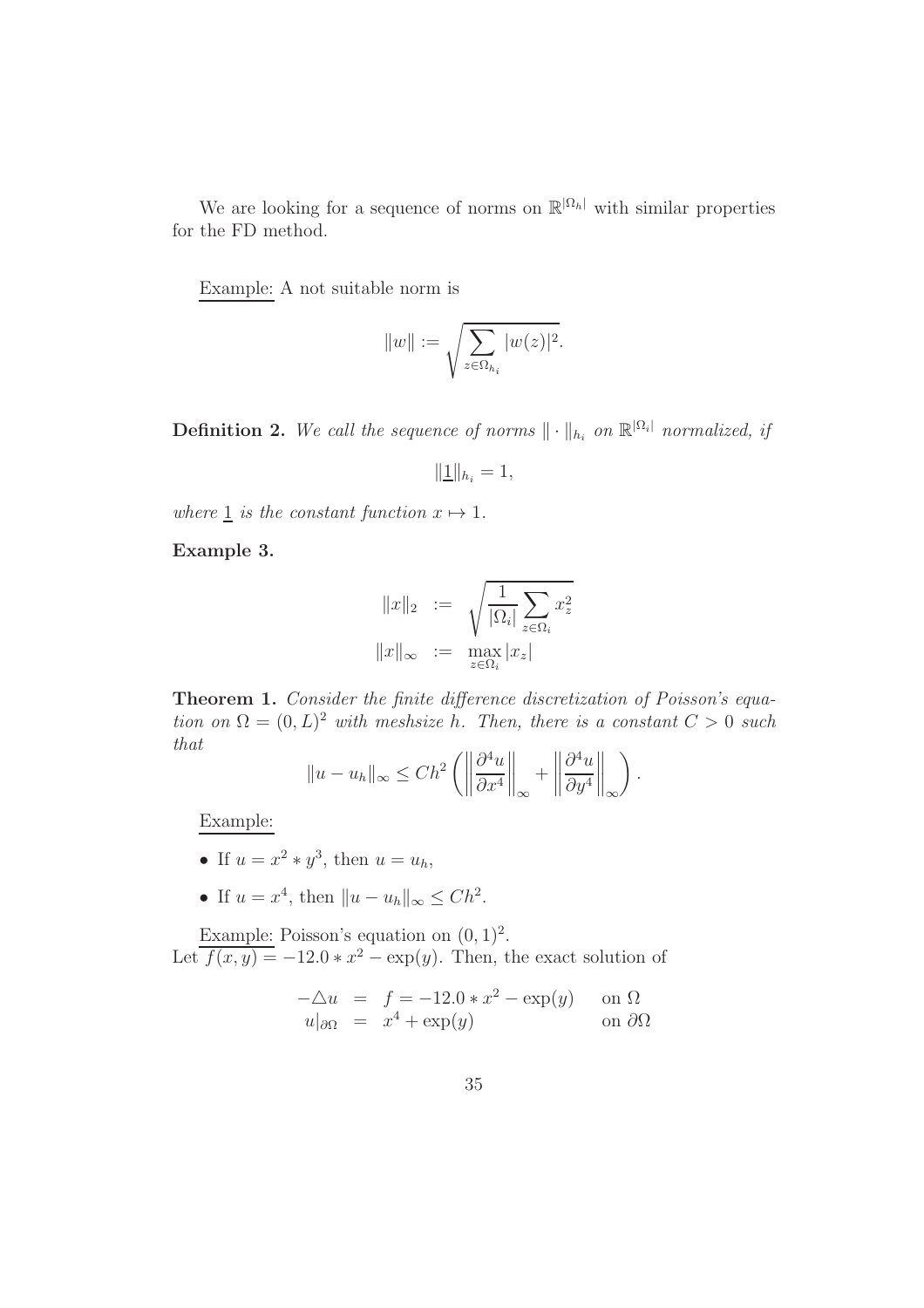$$
u(x, y) = x^4 + \exp(y).
$$

| The following table depicts the error $e_{h,\max} :=   u - u_h  _{\infty}$ :                                   |  |  |  |
|----------------------------------------------------------------------------------------------------------------|--|--|--|
| ما می است است است است است است است است است از است است از این است است از این است از این است از این است از این اس |  |  |  |

| $h =$                                         | 0.5 | 0.25 | 0.125 |                                               | 0.0625 0.03125 |
|-----------------------------------------------|-----|------|-------|-----------------------------------------------|----------------|
| $N =$                                         |     |      | 49.   | 225                                           | 961            |
| $e_{h,\text{max}} \approx$                    |     |      |       | $0.033$ $0.0094$ $0.0024$ $0.00061$ $0.00015$ |                |
| $e_{h/2,\text{max}}/e_{h,\text{max}} \approx$ |     | 0.28 | 0.26  | 0.25                                          | 0.25           |

How to Choose the Meshsize h:

Assume that the discretization error converges according

$$
||u - u_h|| \leq Ch^p.
$$

How should we choose h to obtain a discretization error  $||u - u_h|| \leq \eta$ ?

Assume that we can calculate  $||u_{h/2} - u_h||$ . Then, the assumption  $||u - u_h|| \approx Ch^p$  leads to

$$
||u - u_h|| \approx \frac{1}{1 - 2^{-p}} ||u_{h/2} - u_h||. \tag{2}
$$

.

Thus, we have to choose  $h$  such that

$$
||u_{h/2} - u_h|| \le \eta (1 - 2^{-p}).
$$

Let us show  $(2)$ . Let us assume the asymptotic behavior

$$
||u - u_h|| \approx Ch^p
$$

Then, we get

$$
||u - u_{h/2}|| \approx C \left(\frac{h}{2}\right)^p.
$$

and

$$
||u - u_{h/2}|| \approx ||u - u_h|| \frac{1}{2^p}.
$$

This implies

$$
||u - u_h|| \le ||u - u_{h/2}|| + ||u_{h/2} - u_h||
$$
  
\n
$$
\le \frac{1}{2^p} ||u - u_h|| + ||u_{h/2} - u_h||.
$$
  
\n
$$
\left(1 - \frac{1}{2^p}\right) ||u - u_h|| \le ||u_{h/2} - u_h||
$$

This shows (2).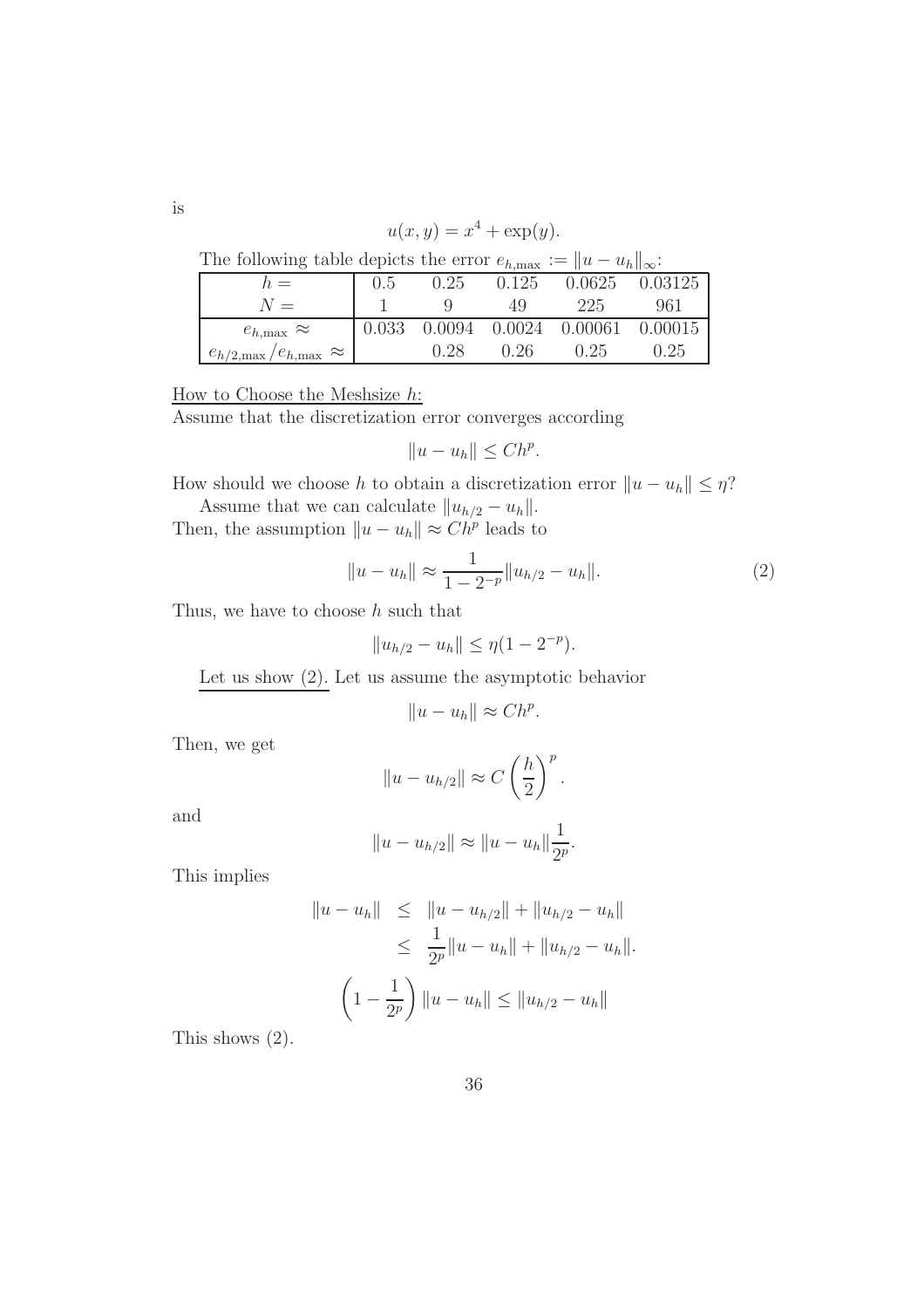

Figure 18: Eigenvector  $e_{3,3}$ 

# 2.4 Eigenvectors and Eigenvalues of  $L_h$

Consider the FD discretization of Poisson's equation on the unit square. Then, the matrix  $L_h$  has the eigenvalues

$$
\lambda_{\nu,\mu} = \frac{4}{h^2} \left( \sin^2 \left( \frac{\pi \nu h}{2} \right) + \sin^2 \left( \frac{\pi \mu h}{2} \right) \right)
$$

with eigenvectors

$$
e_{\nu,\mu} = \left(\sin(\nu \pi x_i) \sin(\mu \pi y_j)\right)_{(x_i,y_j)\in\Omega_h} \quad \text{where} \quad \nu, \mu = 1,\cdots,m-1
$$

and  $h=\frac{1}{m}$  $\frac{1}{m}$ .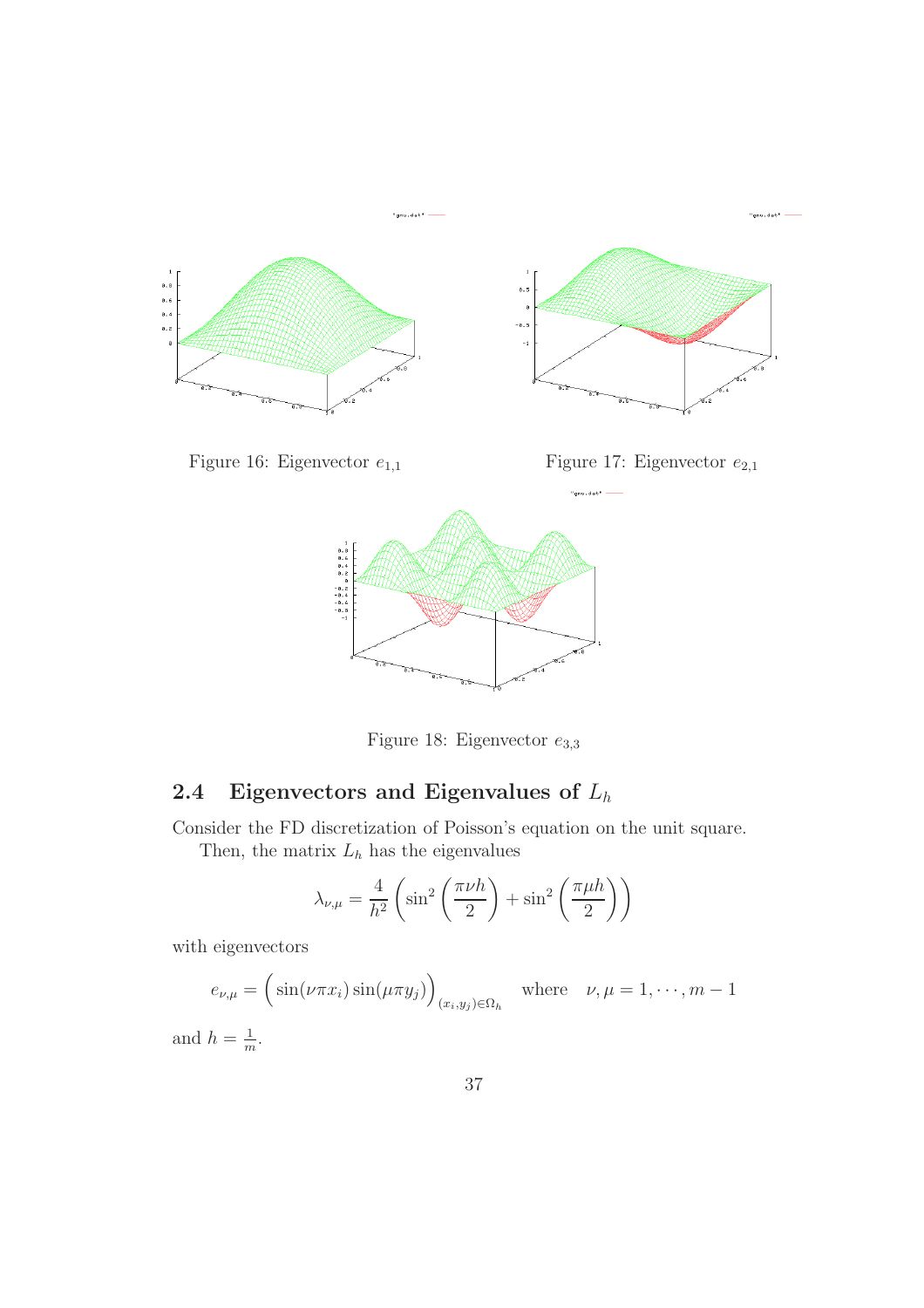- Smallest eigenvalue:  $\frac{4}{h^2} 2 \sin^2 \left( \frac{\pi h}{2} \right)$  $(\frac{h}{2}) \approx 2\pi^2$ .
- Largest eigenvalue:  $\frac{4}{h^2} 2 \sin^2 \left( \frac{\pi (m-1)}{2m} \right)$  $\approx \frac{8}{h^2}$ .

# 3 Basic Solvers

## 3.1 Introduction

The FD discretization leads to an equation system

$$
A_h u_h = b_h,
$$

where  $A_h$  is an  $n \times n$  matrix and  $u_h, b_h \in \mathbb{R}^n$  are vectors. There are

- direct methods and
- iterative methods

for solving such an equation system.

↓

- Both methods lead to an approximation  $\tilde{u}_h$  of  $u_h$ .
- $||u_h \tilde{u}_h||$  is called algebraic error.
- $||u u_h||$  is called discretization error.
- $||u \tilde{u}_h||$  is called total error.

The algebraic error should satisfy the property

$$
||u_h - \tilde{u}_h|| \le ||u - u_h||\alpha, \quad \text{where } \alpha \approx 0.1.
$$

Let the discretization satisfy  $||u - u_h|| \leq Ch^2$ . Then, this implies

$$
||u - \tilde{u}_h|| \leq C(1 + \alpha)h^2.
$$

It is very difficult to calculate numerically the

• algebraic error  $||u_h - \tilde{u}_h||$  and the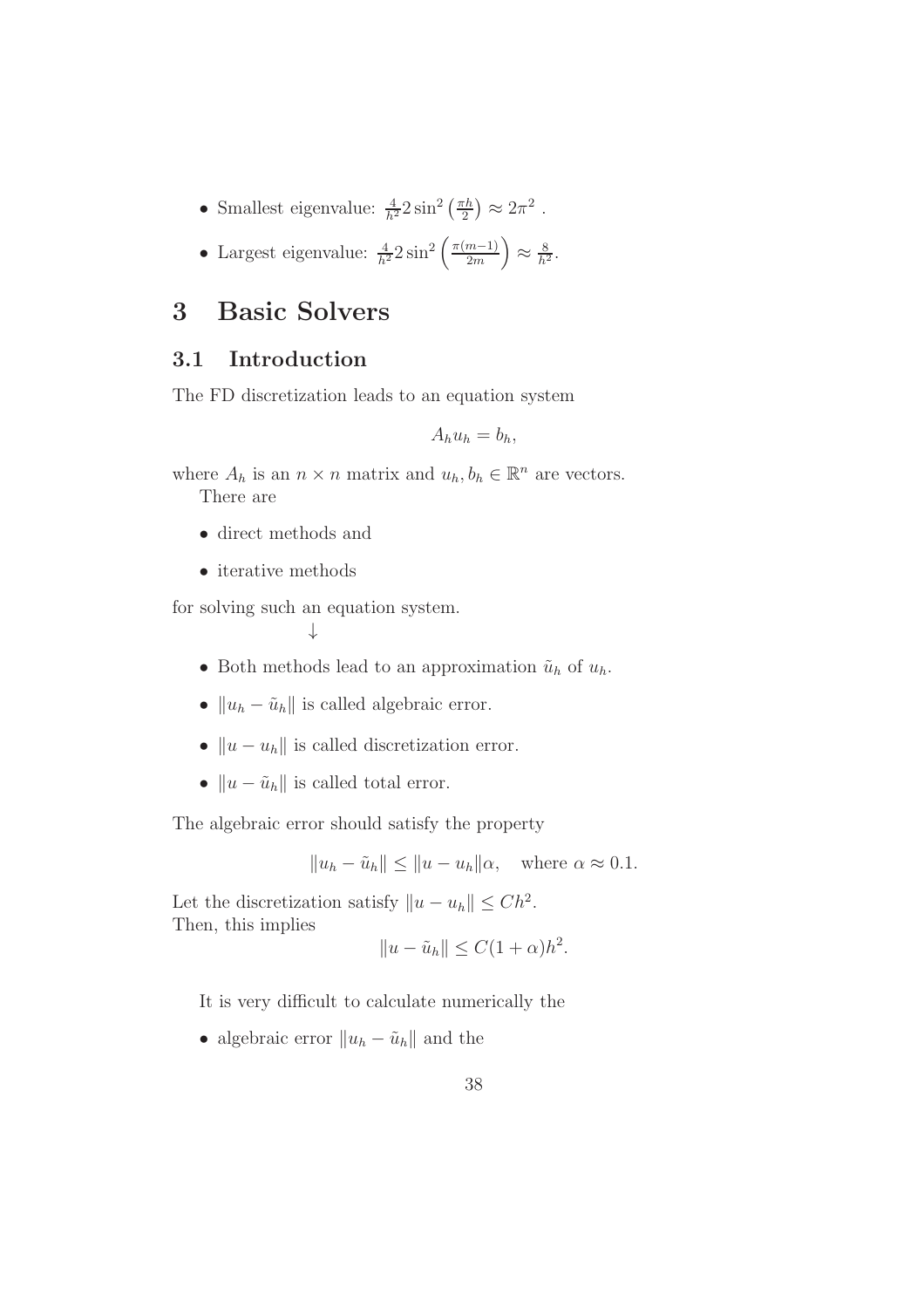• discretization error  $||u - u_h||$ .

Therefore, one often calculates

- the residuum norm  $||A_h\tilde{u}_h b_h||$  or
- the norm  $\|\tilde{u}_h \tilde{u}_{h/2}\|$ .

If the exact solution is known, then one can numerically calculate the total error

• total error  $||u - \tilde{u}_h||$ .

Let us recall the basic properties of the Gauss-elimination:

• The Gauss-elimination applied to a full matrix requires

$$
-O(n^3)
$$
 operations

$$
-O(n^2)
$$
 data

for solving a linear equation system with  $n$  unknowns.

• The Gauss-elimination applied to a band matrix of bandwidth  $2k - 1$ requires

$$
- O(n*k*k) operations- O(n*k) data.
$$

A band matrix of bandwidth  $k$ has the form:  $\int a_{11} \ldots a_{1k}$  $\begin{array}{c} \begin{array}{c} \begin{array}{c} \begin{array}{c} \end{array} \\ \end{array} \end{array} \end{array}$  $a_{22}$   $\cdots$   $\cdots$  $a_{k1}$  .  $a_{n-k+1,n}$  $\vdots$   $a_{n-1,n-1}$  :  $a_{n,n-k+1}$  ...  $a_{nn}$  $\setminus$  $\begin{array}{c} \hline \end{array}$ 

Now consider the matrix of the FD discretization of Poisson's equation on  $\Omega = (0, 1)^2$ . The discretization matrix is a band matrix of size  $n = (m-1)^2$ and bandwidth  $2m - 1$ , since  $h = \frac{1}{m}$ m

$$
L_h = \frac{1}{h^2} \begin{pmatrix} D_h & -E & & & \\ -E & D_h & & & \\ & \ddots & \ddots & -E & \\ & & -E & D_h \end{pmatrix}, \text{ where } D_h = \begin{pmatrix} 4 & -1 & & \\ -1 & 4 & \ddots & \\ & \ddots & \ddots & -1 & \\ & & -1 & 4 \end{pmatrix}
$$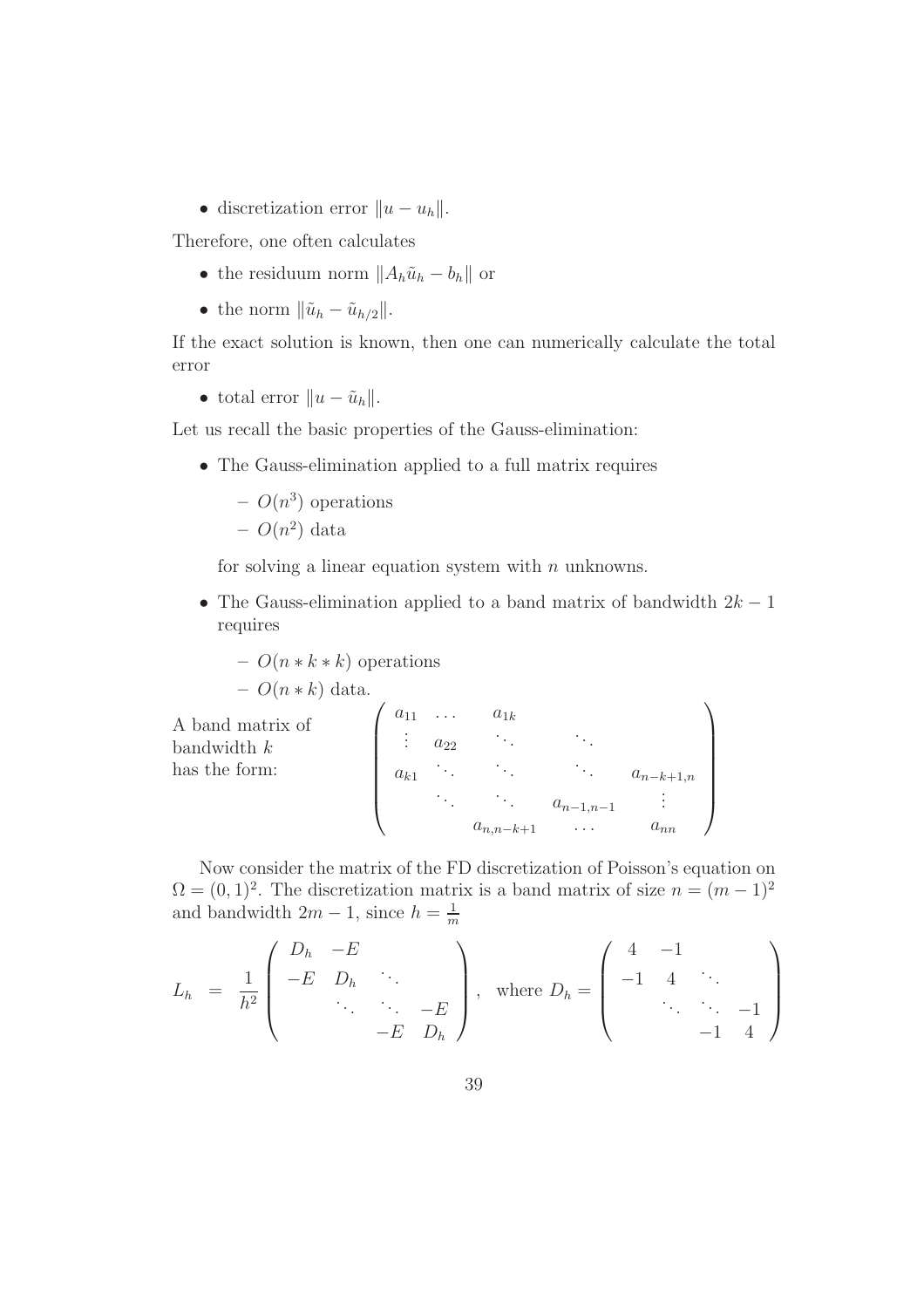• Then, the Gauss-elimination applied to the band matrix  $L_h$  requires

$$
- O(n^2)
$$
 operations  
- O(n<sup>1.5</sup>) data.

An iterative solver for solving a linear equation system is a mapping

$$
\mathcal{S}:\mathbb{R}^n\ \rightarrow\ \mathbb{R}^n
$$

with start vector  $x_0 \in \mathbb{R}$  such that the sequence  $(x_i)_{i \in \mathbb{N}}$  defined by

$$
x_{i+1} = \mathcal{S}(x_i)
$$

converges to  $x$ :

$$
\lim_{i \to \infty} x_i = x.
$$

Obviously, x should satisfy the fix point property  $x = \mathcal{S}(x)$ .

## 3.2 Gauss-Seidel Relaxation

Relaxation of the *i*-th unknown  $x_i$ : Correct  $x_i^{old}$  by  $x_i^{new}$  such that the *i*-th equation of the equation system

$$
A \cdot x = b
$$

is correct.

Jacobi-iteration:

"Calculate the relaxations simultaneously for all  $i = 1, \ldots, n$ " This means:

If 
$$
x^{old} = x^k
$$
, then let  $x^{k+1} = x^{new}$ .

Gauss-Seidel-iteration:

"Calculate relaxation for  $i = 1, \ldots, n$  and use the new values" This means:

> $x^{old,1} = x^k$ Iterate for  $i = 1, \ldots, n$ : Calculate  $x^{new,i}$  by relaxation of the *i*-th component. Put  $x^{old,i+1} = x^{new,i}$ .  $x^{k+1} = x^{new,n}$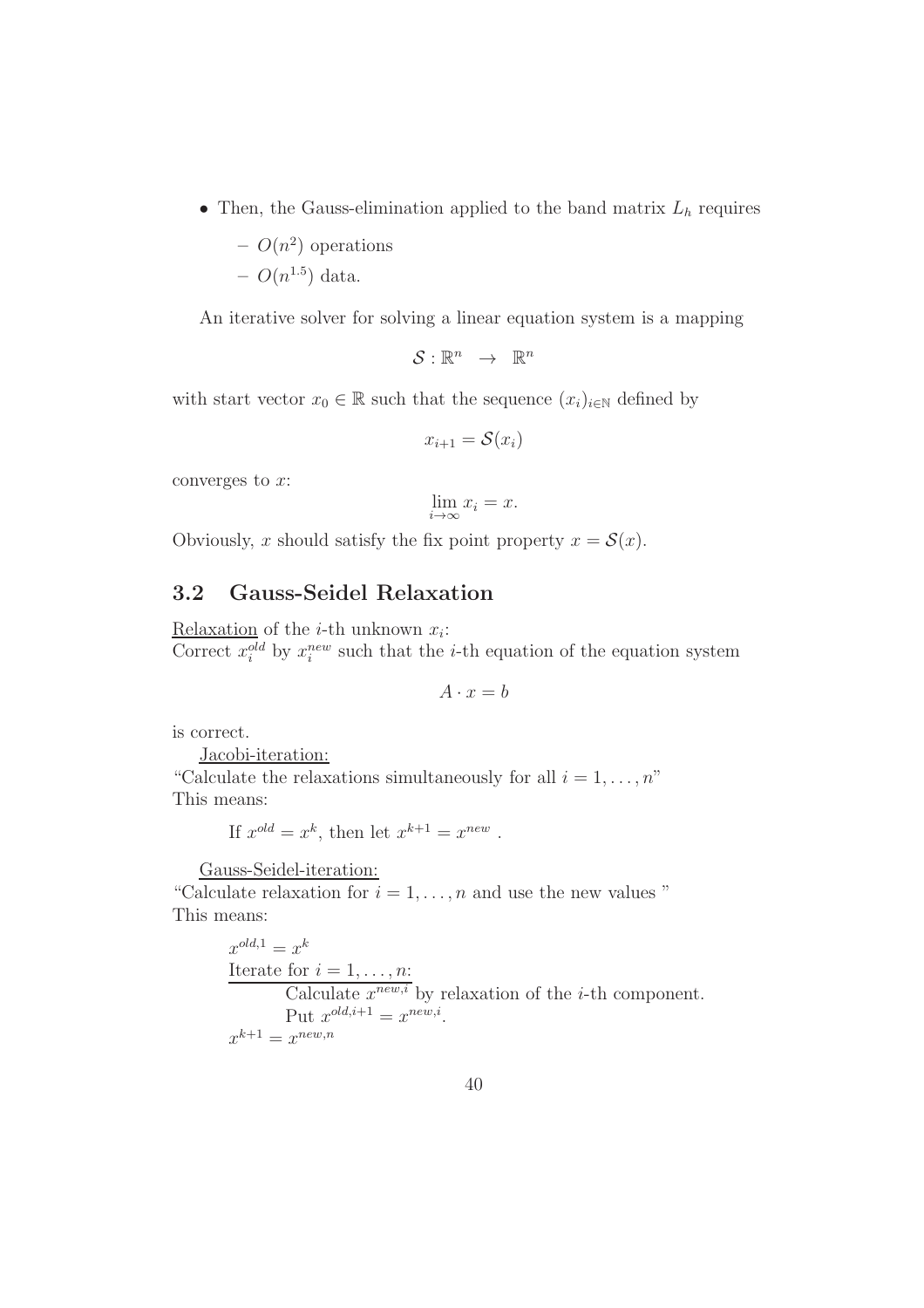#### Remark.

- Jacobi-iteration is independent of the numbering of the grid points
- The convergence rate of the Gauss-Seidel iteration depends on the numbering of the grid points

For Gauss-Seidel iteration one often applies lexicographical and red-black numbering of the grid points.



### 3.3 cg Iteration

Let A be a symmetric positive definite  $n \times n$  matrix and  $b \in \mathbb{R}^n$ .

The gradient method for solving

 $Ax = b$ 

Start with  $x_0$  and calculate the sequence  $x_k$  by:  $d_k = b - Ax_k$  $\alpha_k =$  $d_k^T d_k$  $d_k^T A d_k$  $x_{k+1} = x_k + \alpha_k d_k,$ where  $k = 0, 1, 2, ...$ 

The cg iteration is:

is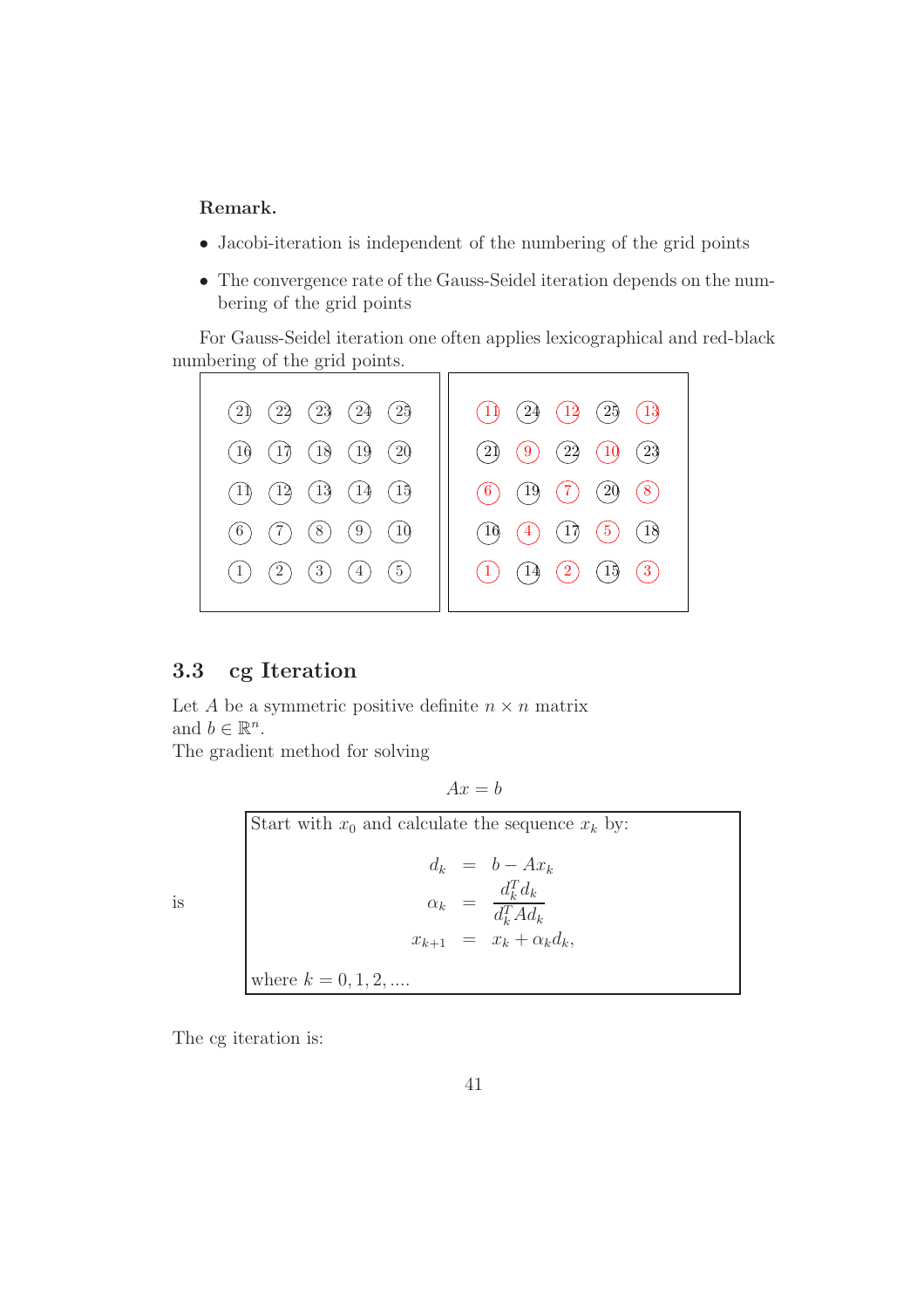Let the start solution be  $x_0$ . Then:  $g_0 = Ax_0 - b$  $\delta_1 = g_0^T g_0$  if  $\delta_1 \leq \epsilon$  stop  $d_1 = -g_0$ recursion:  $k = 1, \ldots$ :  $h_k = Ad_k$  $\alpha = \frac{\delta_k}{T}$  $d_k^Th_k$  $x_k$  :=  $x_{k-1} + \alpha d_k$  $g_k := g_{k-1} + \alpha h_k$  $\delta_{k+1} = g_k^T g_k$  if  $\delta_{k+1} \leq \epsilon$  stop  $\beta_k = \delta_{k+1}/\delta_k$  $d_{k+1} = -g_k + \beta_k d_k$ 

## 3.4 Estimation of the Algebraic Error

Assume we want to solve

$$
Ax = b
$$

and we get the approximation  $\tilde{x}$ . A practical problem is:

- How large is the algebraic error  $\|\tilde{x} x\|$ ?
- Assume, we apply an iterative solver. How many iterations do we have to perform to obtain a small algebraic error?
- How to choose  $\epsilon$  in the cg-iteration?
- Assume, you have implemented two iterative solvers. Which one is faster?

But: We do not know  $x$  !

Estimation of the Algebraic Error for Tests:

For testing a code one does the following test:

Construct right hand sides b such that the exact solution  $x$  is well-known. Example: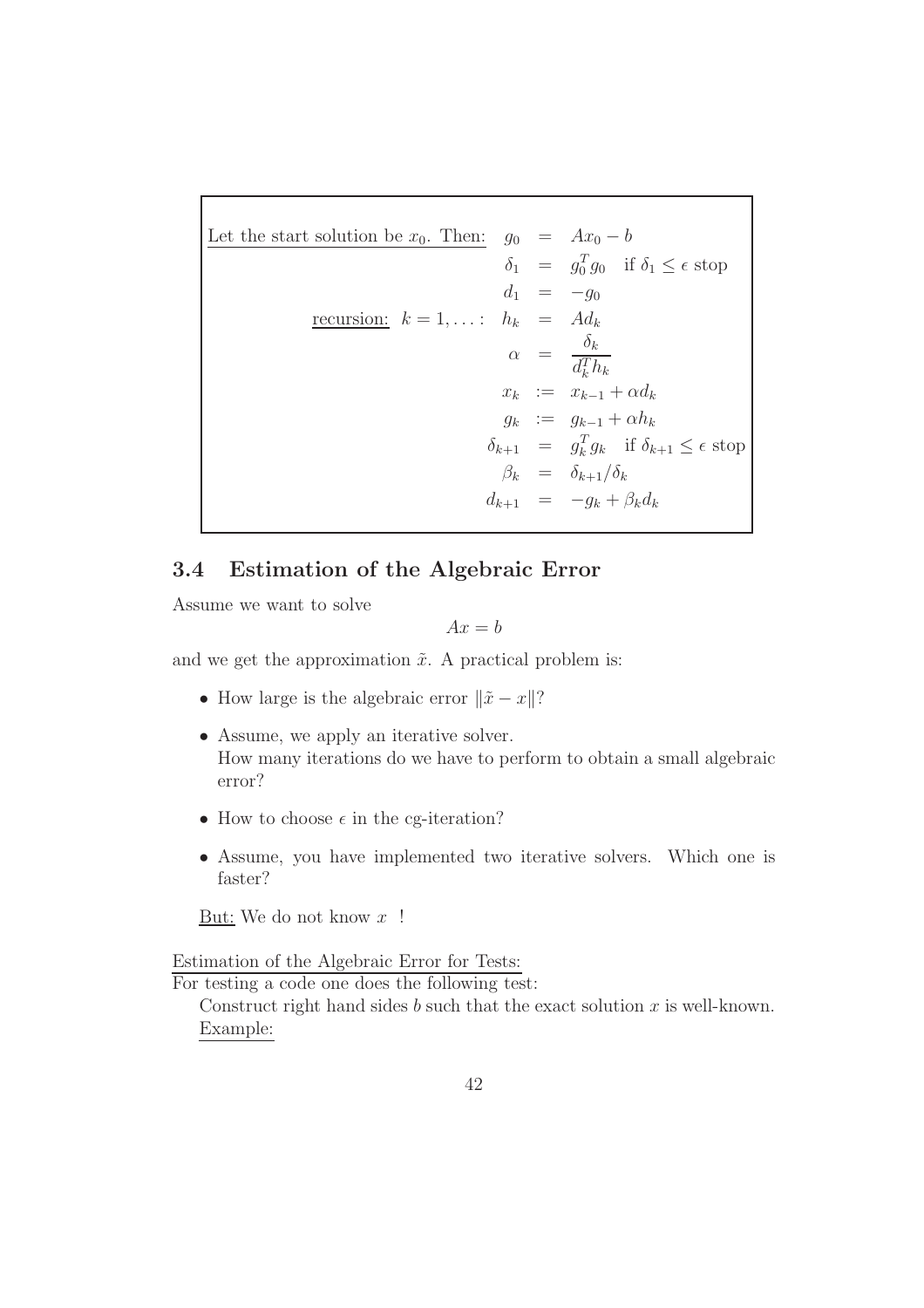- Choose  $b = 0$ .
- FD on a unit square: Choose  $u = x^2y^3$ .

Start with  $x_0 = \underline{1}$ .

Then, one can compute the algebraic error  $\|\tilde{x} - x\|$  and one can compare two different codes.

#### A Hard Approach:

If the exact solution is unknown, one applies the following difficult approach:

Calculate a very good approximation  $x_e$  of x by a time consuming solver. Then, consider

$$
\|\tilde{x} - x_e\|
$$

as the algebraic error  $\|\tilde{x} - x\|$ .

Estimation of Algebraic Error by Residuum:

The residuum is defined as

$$
r := A\tilde{x} - b
$$

Then,  $\|\tilde{x} - x\| = \|A^{-1}r\| \le \|A^{-1}\| \|r\|.$ Example: FD, Poisson on  $]0,1[^2: \|A^{-1}\|_2 = \lambda_1^{-1} \approx \frac{1}{2\pi^2}$ .

• Assume that  $\tilde{x} - x = e_{m-1,m-1} + h^2 e_{1,1}$ . Then,

$$
\|\tilde{x} - x\|_2 \approx 1
$$
 and  $\|A^{-1}\|_2 \|r\|_2 \approx h^{-2}$ .

Since,

$$
||A^{-1}||_2||r||_2 \approx \left(\frac{\lambda_{m-1,m-1}}{\lambda_{1,1}} + h^2\right) \approx h^{-2}.
$$

• Assume that  $\tilde{x} - x = h^2 e_{m-1,m-1} + e_{1,1}$ . Then,

$$
\|\tilde{x} - x\|_2 \approx 1
$$
 and  $\|A^{-1}\|_2 \|r\|_2 \approx 1$ .

Thus, if  $||r||$  is small, then  $||\tilde{x} - x||_2$  can be large or small!

Therefore, do not use the size of the residuum to compare two different iterative algorithms.

Example:

FD, Poisson on  $]0,1[^2$ : We want to obtain  $\|\tilde{x} - x\|_2 = O(h^2)$ .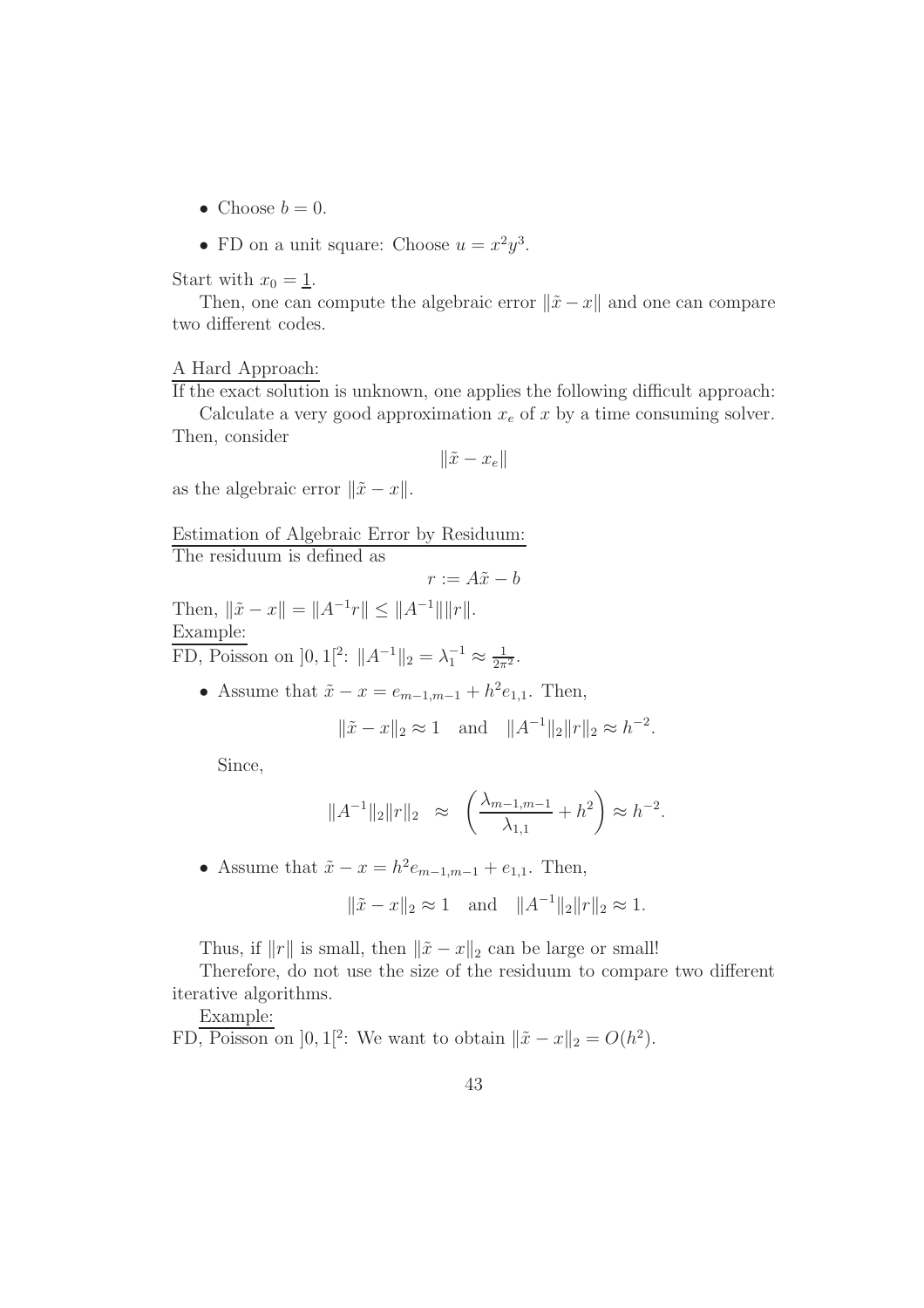- MG: Iterate such that  $||r|| = O(1)$ .
- SSOR: Iterate such that  $||r|| = O(h^2)$ .

To find a more appropriate approach to estimate the algebraic error, we have to study iterative solvers in more detail.

Property of Iterative Solvers: Let  $x_0 \in \mathbb{R}^n$  and

$$
\mathcal{S}:\mathbb{R}^n\ \rightarrow\ \mathbb{R}^n
$$

be an iterative solver such that the sequence  $(x_i)_{i\in\mathbb{N}}$  defined by

$$
x_{i+1} = \mathcal{S}(x_i)
$$

converges to x. Most of the iterative solvers have the following property: There exists a constant  $0 < q < 1$  and  $s, i_{\min} \in \mathbb{N}$  such that

$$
||x_{i+s+1}-x_{i+s}||\leq q^s||x_{i+1}-x_i||
$$

for every  $i > i_{\text{min}}$ . q is called convergence rate of S.

Algebraic Error of an Iterative Solver:

**Theorem 2.** Let  $0 < q < 1$ ,  $s, i_{\min} \in \mathbb{N}$ ,  $x_0 \in \mathbb{R}^n$  and

 $S: \mathbb{R}^n \rightarrow \mathbb{R}^n$ 

be an iterative solver such that the sequence  $(x_i)_{i\in\mathbb{N}}$  defined by

 $x_{i+1} = \mathcal{S}(x_i)$ 

converges to x and satisfies

$$
||x_{i+2} - x_{i+1}|| \le q ||x_{i+1} - x_i||
$$

for every  $i > i_{\text{min}}$ . Then, the algebraic error can be estimated by

$$
||x - x_i|| \le ||x_{i+1} - x_i|| (1 - q)^{-1}.
$$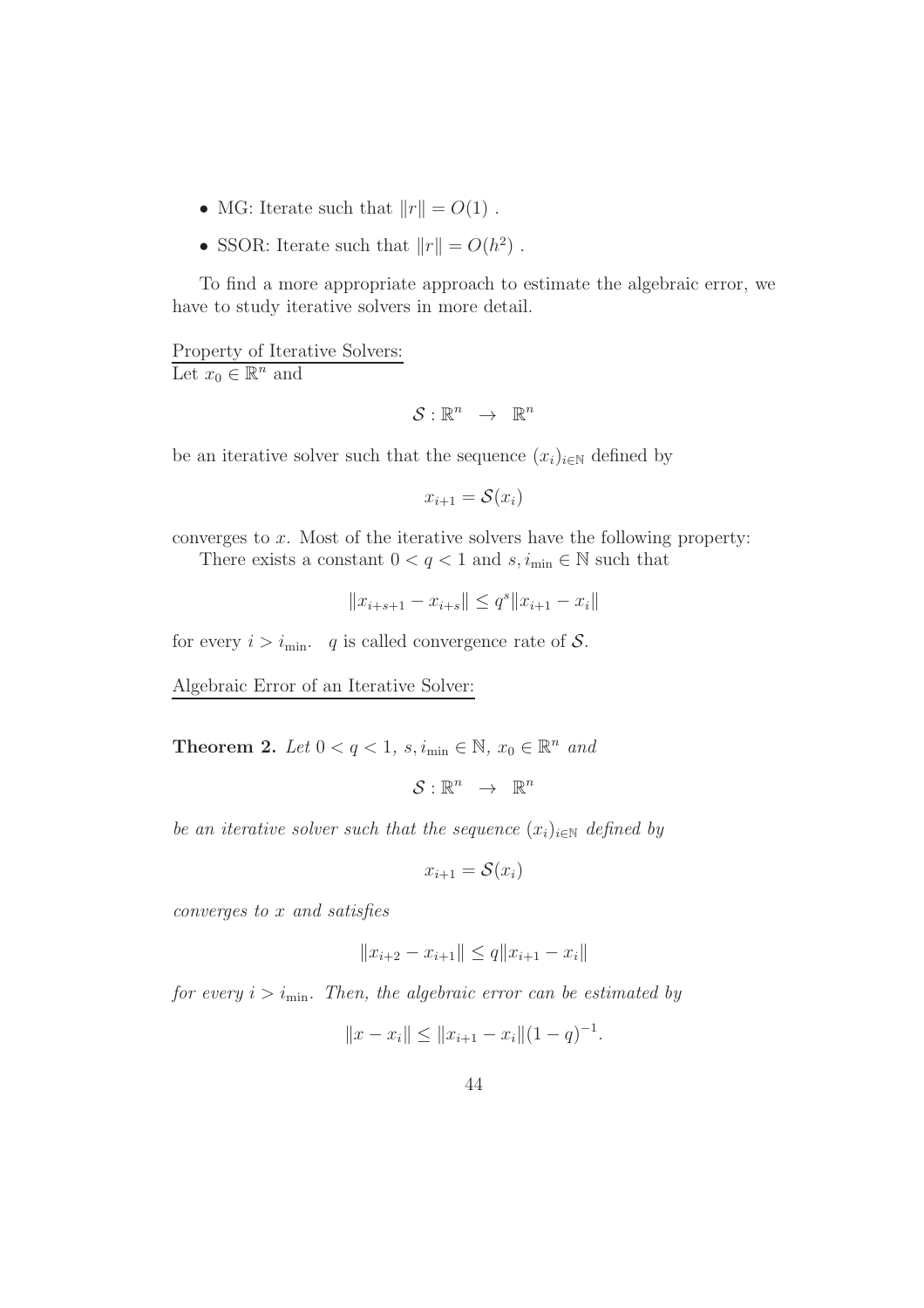Proof:

$$
||x - x_i|| \leq \sum_{k=i}^{\infty} ||x_{k+1} - x_k||
$$
  
\n
$$
\leq \sum_{k=i}^{\infty} q^{k-i} ||x_{i+1} - x_i||
$$
  
\n
$$
\leq ||x_{i+1} - x_i|| (1 - q)^{-1}.
$$

q.e.d.

### 3.5 Estimation of the Convergence Rate

We want to find a small parameter such that

$$
||x_{i+2} - x_{i+1}|| \le q ||x_{i+1} - x_i||.
$$

Several iterative solvers have the following property:

There exists a constant  $0 < q < 1$  and  $s, i_{\min} \in \mathbb{N}$  such that

$$
||x_{i+s+1} - x_{i+s}|| \le q^s ||x_{i+1} - x_i||.
$$

for every  $i > i_{\text{min}}$ .

- Calculate  $\tilde{q} = \frac{||x_{i+2}-x_{i+1}||}{||x_{i+1}-x_i||}$  $\frac{x_{i+2}-x_{i+1||}}{||x_{i+1}-x_i||}$  for large *i*.
- Calculate  $\tilde{q} = \left( \frac{\|x_{i+s+1} x_{i+s}\|}{\|x_{i+1} x_i\|} \right)$  $\|x_{i+1}-x_i\|$  $\int_{s}^{\frac{1}{s}}$  for large *i*,  $s \approx 5 - 20$ .

Take  $\tilde{q}$  as an approximation of q.

Convergence Rate of Linear Iterative Solvers: Let

$$
\mathcal{S}(x_i) = Cx_i + d
$$

be an iterative solver  $(C \text{ matrix and } d \text{ vector}).$ 

Then, the convergence rate  $q$  does not depend on the right hand side  $b$  and not on the start value  $x_0$ 

(with the exception of choosing an eigenvector as  $x - x_0$ ).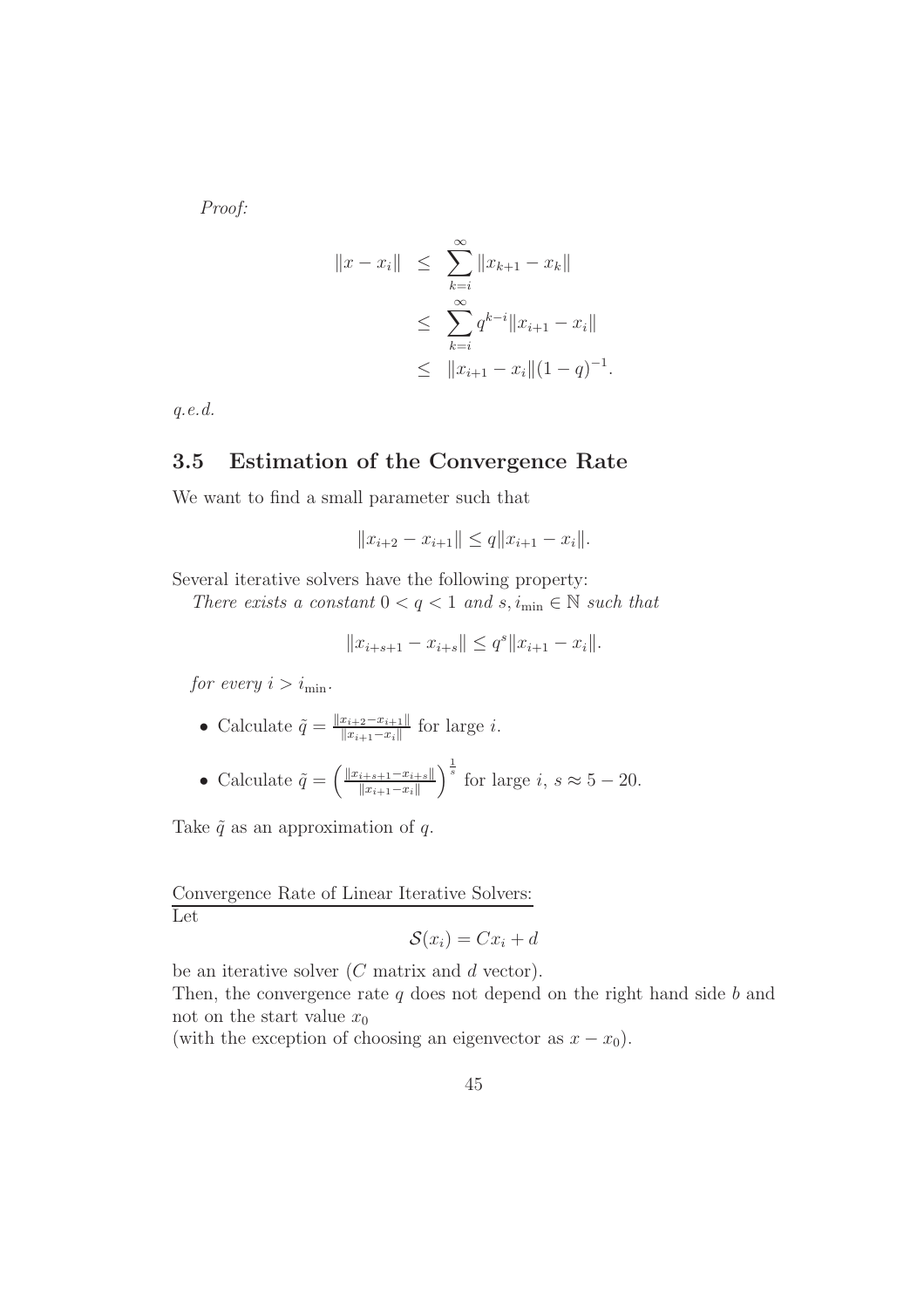Example 4. The Gauss-Seidel iteration is a linear iterative solver. To estimate the convergence rate, choose the right hand side 0 and the start vector  $x_0 = \underline{1}$ . Then,

$$
\tilde{q} = \frac{||x_{i+1}||}{||x_i||}
$$

is an approximate value of the convergence rate q for large values i.

Remark: To avoid overflow and underflow, additionally normalize the vectors  $x_i$ .

### 3.6 Estimation of the Convergence Rate by Residuum

We want to find a small parameter  $q$  such that

$$
||x_{i+2} - x_{i+1}|| \le q ||x_{i+1} - x_i||.
$$

Another way to estimate the convergence rate is to study the behavior of the residuum as follows:

Let

$$
r_i = Ax_i - b
$$

- Calculate  $\tilde{q} = \frac{\|r_{i+1}\|}{\|r_i\|}$  $\frac{r_{i+1||}}{||r_i||}$  for large *i*.
- Calculate  $\tilde{q} = \left(\frac{\|r_{i+s}\|}{\|r_i\|}\right)$  $\Vert r_i \Vert$  $\int_{s}^{\frac{1}{s}}$  for large *i*,  $s \approx 1 - 20$ .

Take  $\tilde{q}$  as an approximation of q.

## 3.7 Finding the Meshsize and the Number of Iterations

Assume we want to obtain a total error  $||u - u_{h,i}|| \leq \eta!$ 

1. For every mesh ize h calculate  $\tilde{q}$  by

$$
\tilde{q} = \left(\frac{\|u_{i_h+s+1} - u_{i_h+s}\|}{\|u_{i_h+1} - u_{i_h}\|}\right)^{\frac{1}{s}}
$$

for large  $i_h$  and suitable  $s \approx 1 - 20$ .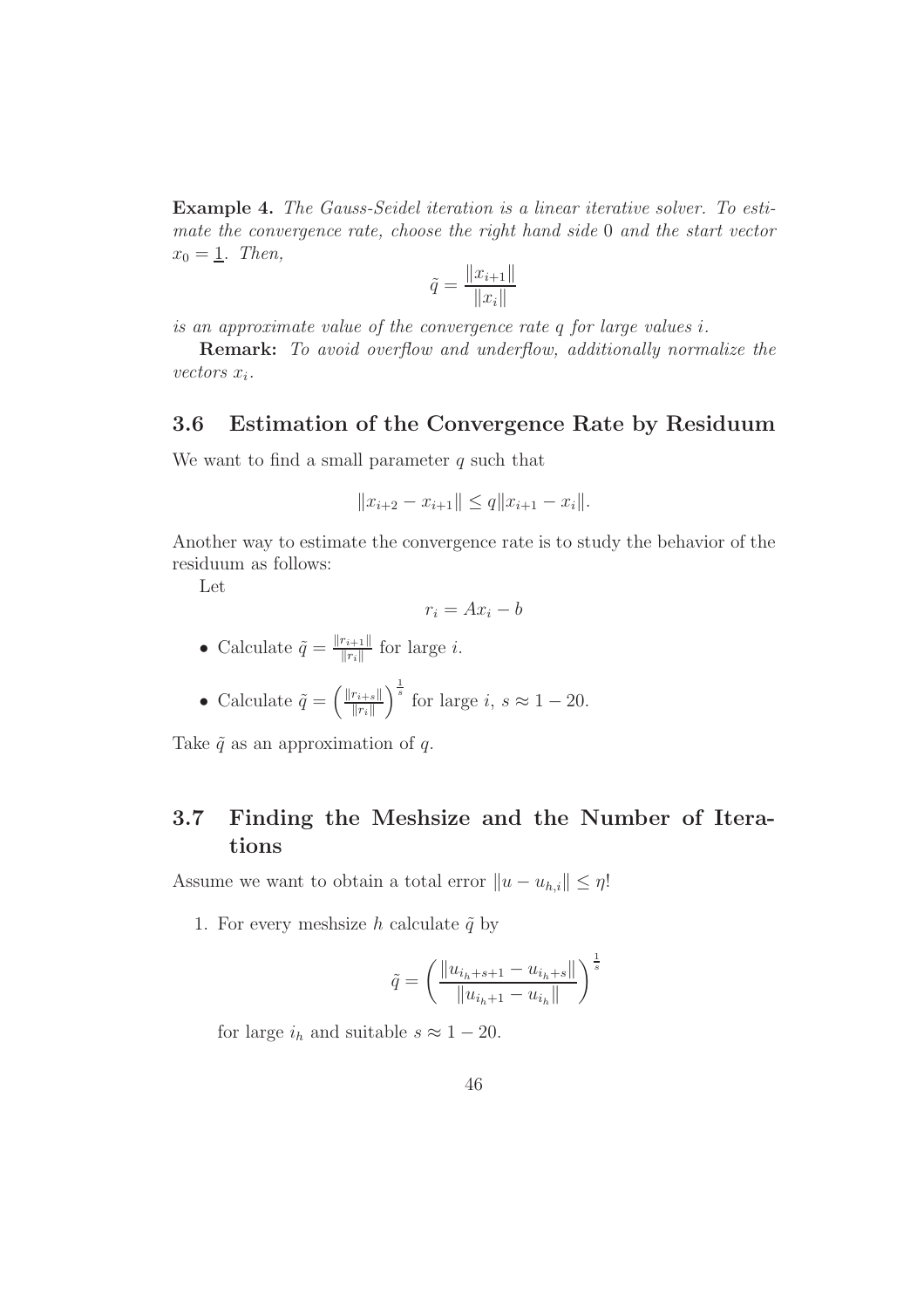2. Calculate  $i_h$  such that  $||u_{h,i_h+1} - u_{h,i_h}|| (1 - \tilde{q})^{-1} \le \frac{1}{4}$  $\frac{1}{4}\eta(1-2^{-p}).$  This implies

$$
||u_h - u_{h,i_h}|| \leq \frac{1}{4}\eta(1 - 2^{-p}).
$$

3. Choose h such that  $||u_{h,i_h} - u_{h/2,i_{h/2}}|| \leq \frac{1}{4}\eta(1 - 2^{-p}).$ 

Then, we obtain  $||u_h - u_{h/2}|| \leq \frac{3}{4}\eta(1 - 2^{-p})$  and thus

$$
||u - u_h|| \leq \frac{3}{4}\eta.
$$

This implies

$$
||u-u_{h,i_h}||\leq \eta.
$$

# 4 Software Development

# 4.1 Debugging

Is there a Bug in the Code or not?:

If a simulation program does not simulate a physical process in a correct way, there can be different reasons for this:

- inaccuracy of the model.
- error in the mathematical solver.
- error (bug) in the code.

There exist different bugs:

- syntax error,
- wrong usage of memory,
- logical sequence of the code is not correct, or
- the mathematical formula is not implemented in a correct way.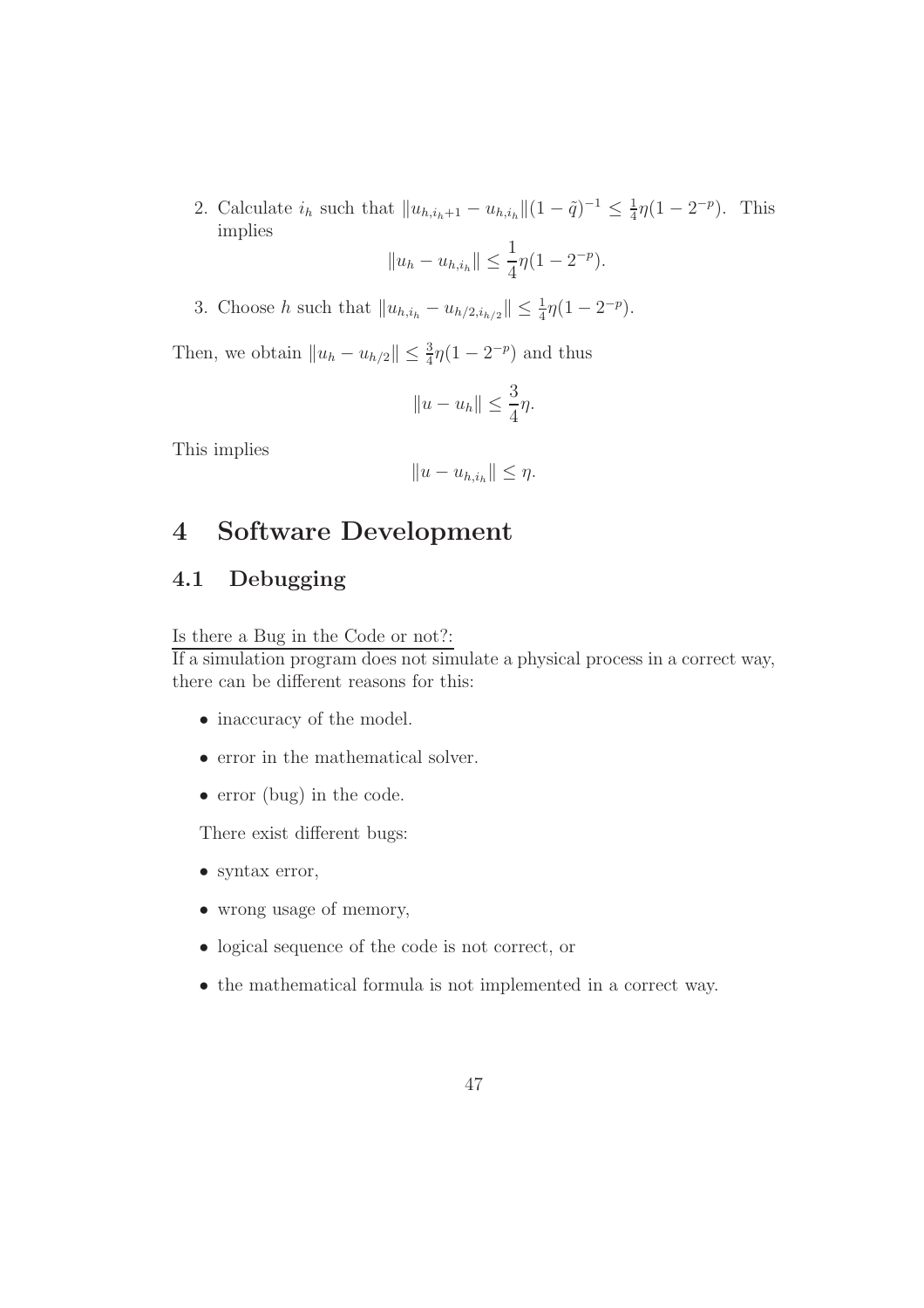Debugging with gdb:

Use debuggers like gdb.

To this end, compile with option -g and execute gdb code. Commands of this debugger are

- $\bullet$  b 1n Set breakpoint at line number  $ln$ .
- **r** Run code.
- s Make one step.
- S Make one step and do not go into functions.
- p u Print u.
- **b** Backtrace how the code went to a certain point in the code.
- up Go up the stack frame.
- down Go down the stack frame.
- c Continue running the code.

Apply intelligent print statements!:

Instead of using the command p in gdb write your own intelligent print statements, which gdb does not contain.

Example:

Print\_L\_infty(u);

Prints the  $L^{\infty}$  norm of a vector u.

### Finding a Bug in a Radio:

To find a bug in a code, we assume that the code runs in a sequential way similar to the amplification of a signal in a radio. The following pictures simplify an approach to find a bug in a radio. Similarly, we insert print statements in a code to find a bug.

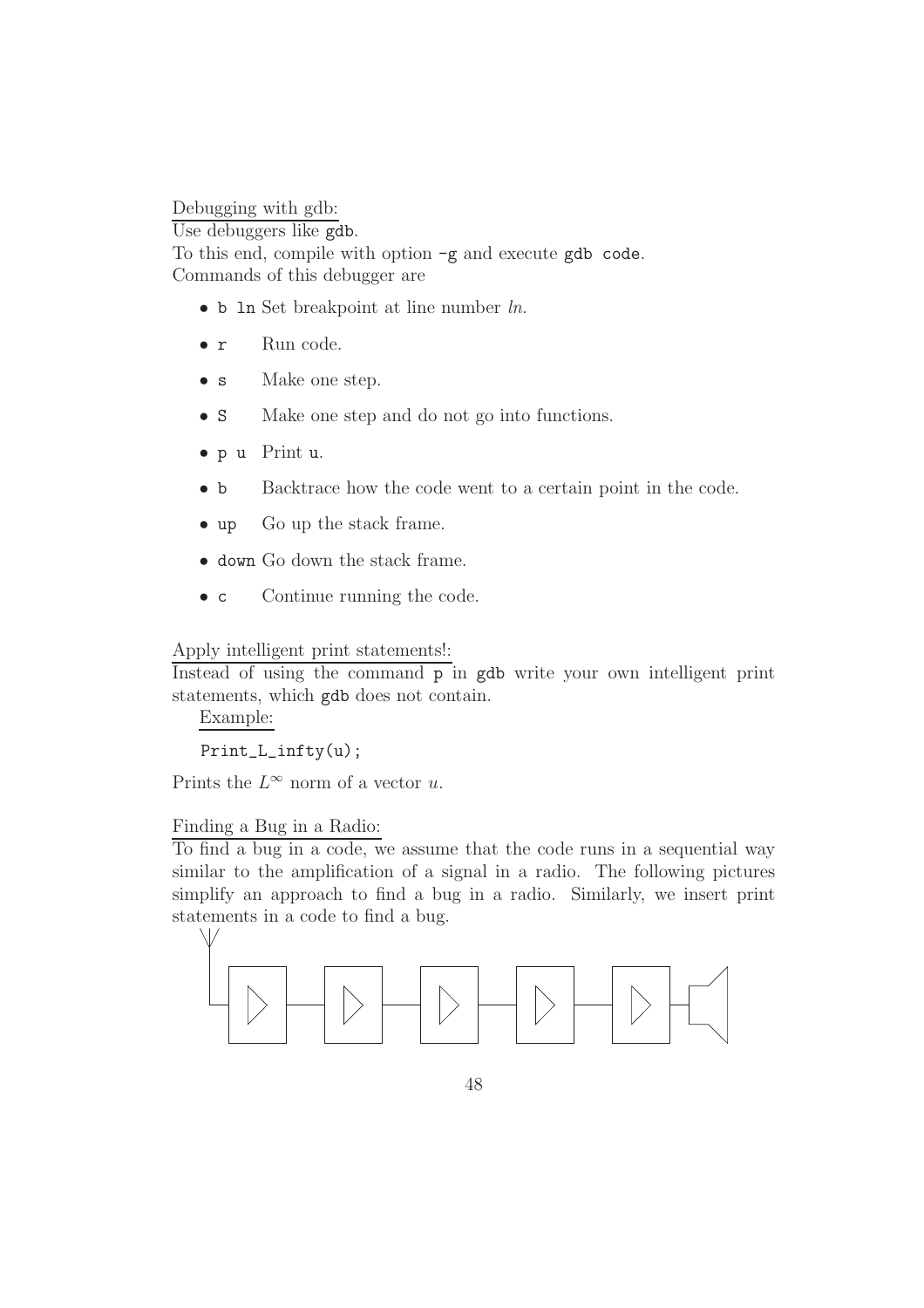

Hierarchical Search of Bug:

If a code consists of  $N$  of statements, then inserting a print statement after each statement is too complicated for large numbers N. In this case a hier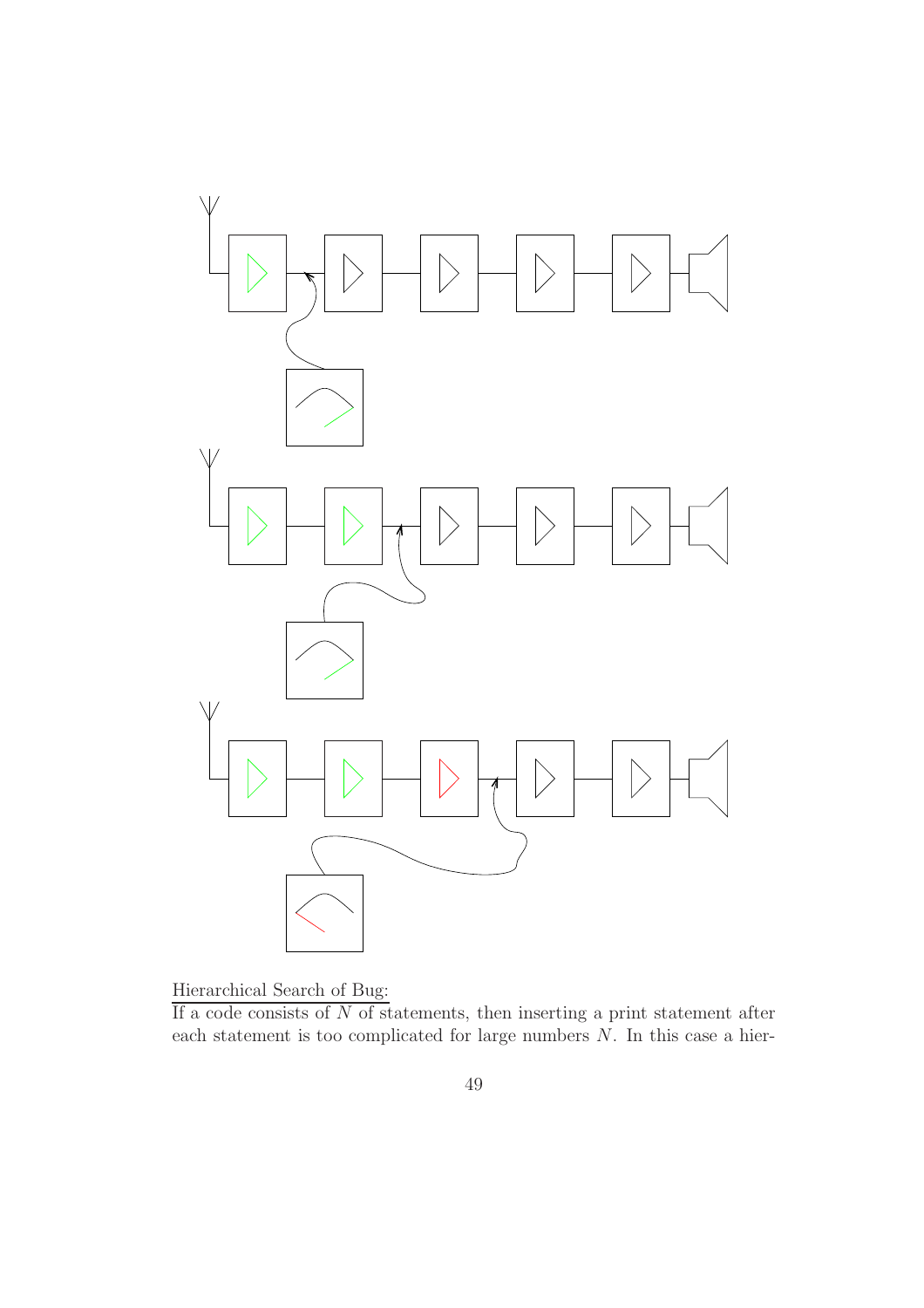archical search with a small number of print statements is more appropriate. See the following picture:



Then, a bug contained in  $N$  statements can be found by  $\ln(N)$  print statements.

Reduction of the Problem:

A very important concept is the concept to

reduce a *big* problem to a *smaller* one.

Of course the hierarchical search can be treated as such a concept. But there are also other ways to reduce a problem.

- Skip parts of the code in an hierarchical way such that the resulting code still contains the bug.
- Comment out statements in the code. As an example omit coarse grid correction in a multigrid code.
- Write a smaller code which contains the bug.
- Find a problem with a smaller problem size, such that the bug appears!
- Find a problem with known exact solution or a more simple solution! (see Section 4.2 testing)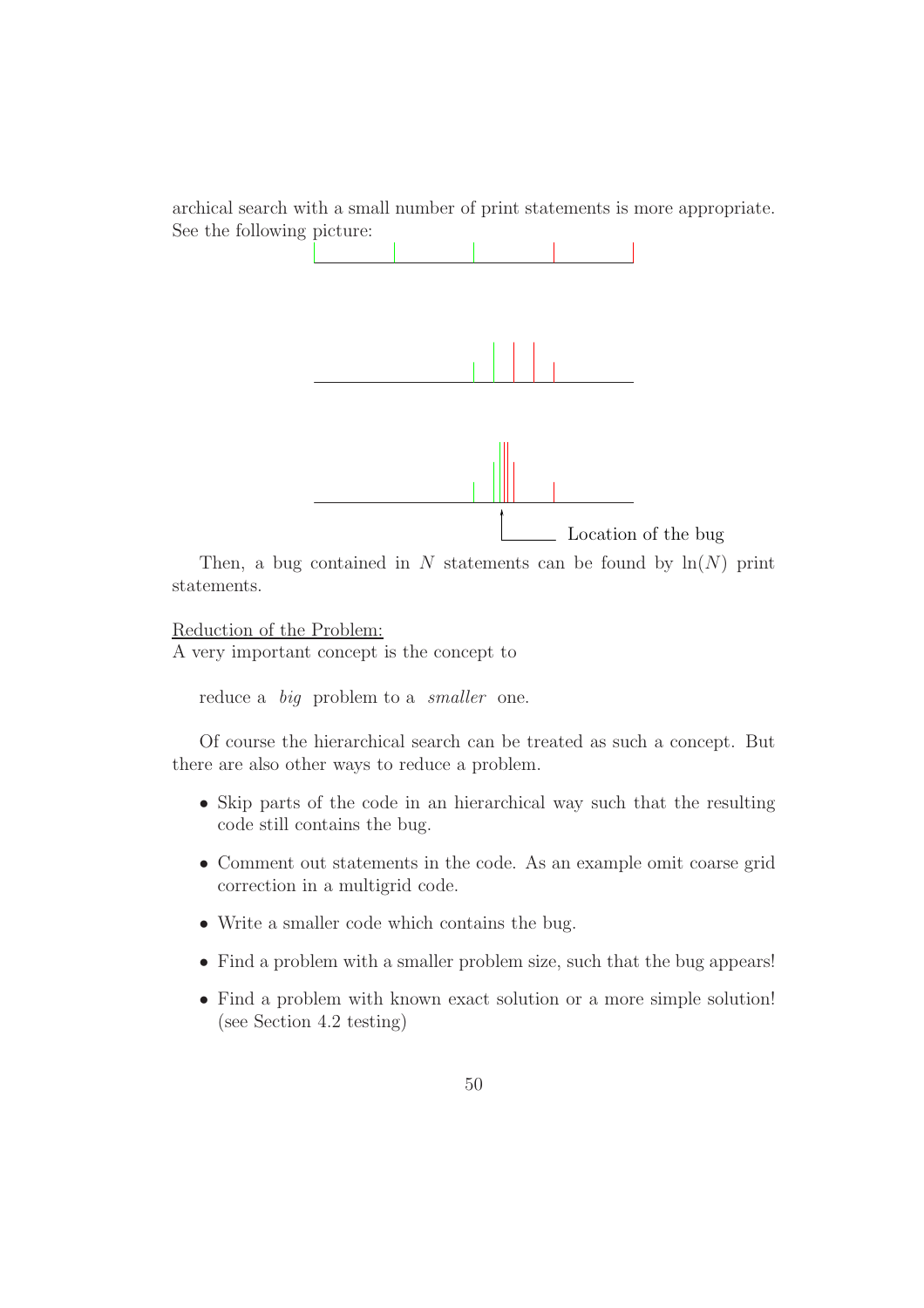If a reduction of the code is not possible any more, then analyze the code.

```
Memory check by valgrind:
```
Call valgrind by

valgrind --tool=memcheck --leak-check=yes run

Use of valgrind for:

- finding causes for segmentation faults.
- finding memory leaks

#### Warnings in an HPC code:

Warnings in a code are very useful to avoid bugs in a code.

```
class vector {
  public:
    vector(int dim_);
    double operator[] (int i) {
      if(i< \bigcirc) cout << ''i negative '' << endl;
      if(i>=dim) cout << ''i too large'' << endl;
      return a[i];
    }
  private:
    int dim;
    double *a;
}
```
But this implementation of operator [] (int i) is very inefficient.

To increase performance implement a developer version as in the following example:

#define developer\_version true // #define developer\_version false

...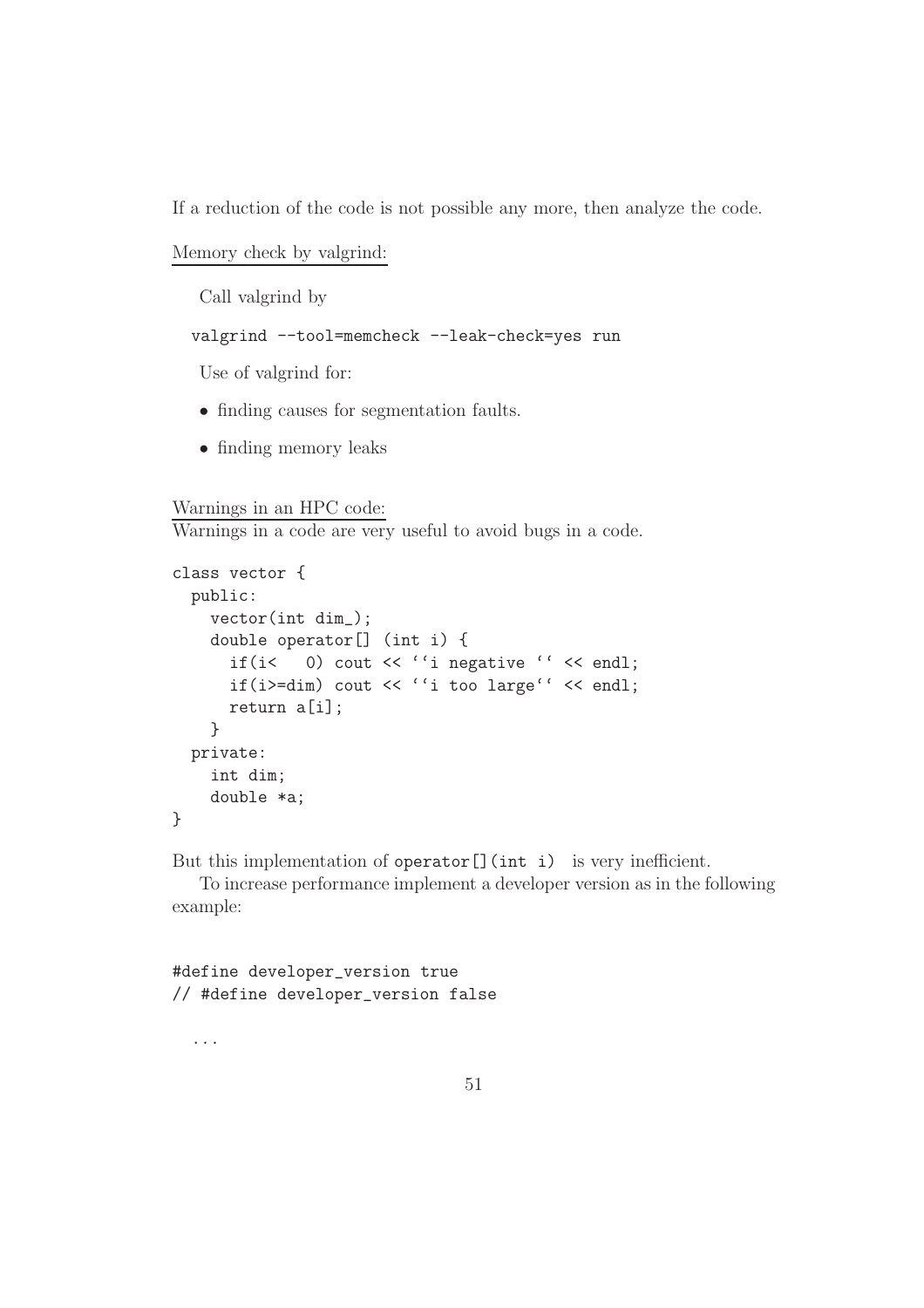```
double vector::operator[] (int i) {
  if(developer_version) {
    if(i< 0) cout << ''i negative '' << endl;
    if(i>=dim) cout << ''i too large'' << endl;
 }
 return a[i];
}
```
or one can use assert as follows:

```
double vector::operator[] (int i) {
   assert(i<0 \&& i>=dim);return a[i];
}
```

```
Avoid == Sign:Try to avoid the == sign. Instead use \geq or \leq.
```

```
Avoid double Comparison:
Example:
Instead of
  double x,h;
 h = 1.0 / 10.0;for(x=0.0; x<=1.0; x=x+h) {
    ...
  }
write
 double x,h;
 h = 1.0 / 10.0;for(int i=0;i<10;++i) {
    x = i * h;
```
...

}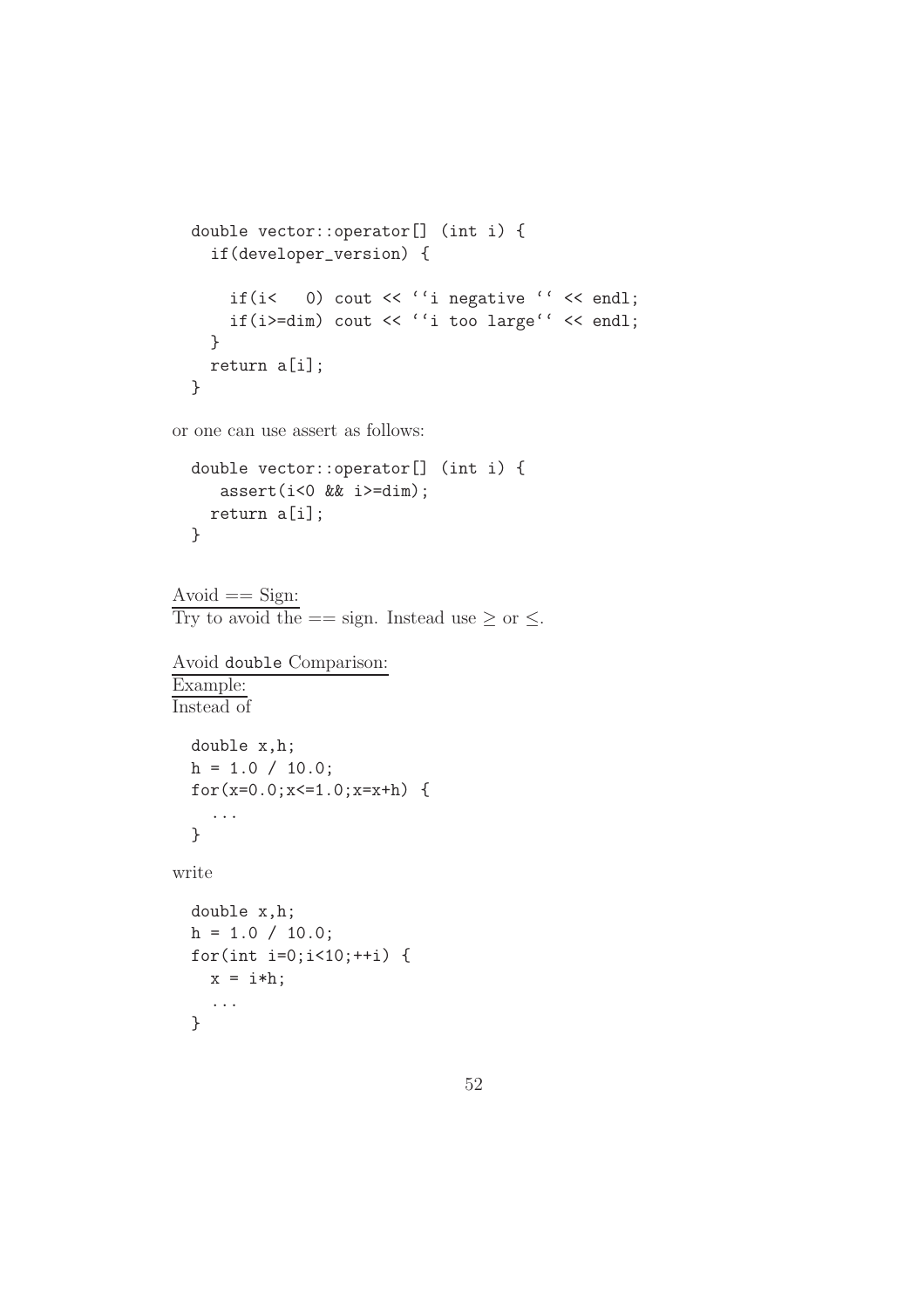## 4.2 Testing

Mathematical Error or Bug in the Code?: Often it is difficult to decide, if there is

- an inaccuracy in the model,
- an error in the mathematical solver, or
- a bug in the code.

This is one of the reasons why a simulation code must be developed in several modules. Each of the modules must be tested in detail.

### Test Frame for Module Test:

Implement a test frame for modules. This frame gives a module certain input data and requires certain output data. If the output data are correct, then the module is expected to be correct.



Integration and Regression Test:

• Using the test frame, apply the same tests for each module while developing the code and adding new modules.

This is called integration test.

• Store results of your tests in a data file. Compare new test results with older test results.

This is called regression test.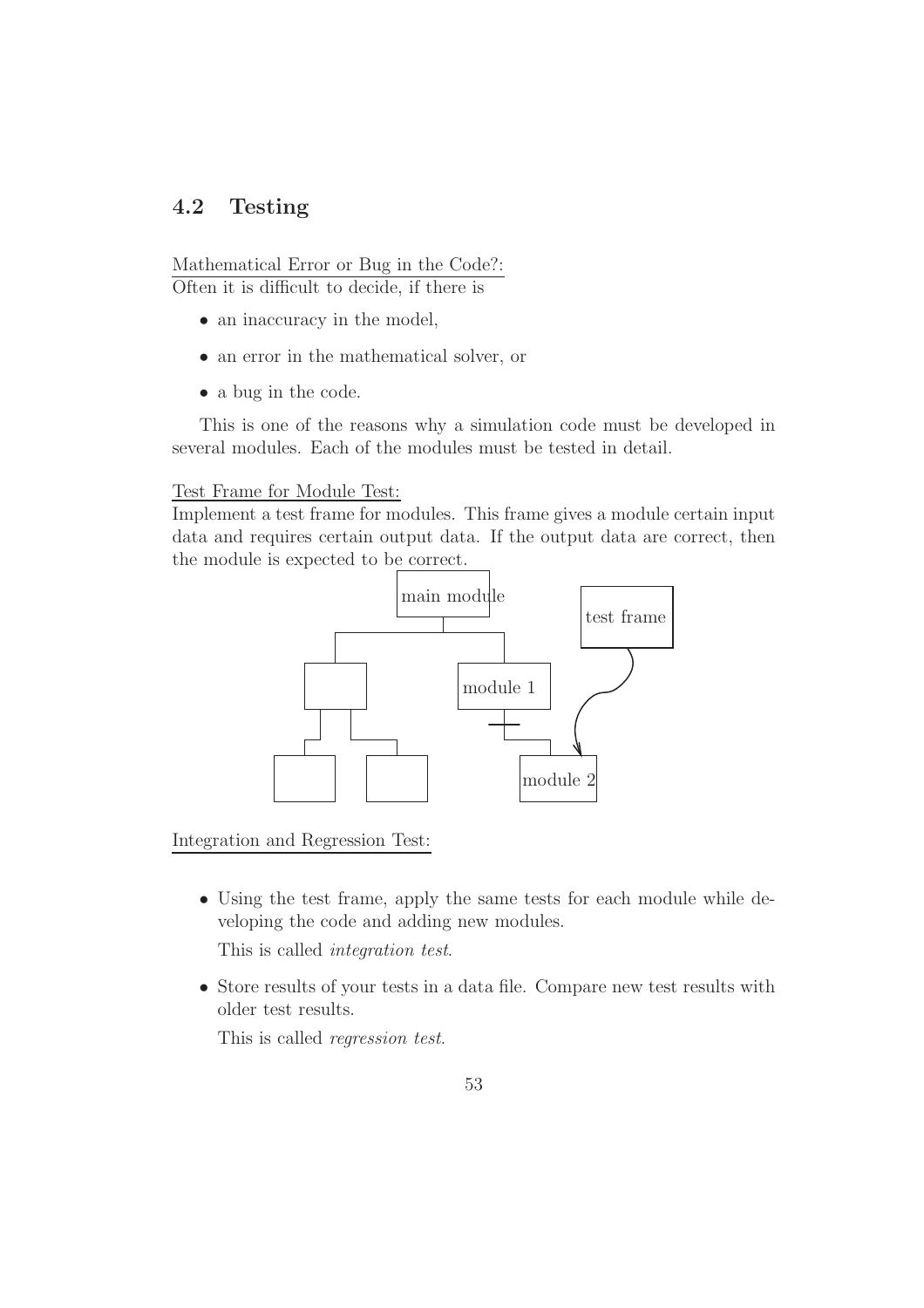Finding Test Functions:

The general concept is to calculate the right hand side for a given exact solution. These exact solution are the *test functions*.

There are different kinds of test functions:

- function  $\underline{0}, \underline{1}, x, y, \dots$
- functions with special properties:
	- $-u = \sin(x * \pi) \sinh(y * \pi)$ , then  $\Delta u = 0$  and u has nice Dirichlet boundary conditions on  $\Omega = ]0,1[^2$ .  $u = e^t \sin(x * \pi)$  satisfies the PDE  $\frac{\partial u}{\partial t} = -\pi^{-2} \frac{\partial^2 u}{\partial x^2}$  $\frac{\partial^2 u}{\partial x^2}$ .
	- $u = x^2 * y^3$  is an exact solution for a FD discretization (see Section 2.3).
- symmetric solutions like  $u = x^5 * y^5$ . For symmetric problems, changing the coordinates  $x$  and  $y$  must lead to the same result.
- general functions. Calculate right hand side by a computer manipulation program (maple,mathematica).

First, test your code with the simplest one!

Test Parameters:

Consider the PDE:

$$
\frac{\partial u}{\partial t} = -\Delta u + aw - f
$$

$$
\frac{\partial w}{\partial t} = -\Delta w + bu - g
$$

Parameters in a FD discretization are:

- physical parameters  $a, b$ .
- meshsize h, timestep  $\tau$ .
- number of grid points  $N$ , number of timesteps  $m$ .

First, test your code for physically not correct parameters:

•  $a, b = 0, \frac{+}{-}$  $^{+1, +}$  $^{+10}$ ...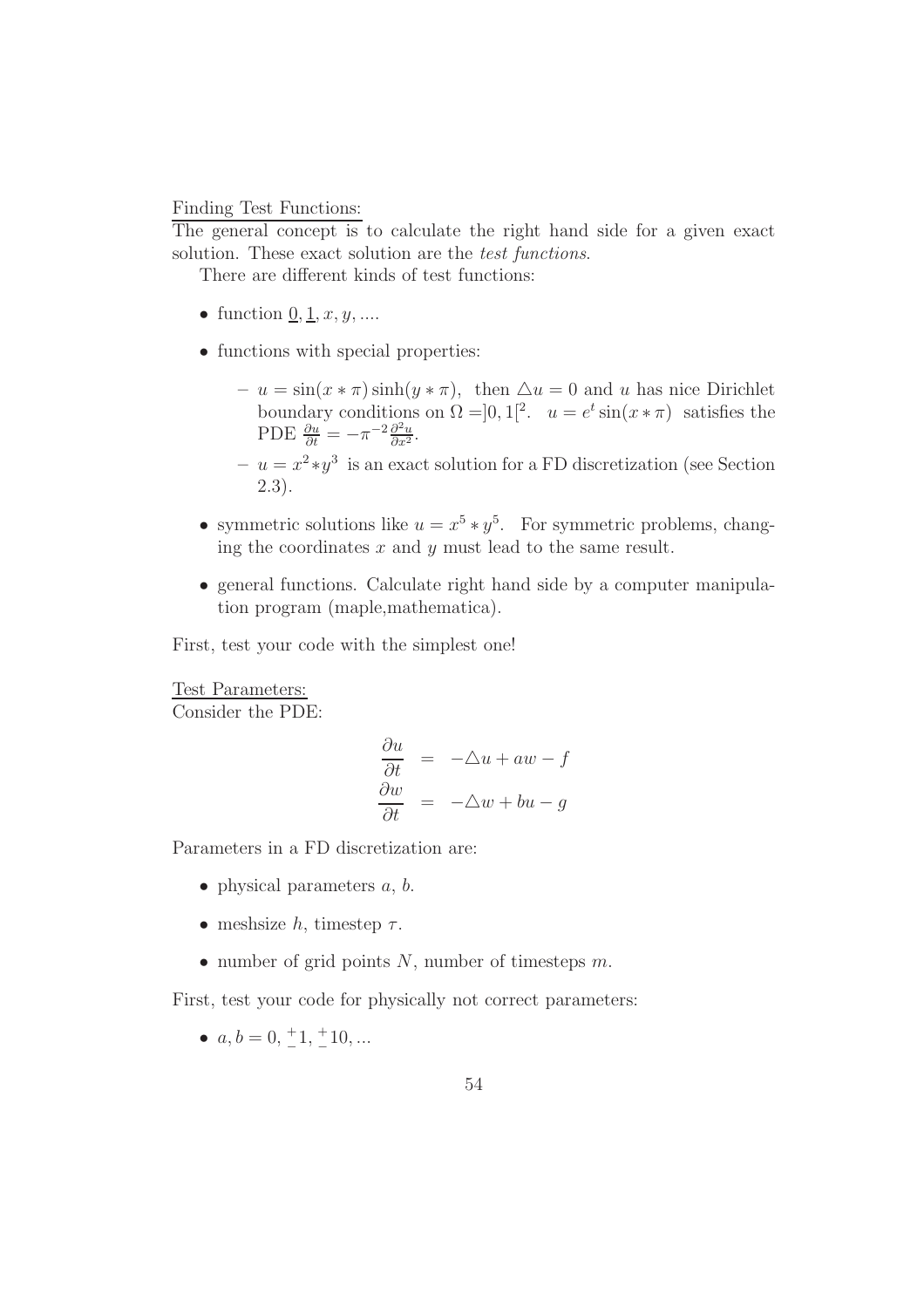•  $N = 1$  and  $m = 1, ...$ 

Test Part of the PDE: Instead of

$$
\begin{array}{rcl}\n\frac{\partial u}{\partial t} & = & -\triangle u + aw - f \\
\frac{\partial w}{\partial t} & = & -\triangle w + bu - g\n\end{array}
$$

first test the stationary scalar equation:

$$
-\triangle u + aw = f
$$

and the stationary system:

$$
-\triangle u + aw = f
$$
  

$$
-\triangle w + bu = g.
$$

Test Convergence:

- Test the convergence of your discretization for different test functions and parameters in the equation.
- Test the convergence rate of your iterative solver for different parameters.

## Test of an Unstructured Grid Code:

Assume there is a bug in your unstructured grid code with a complicated unstructured grid like:

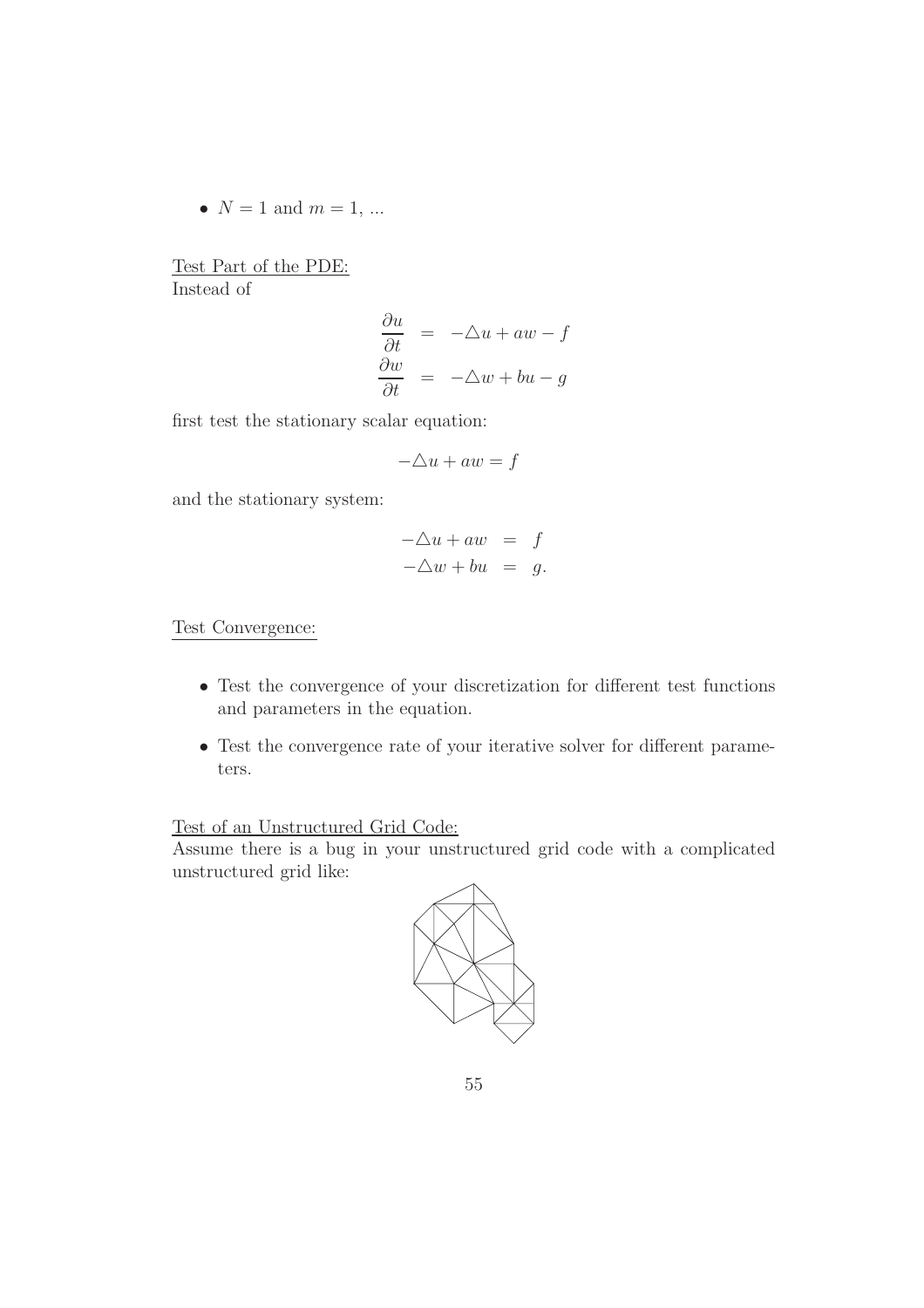→ To Calculate the matrix elements in each step of the code by hand is too complicated!

To test your code let your unstructured grid generator generate a simple structured grid like



or



and test your code.

 $\rightarrow$  Change x and y coordinates and test symmetry of your code!

## 4.3 Software Development

The following picture describes the general concept of software development:



Implement and Test: Build up your code step by step! Example: Write a code for

 $-\Delta u + aw = f$ 

and then for

$$
-\triangle u + aw = f
$$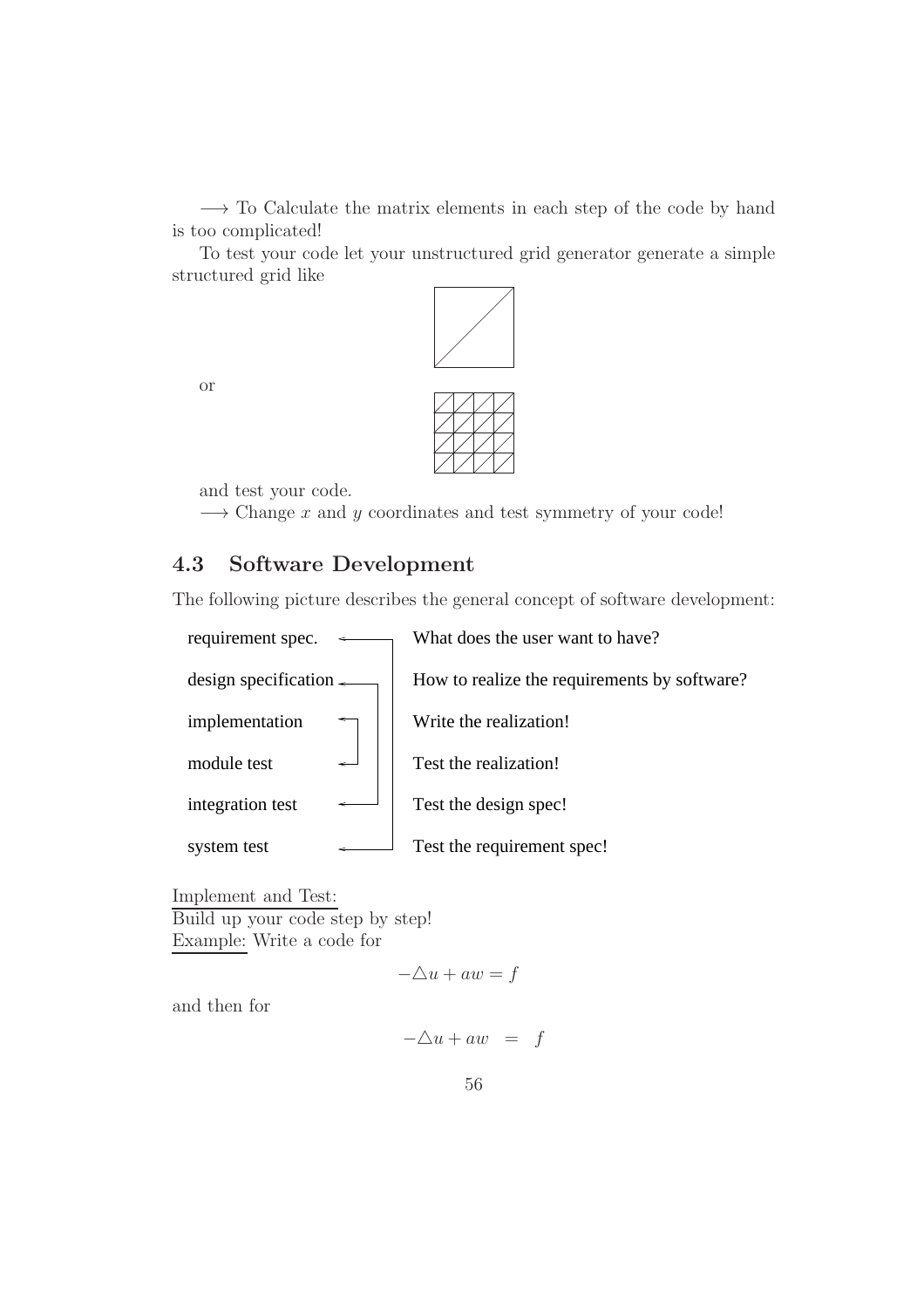$$
-\triangle w + bu = g
$$

and at last for:

$$
\frac{\partial u}{\partial t} = -\Delta u + aw - f
$$

$$
\frac{\partial w}{\partial t} = -\Delta w + bu - g.
$$

Implement one module and test it!

### Types of Modules:

- vector library (contains matrix multiplication, use libraries like LA-PACK)
- grid generator
- linear equation solver
- calculation of stiffness matrix
- parallelization module
- input, output
- applications (different fluid dynamics applications)

#### Problems in PDE Software Development:

- Black box solvers which are independent of the PDE and the discretization would be very helpful for the software development (algebraic multigrid (AMG), direct solver). But the optimal solver depends on the PDE and its discretization.
- Optimal solvers use the data structure of the discretization.
- Complicated data structure is needed for adaptive parallel solvers with load balancing.
- It is difficult to describe suitable interfaces between solvers.
- A clear software design often is in contradiction to efficiency. Therefore, expression templates and other template constructions are needed!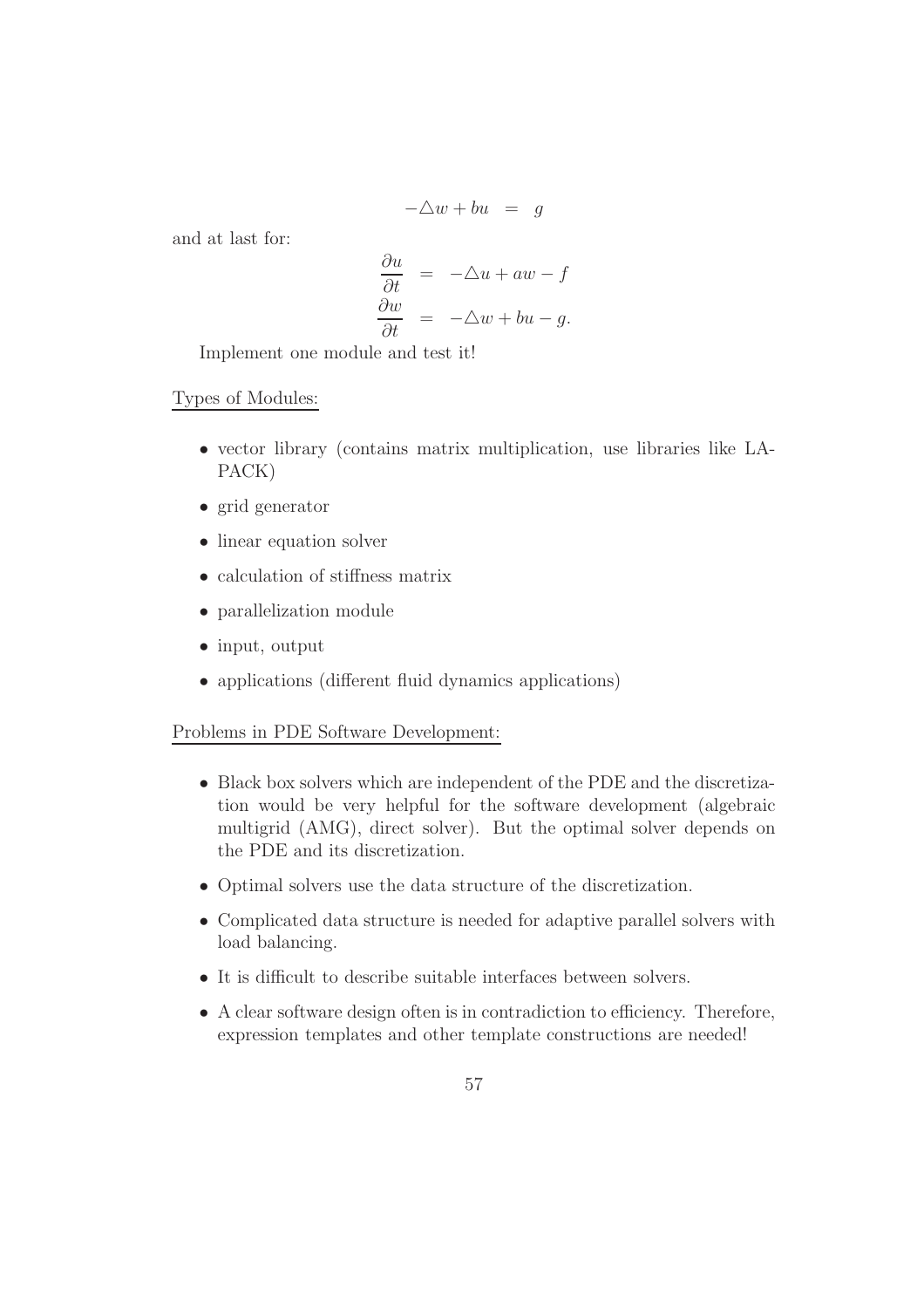## 4.4 Basic Concept of Expression Templates

Operator Overloading for Vector Class:

Consider the vector class

```
class vector {
   public:
     vector(int l);
     double operator[](int i) { return p[i]; }
     ...
   private:
     int length;
     double *p;
  };
   How should we implement an operator
     vector operator+(vector &a, vector &b)
in an efficient way?
```

```
Operator Overloading for Small Vectors:
```
In case of small vectors, one can implement a vector class as in the following example for the vector class complex:

Example: vector class complex:

```
class complex {
 public:
   complex(double& re, double& im);
   ...
   double Re, Im;
};
complex operator+(complex &a, complex& b) {
  return complex(a.Re + b.Re,a.Im + b.Im);
}
```
In case of longer vectors introduce the length of the vector as a template parameter.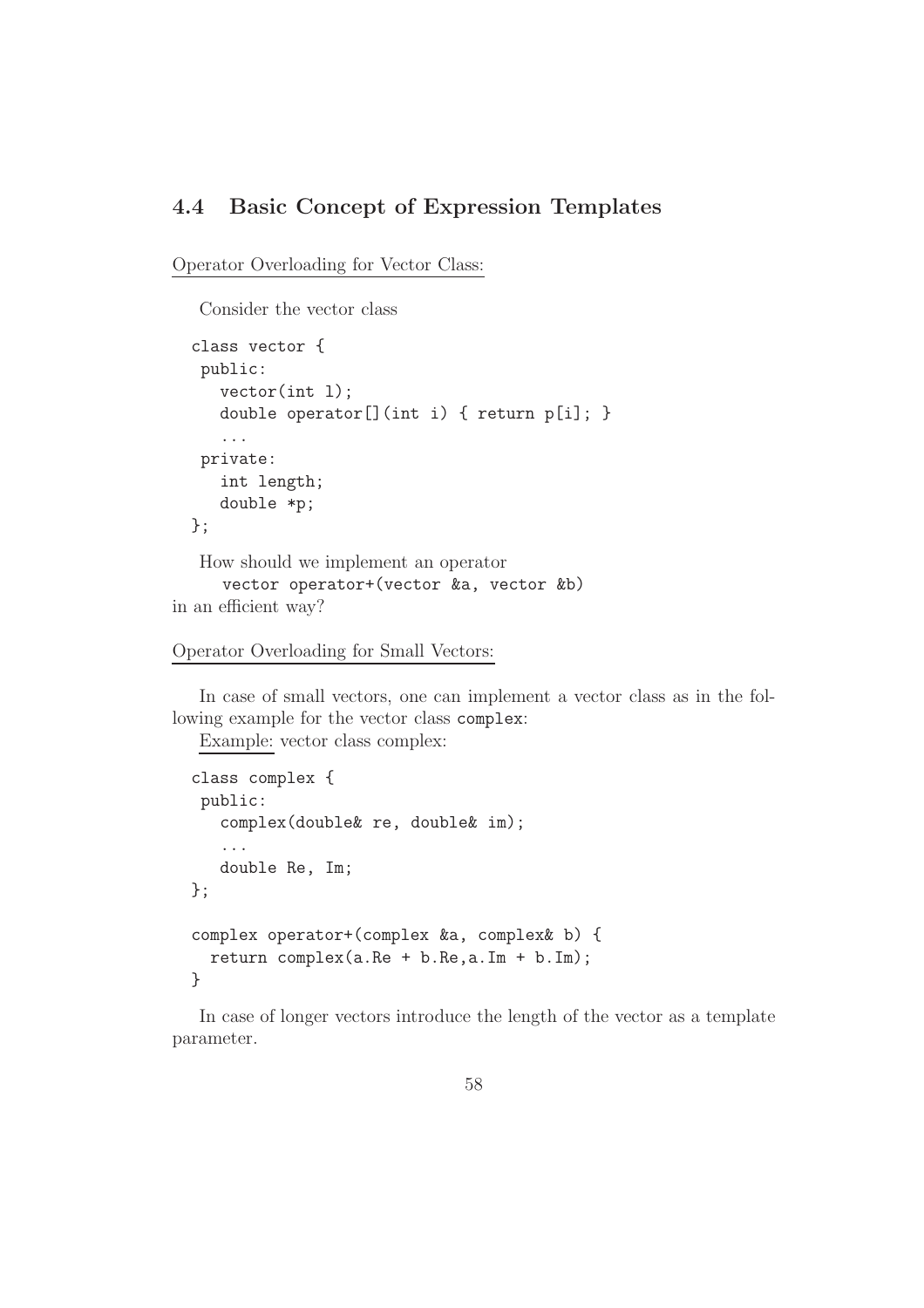Vector Class for Long Vectors:

In case of large vectors, the storage has to be allocated by new. The addition of vectors has to be performed by a for loop.

```
class vector {
 public:
   vector(int 1) { p = new double [1];length = 1; };
   double operator[](int i) { return p[i]; }
   ...
 private:
   int length;
   double *p;
};
```
#### Problem:

- Should vector operator+(vector &a, vector &b) allocate an auxiliary vector?
- Efficient implementation of  $c = a+b+d$ ; requires only one loop!

### Realization of an Efficient Operator+:

Implement operator+ such that it gives back an object, which is able to add two vectors:

```
class add_vector {
 public:
   add_vector(double& *a, double& *b)
       : pa(a), pb(b) {};
   double operator[](int i) const
      { return pa[i] + pb[i]; }
   ...
private:
   double *pa, *pb;
};
```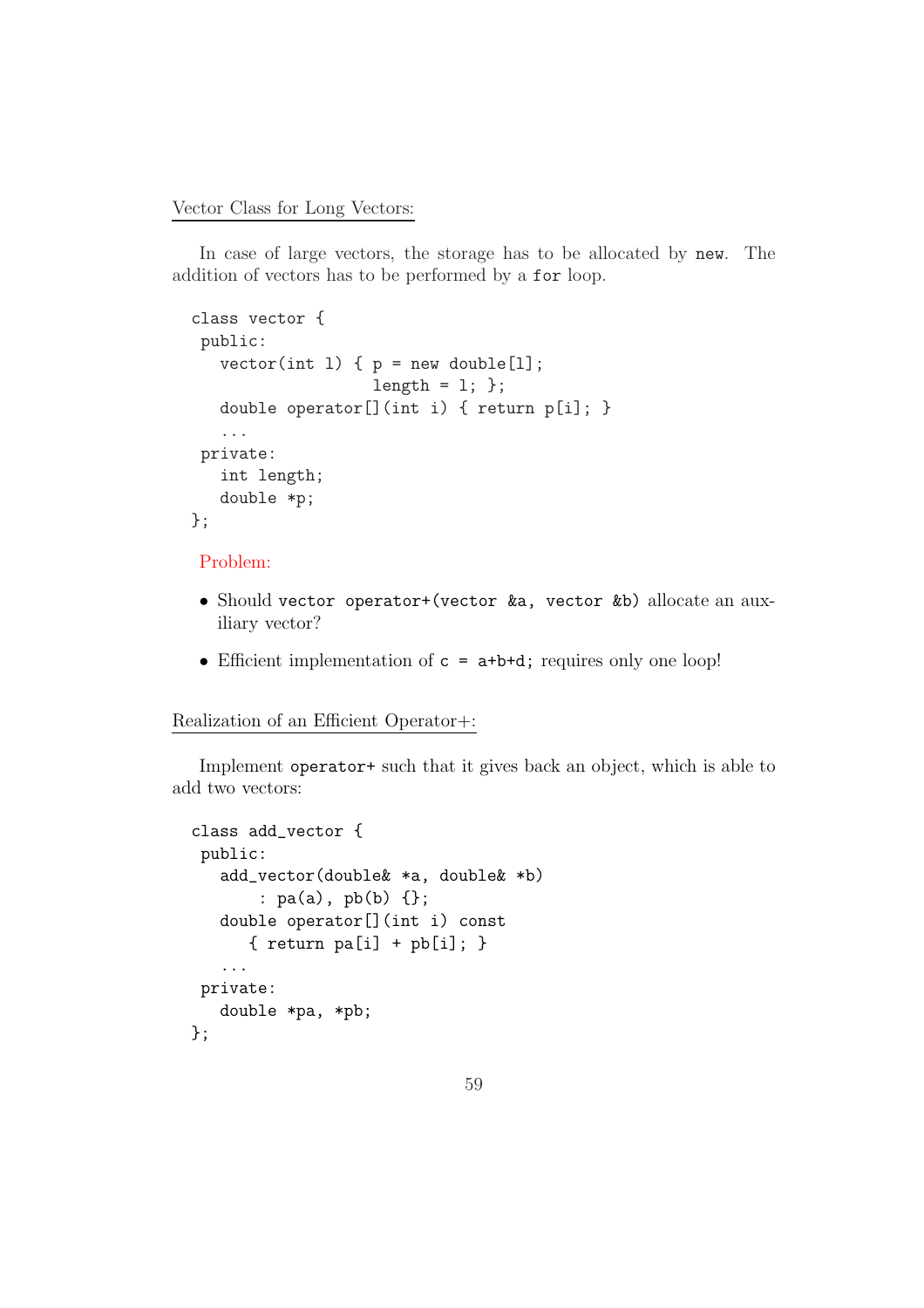Now, the expression is evaluated in the operator + as follows:

```
class vector {
 public:
   ...
   double operator[](int i) { return p[i]; }
   void operator=(add_vector& av) {
     for(int i=0;i<lenghth;++i) {
       p[i] = av[i];}
   }
   ...
 private:
   int length;
   double *p;
};
```
By this construction, we can add only two vectors. To evaluate larger expressions, we need expression templates.

```
Expression Template - Wrapper Class:
```
To construct expression templates, we first need a wrapper class, which represents all possible expressions:

```
template<class A>
class DExpr {
 private:
  A a_;
 public:
 DExpr(const A& x)
    : a(x) \{ \}double operator[](int i) const
        { return a_.[i]; }
};
```

```
Expression Template - Operator +:
The following class represents an object which is able to add two expressions.
```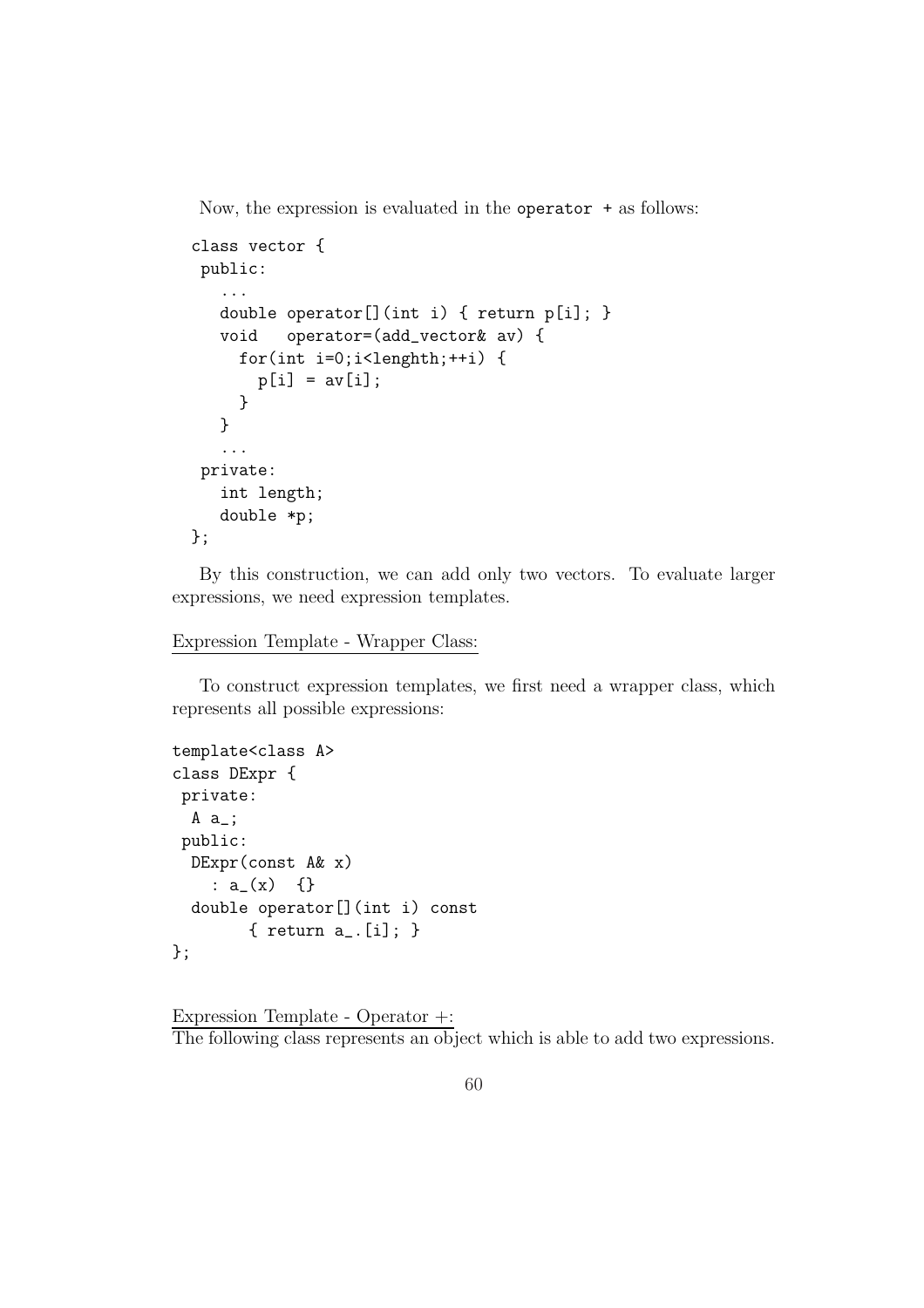```
template<class A, class B>
class DExprSum {
 const A a_; const B b_;
 public:
  DExprSum(const A& a, const B& b)
    : a_-(a), b_-(b) {}
  double operator[](int i) const {
    return a_{-}. [i] + b_{-}. [i]; };
};
template<class A, class B>
DExpr<DExprSum<DExpr<A>, DExpr<B>>>>>>>>>
operator+(const DExpr<A>& a,const DExpr<B>& b) {
  typedef DExprSum<DExpr<A>, DExpr<B> > ExprT;
  return DExpr<ExprT>(ExprT(a,b));
}
```
The expression is evaluated in the operator  $+$  as follows:

```
class vector {
 public:
   ...
   double operator[](int i) { return p[i]; }
   template <class A>
   void operator=(const Expr<A>& a) {
     for(int i=0;i<lenghth;++i) {
       p[i] = a[i];}
   }
   ...
 private:
   int length;
   double *p;
};
```
Additionally, we need operators like

template<class B>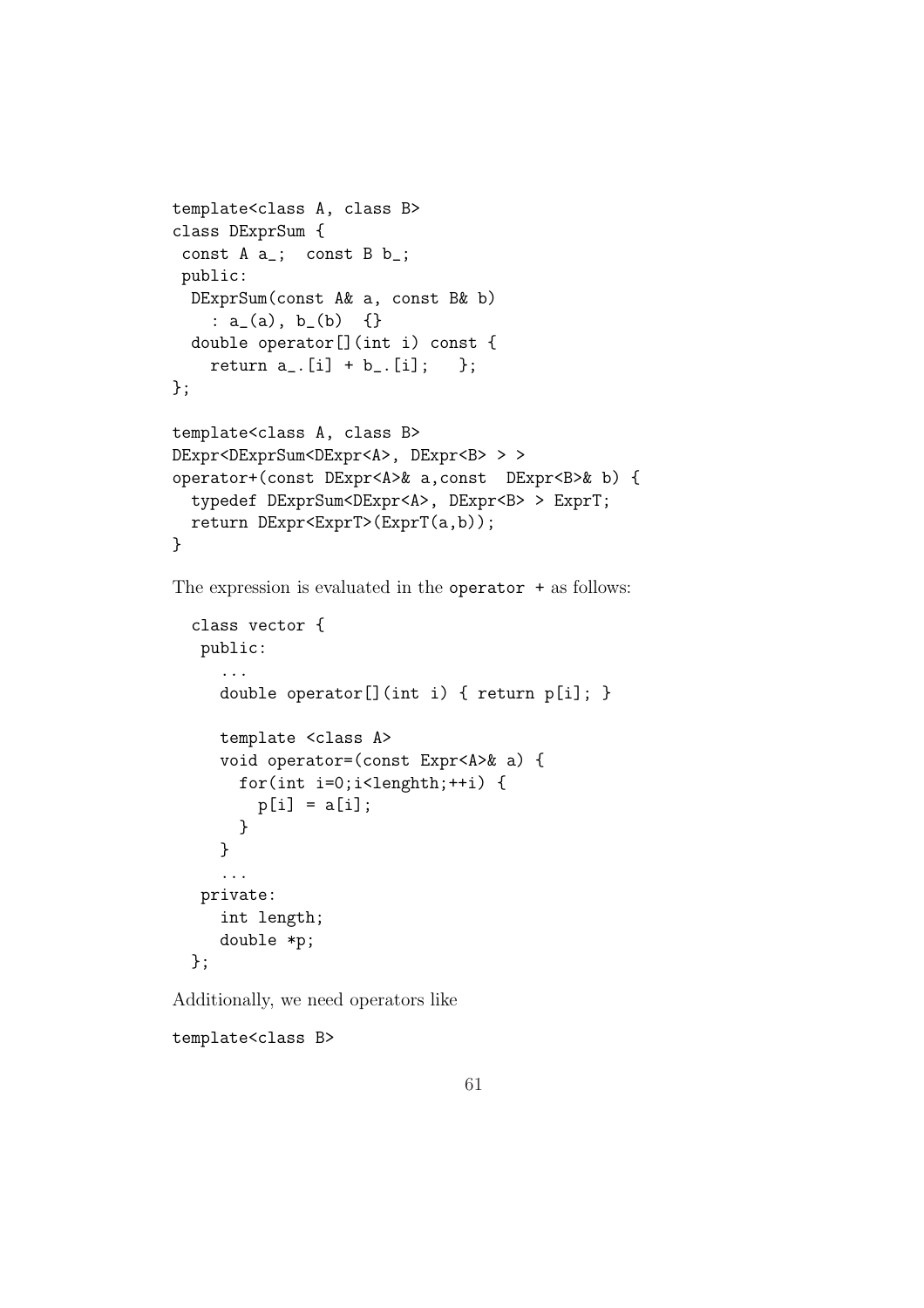```
DExpr<DExprSum<Dvector, DExpr<B> > >
operator+(const vector& v,const DExpr<B>& b) {
  typedef DExprSum<Dvector, DExpr<B> > ExprT;
 return DExpr<ExprT>(ExprT(v,b));
}
...
```
#### Properties of Expression :

- efficient implementation by inlining.
- parallelization by OpenMP is possible.
- user friendly interface.

Expression Tree:

The expression

#### $d = a + b + c$ ;

leads to the following expression tree:

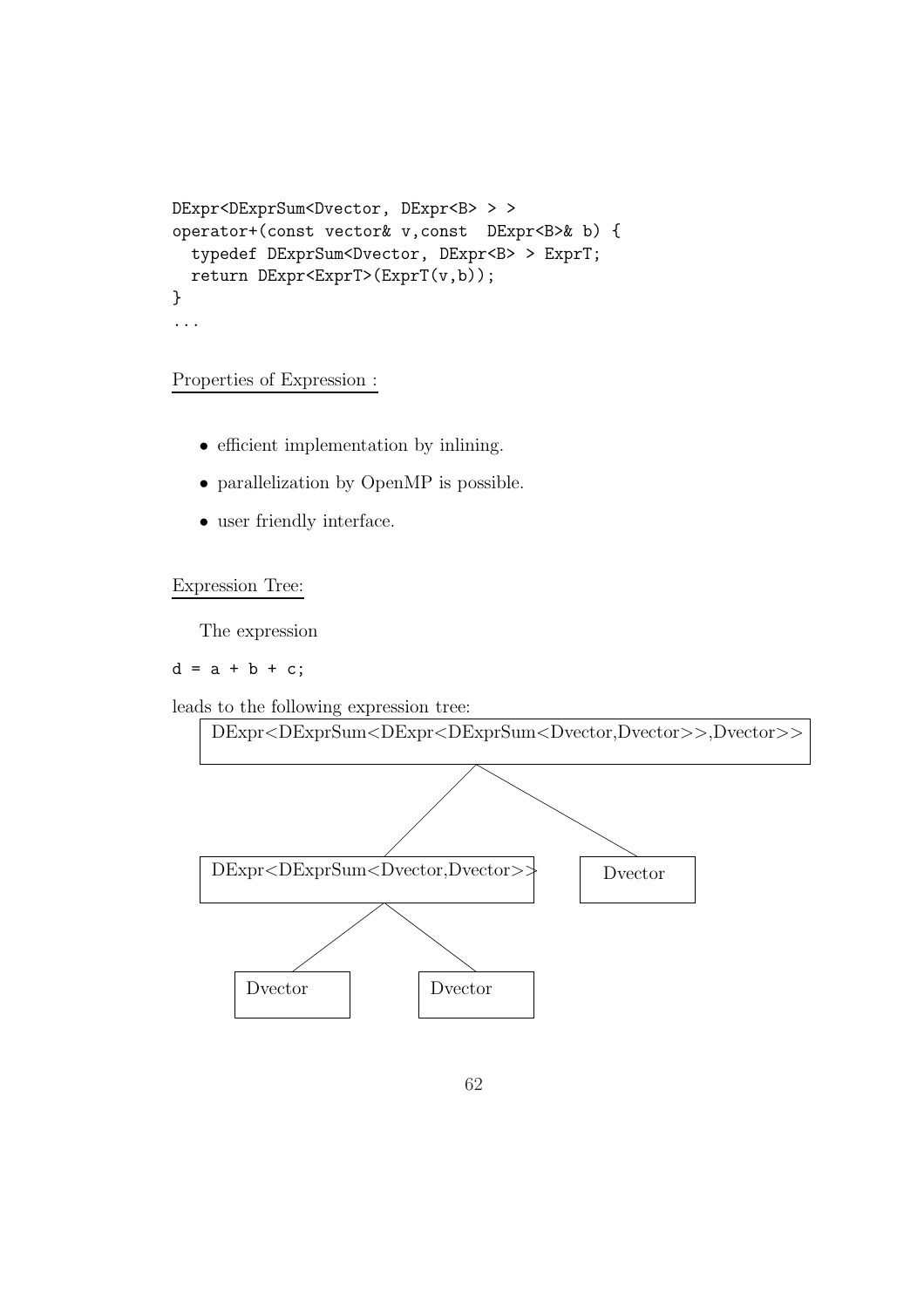First Simplification:

```
template<class A, class B, class Op>
class DExprBinOp {
 const A a_; const B b_;
 public:
  DExprBinOp(const A& a, const B& b) : a_-(a), b_-(b) {}
  double operator[](int i) const {
    return 0p::apply(a_{i}:[i], b_{i}:[i]);};
class DApSum {
 public:
 DApSum() { }
  static inline double apply(double a, double b)
    { return a+b; }
};
template<class A, class B>
DExpr<DExprBinOp<DExpr<A>, DExpr<B>, DApSum> >
operator+(const DExpr<A>& a,const DExpr<B>& b)
{
  typedef DExprBinOp<DExpr<A>, DExpr<B>, DApSum> ExprT;
  return DExpr<ExprT>(ExprT(a,b));
}
```
Second Simplification:

```
template <class A> struct Expr{
  inline const A& operator"() const{
    return static_cast<const A&>(*this);}
};
class vector : public Expr<vector> {
  public:
     ...
     template <class A>
```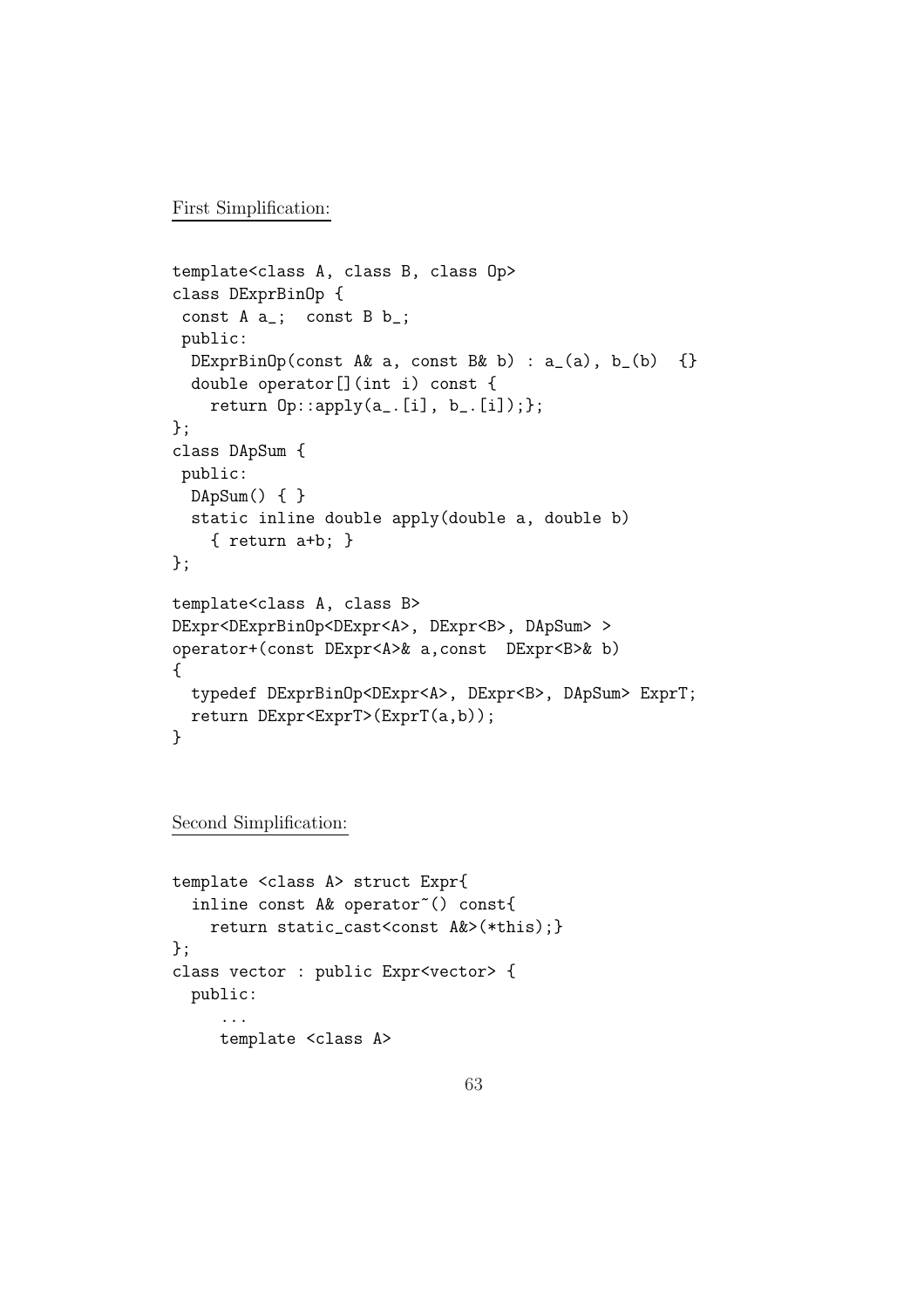```
void operator=(const Expr<A>& a) {
       for(int i=0; i<length;+i) {
         p[i] = (a) . [i];}}
     ...
};
template <class A, class B>
class DExprSum : public Expr<DExprSum<A,B> >{
  const A& a_; const B& b_;
public:
  DExprSum(const A& a, const B& b)
    : a_-(a), b_-(b) { }
  double operator[](int i) const {
    return a_{-}. [i] + b_{-}. [i]; };
}
```
Now, we can implement the operator+ in the following short way:

```
template <class A, class B>
inline DExprSum<A,B> operator+ (const Expr<A>& a, const Expr<B>& b){
 return DExprSum<A,B>(~a,~b);
}
```
Observe, that we do not need an additional implementation of the operator+ for arguments like vector and Expr or vector and vector.

#### cg with Expression Templates:

This example shows how to implement the cg algorithm by expression templates:

```
r = A*u - f;d = -r;
delta = product(r,r);for(i=1;i<=iteration && delta > eps;++i) {
  g = A * d;tau = delta / product(d,g);
  r = r + \text{tau};
```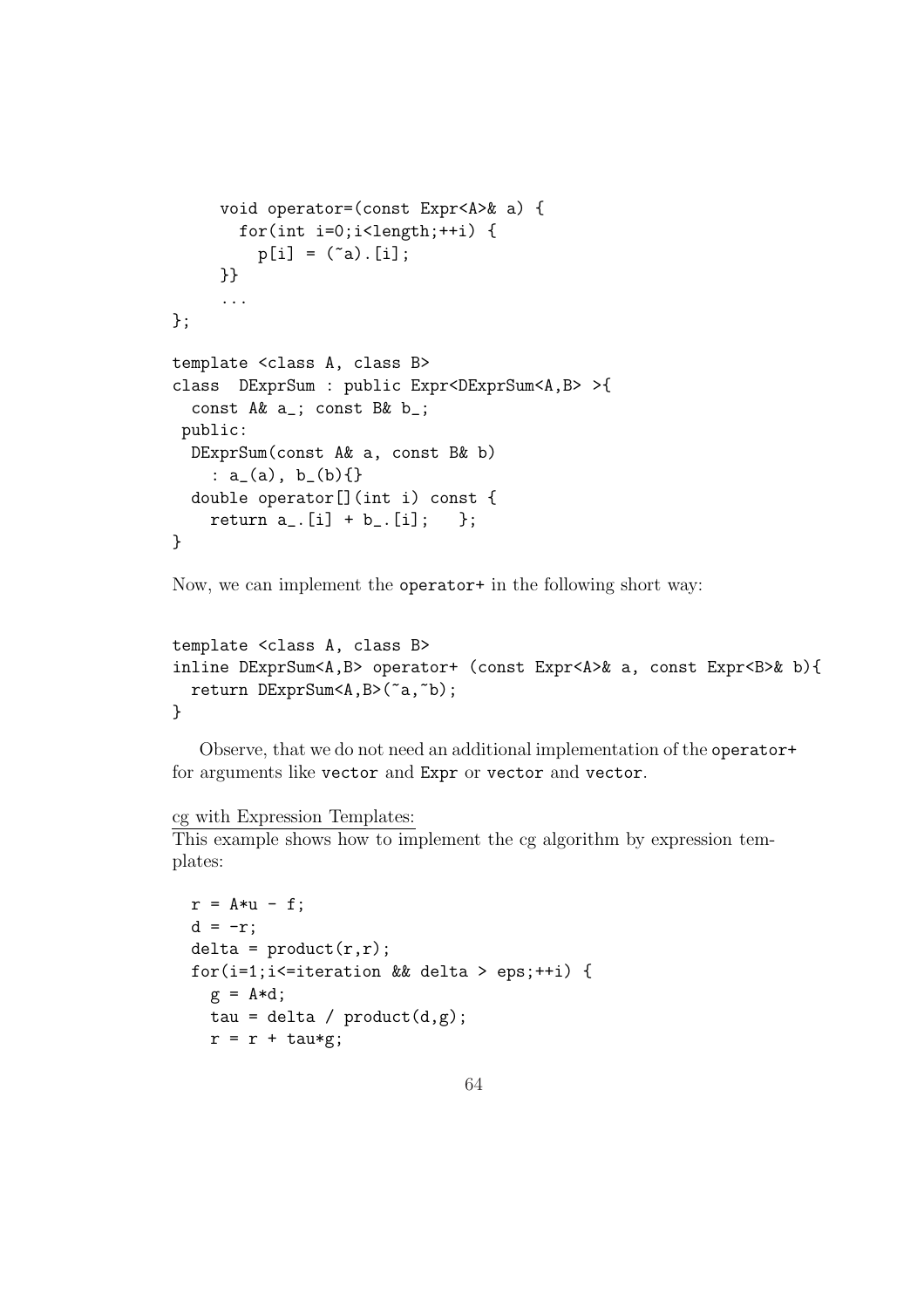```
u = u + \tan * d;delta\_prime = product(r,r);beta = delta_prime / delta;
  delta = delta_prime;
  d = \text{beta} * d - r;}
```

```
Automatic Parallelization:
```


Automatic parallelization means that only a change of the included library leads to a parallel code.

Example:

```
template <class A>
void vector::operator=(const Expr<A>& a) {
 #pragma omp parallel for
 for(int i=0; i<length;+i) {
    p[i] = (a) [i];}
}
```
In some cases a straight forward implementation of expression templates leads to less an efficient codes than a direct implementation. The reason is that the compiler cannot see a difference between expressions like

 $a = b+b+b+b;$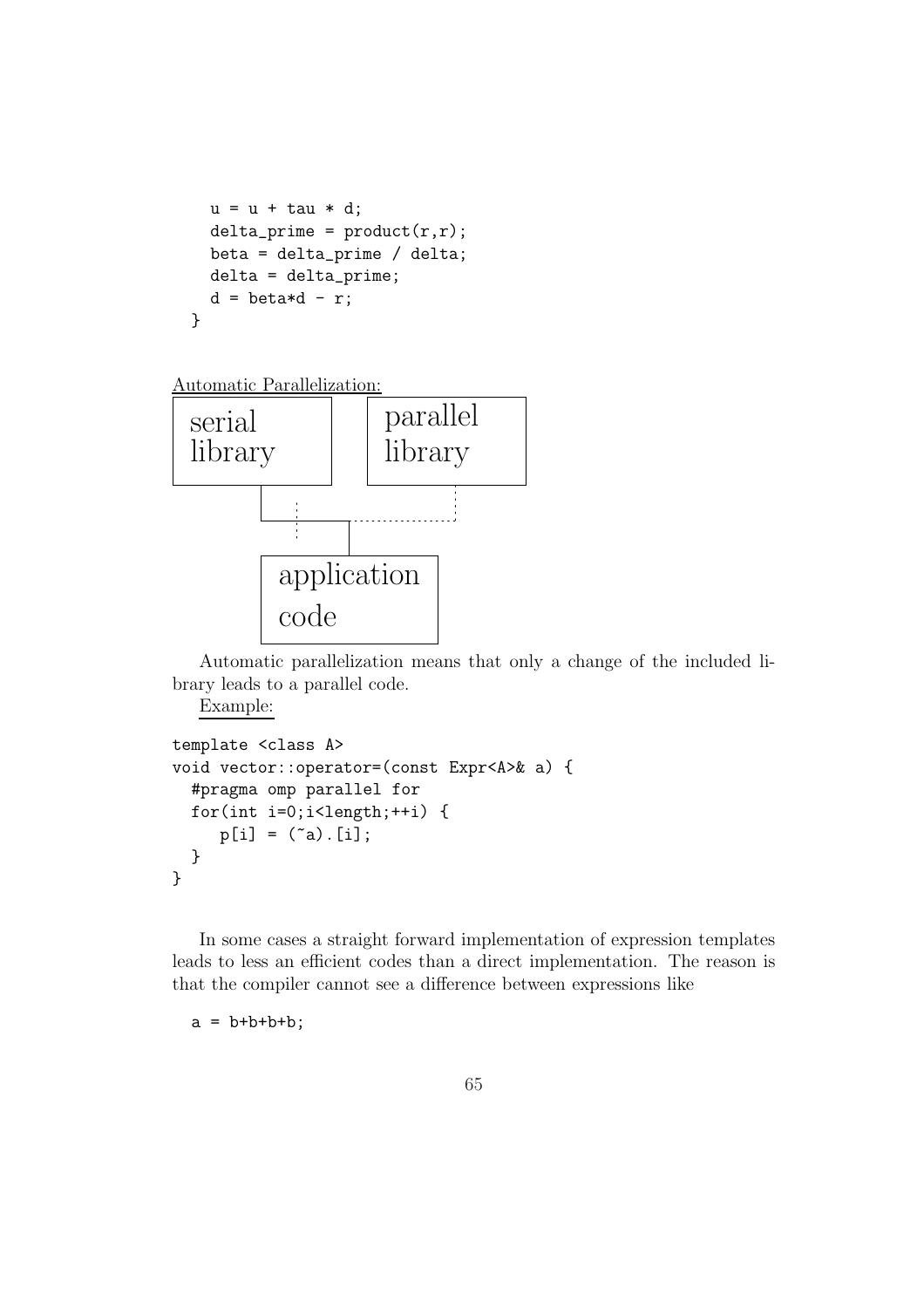and

 $a = b + c + d + e$ ;

To avoid this problem one can construct enumerated variables.

variable<1> a; variable<2> b; ....

Here the class variable  $\langle n \rangle$  has an additional template parameter n.

## 4.5 Interfaces with Expression Templates

Expression Templates for Vectors:

Construct operators for operations between

- vectors
- matrix and vector and
- matrices.

Blitz++ is such a library.

#### Expression Templates on Structured Grids:

Let us assume that we want to perform finite difference operations on a 2D-structured grid  $\Omega_h$ .

Implement expression templates such that

 $u[I][J] = 0.25*(u[I+1][J]+u[I-1][J]+$ u[I][J+1]+u[I][J-1]);

performs a red black Gauss-Seidel iteration for Poisson's equation on  $\Omega_h$ . Here,

- u a vector on the grid  $\Omega_h$
- $u[I][J]$  represents  $u(ih, jh)$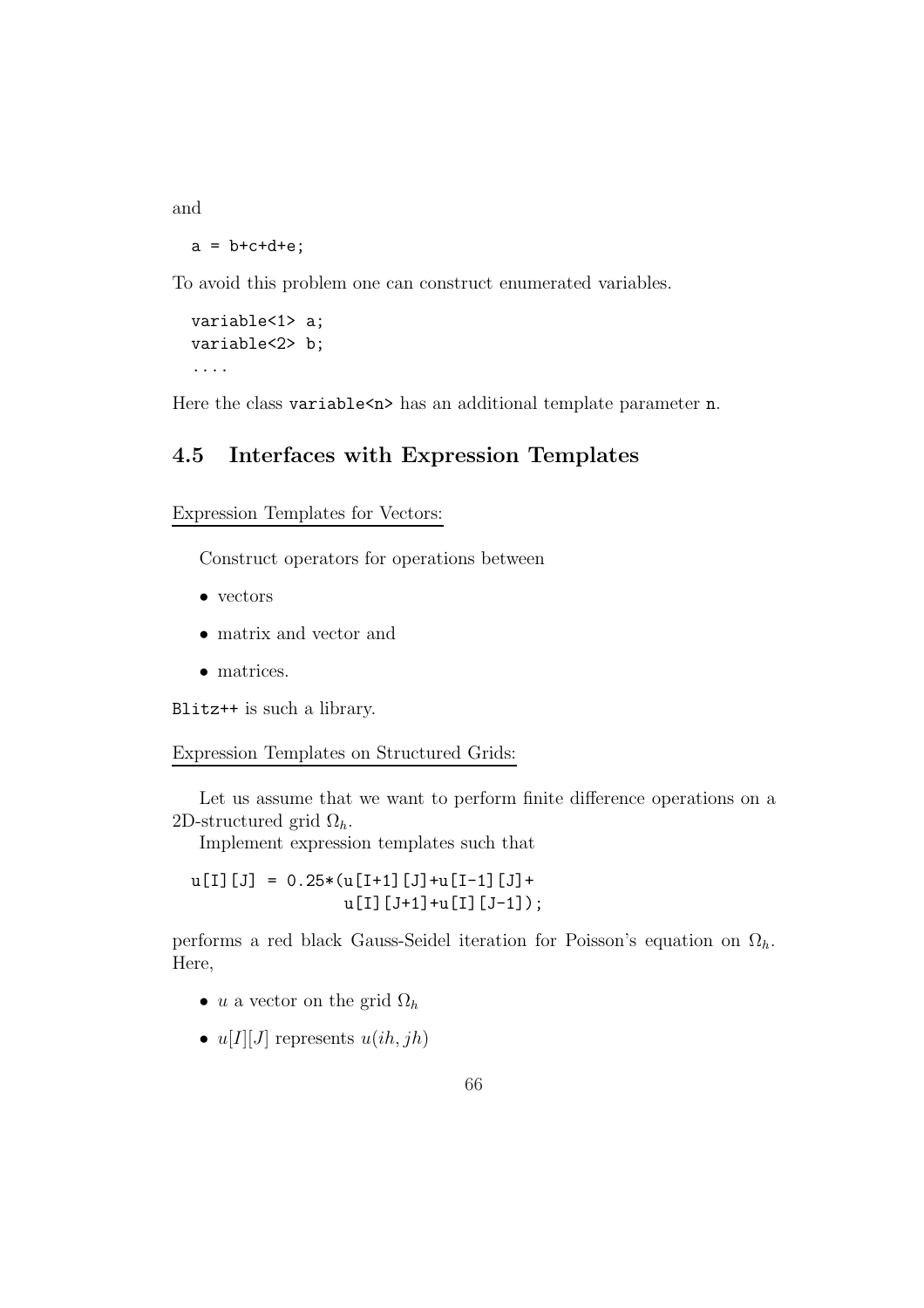•  $u[I+1][J]$  represents  $u((i+1)h, jh)$ 

```
\bullet ...
```
Automatic parallelization of the above expression template implementation is possible.

A Jacobi-iteration for Poisson's equation has to be implemented as follows:

$$
r[I][J] = 0.25*(u[I+1][J]+u[I-1][J]+u[I][J-1]);
$$
  
\n
$$
u[I][J] = r[I][J];
$$

One also can implement an operator Laplace FD(u) representing the mathematical operator

$$
\frac{1}{h^2} \Big( 4 * u(ih, jh) - u((i+1)h, jh) - u(ih, (j+1)h) - u((i-1)h, jh) - u(ih, (j-1)h) \Big).
$$

Let Laplace FD diag() be the corresponding diagonal coefficient vector of Laplace FD(u) :

$$
\left(\frac{h^2}{4}\right)^{-1}.
$$

Then, a Gauss-Seidel iteration for  $-\Delta u = f$  can be implemented as follows

```
u = u - (Laplace_FD(u)+f) / Laplace_FD_diag();
```
and Jacobi by

$$
r = u - (Laplace_FD(u)+f) / Laplace_FD_diag();
$$
  
  $u = r;$ 

Consider the following implementation of Gauss-Seidel:

 $u[I][J] = 0.25*(u[I+1][J]+u[I-1][J]+$ u[I][J+1]+u[I][J-1]);

Problems: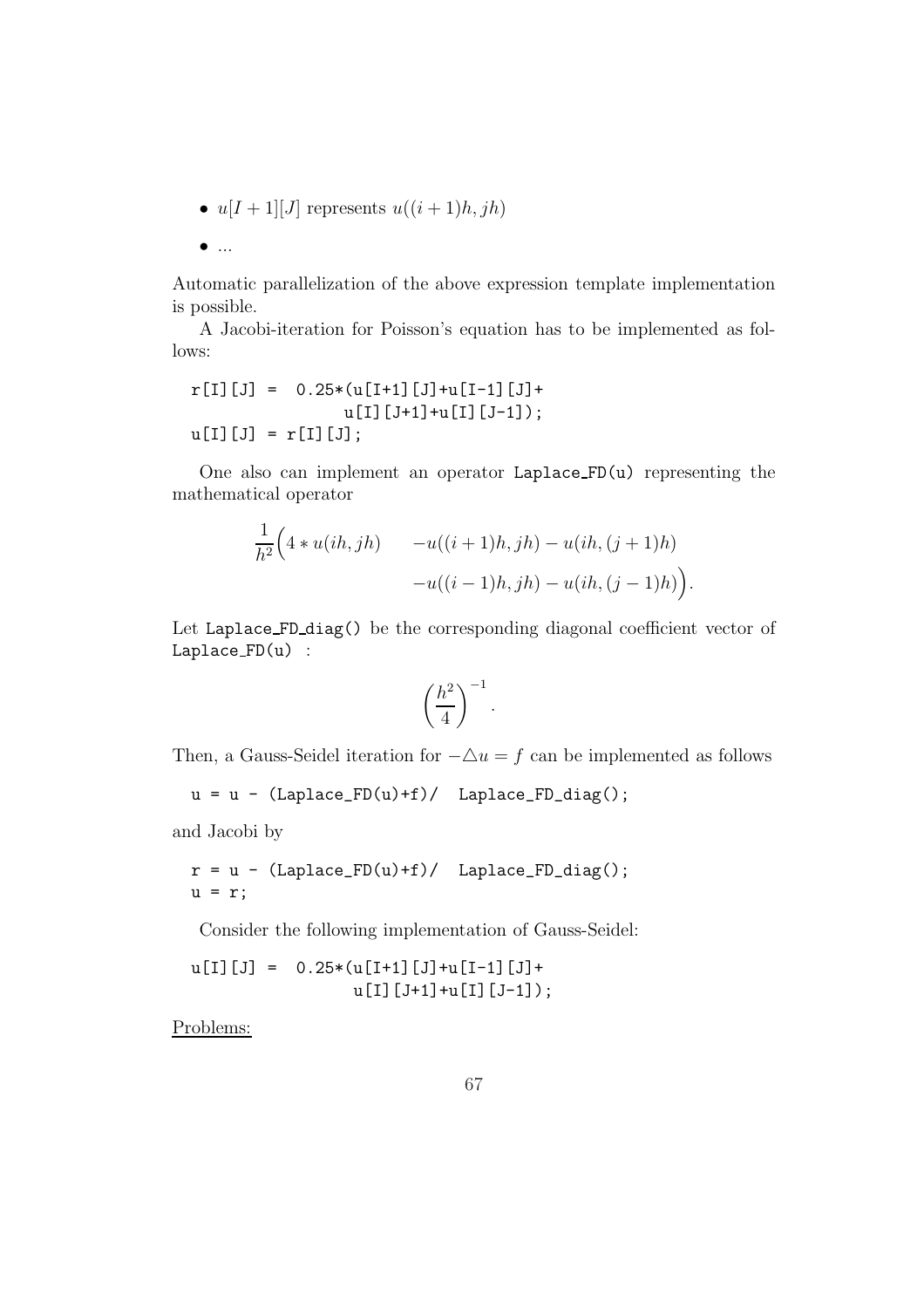- What is the range of  $I$  and  $J$ ?
- How, to set values at the boundary?
- How, to implement boundary conditions?

A suitable language for implementing PDE solvers is a current research topic. An optimal interface language is unknown up to now!

#### Suggestions:

- geometric objects algebraic objects
- restriction operator to connect geometric objects and algebraic objects.
- vectors on grids and pure algebraic vectors.

Geometric objects are objects in  $\mathbb{R}^3$ . To describe geometric objects one can apply any method which is used in CAD (computer added design). Let us present a simple example:

Geometric objects:

```
vector3D Ma(0.0,2.0,1.0);
vector3D Mb(0.0,0.0,1.0);
Ball ball_a(1.0, Ma);
   // domain with radius 1.0 at point Ma
Ball ball_b(1.2, Mb);
   // domain with radius 1.2 at point Mb
 ...
Domain domain = ball_a || ball_b;
```
Here the operator  $||$  calculates the union of two geometric objects.

Algebraic objects are vectors for example. There exist natural mathematical operators for these objects like +:

Algebraic objects:

vector v1(1000), v2(1000), v3(1000); ...  $v3 = v1 + v2$ ;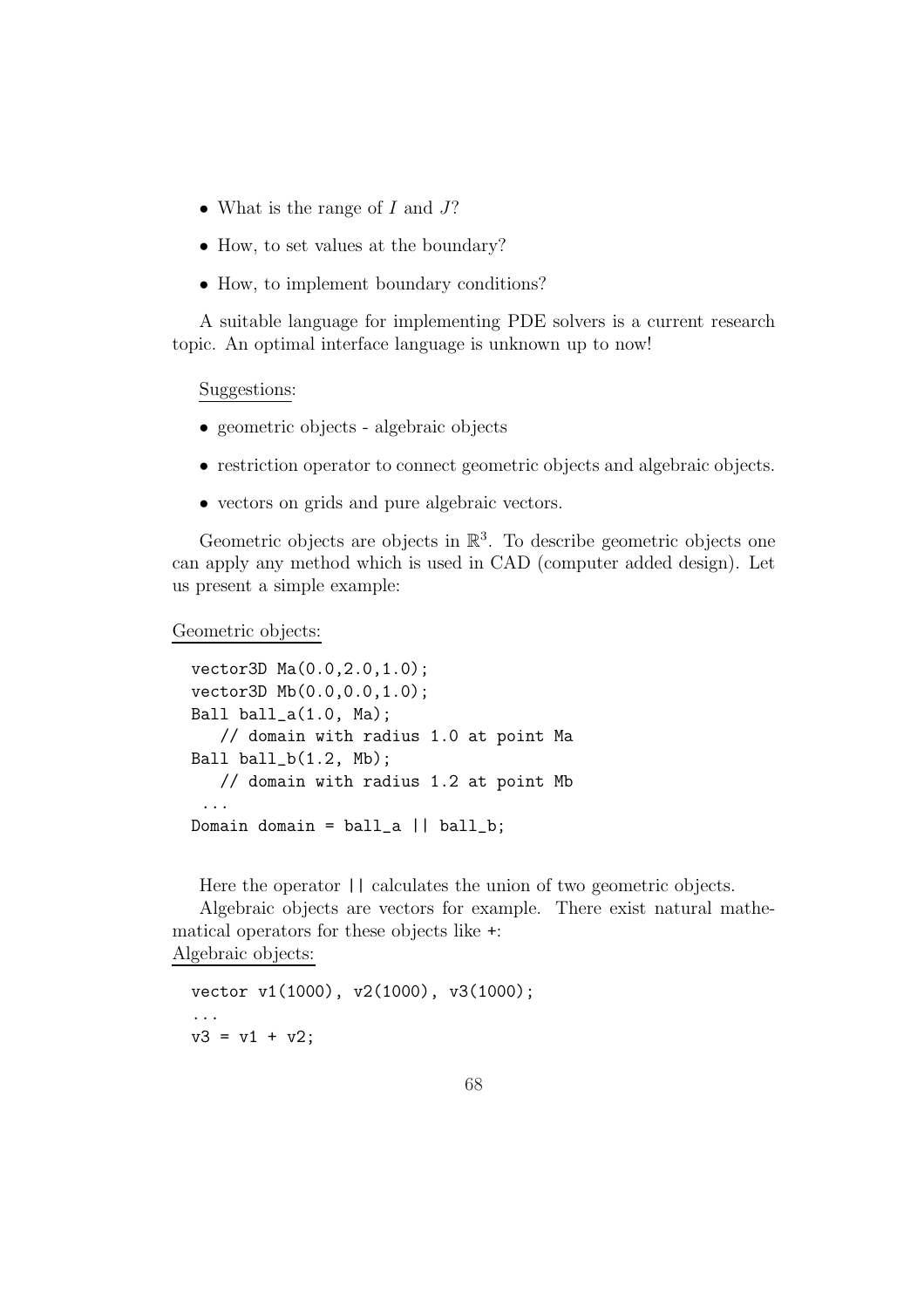In scientific simulation we need discretization grids on domains. Thus, discretization grids are objects which depend on a geometric object and a discretization method. The simplest discretization is a rectangular grid of mesh size h. In the following example  $\bar{\Omega}_h^a$  is a rectangular discretization grid on the domain  $\Omega^a$  with meshsize h.

// Geometric objects: Domain domain\_a = ...; //  $\Omega$  $\Omega^a$ Domain domain\_b = ...; //  $\Omega^b$ Grid grid(domain\_a,h); //  $\bar{\Omega}^a_h$ // grid on domain a with meshsize h Subgrid subgrid(grid,domain\_b);  $_{h}^{a}\cap \Omega _{p}^{b}$ Boundary\_subgrid boundary(grid);  $\overline{a}^a_h = \overline{\Omega}^a_h \cap \partial \Omega^a$ Interior\_subgrid interior(grid); //  $\Omega_h^a$ Boundary\_subgrid Dirichlet(boundary,domain\_b);  $// \Gamma_h^a \cap \Omega_b^b$ 

For implementing algorithms on a discretization grid we need variables on discretization grid. These are vectors, such that every component of the vector corresponds to a grid point. Then, the operator | connects an algebraic and a geometric object.

```
// Geometric objects:
Domain domain_a = ...; // \Omega^aGrid grid(domain_a,h); // \bar{\Omega}^a_h// grid on domain_a with meshsize h
Boundary_subgrid boundary(grid);
                                                                 \Omega_h^a = \bar{\Omega}_h^a \cap \partial \Omega^aInterior_subgrid interior(grid);
                                                                  \tilde{a}_h^a = \bar{\Omega}_h^a \backslash \partial \Omega^a// Variable: vector on a grid (algebraic vector with geometric information)
Variable u(&grid), f(&grid); \qquad \qquad // \; u,f \in \mathbb{R}^{|\bar{\Omega}^a_h|}coordinate_x X; coordinate_y Y; // coordinates
// Application of the restriction operator
```
 $u = X*X*Y*Y$  | boundary;

Here the operator | connects the algebraic expression  $u = X*X*Y*Y$  with the geometric object boundary. Therefore, the mathematical meaning of the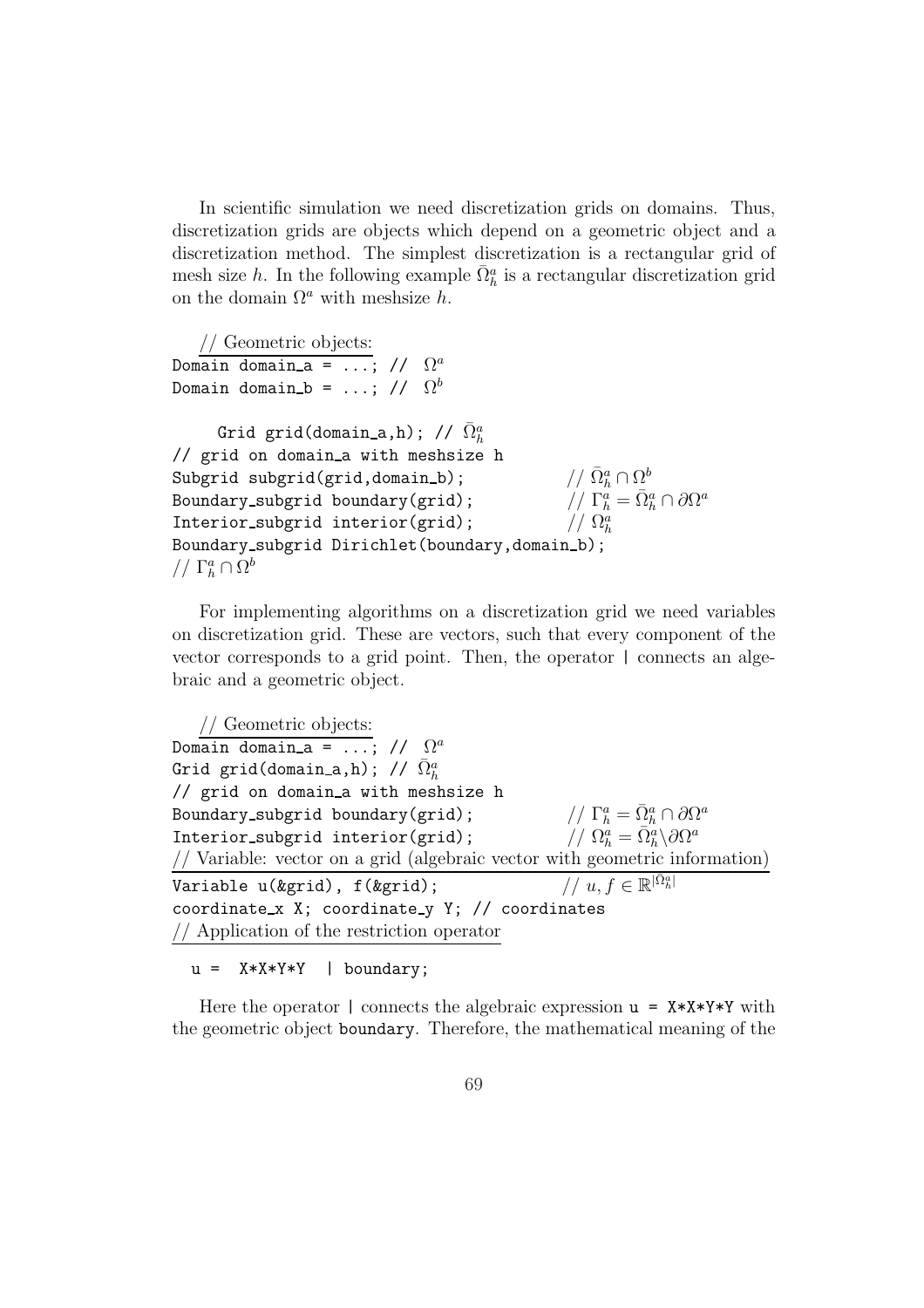last line of the above code is:

$$
u(x, y) = x * x * y * y \quad \forall (x, y) \in \Gamma_h^a = \overline{\Omega}_h^a \cap \partial \Omega^a
$$

This mathematical expression can also be described in the following notation:

$$
u(x,y) = x * x * y * y \Big|_{\Gamma_h^a}.
$$

Now, let us present an example for solving approximatively Poisson's equation on a domain using the finite difference discretization and 50 Gauss-Seidel relaxations.

```
// Geometric objects:
Domain domain_a = ...; // \Omega^aGrid grid(domain_a,h); // \bar{\Omega}^a_h// grid on domain a with meshsize h
Boundary_subgrid boundary(grid);
                                                            \Omega_h^a = \overline{\Omega}_h^a \cap \partial \Omega^aInterior_subgrid interior(grid);
                                                             \tilde{a}_h^a = \bar{\Omega}_h^a \backslash \partial \Omega^a// Variable: vector on a grid (algebraic vector with geometric information)
Variable u(&grid), f(&grid);
                                                                   |\bar{\Omega}^a_h|coordinate x X; coordinate y Y; // coordinates
// Application of the restriction operator
  u = X*X*Y*Y | boundary;
  f = -2*(X*X+Y*Y) | interior;
  for(int i=1; i<50; ++i)
```
 $u = u-(Laplace_FD(u)+f)$  / Laplace\_FD\_diag() | interior;

# 5 Parallelization

### 5.1 Introduction

One can distinguish the following parallelization concepts:

- Shared memory parallelization
	- Parallelization with one main memory and several different processors (see Figure 11)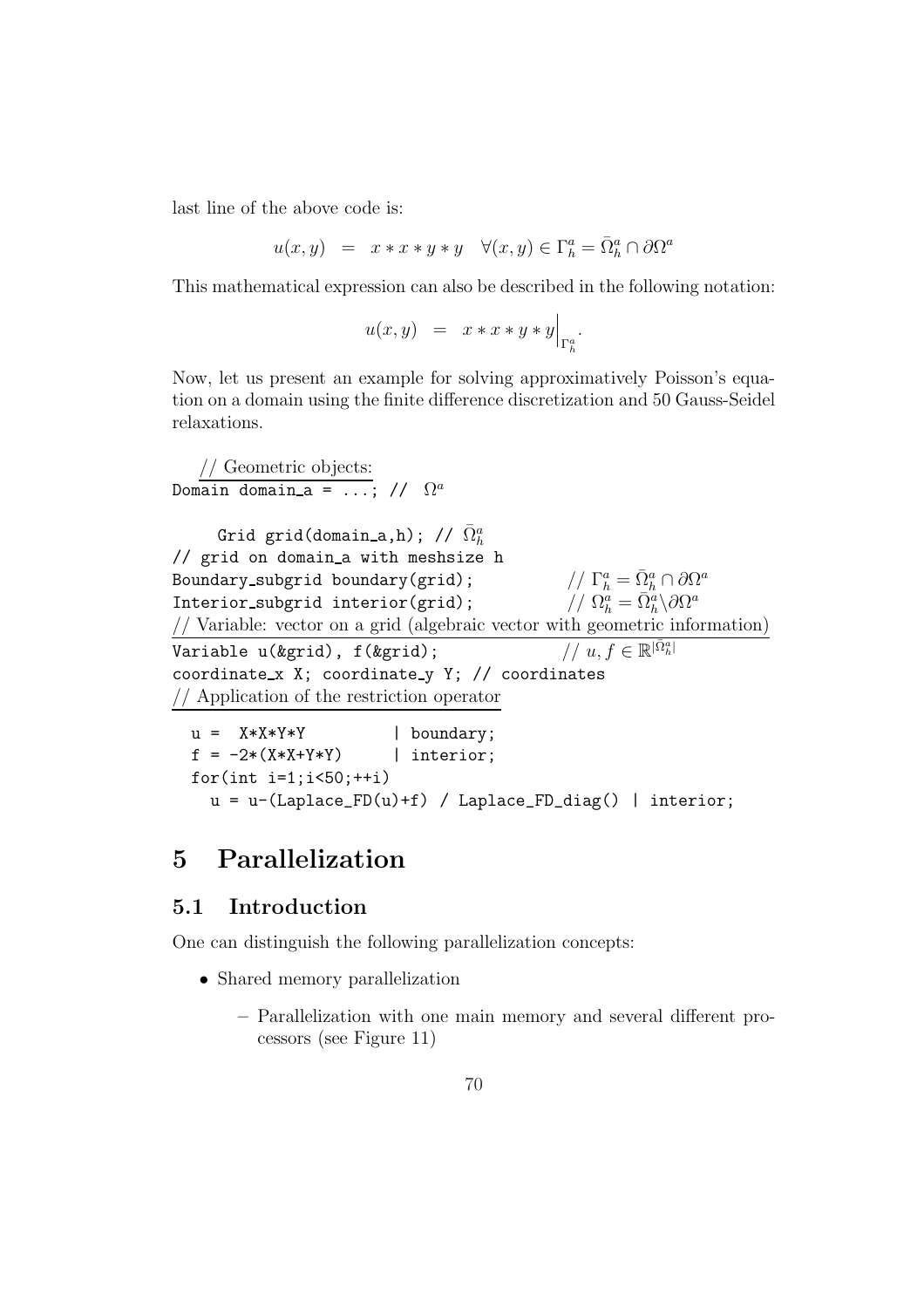

Figure 19: Distributed Memory Computer Architecture.

- NUMA architecture (Non-Uniform Memory Access).
- Distributed memory parallelization (see Figure 19)
- Hybrid parallelization with a shared memory and a distributed memory
- Vectorization. One processor can perform parallel computations on long vectors.

### 5.2 MPI - Message Passing Interface

- MPI is a library language for C, C++ and FORTRAN.
- There exist different MPI libraries. MPICH and MPI-LAM are one of them.
- The MPI library is included by mpi.h.

Run an MPI code by

mpirun -np p code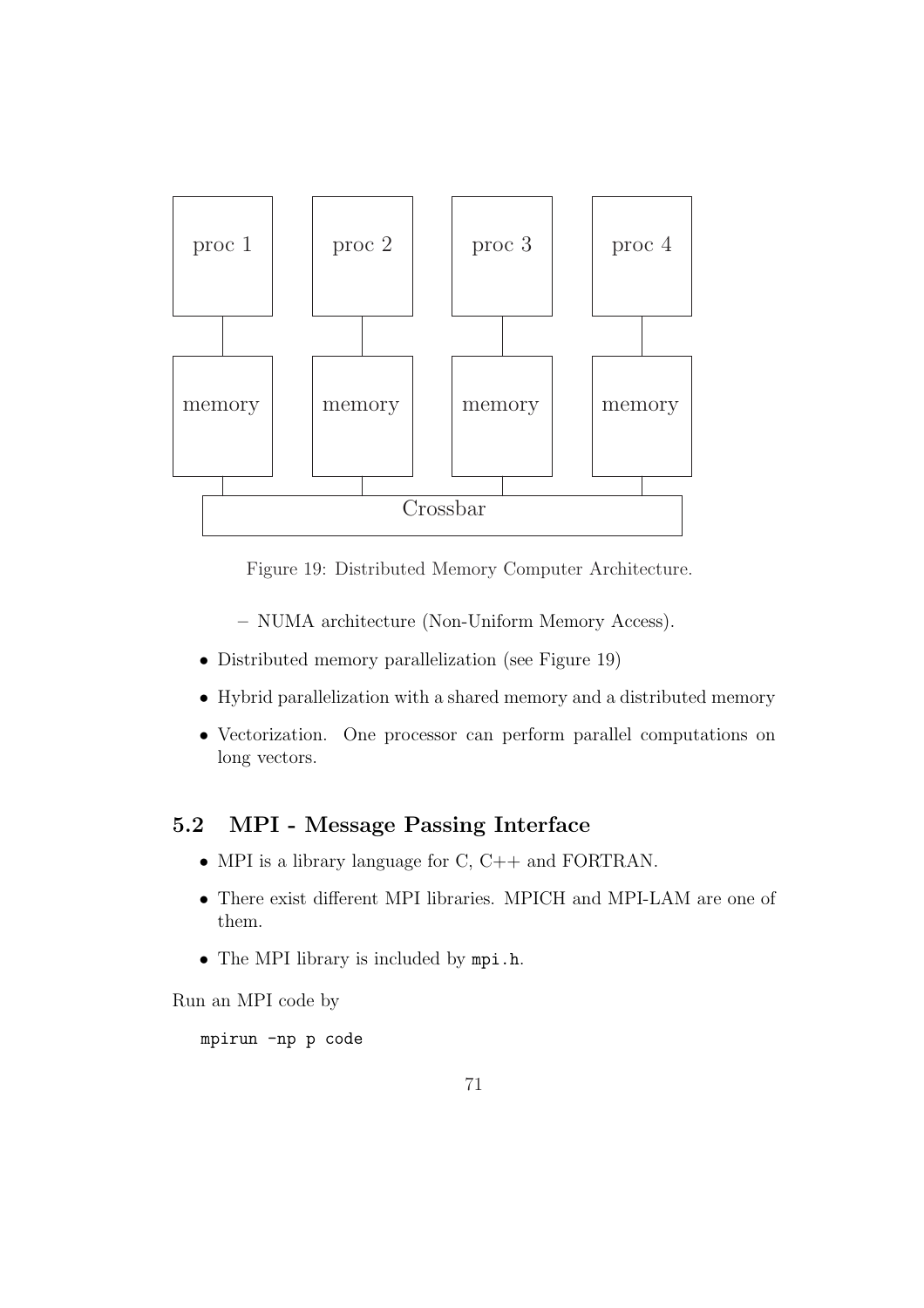Here p is the number of processors.

- Every processor runs the same program with a different *rank*.
- Data are send by MPI-functions from one processor to the other. All MPI-functions have the prefix MPI...
- Data are send from one processor to the other of a certain communicator. The rank of the processor depends on the communicator. Here, we use only the communicator MPI COMM WORLD which is of type MPI Comm.

#### First MPI - Functions:

Let us describe the most elementary MPI functions:

```
int MPI_Init(int *argc, char ***argv);
int MPI_Comm_size(MPI_Comm comm, int *size);
int MPI_Comm_rank(MPI_Comm comm, int *rank);
int MPI_Comm_Finalize();
```
size is the total number  $p$  of processors and rank the number from  $0, ..., p-1$ .

The return value of these function is an information about the error. This will be discussed later.

### MPI Bcast and MPI Reduce:

MPI Bcast sends data from processor with number root to all other processors.

MPI Reduce applies an operation to data of all processors. The result is sent to root.

int MPI\_Bcast(void \*buf, int count, MPI\_Datatype datatype, int root, MPI\_Comm comm); int MPI\_Reduce(void \*sendbuf, void \*recvbuf, int count, MPI\_Datatype datatype, MPI\_Op op, int root, MPI\_Comm comm);

Pointers (like buf) point to arrays of type datatype and length count. Possible data types for MPI Datatype are: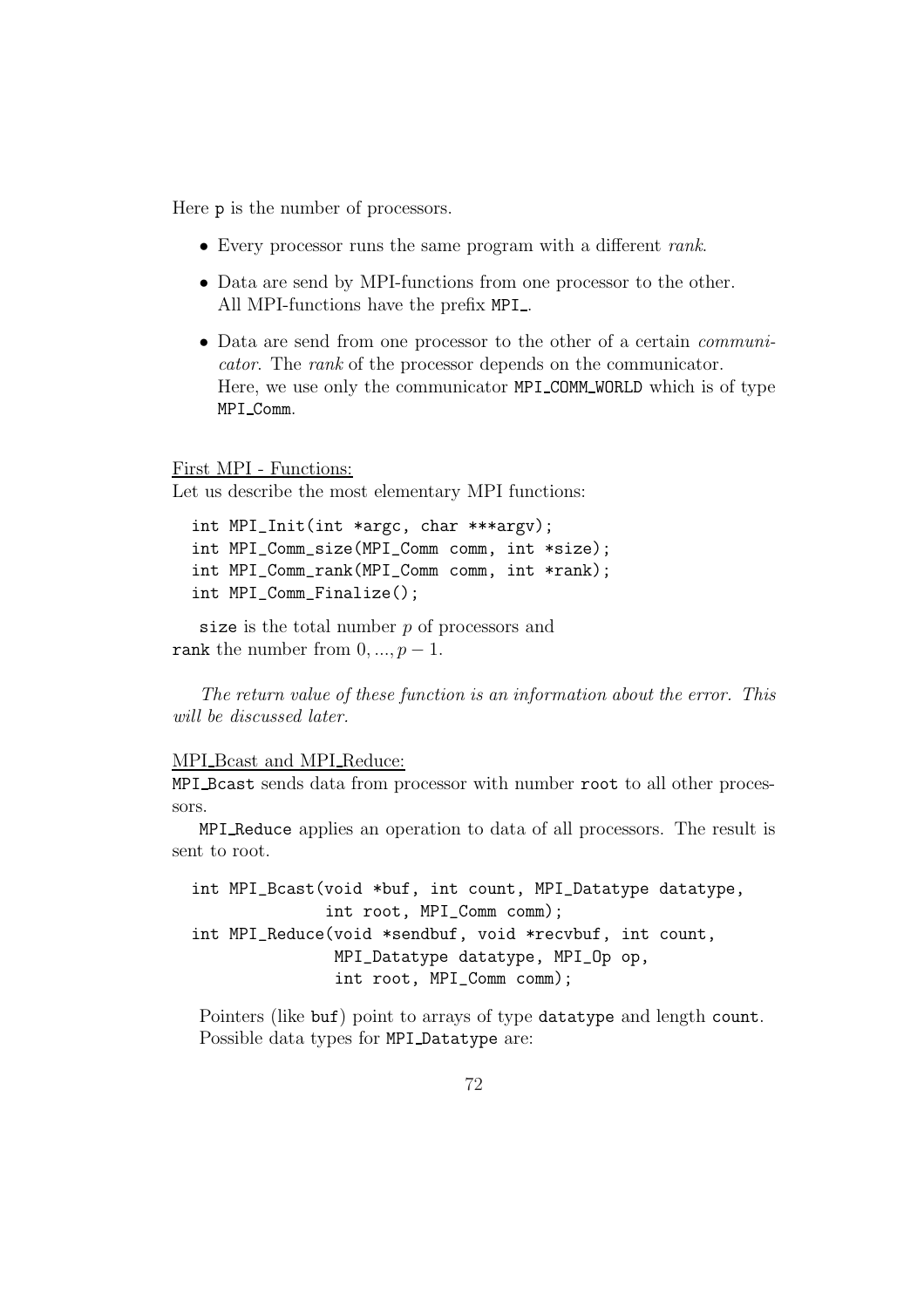#### MPI\_INT, MPI\_DOUBLE, MPI\_LONG, MPI\_CHAR, ...

#### Example Numerical Integration:

The trapezoidal rule is the following rule for numerical integration:

$$
\int_0^1 f(x)dx \approx h \sum_{i=1}^n f\left(h(i-0.5)\right)
$$

where  $h=\frac{1}{n}$  $\frac{1}{n}$ . To parallelize this formula let us assume that  $n = kp$ , where p is the number of processors. Then, we get

$$
\int_0^1 f(x)dx \approx \sum_{j=1}^p h \sum_{i=1}^k f\Big(h(((j-1)k+i)-0.5)\Big)
$$

A parallel code using MPI is:

```
#include "mpi.h"
#include <math.h>
double f(double x) {
 return x*x+sin(x);
}
int main(int argc, char** argv) {
  int n,k;
  double h, my_integral, integral;
  ifstream PARAMETER;
  int my_rank; \frac{1}{2} // Rank of process
  int p; \frac{1}{2} // Number of processes
 MPI_Init(&argc,&argv);
  MPI_Comm_rank(MPI_COMM_WORLD, &my_rank);
  MPI_Comm_size(MPI_COMM_WORLD, &p);
  if(my\_rank==0) {PARAMETER.open("para.dat",ios :: in);
```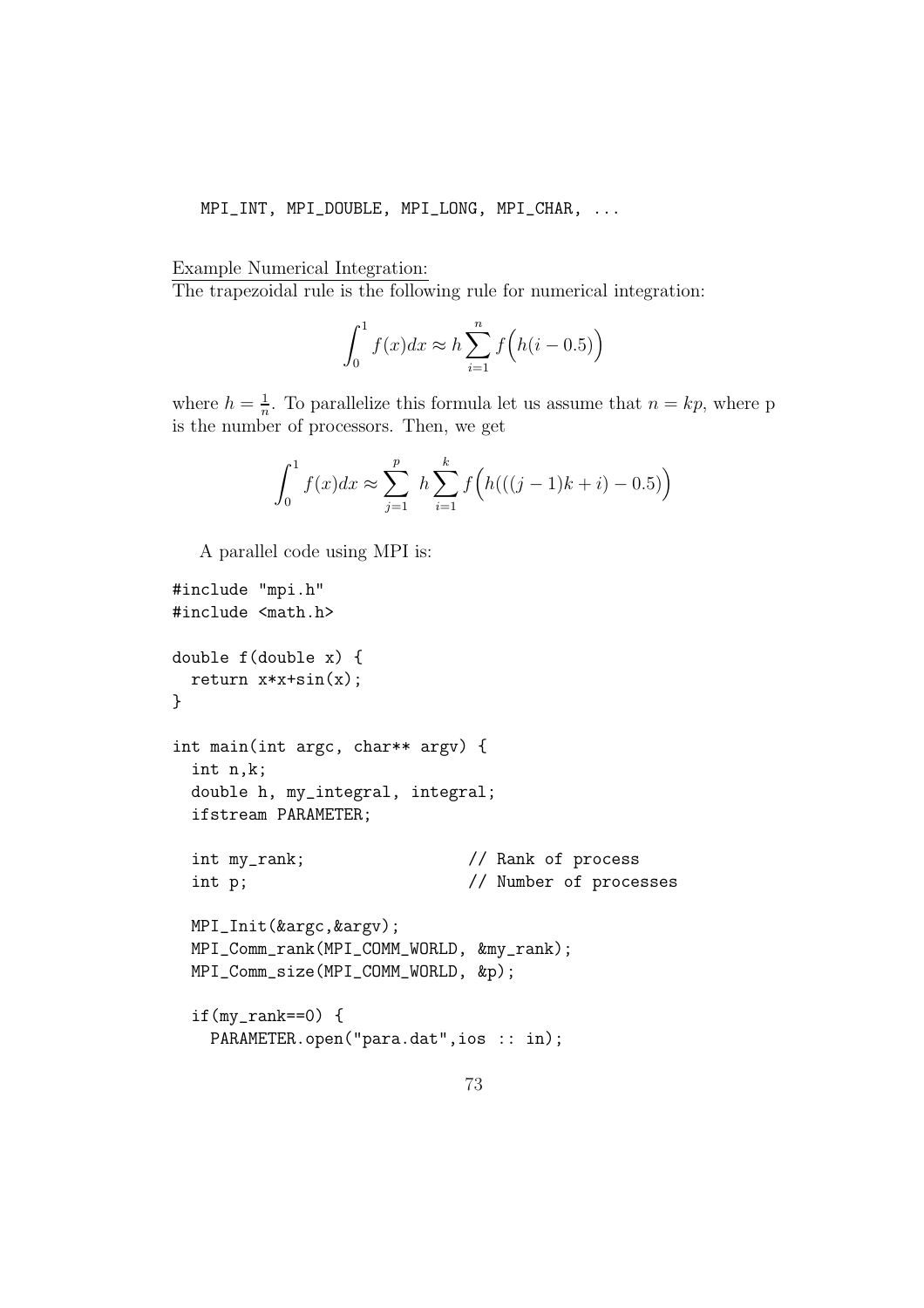```
PARAMETER >> k; // problem size
  PARAMETER.close();
}
MPI_Bcast(&k,1,MPI_INT,0,MPI_COMM_WORLD);
n = p*k;h = 1.0 / n;
my\_integral = 0.0;for(int i=1; i<=k; ++i)my\_integral = my\_integral + f(h*((k*my\_rank+i)-0.5));MPI_Reduce(&my_integral,&integral,1,MPI_DOUBLE,
           MPI_SUM,0,MPI_COMM_WORLD);
integral = integral *h;
if(my_rank==0)
  cout << "Integral is: " << integral << endl;
MPI_Finalize();
return 0;
```
Send and Receive with Blocking:

}

MPI send sends data to the processor with destination rank dest and with tag (german: Anhänger, Etikett): tag.

Valid tags are values from 0 to 32767.

MPI Recv receives data from processor with source rank source. This function returns the status status.

int MPI\_Send(void \*buf, int count, MPI\_Datatype datatype, int dest, int tag, MPI\_Comm comm); int MPI\_Recv(void \*buf, int count, MPI\_Datatype datatype, int source, int tag, MPI\_Comm comm, MPI\_Status \*status);

status provides the following informations: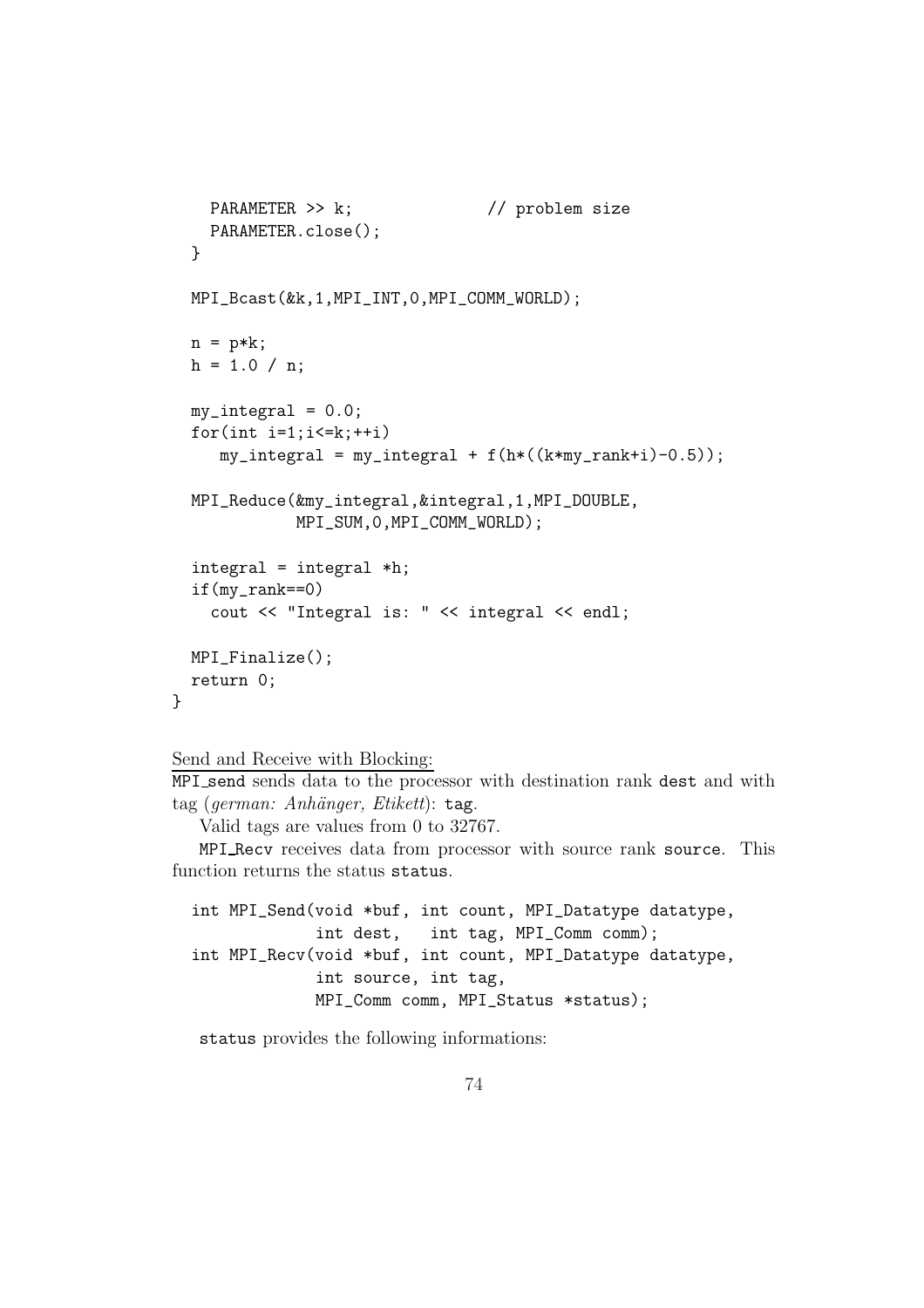- status.MPI SOURCE
- status.MPI TAG

For other functions, status can provide informations about the error.

Example for Send and Receive:

```
MPI_Reduce(&my_integral,&integral,1,MPI_DOUBLE,
           MPI_SUM,0,MPI_COMM_WORLD);
if(my\_rank!=0)MPI_Send(&my_integral,1, MPI_DOUBLE,0,
           10+my_rank, MPI_COMM_WORLD);
else {
  double source_integral;
  MPI_Status status;
  integral = my_integral
  for(int source=1;source<p;++source) {
     MPI_Recv(&source_integral,1, MPI_DOUBLE,source,
              10+source, MPI_COMM_WORLD, &status);
     integral = integral + source_integral;
     cout << " I got message from: " << source << endl;
  }
}
```
Improvement by MPI\_ANY...:

The computations of processor 1 might be more time consuming than the computations of processor  $p$ . In this case, the following code is more efficient:

```
if(my\_rank!=0)MPI_Send(&my_integral,1, MPI_DOUBLE,0,
           10+my_rank, MPI_COMM_WORLD);
else {
  double source_integral;
 MPI_Status status;
```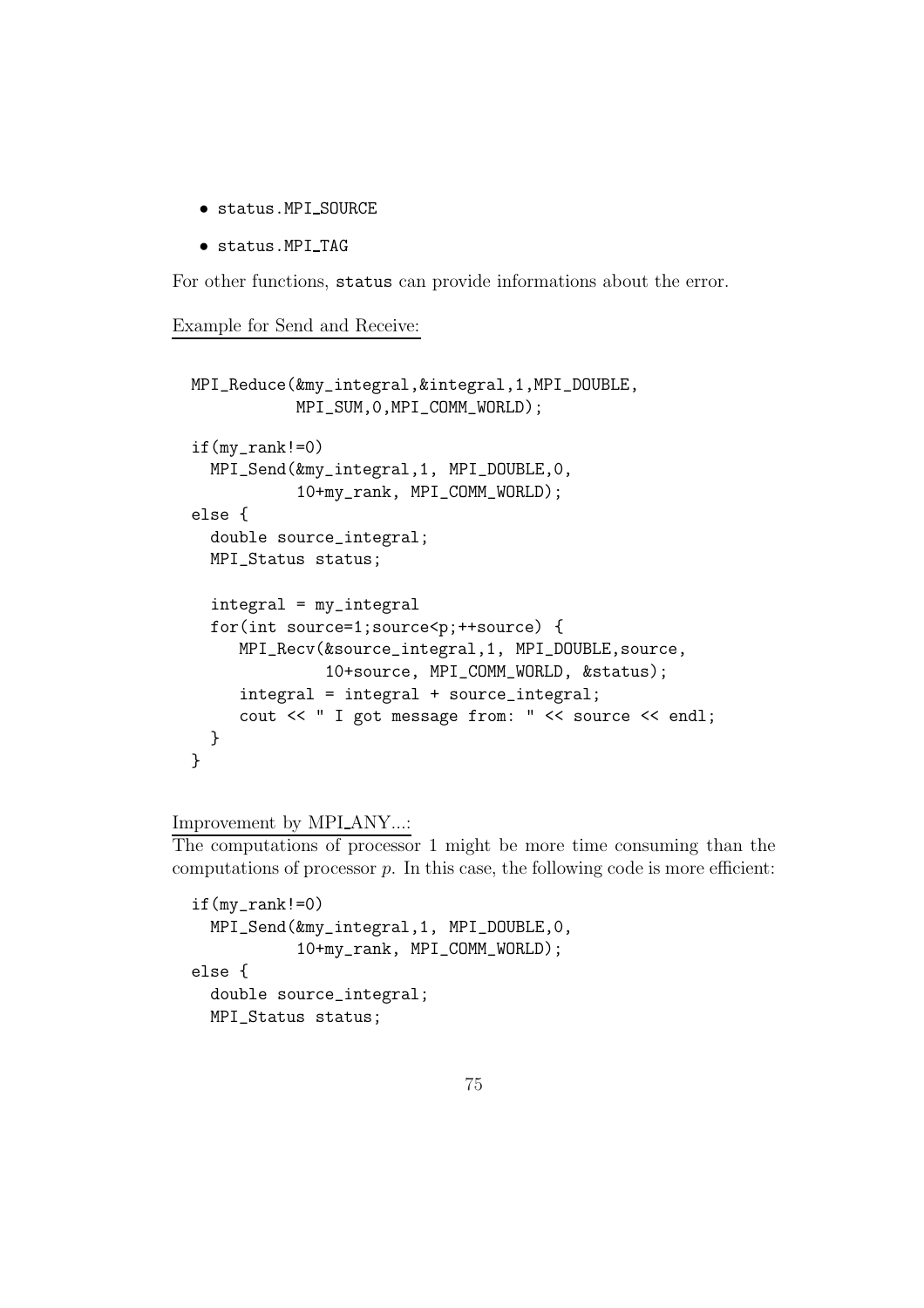```
integral = my_integral
  for(int source=1;source<p;++source) {
     MPI_Recv(&source_integral,1, MPI_DOUBLE,MPI_ANY_SOURCE,
              MPI_ANY_TAG, MPI_COMM_WORLD, &status);
     integral = integral + source_integral;
     cout << " I got message from: "
          << status.MPI_SOURCE << endl;
 }
}
```
Send and Receive without Blocking:

The difference between MPI Isend and MPI send is that MPI Isend does not block the execution of commands after calling MPI Isend.

The handler request provides informations about finishing MPI Isend. This information can be obtained by MPI Test using \*flag.

MPI\_Wait waits until MPI\_Isend is finished.

MPI Waitall waits until several MPI Isend and MPI Irecv are finished.

These functions are defined as follows:

```
int MPI_Isend(void *buf, int count, MPI_Datatype datatype,
              int dest, int tag, MPI_Comm comm,
              MPI_Request *request);
int MPI_Irecv(void *buf, int count, MPI_Datatype datatype,
              int source, int tag, MPI_Comm comm,
              MPI_Request *request);
int MPI_Test(MPI_Request *request, int *flag,
             MPI_Status *status);
int MPI_Wait(MPI_Request *request, MPI_Status *status);
int MPI_Waitall(int count,MPI_Request *array_of_request,
                MPI_Status *array_of_statuses);
```
: Instead of

> MPI\_Reduce(&my\_integral,&integral,1,MPI\_DOUBLE, MPI\_SUM.0.MPI\_COMM\_WORLD);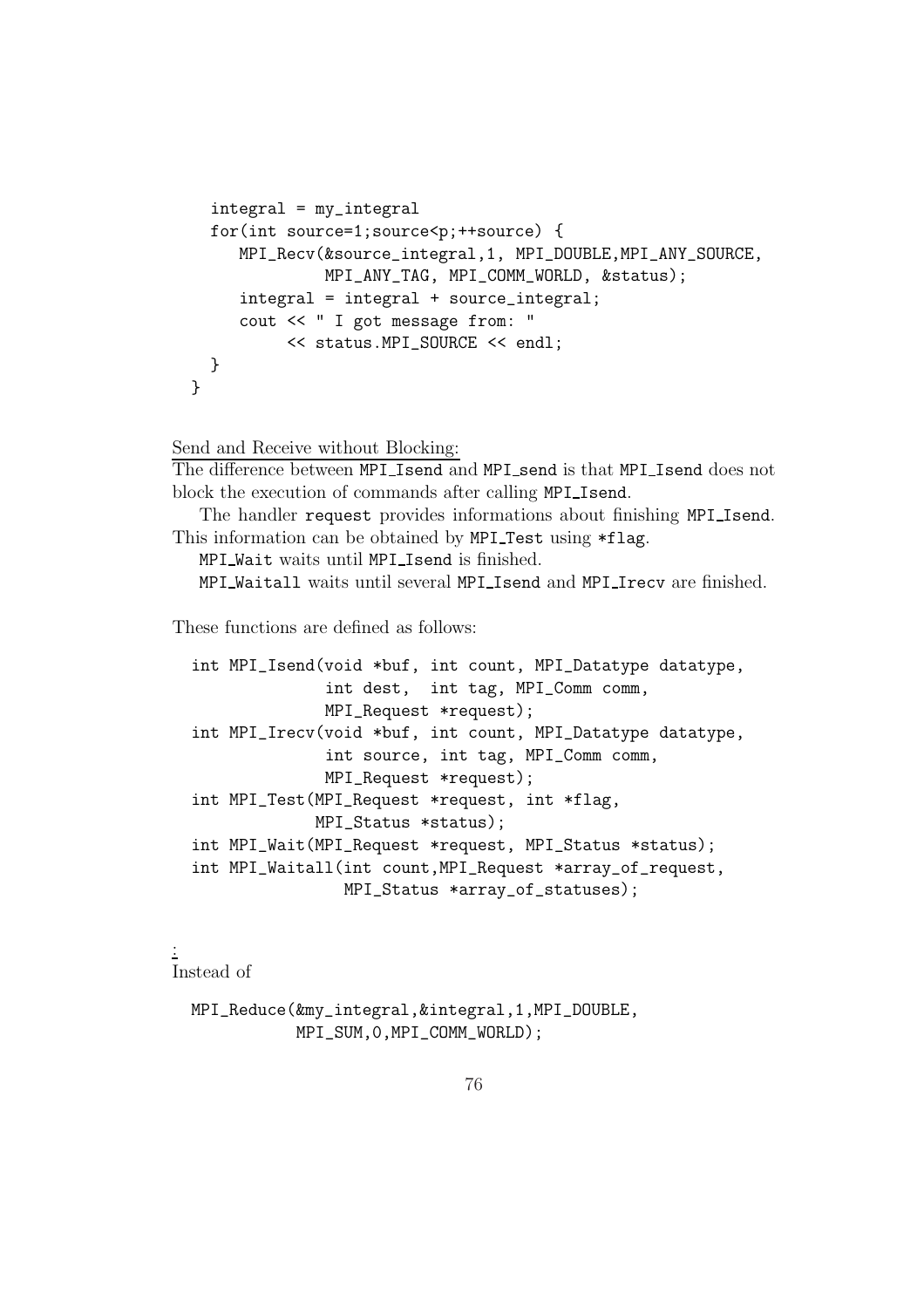one can write

```
double *source_integral;
MPI_Request *req; MPI_Status *status;
req = new MPI\_Request[p-1];status = new MPI_Status[p-1];
source\_integral = new double[p];if(my\_rank!=0) {
  MPI_Isend(&my_integral,1, MPI_DOUBLE,0,
           10+my_rank, MPI_COMM_WORLD,&req[0]);
  MPI_Waitall(1,req, status); }
else {
  source_integral[0] = my_integral;
  for(int source=1;source<p;++source) {
    MPI_Irecv(&source_integral[source],1, MPI_DOUBLE,source,
             10+source, MPI_COMM_WORLD, &req[source-1]);
  }
  MPI_Waitall(p-1,req,status);
  integral=0.0;
  for(int source=0;source<p;++source) {
     integral = integral + source_integral[source];
} }
```
Error Handlers:

There are two different error handlers:

- MPI ERRORS ARE FATAL (default): This error handler forces to abort all MPI processes.
- MPI ERRORS RETURN: Now, the MPI-function returns an error information.

One can set the handler MPI ERRORS RETURN by

MPI\_Errhandler\_set(MPI\_COMM\_WORLD, MPI\_ERRORS\_RETURN);

Error Handler MPI ERRORS RETURN: Let errcode be a return value of an MPI-function. Then,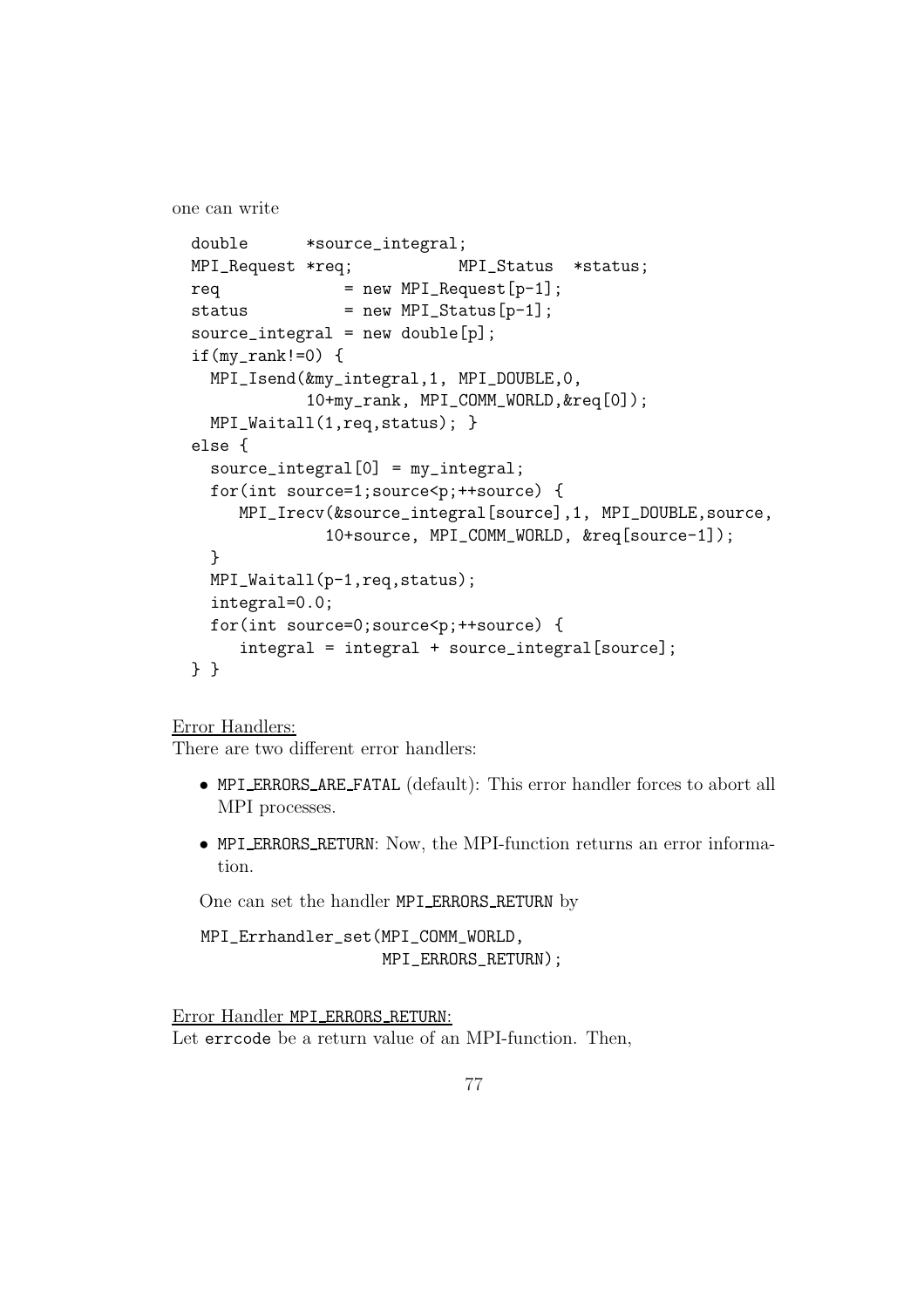- errcode==MPI SUCCESS (This means there is no error.), or
- errcode can be decoded by

```
int MPI_Error_class(int errcode,
                    int *errorclass)
```
Possible values for \*errorclass depend on the MPI implementation. In MPI-1 the following classes are defined:

## MPI\_SUCCESS MPI\_ERR\_RANK MPI\_ERR\_BUFFER ... Example: int dest, errorclass; if(developer\_version) MPI\_Errhandler\_set(MPI\_COMM\_WORLD, MPI\_ERRORS\_RETURN); ...  $\text{erroode} = \text{MPI\_Send}(\ldots, \text{dest}, \ldots);$ if(developer\_version) if(errcode != MPI\_SUCCESS) { MPI\_Error\_class(errcode,&errorclass); if(errorclass==MPI\_ERR\_RANK) cout << " MPI send rank error: " << dest << endl; if(errorclass==MPI\_BUFFER) cout << " MPI send buffer error. " << endl; ... }

Test Incoming Message:

Sometimes a process would like to know, whether there is a process sending a message. This can be tested by MPI Iprobe.

Example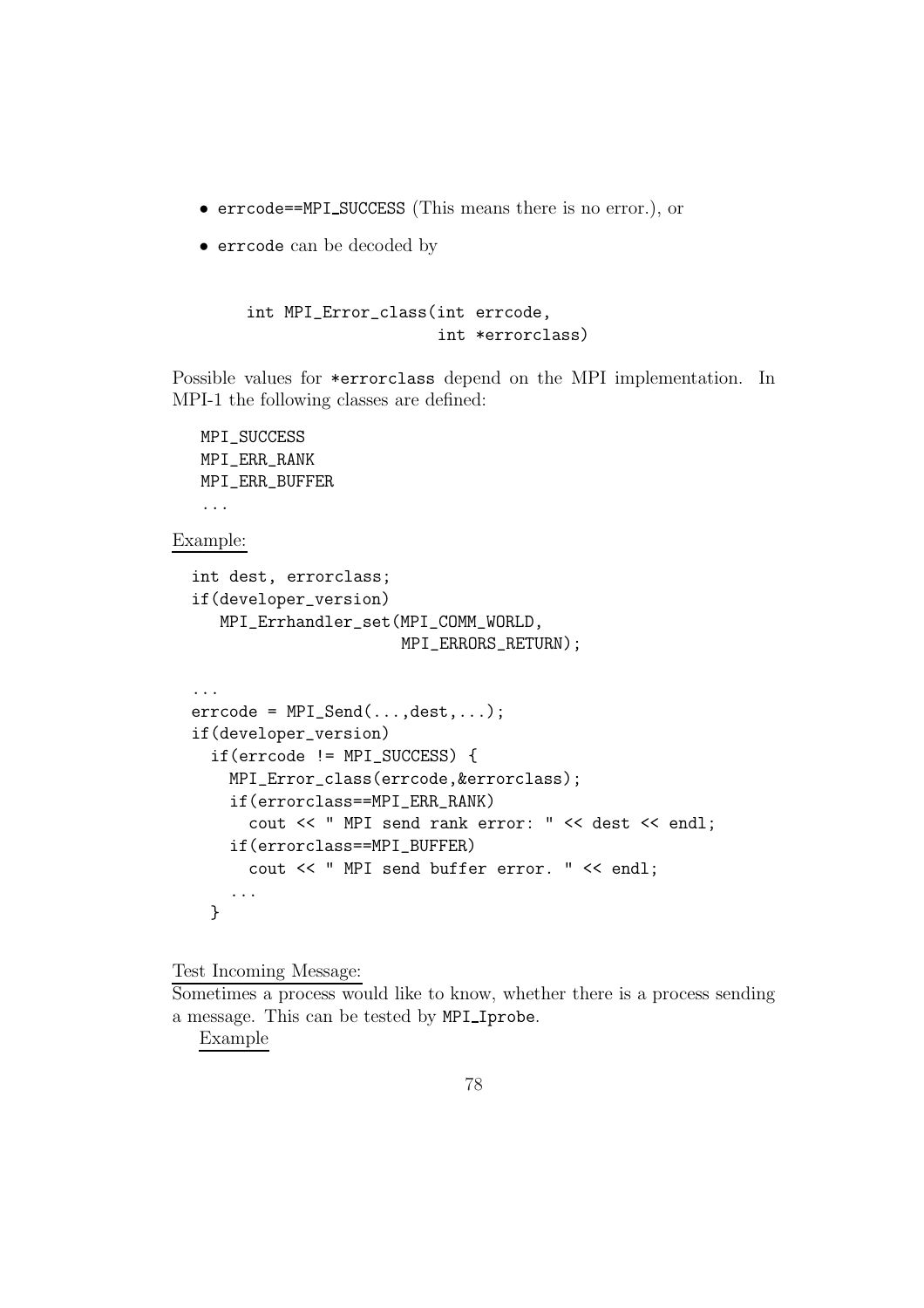```
if(my\_rank==0) {
  MPI_Status status; int flag = false;
  MPI_Iprobe(MPI_ANY_SOURCE,2,MPI_my_rank,
             &flag, &status );
  if(flag==true) {
     int rank_from = status.MPI_SOURCE;
     MPI_Recv(buffer, num_data,
      MPI_DOUBLE,rank_from,
      2,MPI_my_rank, &status); }}
```
Debugging:

A parallel debugger is totalview.

The running state on every processor is reported on a different window.

## 5.3 Distributed Memory Parallelization of PDE-Solvers

Let us assume that a PDE is discretized on the discretization grid  $\Omega_h$ . If  $|\Omega_h|$ is very large, than the data stored on this grid cannot be stored in the main memory. In this case, one has to apply a distributed memory parallelization concept.

A distributed memory parallelization of algorithms on  $\Omega_h$  is based on a partition of  $\Omega_h$ :

$$
\Omega_h = \bigcup_{i=1}^p \Omega_h^i.
$$

An optimal partitioning depends on

- the "sequential flow" of the algorithm,
- the amount of data to be sent, and
- the amount of computations, which have to be performed on each partition. This computational amount should be balanced on the partitions (load balancing).

Optimal Partitioning for Relaxation Methods: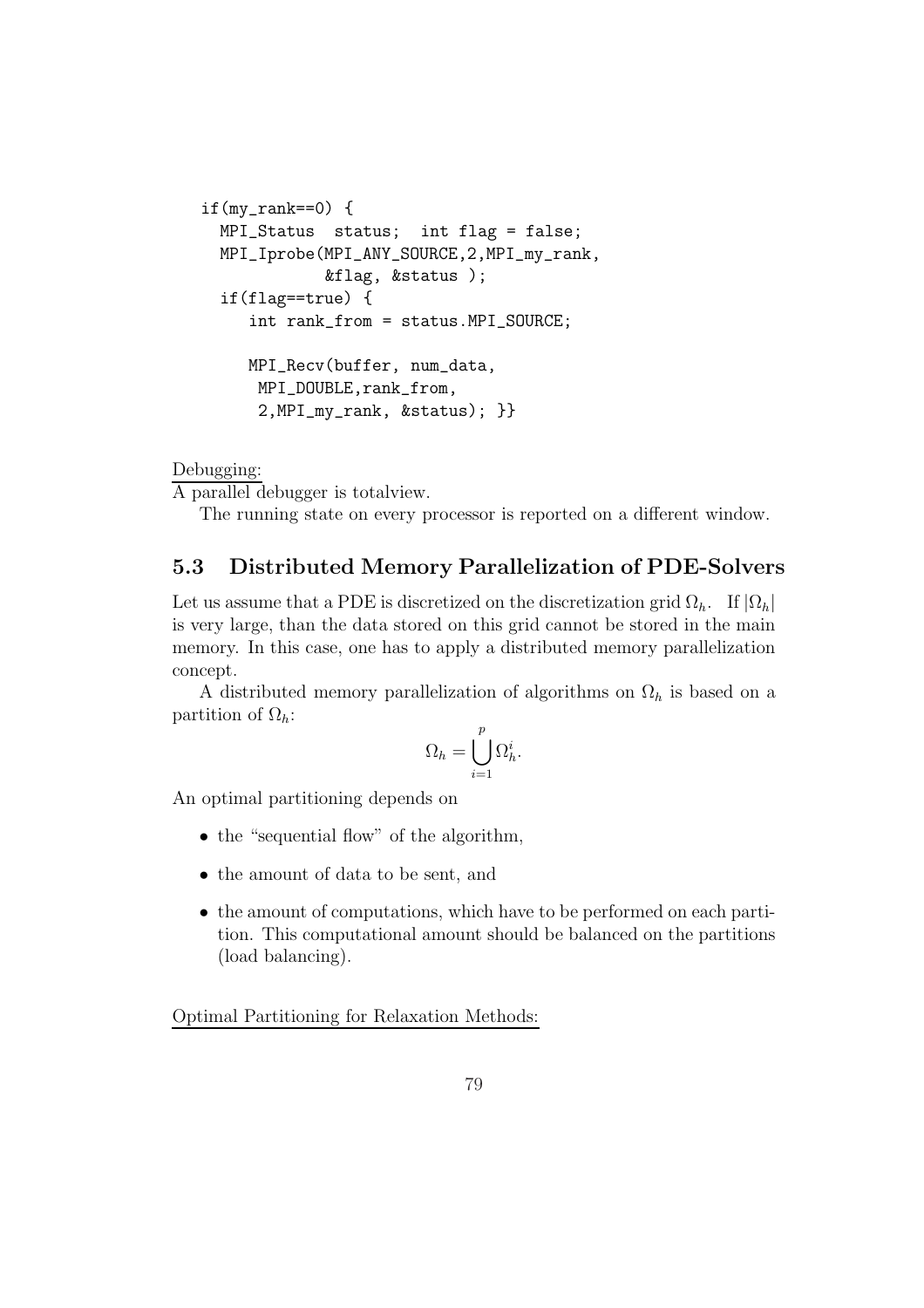





where 
$$
k, s = 0, ..., \sqrt{p} - 1
$$
. Then,

$$
\sqrt{p}\!-\!1
$$

$$
\Omega_h = \bigcup_{k,s=0} \Omega_h^{k,s}
$$

## Cell Partitioning:



PNW For the evaluation of stencil operators, data of points on neighbor processors are needed.

.

These are the data at ghost points:

$$
\hat{\Omega}_{h}^{k,s}\backslash\Omega_{h}^{k,s}
$$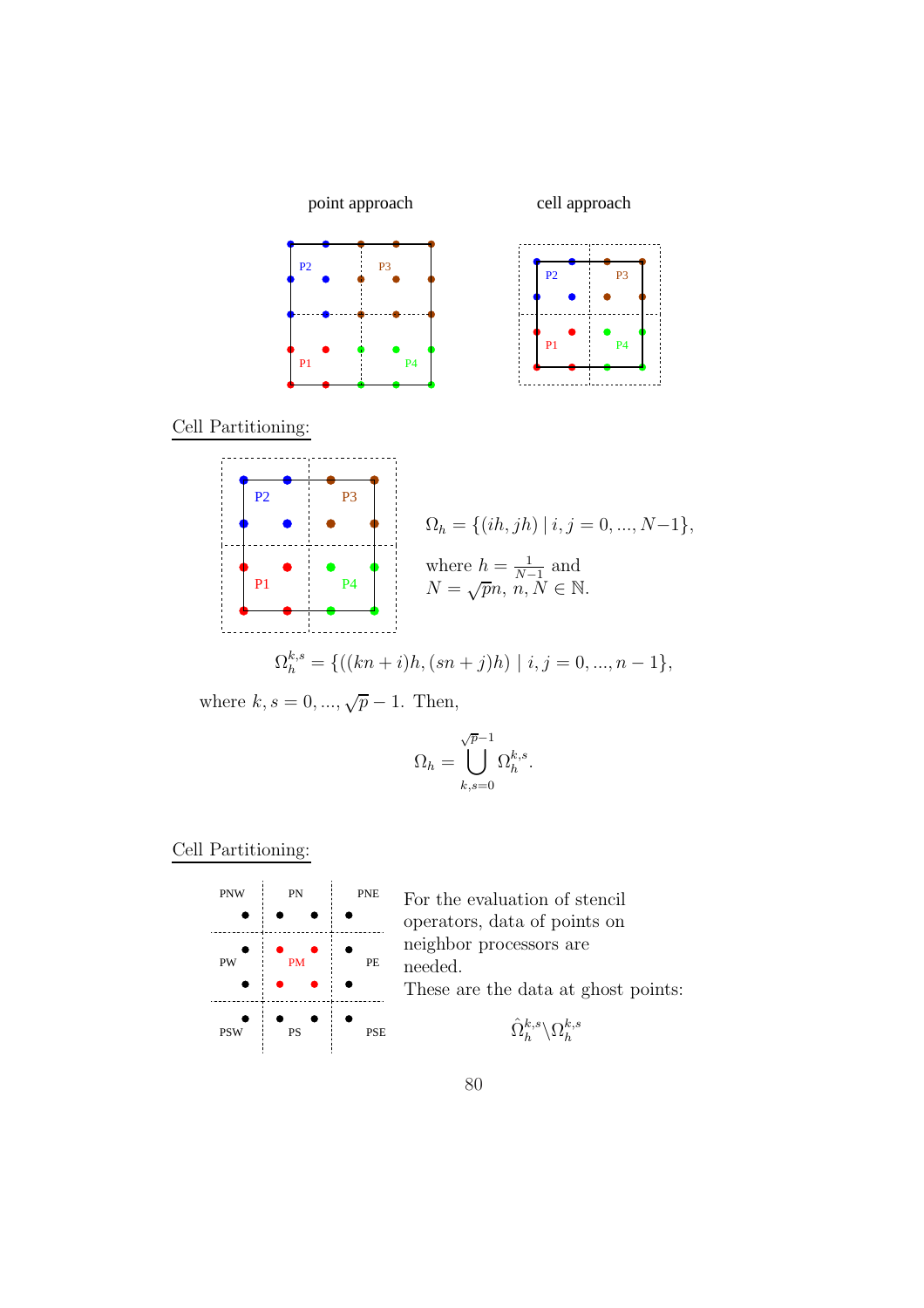where

$$
\hat{\Omega}_{h}^{k,s} = \{((kn+i)h, (sn+j)h) \mid i, j = -1, ..., n\} \cap \Omega_h
$$

for  $k, s = 0, ..., \sqrt{p} - 1$ .

| <b>PNW</b> | PN        | <b>PNE</b> | In a Jacobi iteration,                                                   |
|------------|-----------|------------|--------------------------------------------------------------------------|
|            |           |            | data have to be sent and received                                        |
| PW         | PM        | <b>PE</b>  | from neighbor processors. Let<br>$N, S, NW, \dots$ be the indices of the |
|            |           |            | neighbor processor with index $M =$                                      |
| <b>PSW</b> | <b>PS</b> |            | $\mathbf{PSE}$ $(k, s)$ .                                                |

Then, before every Jacobi iteration the data at points  $\hat{\Omega}_h^M \cap \Omega_h^P$  have to be sent from processor  $P$ to processor M.

Let us denote this procedure Send(P);

#### Example Code:

Implement first MPI Irecv then MPI Isend!

```
num_message = 0;
if(rank_source != -1 && number_receive>0) {
   MPI_Irecv(receive_info ,number_receive,
             MPI_DOUBLE,rank_source,26,comm,
             &req[num_message]);
   ++num_message;
}
if(rank_destination != -1 && number_send>0) {
   MPI_Isend(send_info,number_send,
             MPI_DOUBLE,rank_destination,26,comm,
             &req[num_message]);
   ++num_message;
}
MPI_Waitall(num_message,req,status);
```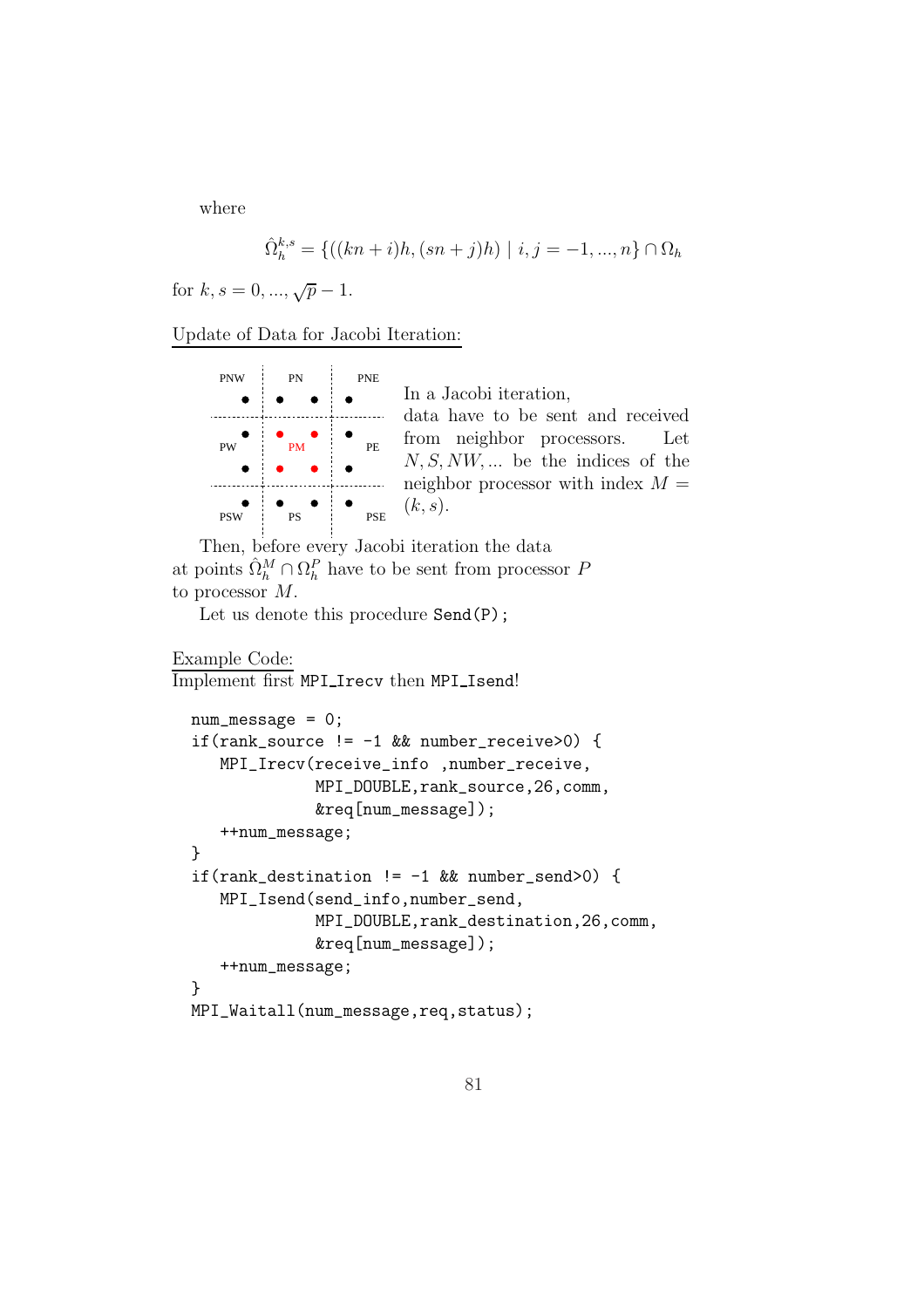Two Sending Approaches:

• 1. Approach

```
Send(E); Send(W); Send(N); Send(S);Send(NE); Send(NW); Send(SE); Send(SW);
Waitall();
```
• 2. Approach

Send(E); Send(W); Waitall(); Send\_(N); Send\_(S); Waitall();

This approach updates data also from  $NE, NW, \ldots$ , if Send also sends the updated data from processor E,W.



Assume that data at the ghostpoints of  $W, S$  are updated. Then,

| Relax(SW);     |            |
|----------------|------------|
| $Send_{-}(E);$ | Waitall(); |
| Relax(SE);     |            |
| $Send_{(N)}$ ; | Waitall(); |
| Relax(NE);     |            |
| $Send_{(W)}$ ; | Waitall(); |
| $Relax(NW)$ ;  |            |
| Send(S);       | Waitall(); |
|                |            |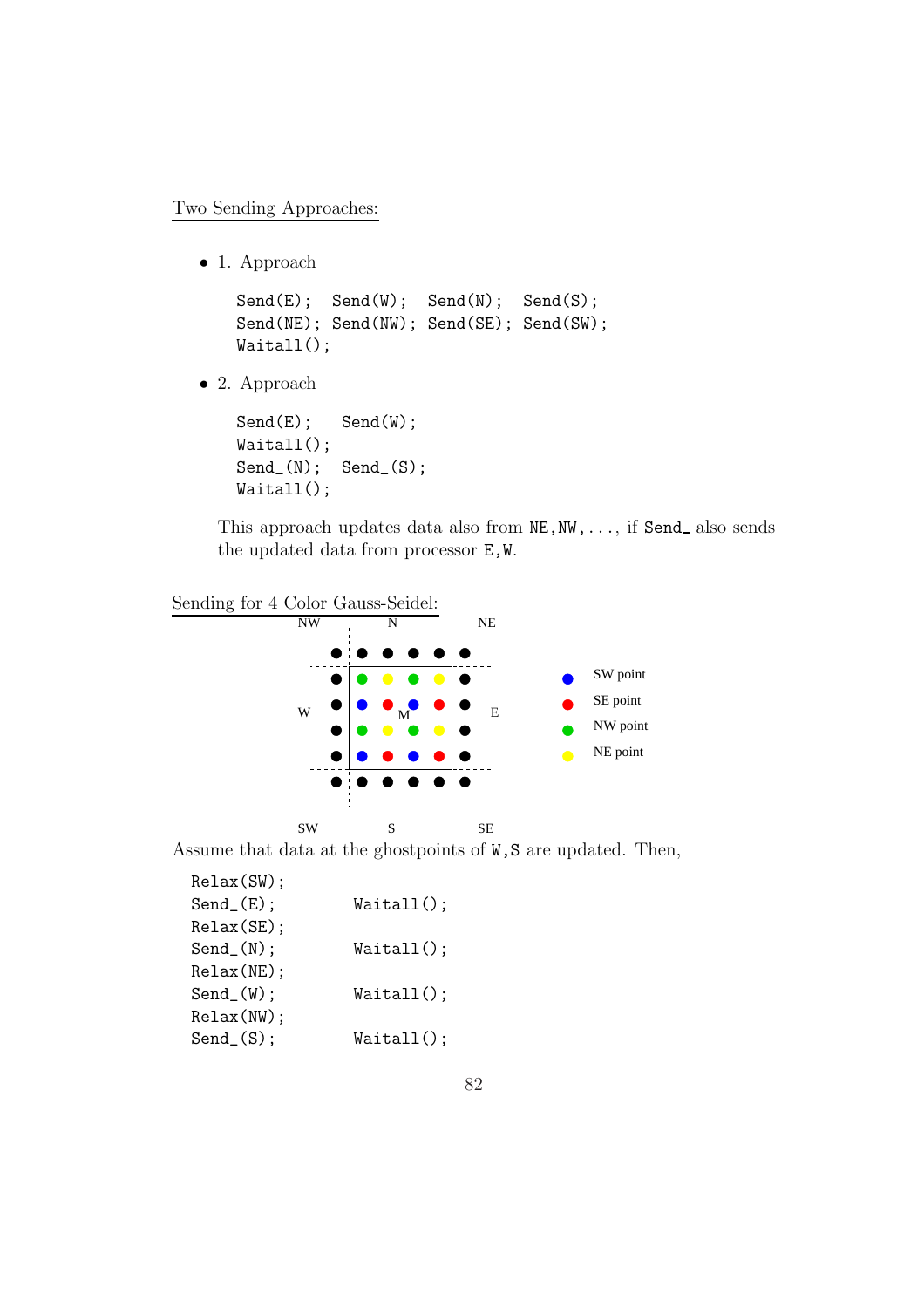This is the minimal communication needed Gauss-Seidel relaxation on a structured grid.

Point Partitioning:

### point approach



$$
\Omega_h^{k,s} = \Omega_h \cap \left( \bar{\Omega}^{k,s} \backslash \bigcup_{(k',s') \neq (k,s)} \hat{\Omega}^{k',s'} \right). \text{ Then, } \Omega_h = \bigcup_{k,s=0}^{\sqrt{p}-1} \Omega_h^{k,s}.
$$

Load Balancing:





- Same load balancing for every processor.
- $D_{send} = 2\frac{N}{p_1} + 2\frac{N}{p_2} = 2N(\frac{1}{p_1})$  $\frac{1}{p_1} + \frac{1}{p_2}$  $\frac{1}{p_2}$ ) data to be sent.

Example:

- $p_1 = \sqrt{p}$ , then  $D_{send} = 4N \frac{1}{\sqrt{p}}$ .
- $p_1 = p$ , then  $D_{send} = 2N(\frac{1}{p} + 1)$ .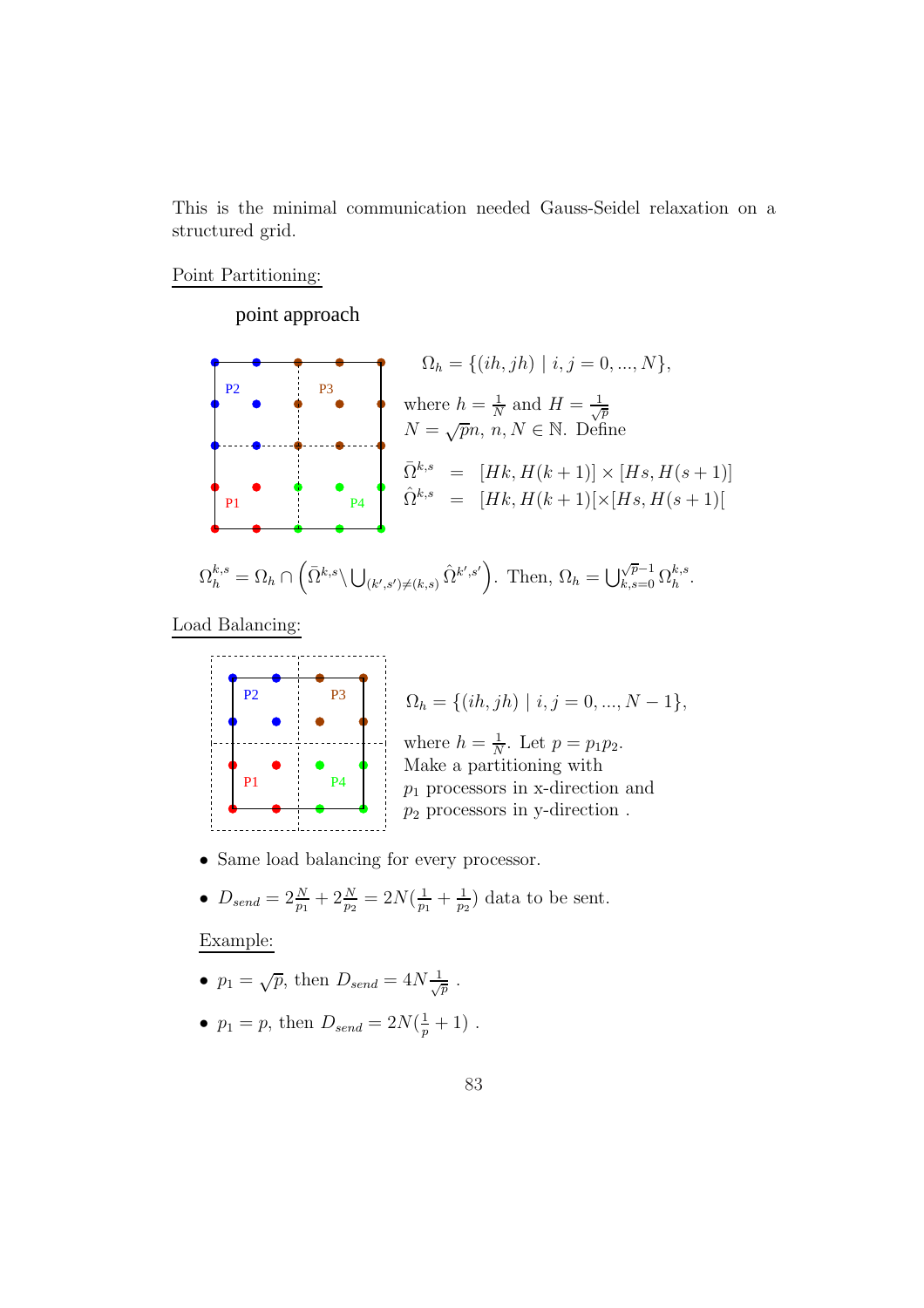## 5.4 Automatic Parallelization with MPI and Expression Templates

Let us consider the cg iteration:

```
r = A*u - f;
d = -r;
delta = product(r,r);for(i=1;i<=iteration && delta > eps;++i) {
  g = A*d;tau = delta / product(d,g);
  r = r + \text{tau};
  u = u + \tan * d;delta\_prime = product(r,r);beta = delta_prime / delta;
  delta = delta_prime;
  d = \text{beta} * d - r;
}
```
When is an update of ghost values needed?

```
enum Update_typ { no_update, update };
class vector : public Expr<vector> {
public:
  vector(int 1) { update_var = no_update; };
 Update_typ expression_update_typ() const {
      return update_var; };
private:
   Update_typ update_var;
   int id;
 ... };
Update_typ DExprSum::expression_update_typ() const {
    return a_.expression_update_typ() ||
           b_.expression_update_typ() };
Update_typ DExprLaplace_FD::expression_update_typ() const {
   return update; };
class Update_handler;
```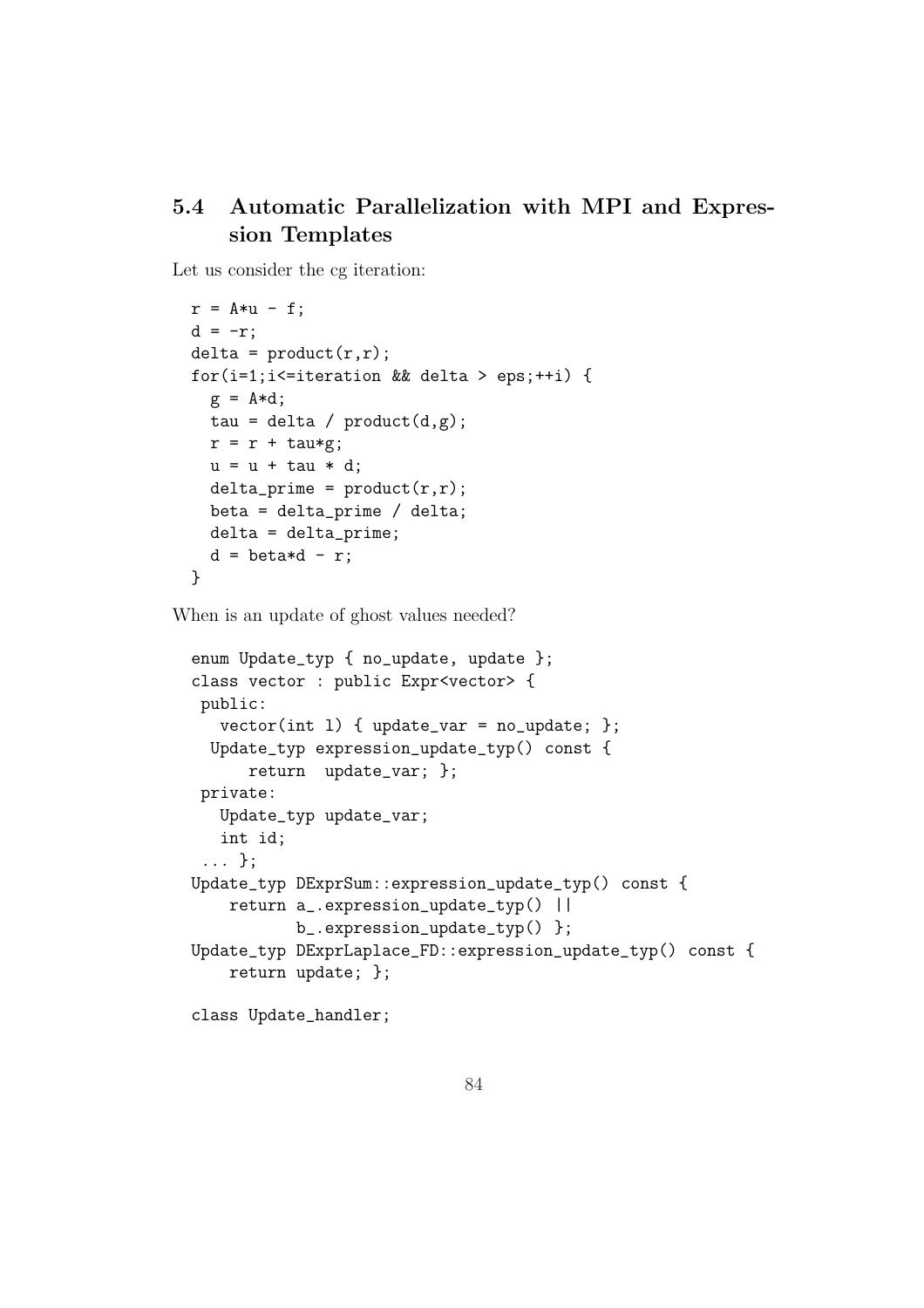```
template <class A>
void vector::operator=(const Expr<A>& a) {
   if((\tilde{a}).expression_update_typ()) {
     Update_handler handler_update;
     (~a).Give_update_data(handler_update);
     handler_update.Make_update();
   }
   for(int i=0; i<lenghth; +i) {
       p[i] = (a) . [i];}
}
```
# 6 Raytracing

Raytracing is used in

- Computer graphics: How does light look at an image plane?
- Simulation of light in engineering applications: How is ight absorded in a medium (example: laser crystal).

The main idea of ray tracing is that light is modeled by several rays of light.

### Forward and Backward Raytracing:

- Forward Raytracing: Light propagates from a light source in several directions until either vanishes by absorpion or it impings at the image plane or leaves out of the computational domain.
- Backward Raytracing: Find the rays which imping at the image plane by back tracing rays beginning from all points of the image plane in all possible directions.

### Concept of Forward Raytracing:

A ray starts at a point P and propagates in direction  $\vec{d}$  with intensity I. The path of the ray can be described by

$$
P + \lambda \vec{d}, \qquad \lambda \in \mathbb{R}
$$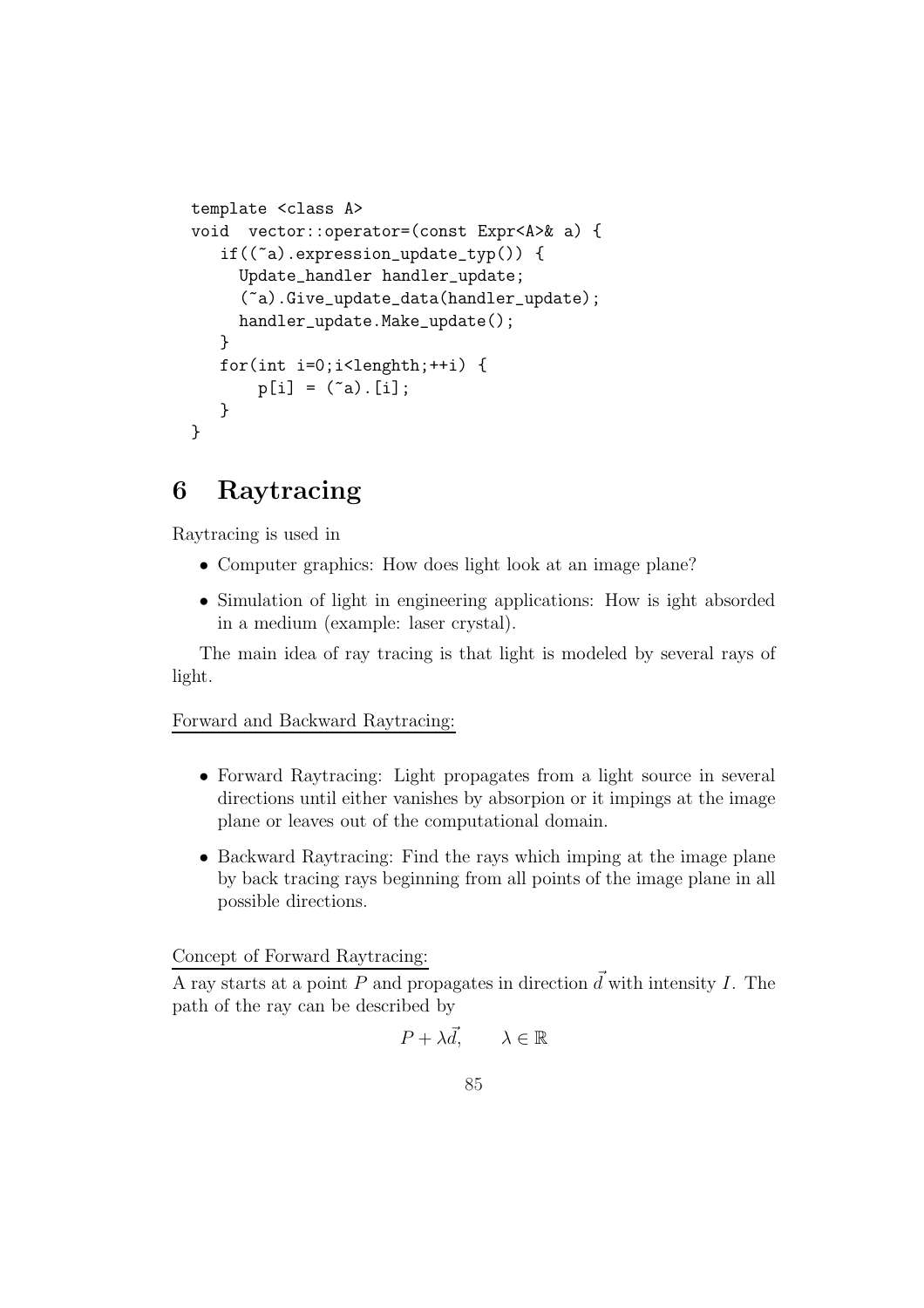The following situations can happen:

- The ray propagates out of the computational domain.
- The ray impings at an object and vanishes.
- The ray impings at an objects and is reflected in one or more directions.
- The ray progagates from a medium A to medium B with different refraction indices.
- Light of the ray is absorbed while propagating through a medium.

Ray out of the Computational Domain:



computational domain

Ray Impings on Object:

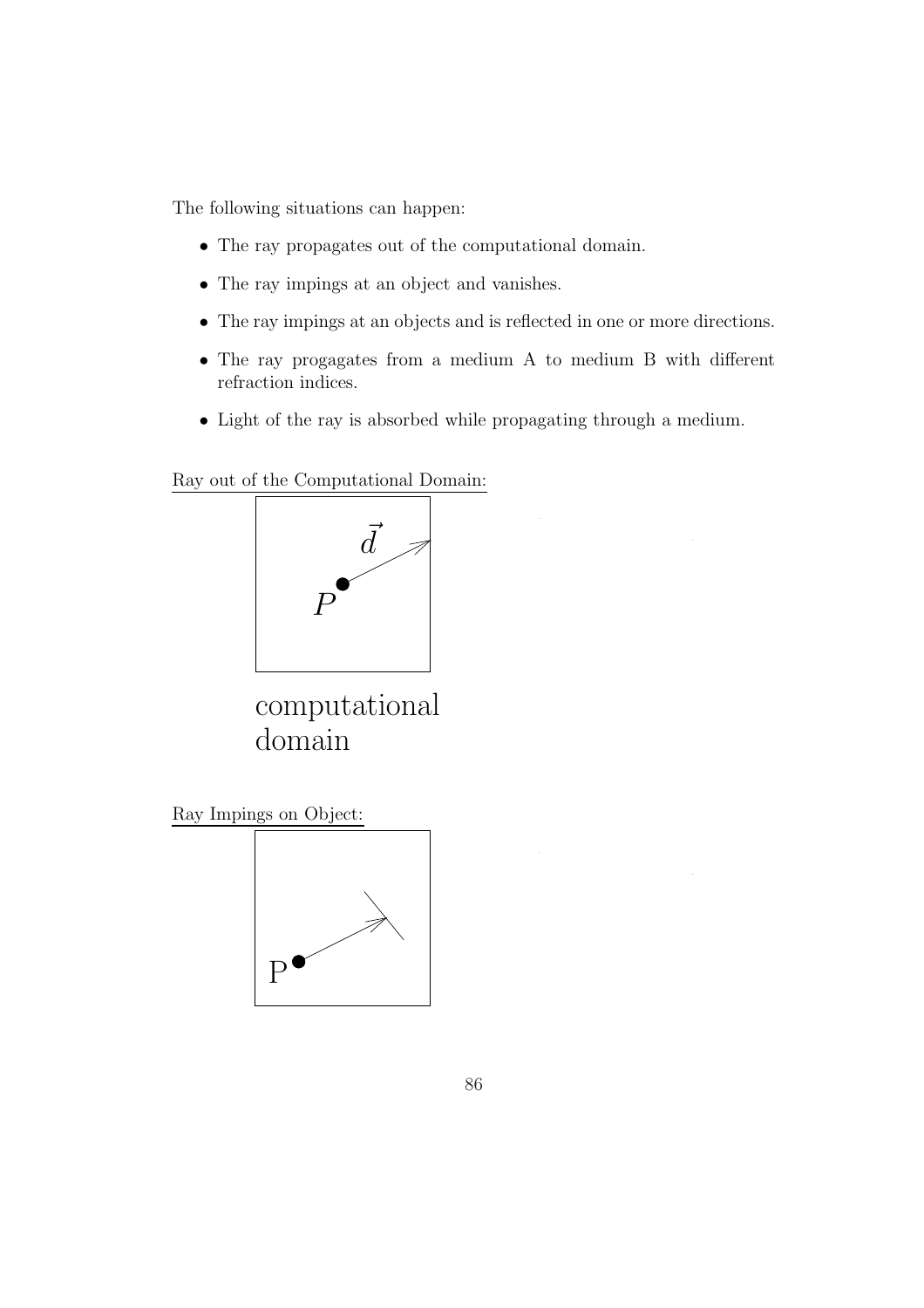The behaviour of a ray impinging on an object, depends on the surface. To analyze the behaviour of the ray let

- $I$  be the incident ray,
- $\bullet$  N normal vector of the surface of the object,
- $R$  reflected ray
- $R$  tansmitted ray.

Obviously  $N \cdot N = 1$ , since N is normal vector.

Perfect Specular Reflection:



In case of perfect specular reflection, there is only one reflected ray which satisfies:

$$
\alpha_{in} = \alpha_{out}.
$$

The refected ray  $R$  has to be contained in the plane spanned by  $N$  and  $I$ as follows:

$$
R = I + \beta N.
$$

Then, we get

$$
\cos(\alpha_{in}) = \cos(\alpha_{out})
$$
  
-I \cdot N = N \cdot R  
= N \cdot (I + \beta N)  
= (N \cdot I) + \beta.

This implies:

$$
R = I - 2(N \cdot I)N.
$$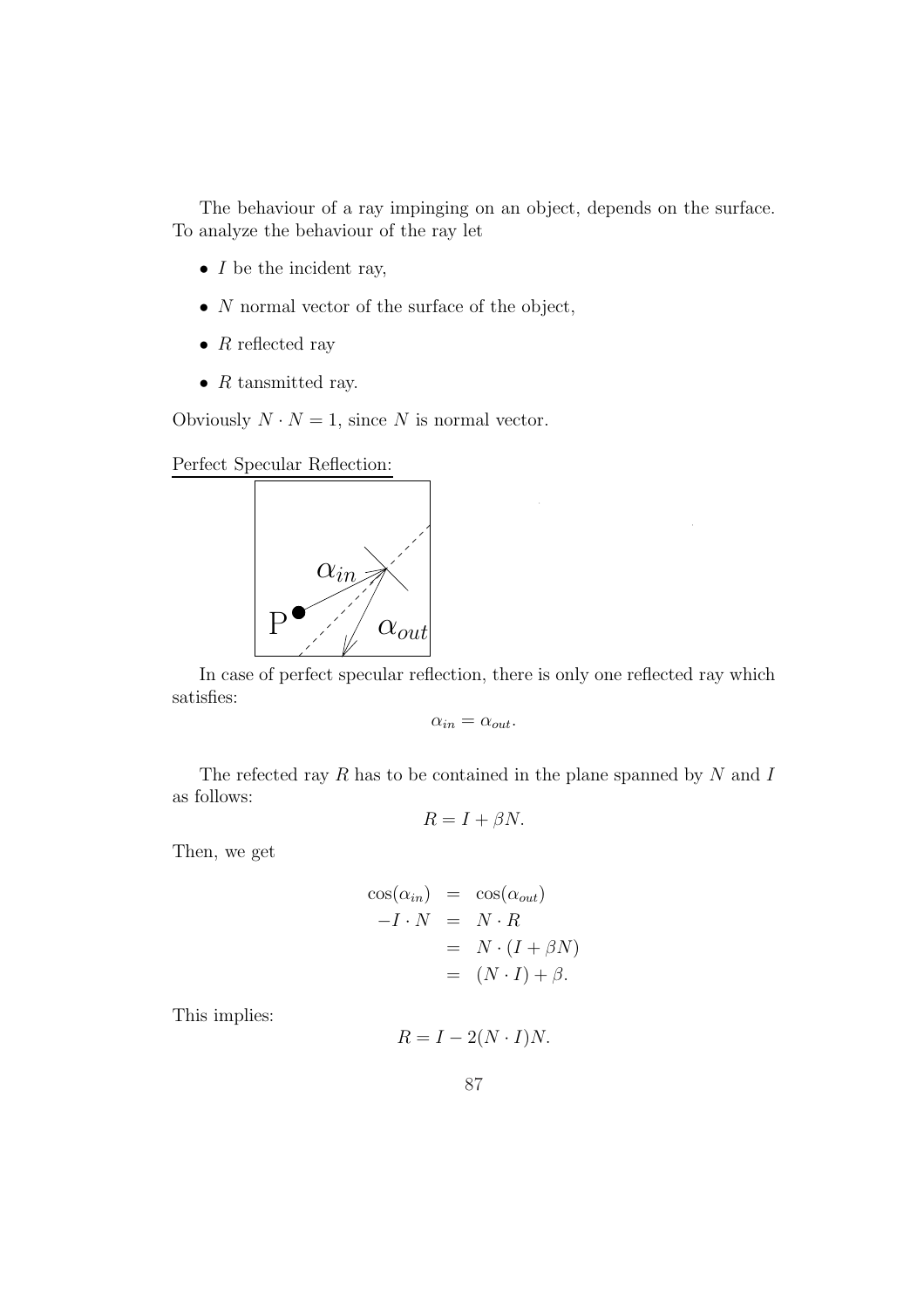Perfect Diffuse Reflection:

The Lambert refection describes a diffusive reflection of light by several rays:



The intensity of light is the same independent of the angle of the reflected ray. To reduce computational amount one should discretize Lambert refection by a stochastic reflection. This means that the angles of the reflected rays are choosen randomly.

Perfect Specular Transmission:



Perfect specular transmission satisfies Snell's law:

$$
\alpha_{in} \cdot n_A = \alpha_t \cdot n_B.
$$

To calculate the direction of the transmitted ray, let us choose

$$
||I|| = ||T|| = 1.
$$

Then, the refected ray  $R$  has to be contained in the plane spanned by  $N$  and  $\cal I$  as follows:

$$
R = \alpha I + \beta N.
$$

Furthermore, we use the abbreviations:

 $S_i = \sin(\alpha_{in}),$ 

88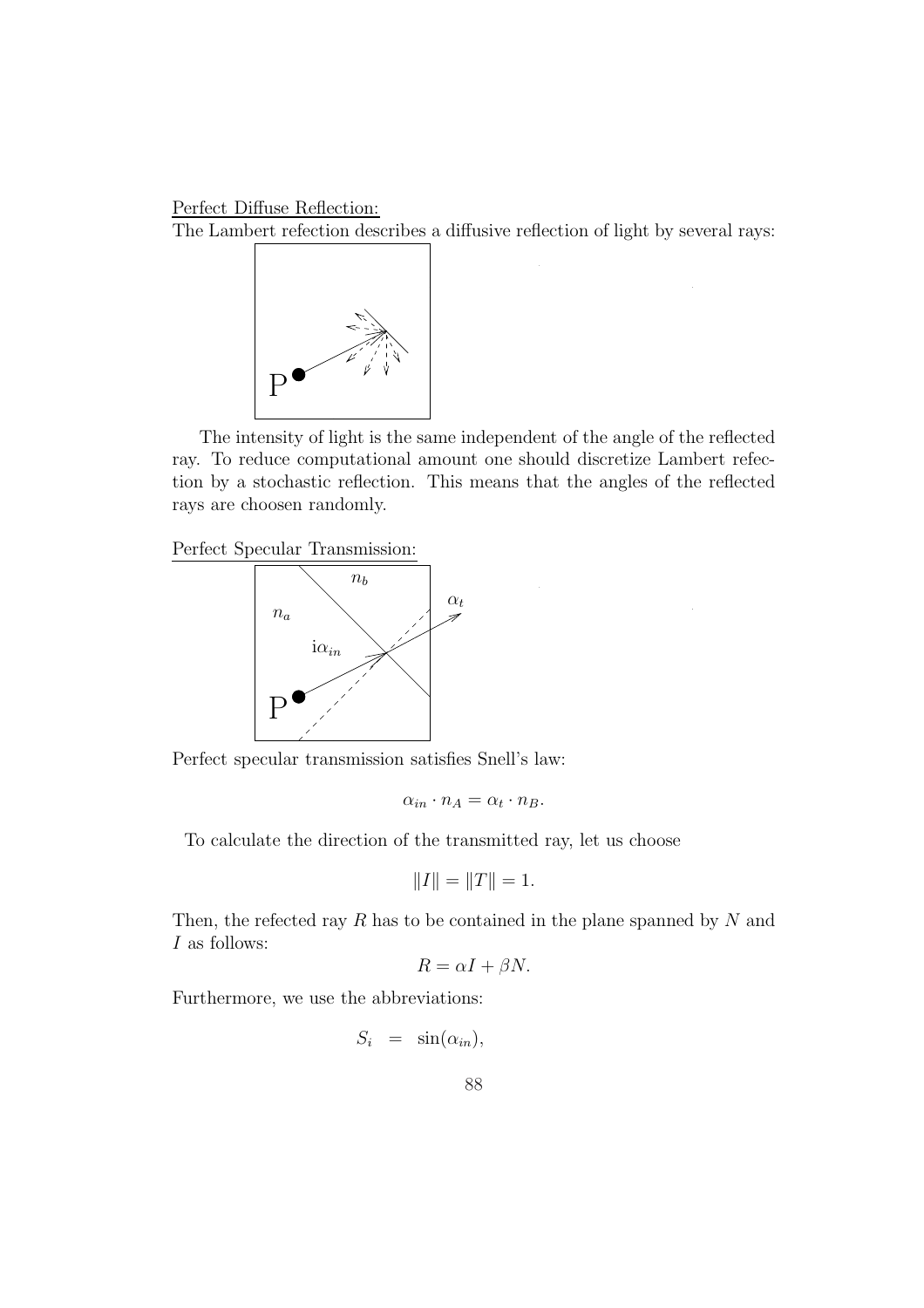$$
S_t = \sin(\alpha_t),
$$
  
\n
$$
C_i = \cos(\alpha_{in}) = N \cdot (-I),
$$
  
\n
$$
C_t = \cos(\alpha_t) = (-N) \cdot T,
$$
  
\n
$$
\eta_{it} = \frac{S_t}{S_i}.
$$

Since  $S^2 + C^2 = 1$ , we get

$$
(1 - C_i^2)\eta_{it}^2 = S_i^2 \, \text{etc.}^2
$$
\n
$$
= S_t^2 = (1 - C_t^2).
$$

This implies

$$
1 - (1 - C_i^2)\eta_{it}^2 = C_t^2
$$
  
= ((-N) \cdot T)^2  
= ((-N) \cdot (\alpha I + \beta N))^2  
= (\alpha C\_i - \beta)^2.

Furthermore, we get

$$
1 = T \cdot T
$$
  
=  $(\alpha I + \beta N) \cdot (\alpha I + \beta N)$   
=  $\alpha^2 - 2\alpha\beta C_i + \beta^2$ .

These two equations have 4 solutions for  $\alpha$  and  $\beta$ . Comparing these solutions, one can show that only the following solution is physically correct:

$$
\alpha = \eta_{it}
$$
  
\n
$$
\beta = \eta_{it} C_i - \sqrt{1 + \eta_{it}^2 (C_i^2 - 1)}
$$
  
\n
$$
= \eta_{it} \cos(\alpha_{in}) - \sqrt{1 - \eta_{it}^2 \sin^2(\alpha_{in})}
$$
  
\n
$$
R = \alpha I + \beta N.
$$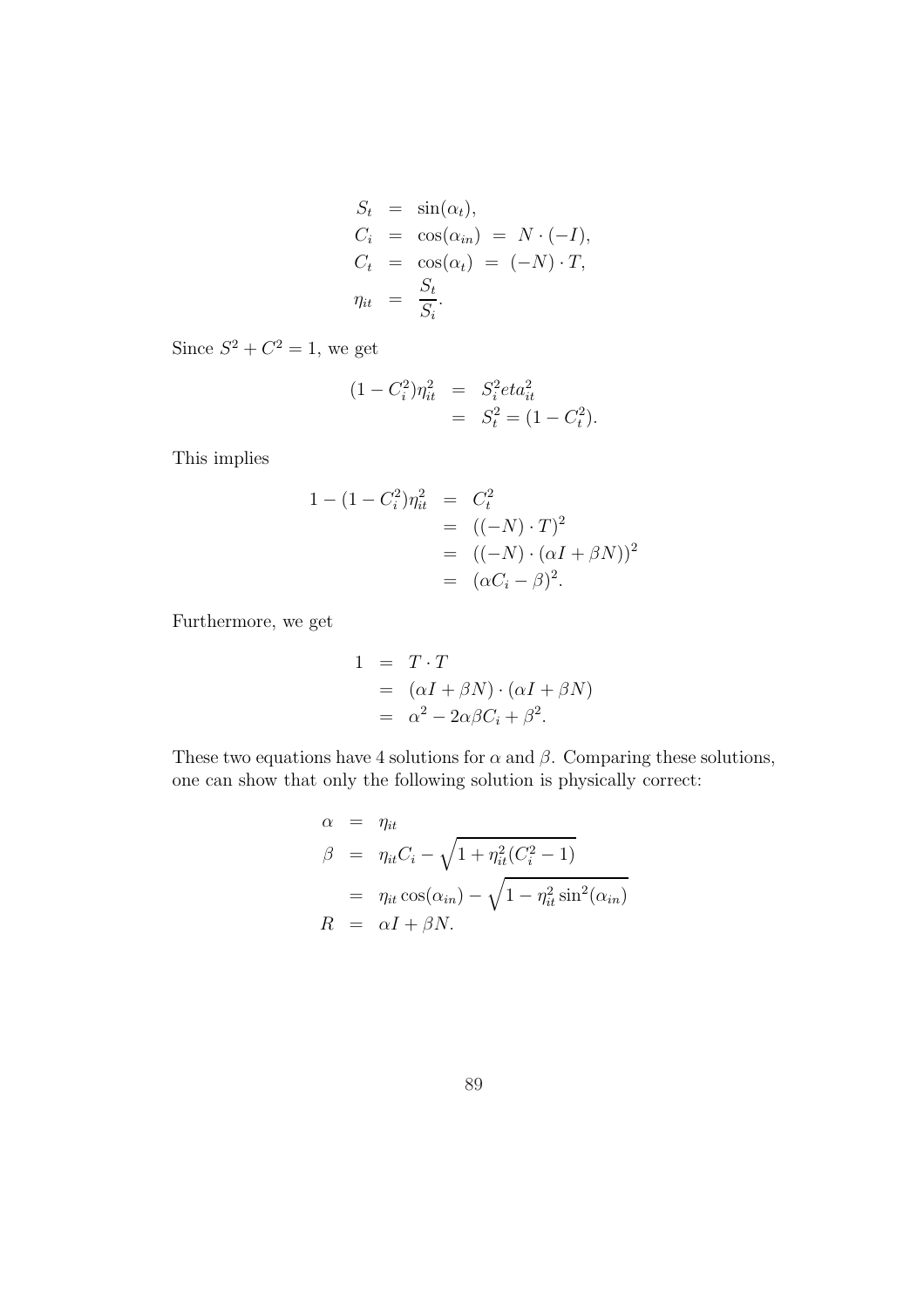Perfect Diffusive Transmission:



In case of perfect diffusive transmission, light is transmitted in all transmitted direction with the same power. One should apply stochastic ray tracing to simulate perfect diffusive transmission.





In reality light is often partly reflected and partly transmitted. Furthermore, reflected and transmitted light contains a ceratin portion of specular and diffusive light.

### Light Sources:

There exist different kind of light sources:

- point light source
- multimode light source
- Gaussian beam light of low oder (not multimode).  $\rightarrow$  This kind of light cannot be modeled by ray tracing.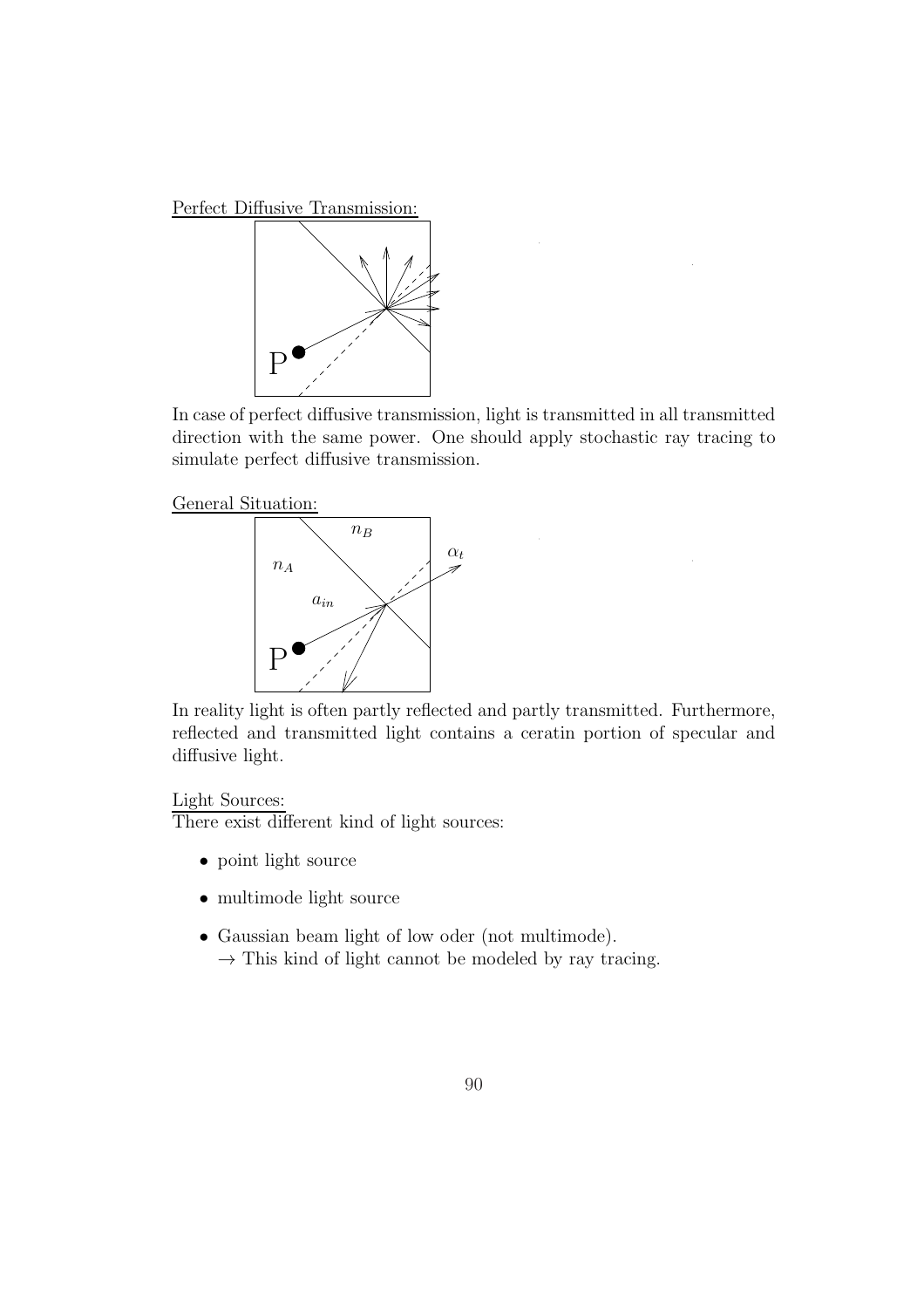





#### Multimode Light Sources:

Set of rays starting at points  $P_i$ ,  $i = 1, ..., n$  to every direction with angle  $\phi$ between  $-\alpha$  and  $\alpha$ :



The numerical aperture NA is defined by:  $NA = n_r \cdot \sin(\alpha)$ , where  $n_r$  refraction index of the medium. Example: Light of multimode fiber.

#### Discretization of Light Source:

Assume that a light source consists of an infinite number of rays starting at points  $P_i \in \Omega_{source}$  in directions  $\vec{d}_i \in \Phi_{P_i}$ .

Assume that the intensity of the light source is constant close to the light source.

To discretize the light source, we approximate the light source by a finite number of rays: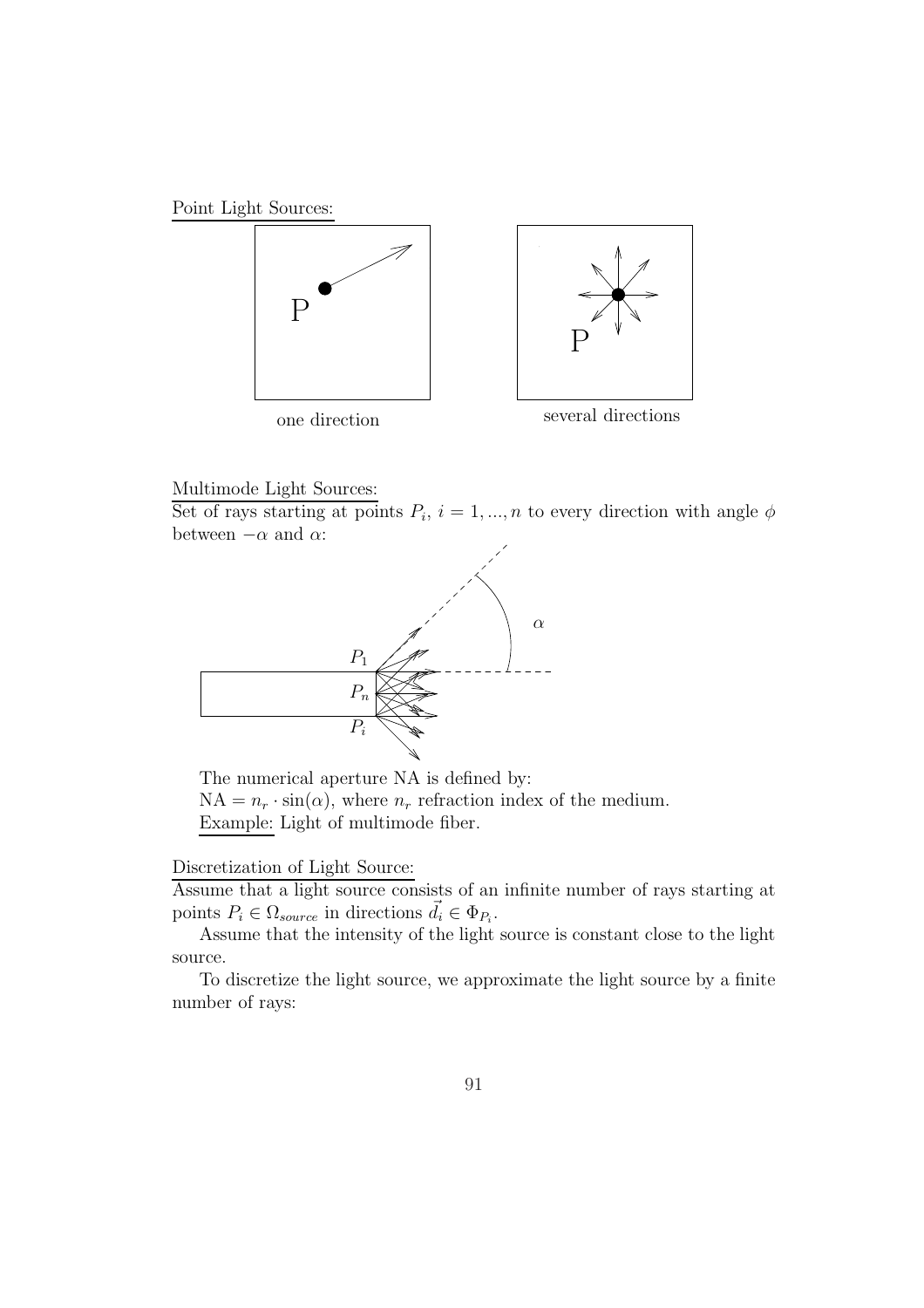N rays starting at  $P_i$  in direction  $\vec{d}_i$ , where  $i = 1, ..., N$ .

If the total power of the light source is  $I$ , then the power of each discretized ray is  $I/N$ .

Often, the starting points  $P_i$  and the directions  $\vec{d}_i$  can be chosen by random numbers.

Random Numbers: Assume that  $P_i \in \Omega_{source} \subset [a_x, b_x] \times [a_y, b_y]$  and  $\vec{d}_i \in \Phi_{P_i} = [a_{\phi}, b_{\phi}].$ 

Then, random values for  $P_i$  and the directions  $\vec{d}_i$  can be constructed by a random number generator for an interval  $[a, b]$ .

Absorption of Light:

Assume that light propagates through absorbing medium.



Discretize absorbing medium by cells of meshsize  $h$ . The power of light absorbed in a cell is:

$$
P_{abs}(cell) = P(A)(1 - \exp(-\alpha \overline{AB})).
$$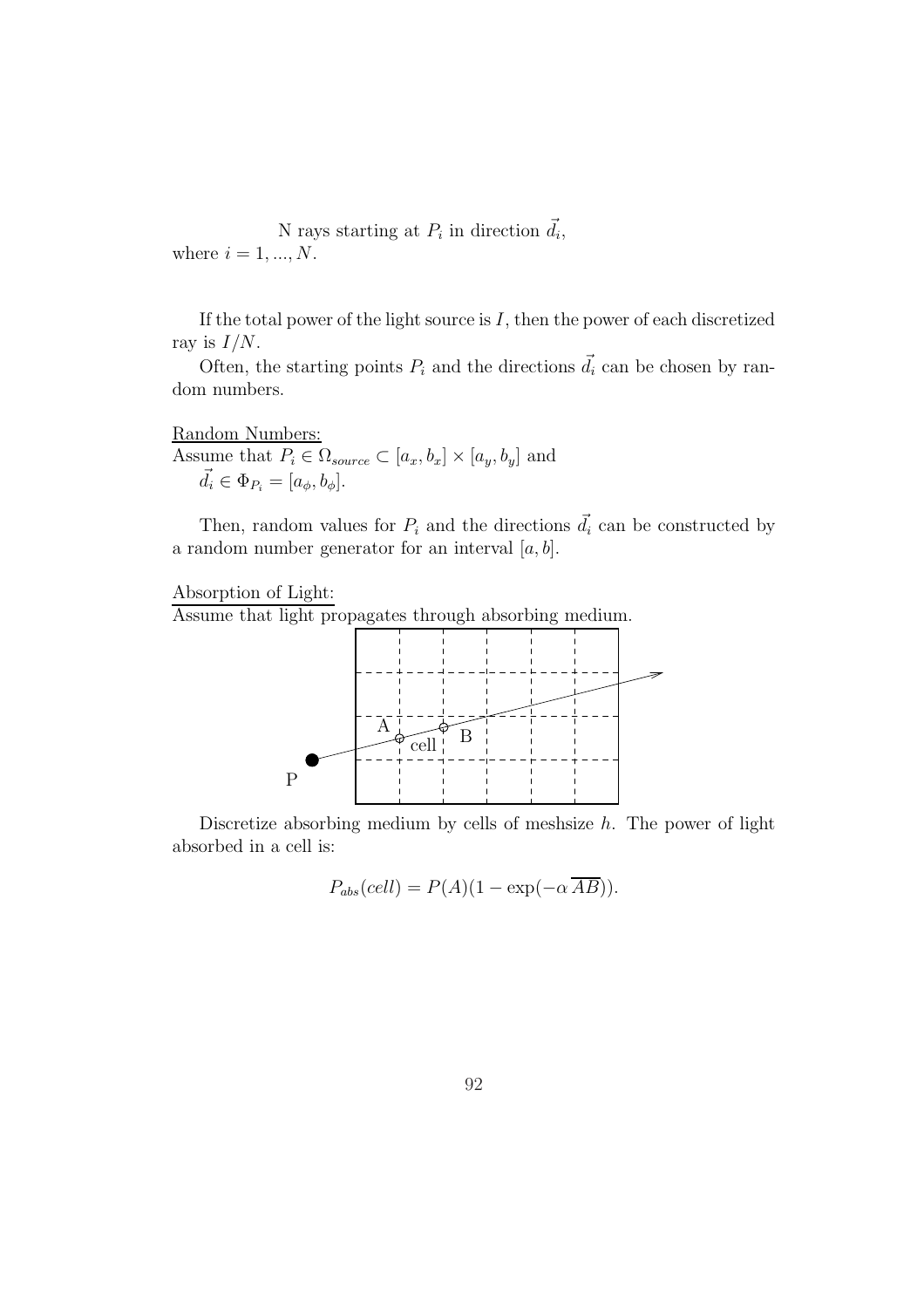# 7 Finite Differences

## 7.1 Stability Analysis

#### 7.1.1 Discretization of Stiff ODE's

Let us assume that the ODE

$$
y'(t) = f(t, y(t)), \quad t \ge t_0
$$
  

$$
y(t_0) = y_0
$$

is given, where  $y: [t_0, \infty[ \to \mathbb{R}^n]$ .

To discretize this ODE, let  $\tau > 0$  be a time step.

Let us denote  $y_i$  the approximation of  $y(t_i)$ , where  $t_i := \tau i + t_0$ .

#### Types of solvers:

- simplest method: Euler method
- Runge Kutta methods (one step method)
- multi-step methods
- implicit, explicit methods

#### Examples:

- explicit Euler:  $y_{i+1} = y_i + \tau f(t_i, y_i)$ .  $p = 1$ . Explicit one step method.
- implicit Euler:  $y_{i+1} = y_i + \tau f(t_{i+1}, y_{i+1}).$  $p = 1$ . Implicit one step method.
- classical Runge Kutta method

$$
k_1 = \tau f(x_i, y_i)
$$
  
\n
$$
k_2 = \tau f(x_i + 1/2\tau, y_i + 1/2k_1)
$$
  
\n
$$
k_3 = \tau f(x_i + 1/2\tau, y_i + 1/2k_2)
$$
  
\n
$$
k_4 = \tau f(x_i + \tau, y_i + k_3)
$$
  
\n
$$
y_{i+1} = y_i + 1/6k_1 + 1/3k_2 + 1/3k_3 + 1/6k_4.
$$

 $p = 4$ . Explicit one step method.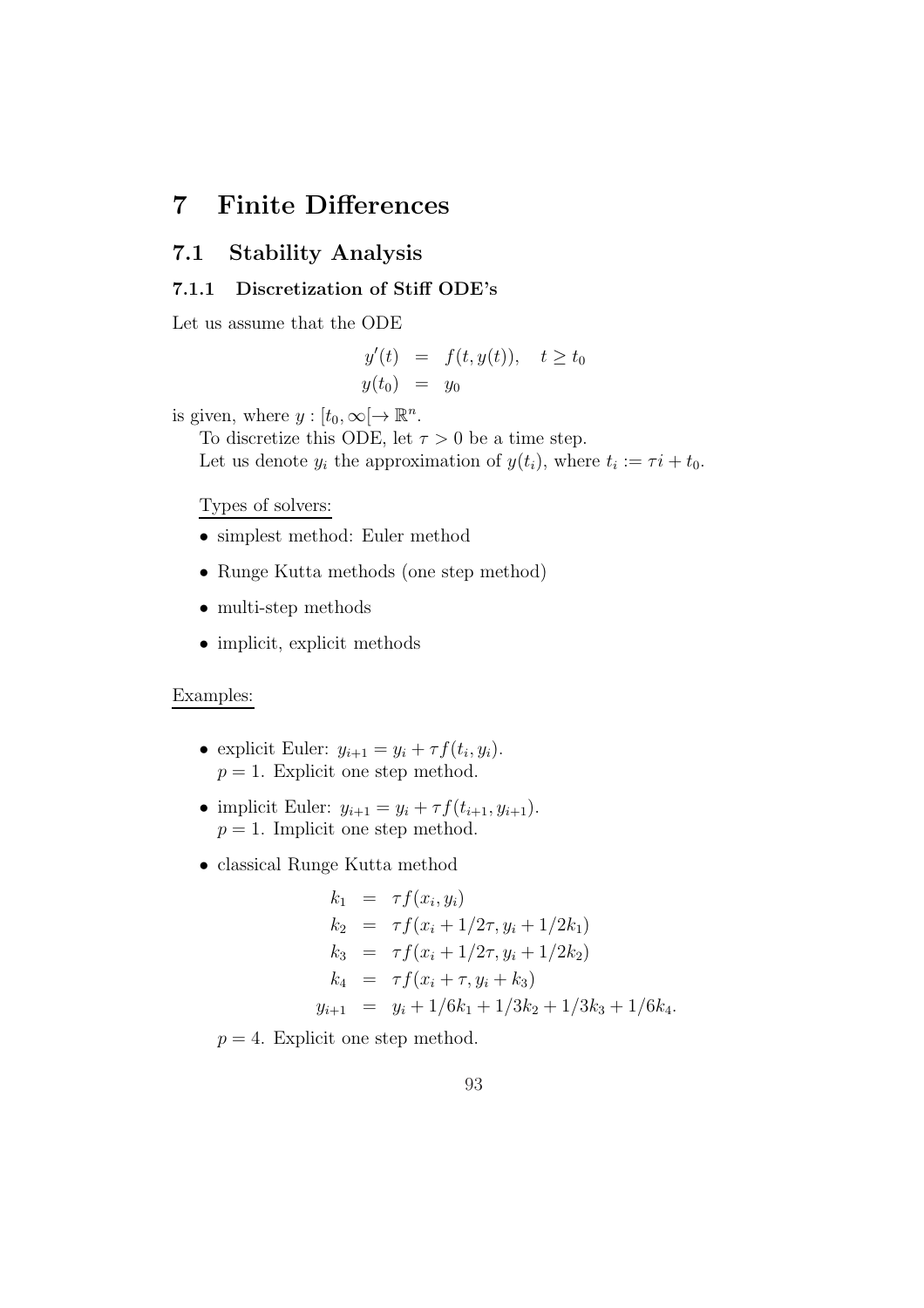• Simpson's method:

$$
y_{i+1} - y_{i-1} = \frac{\tau}{3}(f(t_{i+1}, y_{i+1}) + 4f(t_i, y_i) + f(t_{i-1}, y_{i-1})).
$$

 $p = 4$ . Implicit multi-step method.

• Middle point method:  $y_{i+1} - y_{i-1} = 2\tau f(t_i, y_i)$ .  $p = 2$ . Explicit multi-step method.

Stability of a Multi-Step Method:

To analyze the stability of a multi-step method of length s, consider the ODE

$$
y' = 0, \quad y(0) = y_0.
$$

Assume that the multi-step method leads to the recursion formula

$$
\sum_{i=0}^{s} a_i y_{i+j} = 0 \quad \forall j \in \mathbb{N}_0.
$$

for this ODE.

**Definition 3.** The multi-step method is stable, if for all start values  $y_0, \ldots y_{s-1}$ , the sequence  $y_i$  is bounded.

Theorem 3. A multi-step method is stable if all roots of the polynomial

$$
\sum_{i=0}^s a_i z^i
$$

are simple roots and contained in the disc

$$
\{z\in\mathbb{C}\mid |z|\leq 1\}.
$$

 $(A \text{ more general stability theorem}$  is given in Stoer/Burlisch, Einführung in die Numerische Mathematik II).

To determine whether an ODE is an stiff ODE, one has to linearize the ODE.

Let us linearize  $f(y, t')$  at a certain point  $\hat{t}, \hat{y}$  by Taylor series in y direction:

$$
f(\hat{y}, \hat{t}) \approx b + A(y - \hat{y}).
$$

The ODE is a stiff ODE, if A has negative eigenvalues of different size.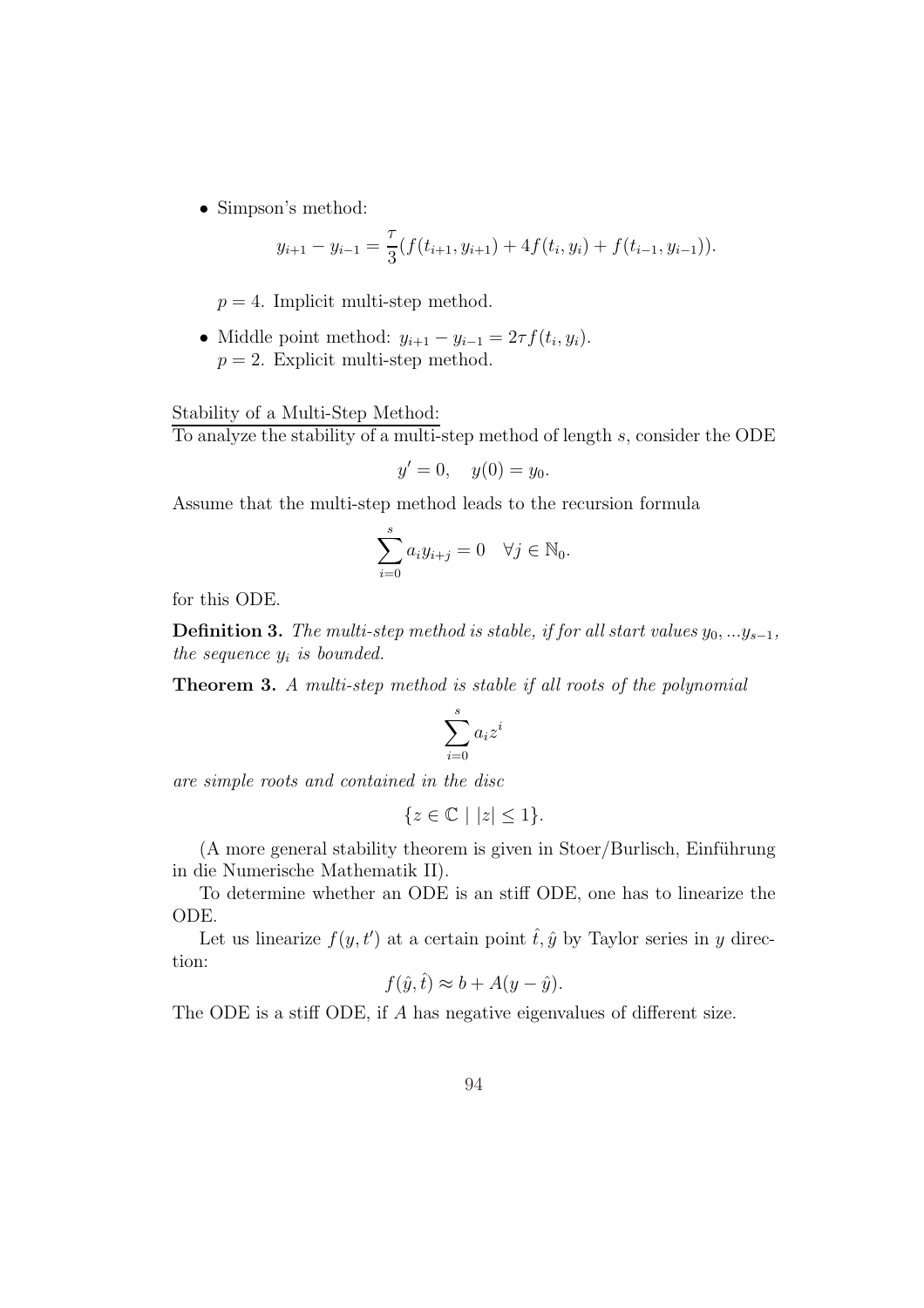Definition 4. The ODE solver is a stable ODE solver for stiff equation systems, if

> lim  $\lim_{i\to\infty} y_i = 0 \quad \forall \tau > 0 \quad and \quad y_i > 0 \quad \forall \tau > 0, \ i \in \mathbb{N}$

for the ODE

$$
y' = \lambda y, \qquad y(0) = 1,
$$

where  $\lambda < 0$ .

Example 5.  $y_1$  concentration of  $O_3$  in atmosphere and  $y_2$  concentration of O in atmosphere.

$$
\frac{\partial y_1}{\partial t} = -y_1 - y_1 y_2^2 + 294y_2
$$
  

$$
\frac{\partial y_2}{\partial t} = (y_1 - y_1 y_2)/98 - 3y_2
$$

where  $\hat{y}_1(0) = 0$  and  $\hat{y}_2(0) = 0$ . The linearization of this ODE at  $(1, 1)$  leads to

$$
\begin{pmatrix} y_1' \\ y_2' \end{pmatrix} = \begin{pmatrix} -1 & 294 \\ -1/98 & -3 \end{pmatrix} \begin{pmatrix} y_1 \\ y_2 \end{pmatrix}.
$$

The eigenvalues are 0 and  $-2$ .

Example 6. Consider the following rate equation in laser simulation:

$$
\frac{\partial N}{\partial t} = -10^{-15} Nn - 10^5 N + C
$$
  

$$
\frac{\partial n}{\partial t} = 7 \cdot 10^{-16} Nn - 1.7 \cdot 10^7 n + S
$$

The discretization of this equation leads to numerical difficulties.

Apply a given ODE solver to the ODE

$$
y' = \lambda y, \qquad y(0) = 1.
$$

Often this leads to an iteration formula of the form

$$
y_{i+1} = y_i g(\lambda \tau).
$$

Then, stability means

$$
|g(z)| < 1 \qquad \forall Re(z) < 0.
$$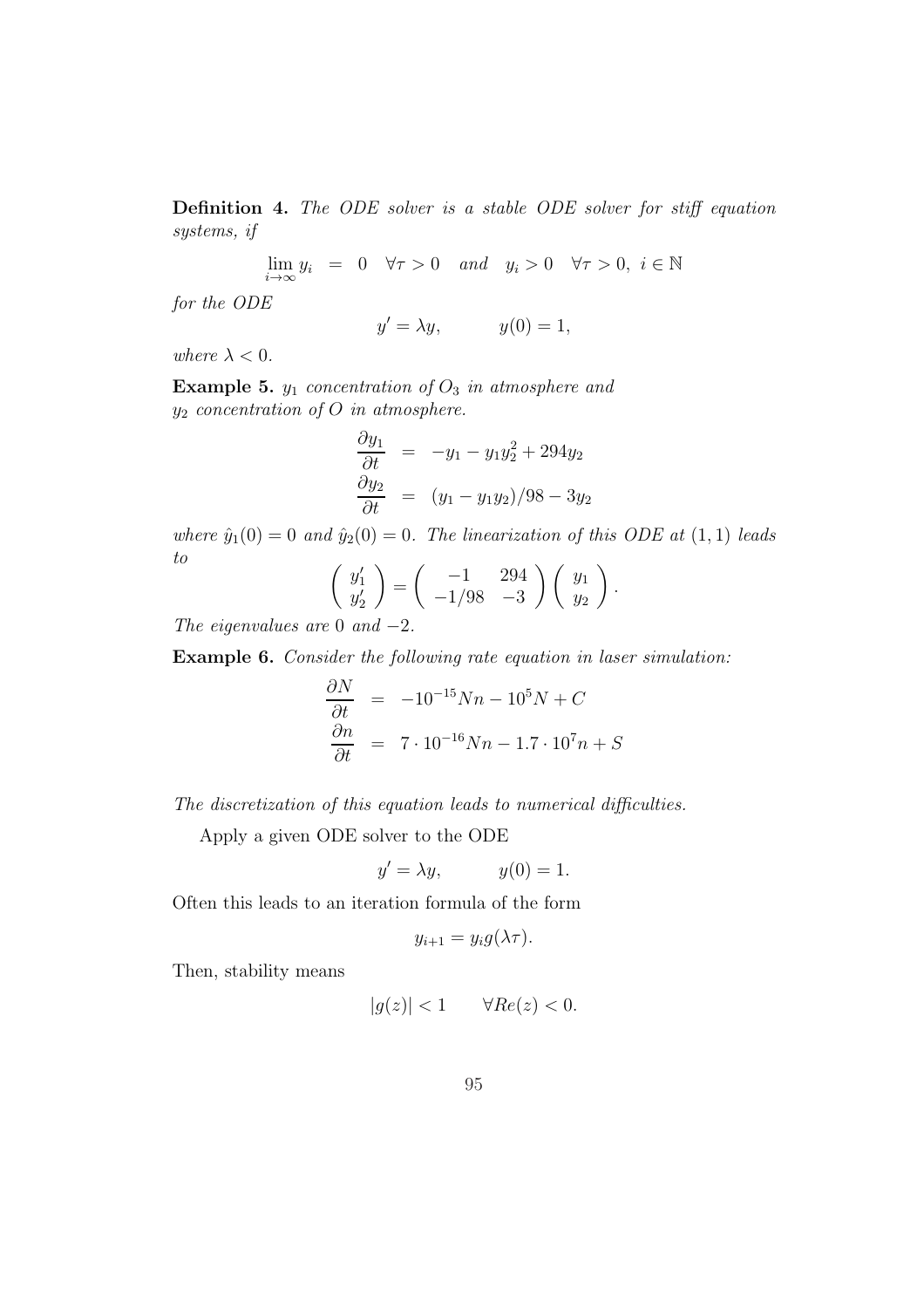• explicit Euler: (not stable for stiff ODE's)

$$
y_{i+1} = y_i + h f(t_i, y_i)
$$

• implicit Euler: (stable for stiff ODE's)

$$
y_{i+1} = y_i + h f(t_{i+1}, y_{i+1}).
$$

### 7.1.2 Discretization of Parabolic PDE's

Let  $\Omega \subset \mathbb{R}^d$  be a domain.

The standard parabolic PDE is:

$$
\begin{aligned}\n\frac{\partial u}{\partial t} &= \alpha^2 \triangle u + f(t, \vec{x}), \quad \vec{x} \in \Omega, t \ge t_0, \\
u(t_0, \vec{x}) &= u_0(\vec{x}), \quad \vec{x} \in \Omega, \quad \text{initial condition} \\
u(t, \vec{x}) &= g(t, \vec{x}), \quad \vec{x} \in \partial\Omega, t \ge t_0, \quad \text{boundary condition}\n\end{aligned}
$$

where,  $g, f, u_0$  are given functions.

Example 7.  $\Omega = ]0, \pi[^2, f = 0, g = 0, and u_0(x, y) = \sin(x)\sin(y).$ Then, the exact solution is

$$
u(t, x, y) = e^{-\alpha^2 t} \sin(x) \sin(y).
$$

- Let  $\overline{\Omega}_h \subset \overline{\Omega}$  be a discretization grid. Let  $\Omega_h = \overline{\Omega}_h \cap \Omega$ .
- $t_i := \tau i + t_0.$
- Let us denote  $\bar{u}_h(t_i, \vec{x}_h), i \in \mathbb{N}_0, \, \vec{x}_h \in \Omega_h$ the approximate solution. Furthermore, let us abbreviate  $u_h(t_i) = (\bar{u}_h(t_i, \vec{x}_h))_{\vec{x}_h \in \Omega_h}$ .
- Let us discretize  $\triangle w$  by

$$
\bar{L}_hw_h,
$$

where  $\bar{L}_h$  is a  $|\Omega_h| \times |\bar{\Omega}_h|$  matrix and  $w_h \in \mathbb{R}^{|\Omega_h|}$ . (e.g. finite difference discretization).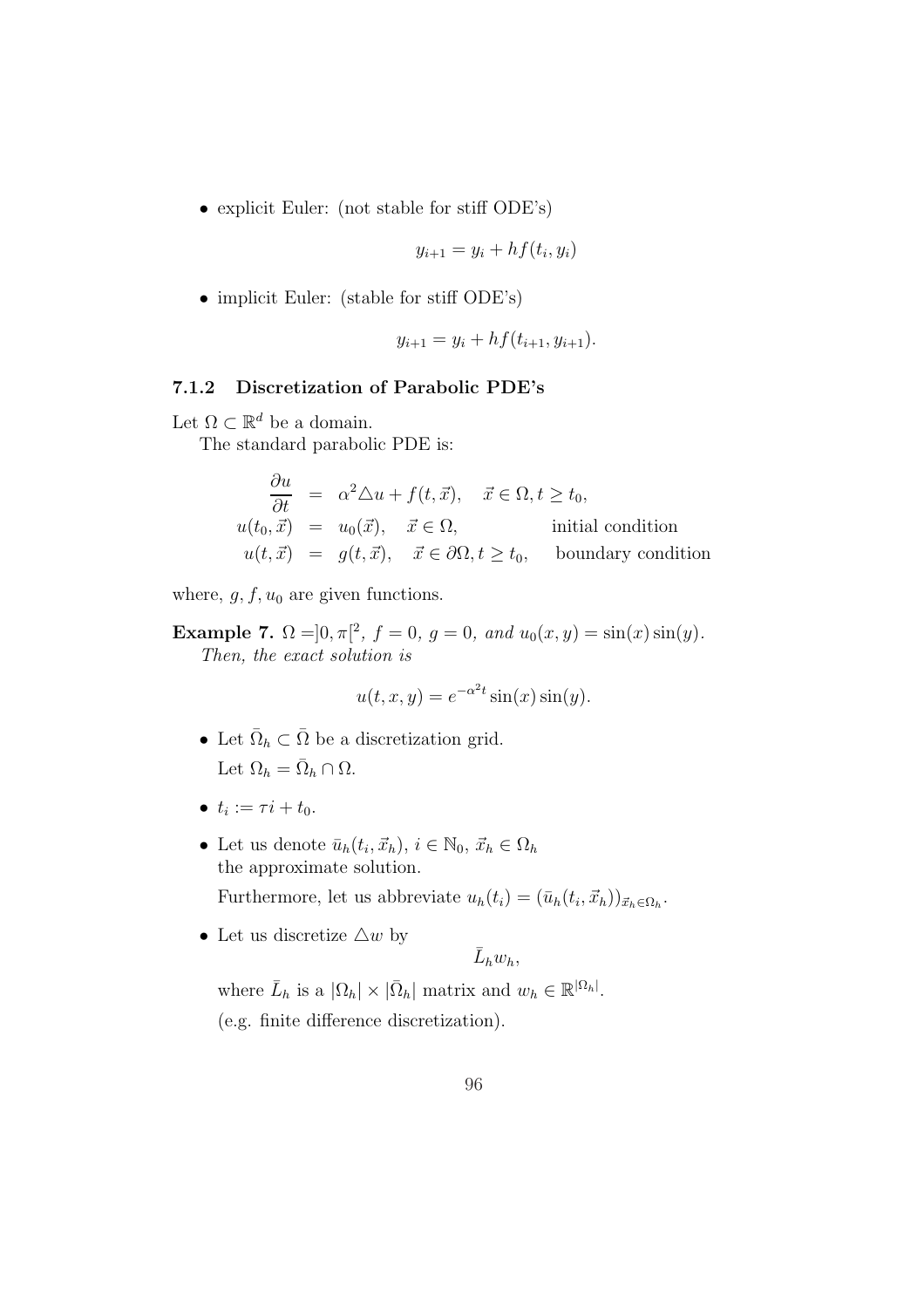• In case of homogeneous boundary conditions  $(g = 0)$  $\bar{L}_h$  can be replaced by the  $|\Omega_h| \times |\Omega_h|$  matrix  $\bar{L}_h$ .

$$
u_h(t_0, \vec{x}_h) = u_0(\vec{x}_h) \qquad \vec{x}_h \in \bar{\Omega}_h
$$
  

$$
u_h(t_i, \vec{x}_h) = g(t_i, \vec{x}_h) \qquad \vec{x}_h \in \bar{\Omega}_h \backslash \Omega_h, \quad i \in \mathbb{N}_0.
$$

• forward difference method (explicit Euler)

$$
\bar{u}_h(t_{i+1}) = \bar{u}_h(t_i) + \tau(\alpha^2 \bar{L}_h \bar{u}_h(t_i) + f_h(t_i)).
$$

• backward difference method (implicit Euler)

$$
\bar{u}_h(t_{i+1}) = \bar{u}_h(t_i) + \tau(\alpha^2 \bar{L}_h \bar{u}_h(t_{i+1}) + f_h(t_{i+1})).
$$

• Crank-Nicolson

$$
\bar{u}_h(t_{i+1}) = \bar{u}_h(t_i) + \tau \frac{1}{2} \quad ( \quad \alpha^2 \bar{L}_h \bar{u}_h(t_i) + f_h(t_i) + \alpha^2 \bar{L}_h \bar{u}_h(t_{i+1}) + f_h(t_{i+1}) ).
$$

To analyze the stability of the previous discretization, let us consider

$$
\begin{array}{rcl}\n\frac{\partial u}{\partial t} & = & \alpha^2 \triangle u, \quad \vec{x} \in \Omega, t \ge t_0, \\
u(t_0, \vec{x}) & = & u_0(\vec{x}), \quad \vec{x} \in \Omega, \\
u(t, \vec{x}) & = & 0, \quad \vec{x} \in \partial\Omega, t \ge t_0, \quad \text{boundary condition} \\
\Omega & := & ]0, \pi [^2.\n\end{array}
$$

The exact solution of this PDE is

$$
u(t,(x,y)) = \sum_{\nu,\mu=0}^{\infty} a_{\nu,\mu} \sin(\nu x) \sin(\mu y) e^{-\alpha^2(\nu^2 + \mu^2)(t-t_0)}, \text{ where}
$$
  

$$
u_0(x,y) = \sum_{\nu,\mu=0}^{\infty} a_{\nu,\mu} \sin(\nu x) \sin(\mu y).
$$

Observe that  $u(t,(x,y)) \geq 0$ , if  $a_{\nu,\mu} \geq 0 \forall \nu, \mu$ . Let  $\Omega_h := \{h(i, j) \mid i, j = 1, m - 1\}$  be the discretization grid.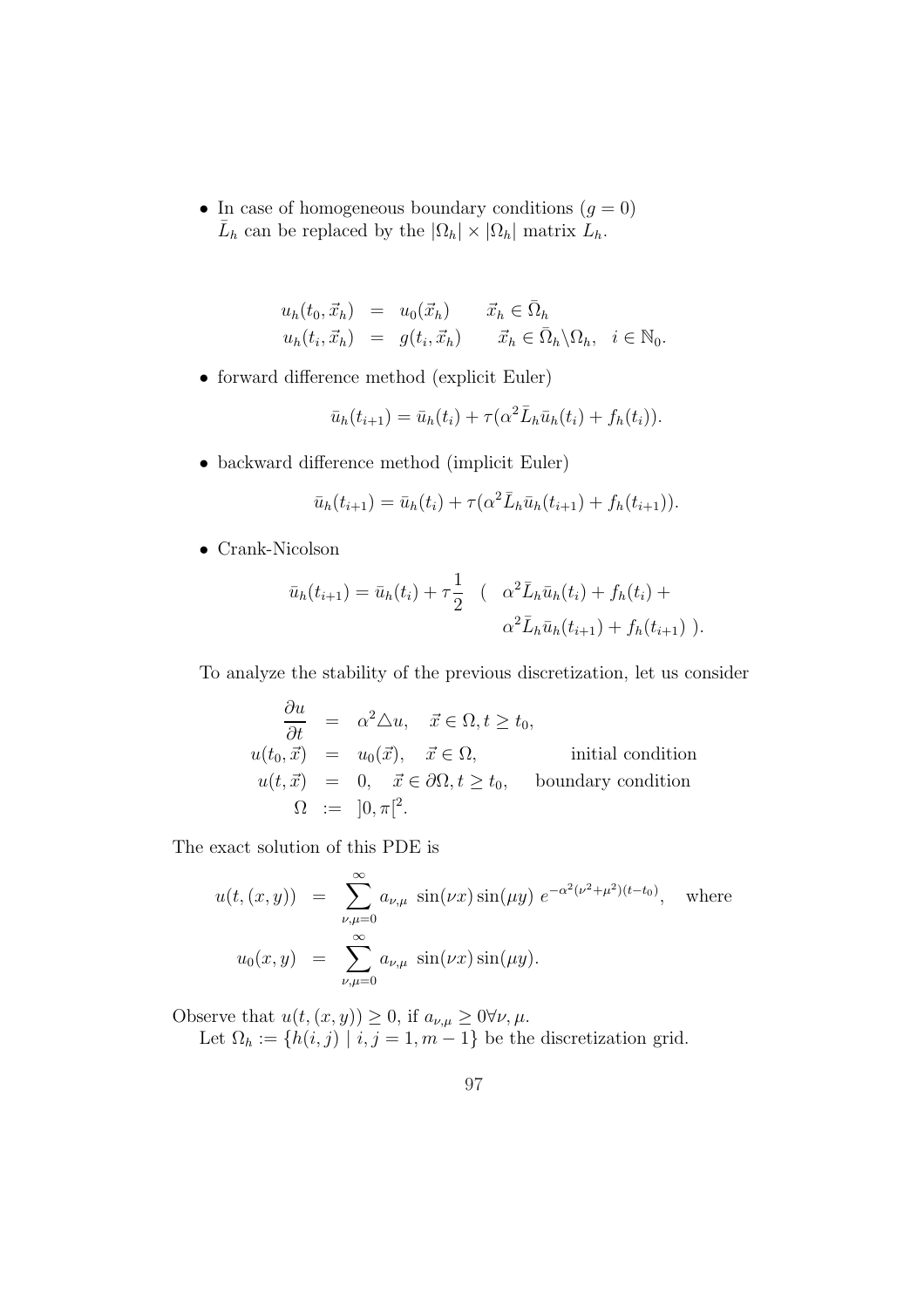**Lemma 1.**  $L_h$  has the eigenvectors

$$
e_{\nu,\mu} = \left(\sin(\nu\pi x_i)\sin(\mu\pi y_j)\right)_{(x_i,y_j)\in\Omega_h}, \quad \text{where} \quad \nu,\mu = 1,\cdots,m-1,
$$

with eigenvalues

$$
\lambda_{\nu,\mu} = -\frac{4}{h^2} \left( \sin^2 \left( \frac{\pi \nu h}{2} \right) + \sin^2 \left( \frac{\pi \mu h}{2} \right) \right).
$$

The eigenvalues can be estimated by

$$
\frac{8}{h^2} > -\lambda_{\nu,\mu} > 2\pi^2.
$$

The functions  $(e_{\nu,\mu})_{\nu,\mu=1,\dots,m-1}$  form a basis of  $\mathbb{R}^{\vert\Omega_h\vert}$ . Thus we can write

$$
u_0 = \sum_{\nu,\mu=1}^{m-1} c_{\nu,\mu}(t_0) e_{\nu,\mu}.
$$

Definition 5. The discretization of the parabolic equation is stable, if the following condition holds:

Let the coefficients  $c_{\nu,\mu}(t_0)$  be nonnegative.

Then, the coefficients of the approximate solution for  $f = 0$ ,  $g = 0$  are nonnegative

$$
c_{\nu,\mu}(t) \ge 0 \quad \forall \nu,\mu, \ t > t_0.
$$

Analysis of Forward Difference Method:

• The Fourier analysis of the forward difference method

$$
u_h(t_{i+1}) = u_h(t_i) + \tau(\alpha^2 L_h u_h(t_i) + f_h(t_i)).
$$

leads to the explicit Euler formula  $(f = 0, g = 0)$ :

$$
c_{\nu,\mu}(t_{i+1}) = (1 + \tau \alpha^2 \lambda_{\nu,\mu}) c_{\nu,\mu}(t_i).
$$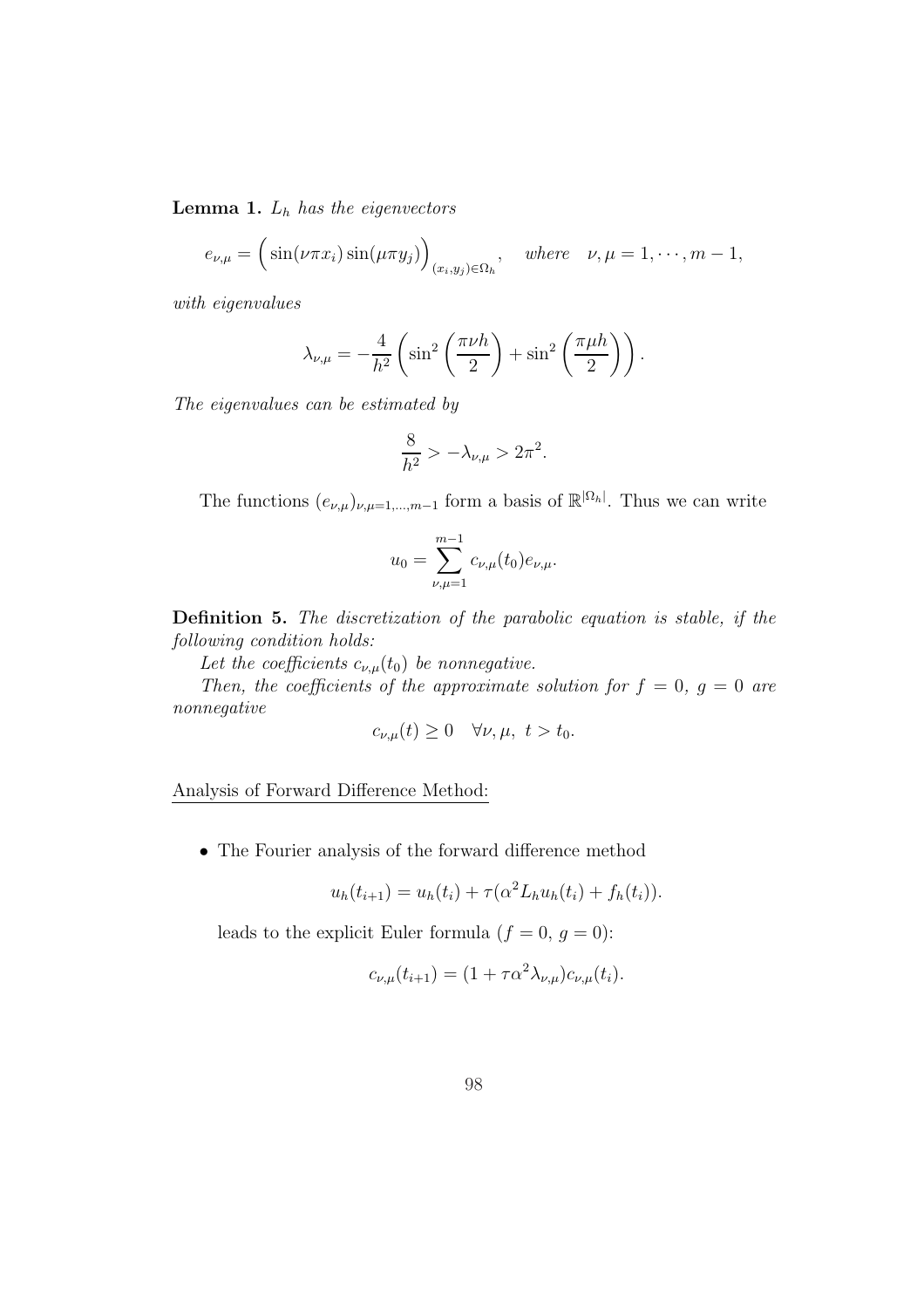$\bullet\,$  Stability is obtained if  $|1+\tau\alpha^2\lambda_{\nu,\mu}|<1$  and therefore

$$
\tau < \frac{2}{\alpha^2 |\lambda_{\nu,\mu}|}.
$$

Thus the condition

$$
\tau < \frac{2}{\alpha^2 \frac{8}{h^2}} = \frac{2h^2}{8\alpha^2}
$$

is sufficient for the stability of the forward difference method.

Analysis of Backward Difference Method:

• The analysis of the backward difference method

$$
u_h(t_{i+1}) = u_h(t_i) + \tau(\alpha^2 L_h u_h(t_{i+1}) + f_h(t_{i+1})).
$$

leads to the implicit Euler formula  $(f = 0, g = 0)$ :

$$
c_{\nu,\mu}(t_{i+1}) = c_{\nu,\mu}(t_i) + \tau \alpha^2 \lambda_{\nu,\mu} c_{\nu,\mu}(t_{i+1}).
$$

This implies:

$$
c_{\nu,\mu}(t_{i+1}) = c_{\nu,\mu}(t_i) \frac{1}{1 - \tau \alpha^2 \lambda_{\nu,\mu}}.
$$

• Stability is obtained independent of  $\tau$  since

$$
0 < \frac{1}{1 - \tau \alpha^2 \lambda_{\nu, \mu}} < 1.
$$

Analysis of Crank-Nicolson :

• The analysis of Crank-Nicolson

$$
u_h(t_{i+1}) = u_h(t_i) + \tau \frac{1}{2} \quad ( \quad \alpha^2 \bar{L}_h u_h(t_i) + f_h(t_i) + \alpha^2 \bar{L}_h u_h(t_{i+1}) + f_h(t_{i+1}) )
$$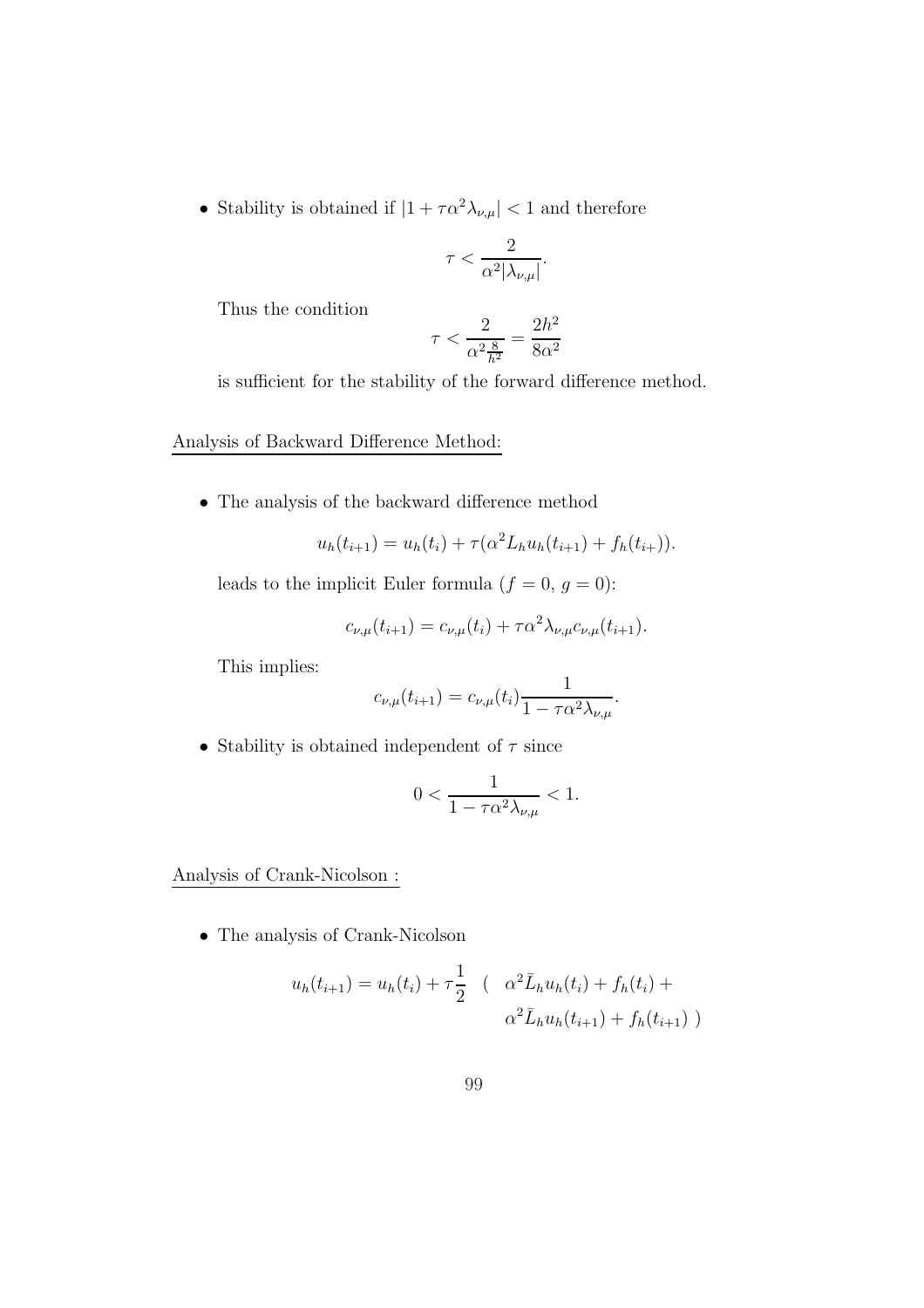leads to the formula  $(f = 0, g = 0)$ :

$$
c_{\nu,\mu}(t_{i+1}) = c_{\nu,\mu}(t_i) + \tau \frac{1}{2} \alpha^2 \lambda_{\nu,\mu}(c_{\nu,\mu}(t_i) + c_{\nu,\mu}(t_{i+1})).
$$

This implies:

$$
c_{\nu,\mu}(t_{i+1}) = c_{\nu,\mu}(t_i) \frac{1 + \frac{1}{2} \tau \alpha^2 \lambda_{\nu,\mu}}{1 - \frac{1}{2} \tau \alpha^2 \lambda_{\nu,\mu}}.
$$

• Stability is obtained independent of  $\tau$  since

$$
\left|\frac{1+\frac{1}{2}\tau\alpha^2\lambda_{\nu,\mu}}{1-\frac{1}{2}\tau\alpha^2\lambda_{\nu,\mu}}\right|<1.
$$

But for large 
$$
|\alpha^2 \lambda_{\nu,\mu}|
$$
:  $\left| \frac{1 + \frac{1}{2} \tau \alpha^2 \lambda_{\nu,\mu}}{1 - \frac{1}{2} \tau \alpha^2 \lambda_{\nu,\mu}} \right| \rightarrow 1$ .

## 7.1.3 Discretization of Hyperbolic PDE's

Let  $\Omega \subset \mathbb{R}^d$  be a domain.

The standard hyperbolic PDE is:

$$
\frac{\partial^2 u}{\partial t^2} = \alpha^2 \Delta u + f(t, \vec{x}), \quad \vec{x} \in \Omega, t \ge t_0,
$$
  
\n
$$
u(t_0, \vec{x}) = u_0(\vec{x}), \quad \vec{x} \in \Omega,
$$
  
\n1. initial condition  
\n
$$
\frac{\partial u}{\partial t}(t_0, \vec{x}) = u_1(\vec{x}), \quad \vec{x} \in \Omega,
$$
  
\n2. initial condition  
\n
$$
u(t, \vec{x}) = g(t, \vec{x}), \quad \vec{x} \in \partial\Omega, t \ge t_0,
$$
 boundary condition

where,  $g, f, u_0, u_1$  are given functions.

- Let  $\overline{\Omega}_h \subset \overline{\Omega}$  be a discretization grid. Let  $\bar{\Omega}_h = \Omega_h \cap \Omega$ .
- $t_i := \tau i + t_0.$
- Let us denote  $\bar{u}_h(t_i, \vec{x}_h), i \in \mathbb{N}_0, \, \vec{x}_h \in \Omega_h$ the approximate solution. Furthermore, let us abbreviate  $u_h(t_i) = (\bar{u}_h(t_i, \vec{x}_h))_{\vec{x}_h \in \Omega_h}$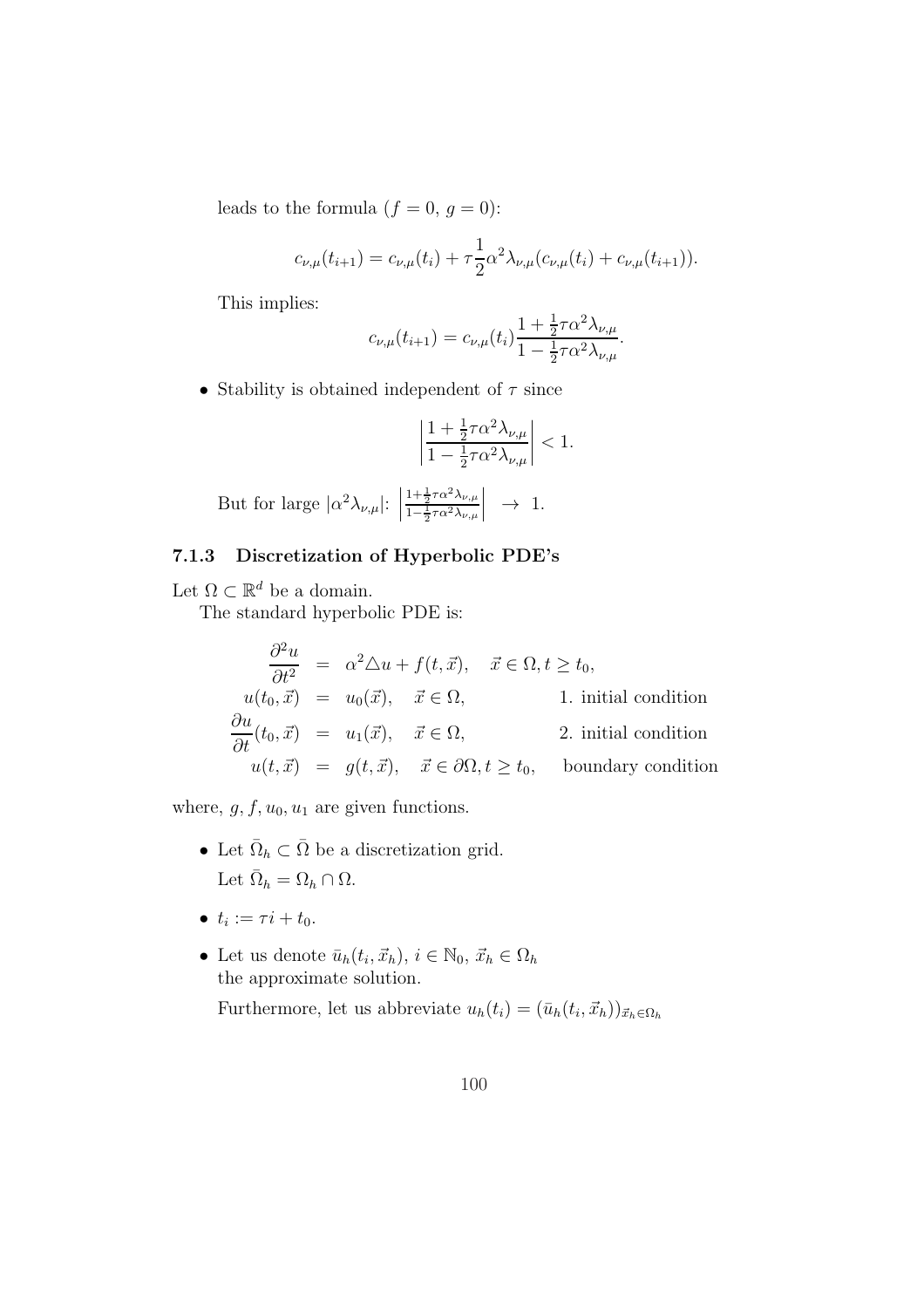• Let us discretize  $\triangle w$  by

$$
\bar{L}_hw_h,
$$

where  $\bar{L}_h$  is a  $|\Omega_h| \times |\Omega_h|$  matrix and  $w_h \in \mathbb{R}^{|\Omega_h|}$ . (e.g. finite difference discretization).

• In case of homogeneous boundary conditions  $(q = 0)$  $\bar{L}_h$  can be replaced by the  $|\Omega_h| \times |\bar{\Omega}_h|$  matrix  $\bar{L}_h$ .

First initial condition and boundary condition:

$$
u_h(t_0, \vec{x}_h) = u_0(\vec{x}_h) \qquad \vec{x}_h \in \bar{\Omega}_h
$$
  

$$
u_h(t_i, \vec{x}_h) = g(t_i, \vec{x}_h) \qquad \vec{x}_h \in \bar{\Omega}_h \setminus \Omega_h, \quad i \in \mathbb{N}_0.
$$

Second initial condition:

$$
u_h(t_1, \vec{x}_h) = u_0(\vec{x}_h) + \tau u_1(\vec{x}_h) + \frac{1}{2}\tau^2 \alpha^2 \triangle u_0(\vec{x}_h).
$$

This initial condition can be derived by the following Taylor series:

$$
u(t_0+\tau, \vec{x}) = u(t_0, \vec{x}) + \tau \frac{\partial u(t_0, \vec{x})}{\partial t} + \frac{1}{2}\tau^2 \frac{\partial^2 u(t_0, \vec{x})}{\partial t^2} + O(\tau^3).
$$

Discretization of the PDE:

$$
u_h(t_{i+1}) = 2u_h(t_i) - u_h(t_{i-1}) + \tau^2 \alpha^2 \left( \bar{L}_h u_h(t_i) + f_h(t_i) \right).
$$

To analyze the stability of the previous discretizations, let us consider the case  $f = 0$ ,  $g = 0$ ,  $u_1 = 0$ . Then, the exact solution of this PDE is

$$
u(t,(x,y)) = \sum_{\nu,\mu=0}^{\infty} a_{\nu,\mu} \sin(\nu x) \sin(\mu y) \cos\left(\alpha (t-t_0) \sqrt{\nu^2 + \mu^2}\right), \text{ where}
$$
  

$$
u_0(x,y) = \sum_{\nu,\mu=0}^{\infty} a_{\nu,\mu} \sin(\nu x) \sin(\mu y).
$$

Observe that

$$
a_{\nu,\mu} \sin(\nu x) \sin(\mu y) \cos\left(\alpha (t - t_0) \sqrt{\nu^2 + \mu^2}\right)
$$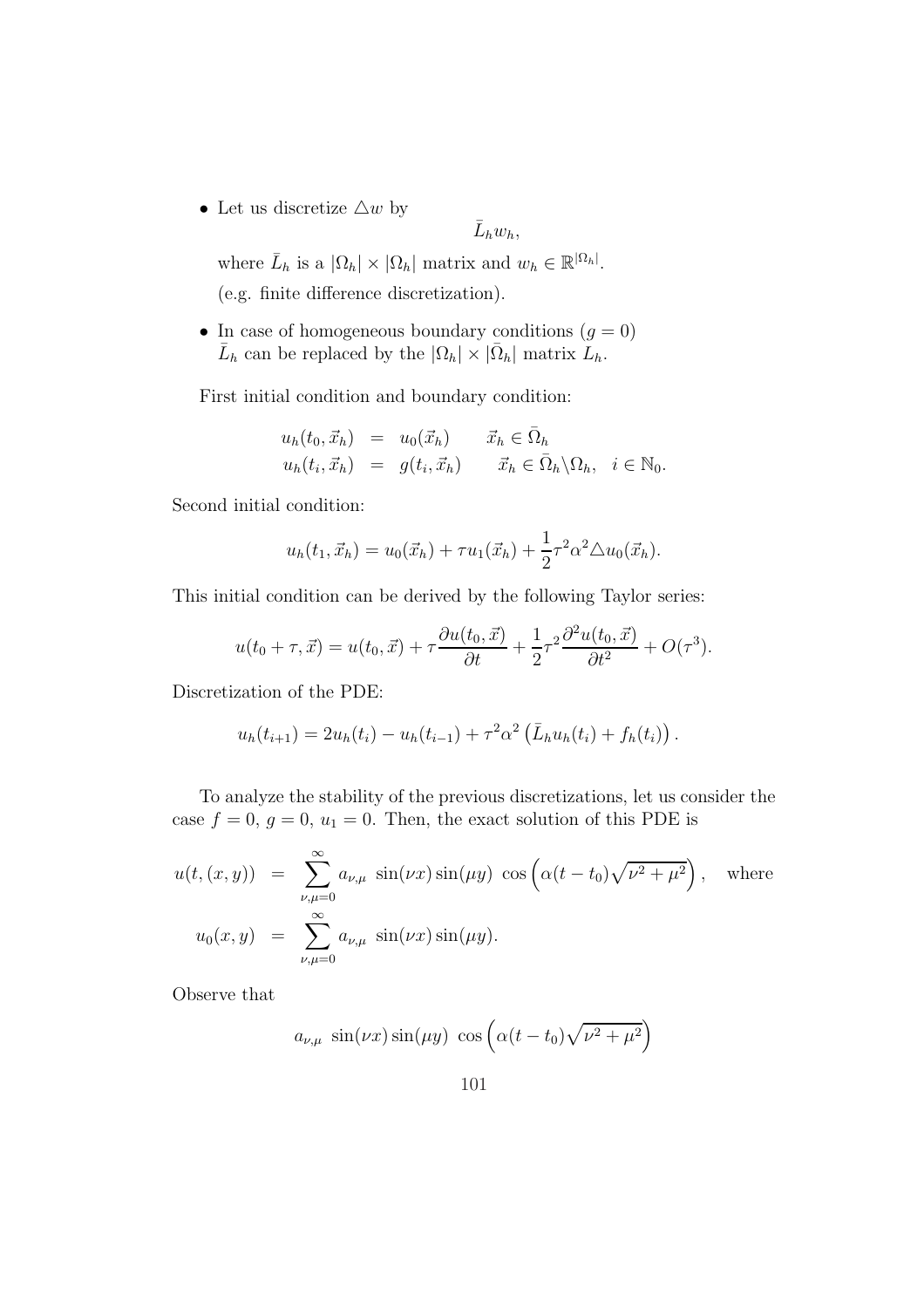is bounded for  $t \to \infty$ .

The functions  $(e_{\nu,\mu})_{\nu,\mu=1,\dots,m-1}$  form a basis of  $\mathbb{R}^{\vert\Omega_h\vert}$ . Thus, we can write

$$
u_0 = \sum_{\nu,\mu=1}^{m-1} c_{\nu,\mu}(t_0) e_{\nu,\mu}.
$$

Definition 6. The discretization of the hyperbolic equation is stable, if the following condition holds:

Assume that

$$
c_{\nu,\mu} = \begin{cases} c \neq 0 & \text{for } (\nu,\mu) = (\nu',\mu') \\ 0 & \text{for } (\nu,\mu) \neq (\nu',\mu') \end{cases}
$$

.

Then, the approximate solution for  $f = 0$ ,  $g = 0$ ,  $u_1 = 0$  is bounded for  $t\to\infty$ .

Analysis of the Discretization:

• The Fourier analysis of the discretization

$$
u_h(t_{i+1}) = 2u_h(t_i) - u_h(t_{i-1}) + \tau^2 \alpha^2 \left( \bar{L}_h u_h(t_i) + f_h(t_i) \right)
$$

leads to the formula  $(f = 0, g = 0, u_1 = 0)$ :

$$
c_{\nu,\mu}(t_{i+1}) = (2 + \tau^2 \alpha^2 \lambda_{\nu,\mu}) c_{\nu,\mu}(t_i) - c_{\nu,\mu}(t_{i-1}).
$$

• Stability is obtained, if the roots of

$$
z^2 - (2 + \tau^2 \alpha^2 \lambda_{\nu,\mu}) z + 1
$$

are simple and contained in the disc  $\{z \in \mathbb{C} \mid |z| \leq 1\}$ . To analyze stability, let  $b = 2 + \tau^2 \alpha^2 \lambda_{\nu,\mu}$ . Then,

$$
z^{2} - bz + 1 = 0
$$
  

$$
\Downarrow
$$
  

$$
z = \frac{b \pm \sqrt{b^{2} - 4}}{2}
$$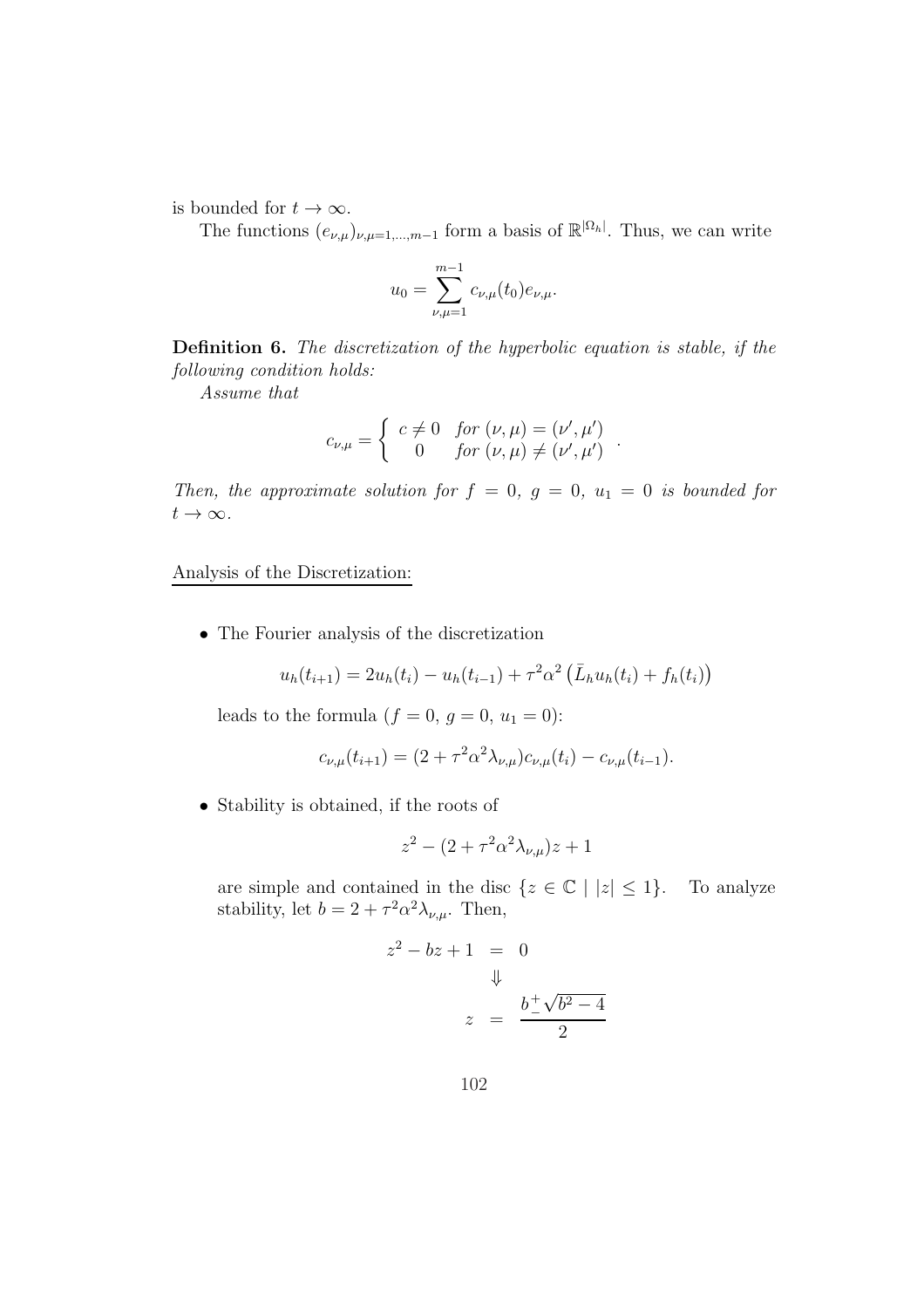Recall that (see Lemma 1)

$$
\frac{8}{h^2} > -\lambda_{\nu,\mu} > 2\pi^2.
$$

There are 2 cases:  $b^2 > 4$  and  $b^2 \leq 4$ . If  $b^2 > 4$ , then, there is a root  $z$  which is not contained in the unit disc. Thus, we consider only the case  $b^2 \leq 4$ . This implies

$$
b^{2} \leq 4
$$
  

$$
\Downarrow
$$
  

$$
2 + \tau^{2} \alpha^{2} \lambda_{\nu,\mu} \geq -2
$$
  

$$
\Downarrow
$$
  

$$
4 \geq -\tau^{2} \alpha^{2} \lambda_{\nu,\mu}
$$
  

$$
4 \geq \tau^{2} \alpha^{2} \frac{8}{h^{2}}
$$
  

$$
\Uparrow
$$
  

$$
\tau \leq \frac{h}{\alpha \sqrt{2}}.
$$

Since  $b^2 \leq 4$ , we obtain

$$
|z|^2 = \left| \frac{b^+ i \sqrt{4 - b^2}}{2} \right|^2 = \frac{b^2 + (4 - b^2)}{4} = 1.
$$

Thus, we get CFL (Courant, Friedrich, Lewy) condition (1928):

$$
\tau < \frac{1}{\sqrt{2}}h|\alpha|^{-1}.
$$

## 7.2 Order of Consistency

Order of Consistency and Convergence:

• There are slightly different definitions of consistency for different types of ODE solvers and types of PDE's.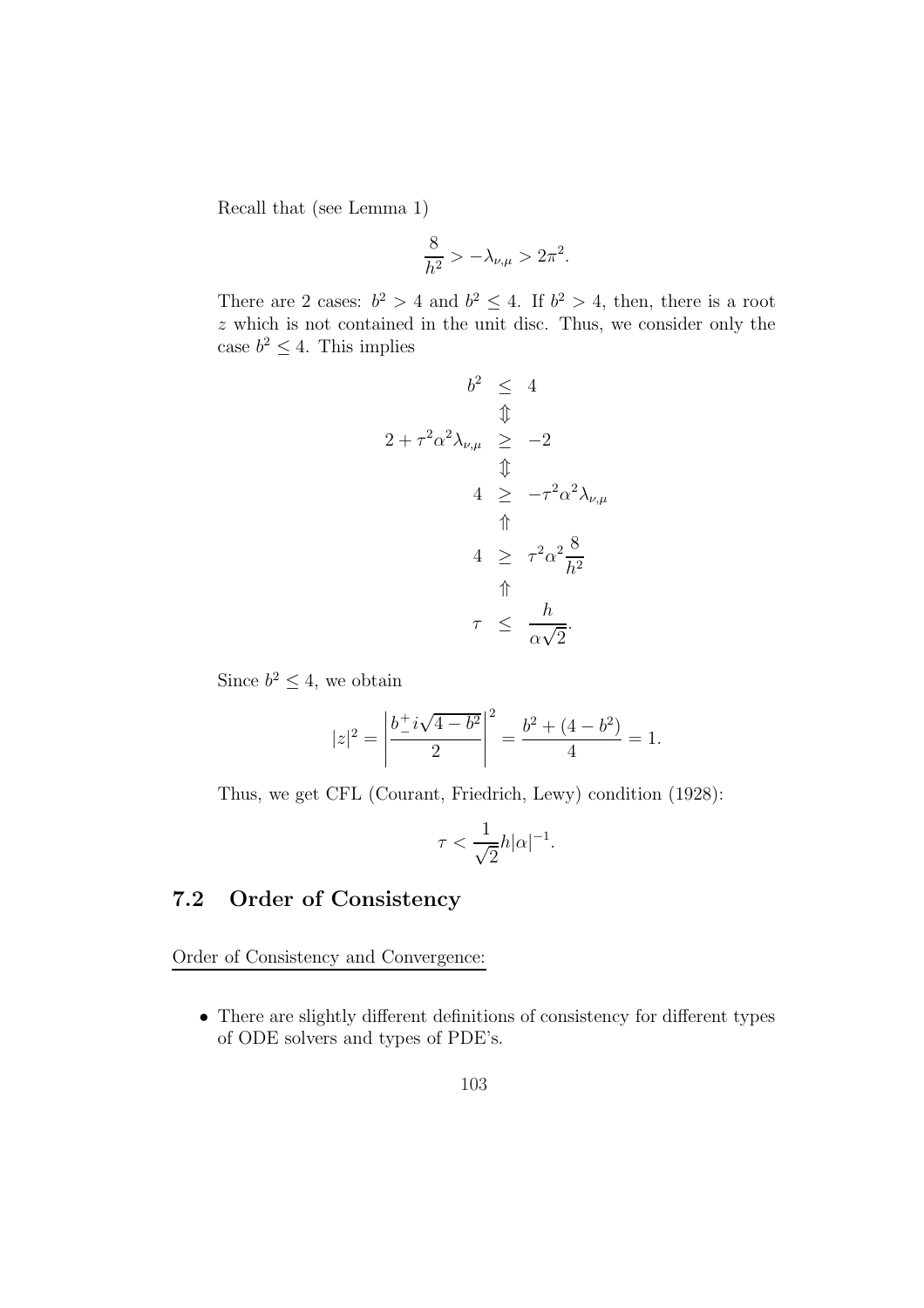- There are different definitions for stability.
- In numerical analysis one proves:  $consistency + stability \Rightarrow convergence$

Order of Consistency for Elliptic PDE's:

**Definition 7.** Let  $L(u)$  be a differential operator on  $\Omega$  and  $L_h(u_h)$  a discrete approximation of this operator on the discretization grid  $\Omega_h$ . Furthermore, let  $R_h: \mathcal{C}(\bar{\Omega}) \to \mathbb{R}^{|\Omega_h|}$  be the pointwise restriction operator. Then, the consistency order of  $L_h$  is of order  $O(h^p)$ , if there exists a constant  $C > 0$  such that

 $||R_h(L(u)) - L_h(R_h(u))|| \leq Ch^p.$ 

**Example 8.** Consider the differential operator  $\frac{\partial}{\partial x}$ . The consistency order of central differences is  $O(h^2)$ and the consistency order of upwind or downwind differences is  $O(h)$ .

Order of Consistency for ODE's:

**Definition 8.** Let  $y' = f(t, y)$  be an ODE on the domain  $[t_0, \infty)$ .

Let  $y_i \rightarrow \Psi(y_i) = y_{i+1}$  be a mapping, which calculates an approximate solution  $y_{i+1}$  at  $t_{i+1} = t_i + \tau$  for a given approximation  $y_i$  at  $t_i$ .

Then, the consistency error is of order  $O(\tau^p)$ , if there exists a constant  $C > 0$  such that

$$
\left|\tau^{-1}(y^{ex}(t_{i+1}) - y_{i+1})\right| \leq C\tau^p,
$$

where  $y^{ex}$  is an exact solution of the ODE with initial condition  $y^{ex}(t_i) = y_i$ . Example 9. Explicit Euler formula:

$$
y_{i+1} = y_i + \tau f(x_i, y_i).
$$

Then,

$$
\frac{y(t_i + \tau) - y_{i+1}}{\tau} = \tau^{-1}(y(t_i + \tau) - y_i - \tau f(t_i, y_i))
$$

$$
= \tau^{-1}(\tau y'(t_i) + \frac{1}{2}\tau^2 y''(\xi) - \tau f(t_i, y_i))
$$

$$
= \frac{1}{2}\tau y''(\xi).
$$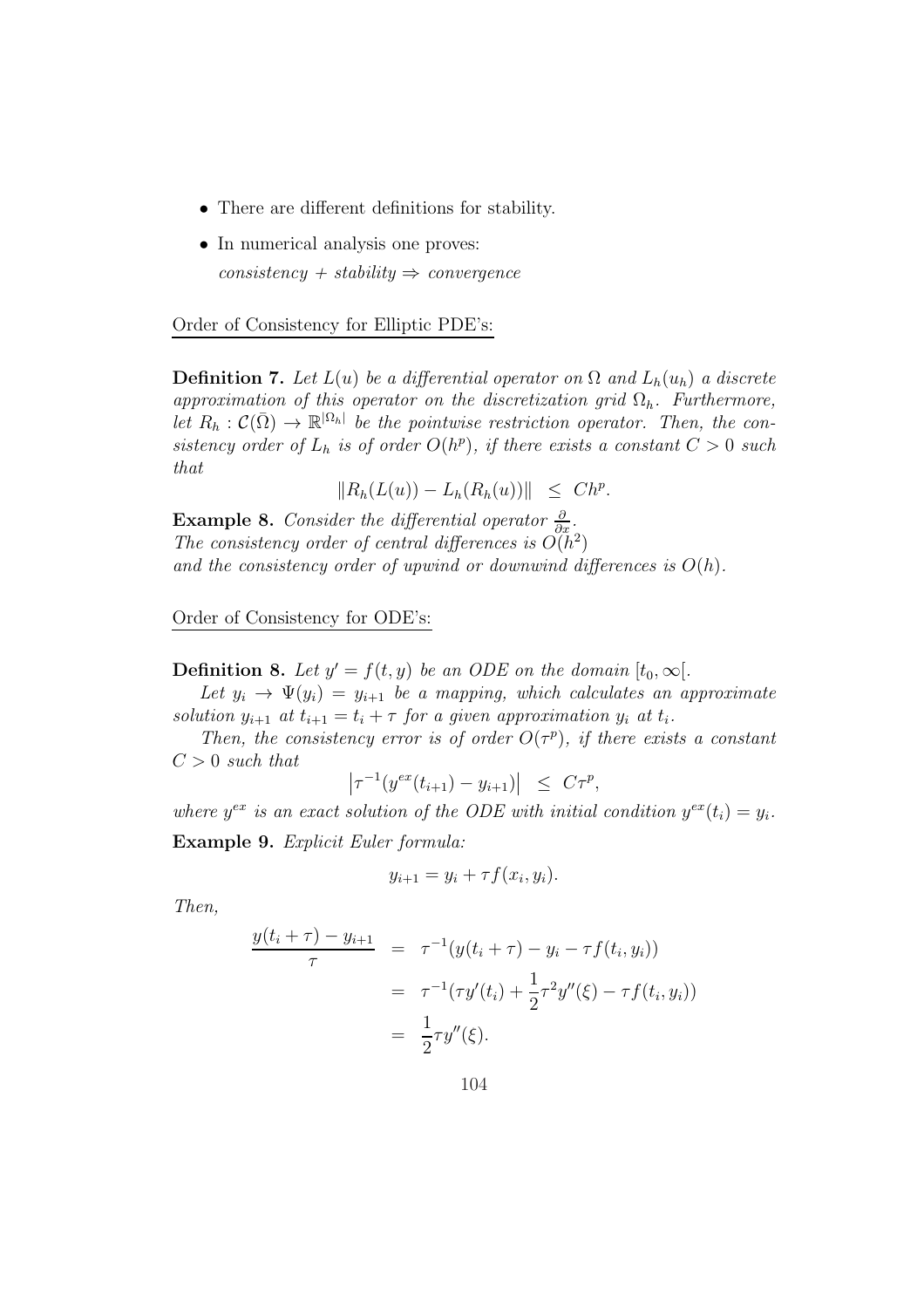This shows a consistency of order  $O(\tau)$ .

Consistency for Parabolic PDE:

**Definition 9.** Let  $y' = f(t, y)$  be a parabolic PDE on the domain  $[t_0, \infty)$ .

Let  $y_i \rightarrow \Psi(y_i) = y_{i+1}$  be a mapping, which calculates an approximate solution  $y_{i+1}$  at  $t_{i+1} = t_i + \tau$  for a given approximation  $y_i$  at  $t_i$ .

Then, the consistency error is of order  $O(\tau^p)$ , if there exists a constant  $C > 0$  such that

 $\left\|\tau^{-1}(y^{ex}(t_{i+1}) - y_{i+1})\right\| \leq C\tau^p,$ 

where  $y^{ex}$  is an exact solution of the parabolic PDE with initial condition  $y^{ex}(t_i) = y_i.$ 

## 7.3 Shortly-Weller Discretization for Curvilinear Bounded Domains

Shortly-Weller Discretization:

The following Shortly-Weller discretization is used to discretize elliptic equations on curvilinear bounded domains:

- Let  $\Omega \subset ]a_x, b_x[\times]a_y, b_y[=Q$  be an open bounded domain.
- $\bullet$  Discretize  $Q$  by a structured grid  $Q_h$  of meshsize  $h.$
- Denote  $\Omega_h := Q_h \cap \Omega$  the interior points.
- The set of regular points is:

$$
\Omega_h^r := \{ z \in \Omega_h \mid z + (h, 0), z + (-h, 0), z + (0, h), z + (0, -h) \in \Omega_h \}.
$$

and the set of near boundary points:  $\Omega_h^n := \Omega_h \backslash \Omega_h^r$ .

• Let the set of boundary points  $\Gamma_h$  be the set

$$
\{(x, y + \tau) \in \partial\Omega \mid (x, y) \in \Omega_h^n, (x, y + h) \notin \Omega_h, \quad](x, y), (x, y + \tau) \subset \Omega\}
$$
  

$$
\cup \{(x, y - \tau) \in \partial\Omega \mid (x, y) \in \Omega_h^n, (x, y - h) \notin \Omega_h, \quad](x, y), (x, y - \tau) \subset \Omega\}
$$
  

$$
\cup \{(x + \tau, y) \in \partial\Omega \mid \dots\} \cup \{(x - \tau, y) \in \partial\Omega \mid \dots\}.
$$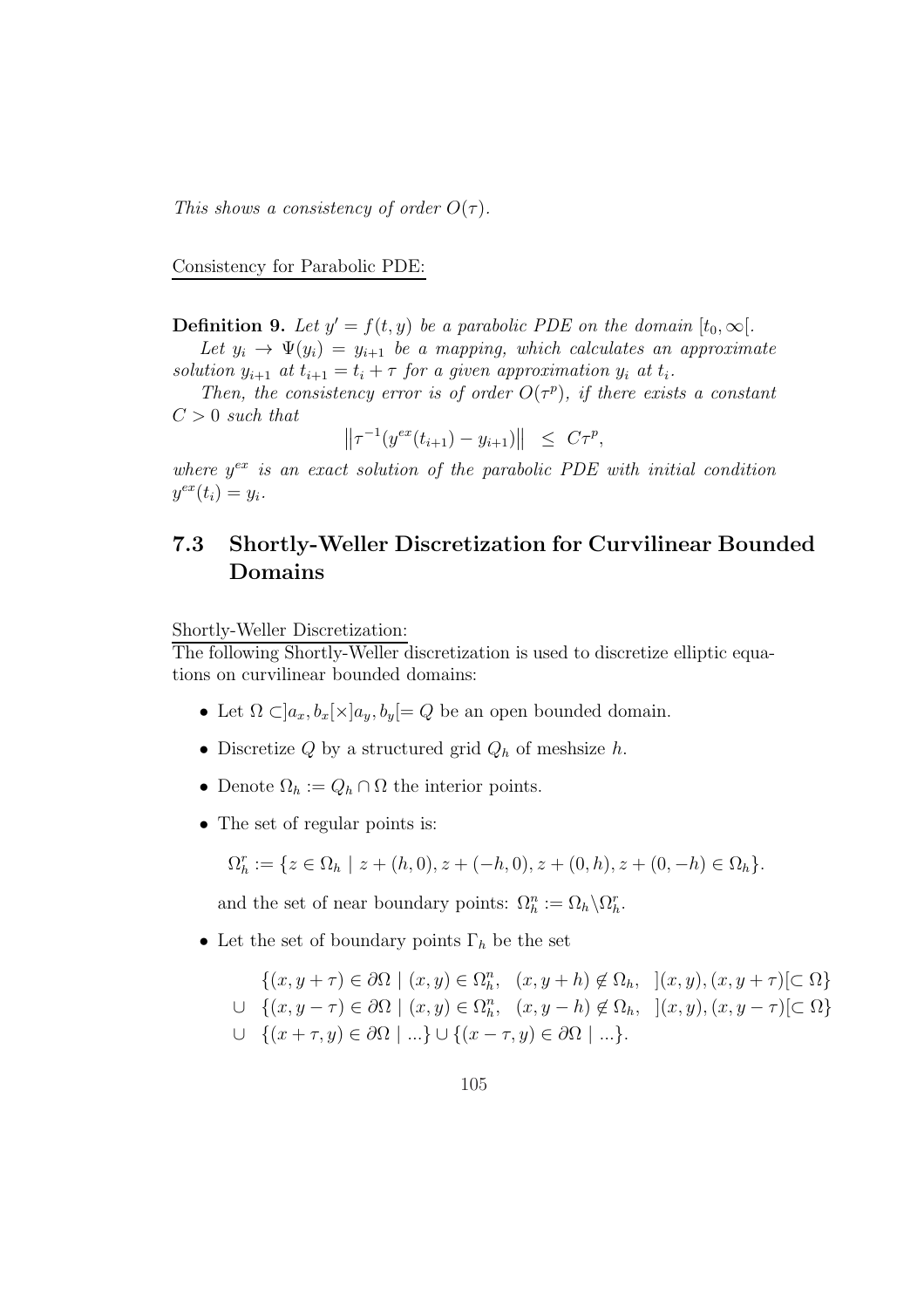• For every point  $M = (x, y) \in \Omega_h^i$  denote the north point by

$$
N := \begin{cases} (x, y + \tau) & \text{if } (x, y + h) \notin \Omega_h \\ (x, y + h) & \text{if } (x, y + h) \in \Omega_h. \end{cases}
$$

Analogously, define the points  $N, S, W$ .

• Let the mesh sizes  $h_N, h_S, h_W, h_E$  be defined such that

$$
N = (x, y + h_N), \text{ where } M = (x, y),
$$
  
\n
$$
S = (x, y - h_S), \text{ where } M = (x, y),
$$
  
\n
$$
E = (x + h_E, y), \text{ where } M = (x, y),
$$
  
\n
$$
W = (x - h_W, y), \text{ where } M = (x, y).
$$

Let us discretize the equation

$$
-\triangle u = f, \quad u|_{\partial \Omega} = g
$$

as follows

- $u(z) = g(z)$  for all  $z \in \Gamma_h$ .
- For every  $z \in \Omega_h^i$  let

$$
-\Delta_h u_h(M) = \left(\frac{2}{h_N h_S} + \frac{2}{h_W h_E}\right) u(M)
$$
  

$$
-\frac{2}{h_N (h_N + h_S)} u(N) - \frac{2}{h_S (h_N + h_S)} u(S)
$$
  

$$
-\frac{2}{h_W (h_W + h_E)} u(W) - \frac{2}{h_E (h_W + h_E)} u(E).
$$

Observe that for points  $M, N, S, W, E \in \Omega_h$ , we obtain

$$
-\triangle_h u_h(M) = \frac{4u_M - u_E - u_W - u_N - u_S}{h^2},
$$

where  $h = h_E = h_W = h_N = h_S$ .

Theorem 4. • In general, the discretization matrix of the Shortly-Weller discretization is not symmetric.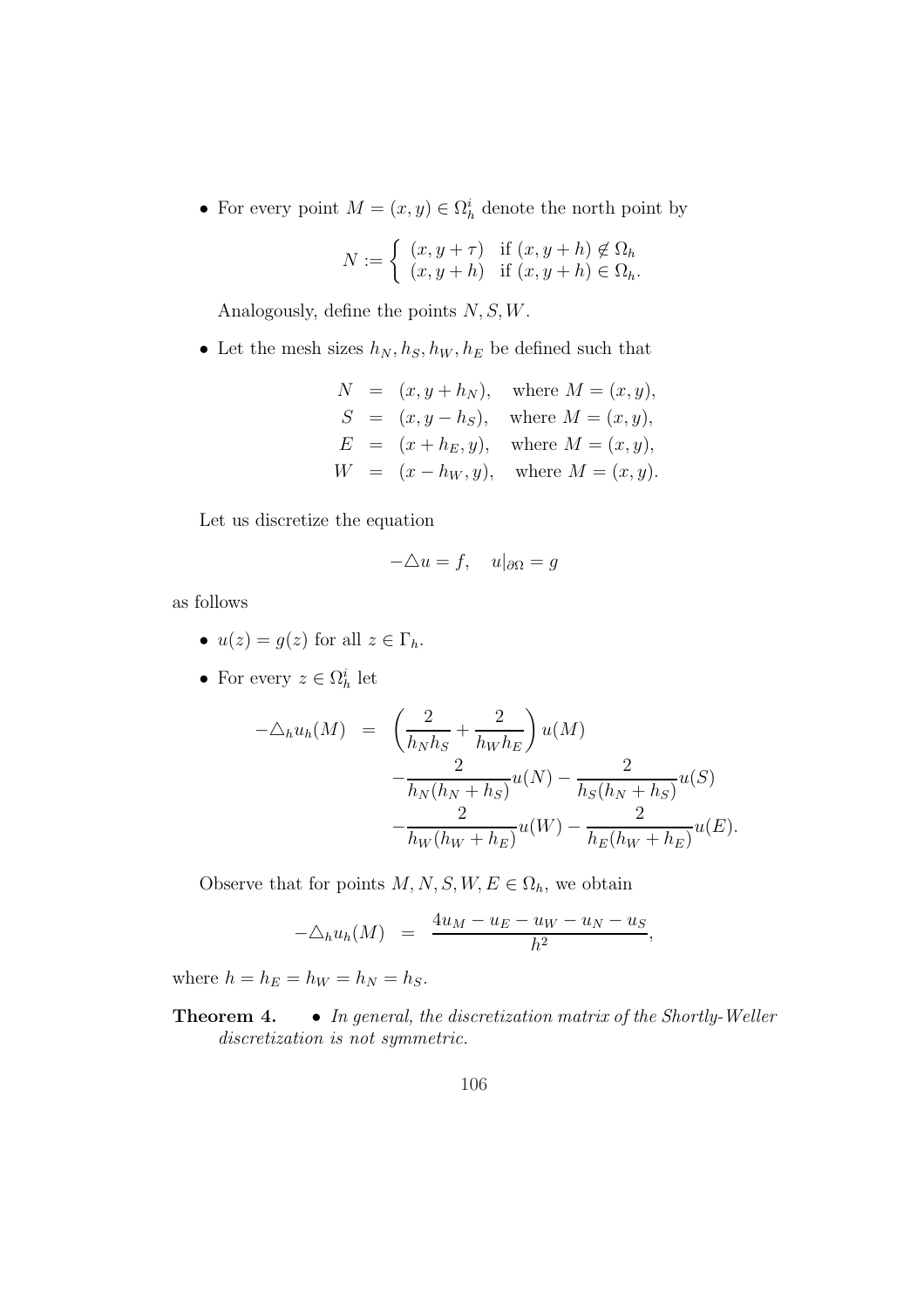• The order of consistency is:

$$
||(R_h(L(u)) - L_h(R_h(u)))(M)|| = O(h) \quad \forall M \in \Omega_h^n
$$
  

$$
||(R_h(L(u)) - L_h(R_h(u)))(M)|| = O(h^2) \quad \forall M \in \Omega_h^i.
$$

• If  $u \in C^4(\overline{\Omega})$ , then the convergence is of order  $O(h^2)$ :

$$
||R_h(u) - u_h||_{\infty} = O(h^2).
$$

# 8 Nested Dissection

Direct Solvers for PDE's:

FD discretization of Poisson's equation  $Mx = b$ , where M is a matrix of size  $N = n^d$ , d dimension.

|                           | storage               | time                     |
|---------------------------|-----------------------|--------------------------|
| Gauss elimination         | $N^2 = n^{2d}$        | $N^3 = n^{3d}$           |
| Band Gauss elimination    | $Nn^{d-1} = n^{2d-1}$ | $Nn^{2(d-1)} = n^{3d-2}$ |
| at $d=2$                  | $n^3$                 | $n^4$                    |
| at $d=3$                  | n <sup>5</sup>        | $n^7$                    |
| Nested dissection $d > 2$ | $n^{2d-2}$            | $n^{3d-3}$               |
| at $d=2$                  | $n^2 \log n$          | $n^3$                    |
| at $d=3$                  | n <sup>4</sup>        | n <sup>6</sup>           |
| Iterative multigrid       | $n^a$                 | $n^a$                    |

Block Elimination:

Let us write  $Mx = b$  as

$$
\left(\begin{array}{cc} A & B \\ C & D \end{array}\right)\left(\begin{array}{c} t \\ x_{co} \end{array}\right) = \left(\begin{array}{c} p \\ q \end{array}\right),
$$

where

$$
M = \begin{pmatrix} A & B \\ C & D \end{pmatrix}, \quad b = \begin{pmatrix} q \\ p \end{pmatrix}, \quad x = \begin{pmatrix} t \\ x_{co} \end{pmatrix}
$$

Here co is an abbreviation for coarse.

Block Elimination:

The block decomposition leads to

$$
M_{co} := D - CA^{-1}B
$$
  

$$
b_{co} := p - CA^{-1}q.
$$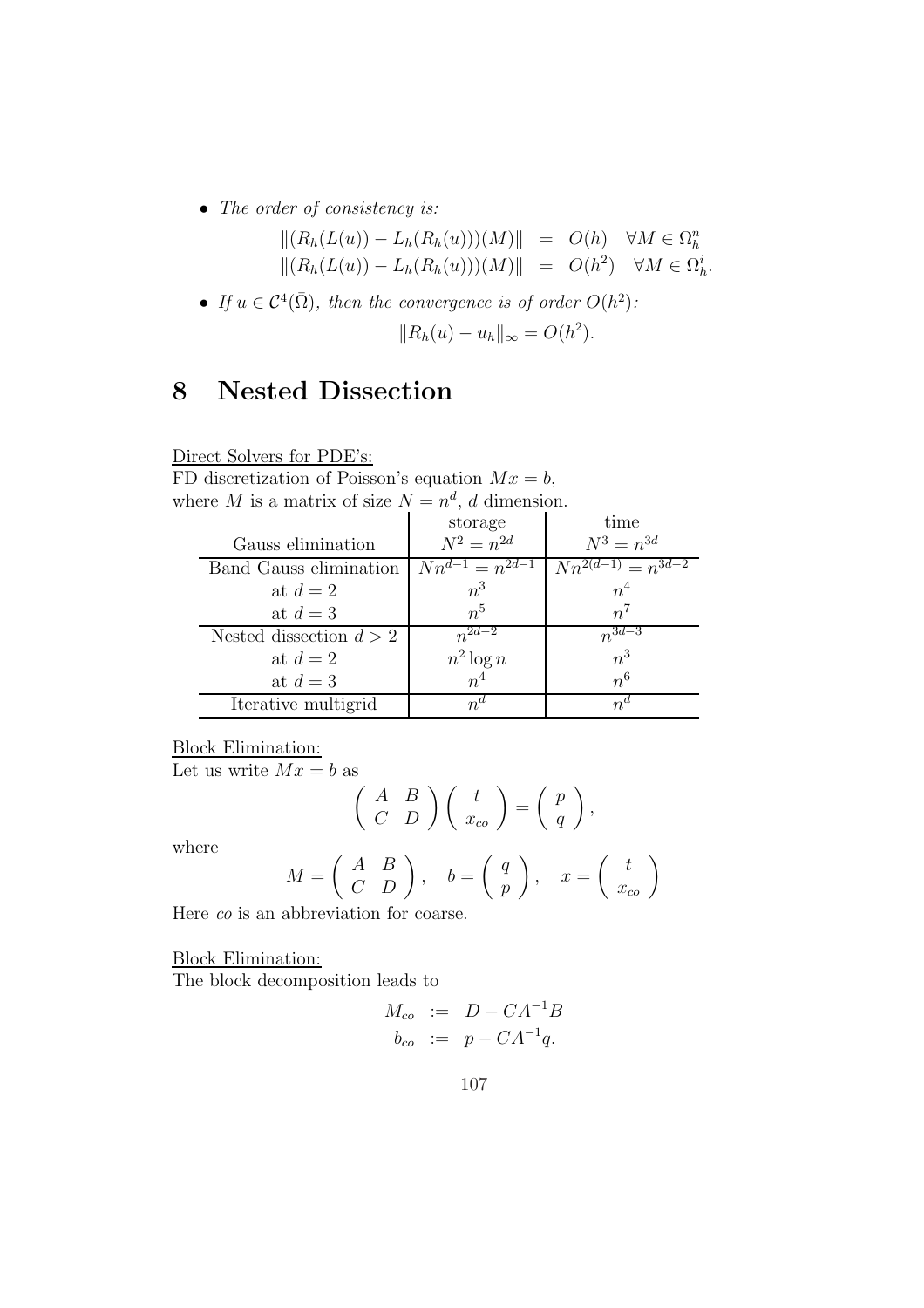One has to solve

$$
M_{co}x_{co} = b_{co}
$$
 (3)

$$
t = A^{-1}(q - Bx_{co}) \tag{4}
$$

Here co is an abbreviation for coarse.

Equation (3) can be solved recursively or by Gauss-Elimination.  $A^{-1}$  has to be calculated by Gauss-Elimination.

Block Elimination:

Let

$$
\{1, 2, ..., N\} = A \cup B
$$

Then

$$
\mathbb{R}^N = V_A \oplus V_B := \{v + w \mid v \in V_A \text{ and } w \in V_B\}
$$

where

$$
V_A = \left\{ \sum_{i \in A} e_i \lambda_i \mid \lambda_i \in \mathbb{R} \right\},
$$
  

$$
V_B = \left\{ \sum_{i \in B} e_i \lambda_i \mid \lambda_i \in \mathbb{R} \right\}.
$$

Block Elimination:

Spaces decomposition: Then:  $\,$ 

Then:  $\mathbb{R}^N = W_{k_{max}} \oplus ... \oplus W_1 \oplus V_0$ 

$$
M_k = \left(\begin{array}{cc} A_k & B_k \\ C_k & D_k \end{array}\right)
$$

where

$$
A_k: W_k \to W_k, \qquad B_k: V_{k-1} \to W_k,
$$
  
\n
$$
C_k: W_k \to V_{k-1}, \qquad D_k: V_{k-1} \to V_{k-1},
$$
  
\n
$$
M_k: V_k \to V_k
$$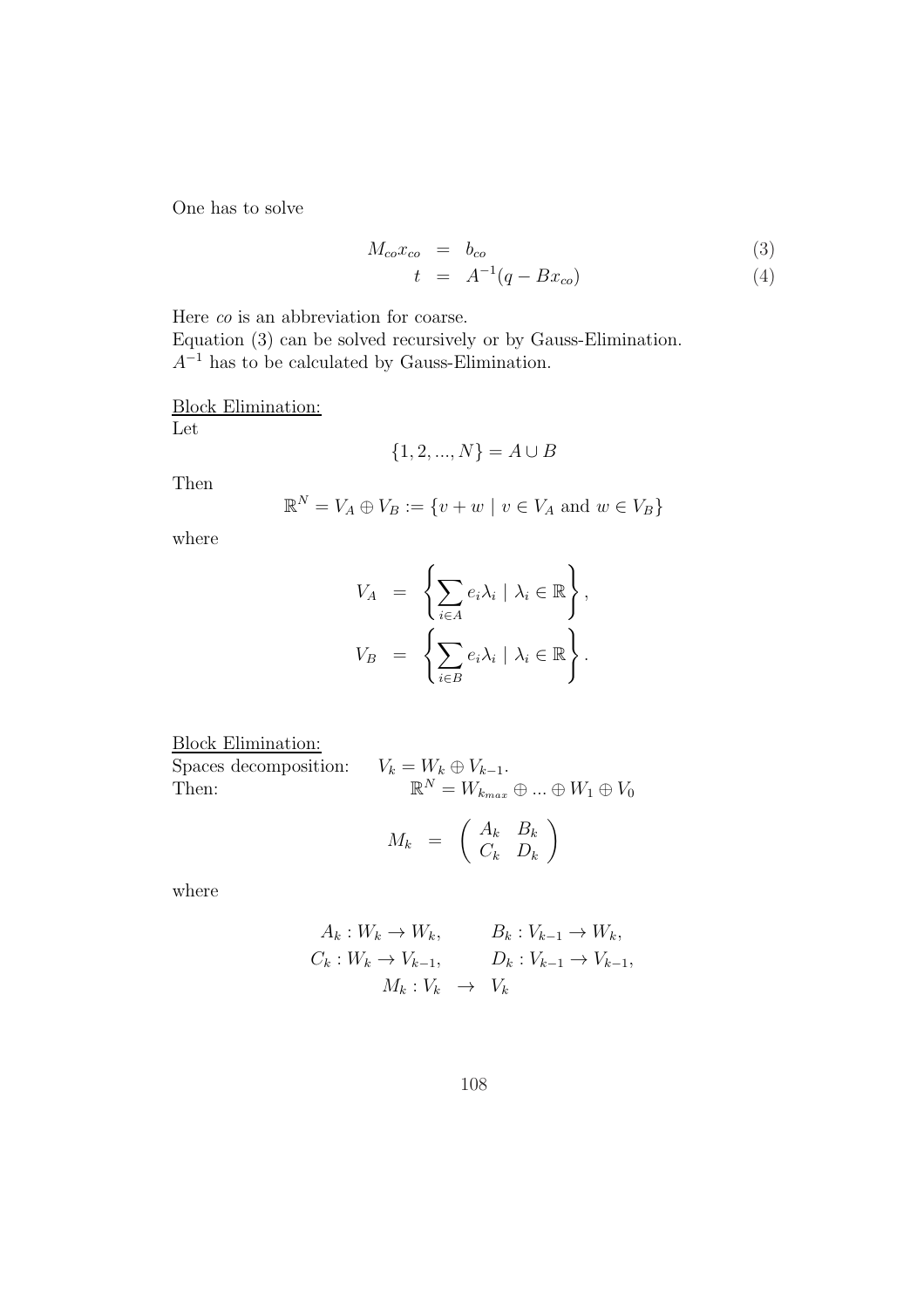Nested Dissection:

| $\overline{0}$ | $\overline{0}$ | $\overline{0}$ | $\overline{0}$ | $\overline{0}$ | $\overline{0}$ | $\overline{0}$ | $\overline{0}$ | $\overline{0}$ |
|----------------|----------------|----------------|----------------|----------------|----------------|----------------|----------------|----------------|
| $\overline{0}$ | 3              | $\overline{2}$ | 3              | $\mathbf{1}$   | 3 <sup>1</sup> | $\overline{2}$ | 3              | $\overline{0}$ |
| $\overline{0}$ | 2              | $\overline{2}$ | $\overline{2}$ | $\mathbf{1}$   | $\overline{2}$ | $\overline{2}$ | $\overline{2}$ | 0              |
| $\overline{0}$ | 3              | $\overline{2}$ | 3              | $\mathbf 1$    | 3              | $\overline{2}$ | 3              | 0              |
| $\overline{0}$ | $\mathbf{1}$   | $\mathbf{1}$   | 1              | $\mathbf{1}$   | $\mathbf{1}$   | 1              | 1              | 0              |
| $\overline{0}$ | 3              | $2^{-}$        | 3              | $\mathbf{1}$   | 3 <sup>1</sup> | $\overline{2}$ | 3              | $\overline{0}$ |
| $\overline{0}$ | $\overline{2}$ | $\overline{2}$ | $\overline{2}$ | $\mathbf{1}$   | $\overline{2}$ | $\overline{2}$ | $\overline{2}$ | 0              |
| $\overline{0}$ | 3              | $2^{-}$        | 3              | $\mathbf{1}$   | 3              | $\overline{2}$ | 3              | 0              |
| 0              | 0              | 0              | 0              | $\overline{0}$ | $\overline{0}$ | 0              | 0              | 0              |
|                |                |                |                |                |                |                |                |                |

Decomposition of discretization grid:

$$
\Omega_h = \Omega^0 \cup \Omega^1 \cup \Omega^2 \cup \Omega^3
$$

Nested Dissection:

Number the finest grid  $\Omega_h = \{1, 2, ..., N\}$ . Then, decompose:

$$
\{1, 2, ..., N\} = \Omega^{0} \cup \Omega^{1} \cup \Omega^{2} \cup \Omega^{3}
$$

$$
M_{k} = \begin{pmatrix} A_{k} & B_{k} \\ C_{k} & D_{k} \end{pmatrix}, x_{k} = \begin{pmatrix} t_{k} \\ x_{k-1} \end{pmatrix}, b_{k} = \begin{pmatrix} q_{k} \\ p_{k} \end{pmatrix}.
$$

$$
M_{k-1} := D_{k} - C_{k} A_{k}^{-1} B_{k}
$$

$$
b_{k-1} := p_{k} - C_{K} A_{k}^{-1} q_{k}.
$$

$$
M_{k-1} x_{k-1} = b_{k-1}
$$

$$
t_{k} = A_{k}^{-1} (q_{k} - B_{k} x_{k-1})
$$

 $M_0^{-1}$  and  $A_k^{-1}$  have to be calculated by Gauss-Elimination.

## Nested Dissection:

The computational amount of nested dissection is dominated by computation of  $M_0^{-1}$  and  $A_k^{-1}$ . Let us estimate this this computational amount: Let  $n=2^{k_{max}}$ .

 $M_0$ 

is matrix of size  $O(2^{(d-1)k_{max}}) = O(n^{d-1}).$  $M_0^{-1}$  computation: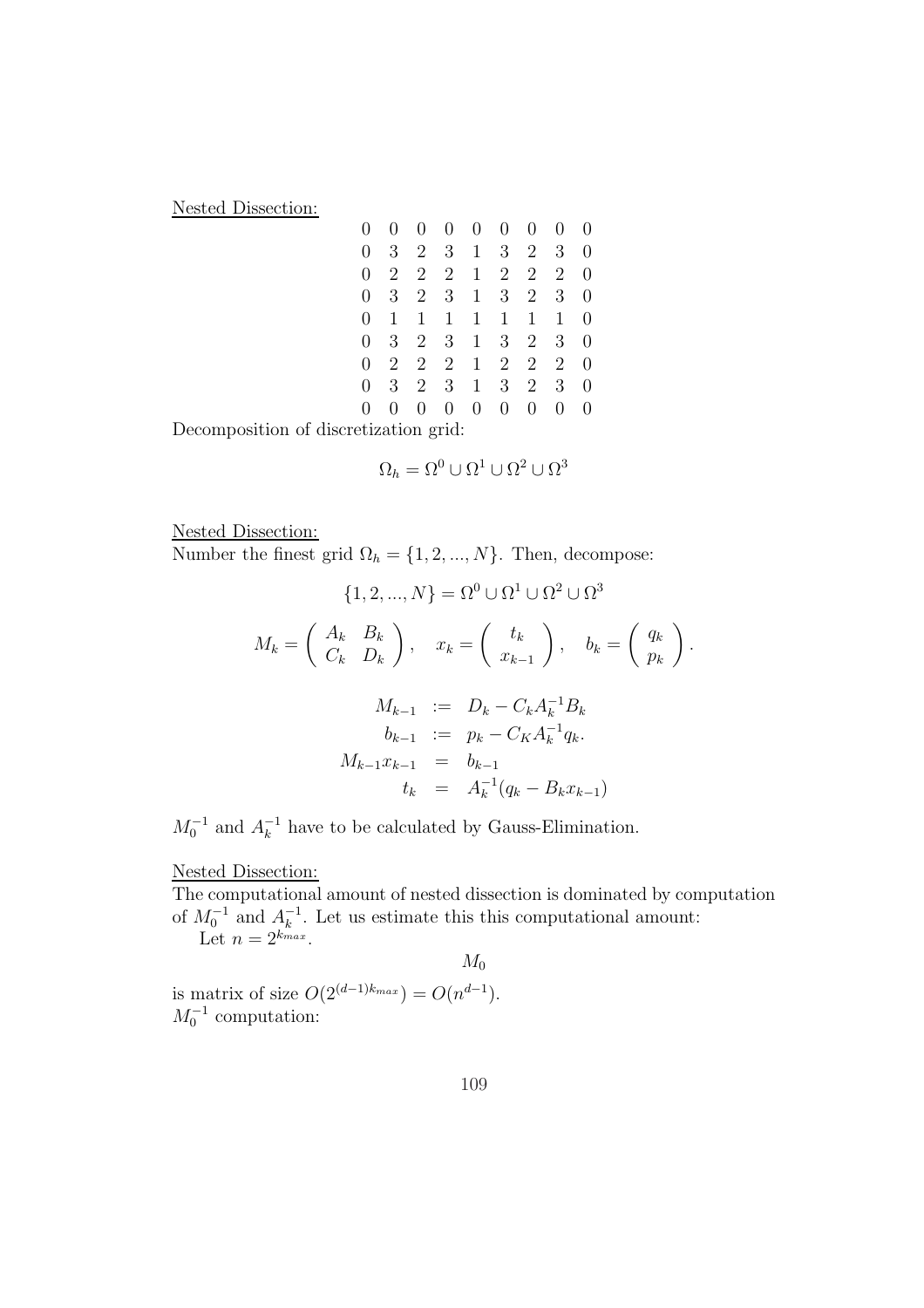$O(n^{2d-2})$  storage requirement.  $O(n^{3d-3})$  computational requirement.

Nested Dissection: Let  $n=2^{k_{max}}$ .

$$
A_{k}
$$

has a block-structure and consists of

 $2^{d(k-1)}$ 

blocks of size  $O(2^{(d-1)(k_{max}-k)})$ . Storage requirement for  $A_k^{-1}$  computation:

$$
O(\sum_{k=0}^{k_{max}} 2^{d(k-1)} (2^{(d-1)(k_{max} - k)})^2) = O(N \sum_{k=0}^{k_{max}} 2^{(d-2)k})
$$
  
=  $O(Nk_{max}) = O(n^2 \log(n))$  if  $d = 2$   
=  $O(N2^{(d-2)k_{max}}) = O(n^{2d-2})$  if  $d > 2$ 

Nested Dissection: Let  $n = 2^{k_{max}}$ .

 $A_k$ 

has a block-structure and consists of

 $2^{d(k-1)}$ 

blocks of size  $O(2^{(d-1)(k_{max}-k)})$ . Computational requirement for  $A_k^{-1}$  computation:

$$
O(\sum_{k=0}^{k_{max}} 2^{d(k-1)} (2^{(d-1)(k_{max} - k)})^3) = O(N \sum_{k=0}^{k_{max}} 2^{(2d-3)k})
$$
  
=  $O(n^{3d-3})$ 

Implementation of Nested Dissection: Implementation has to take into account that all matrices are block matrices.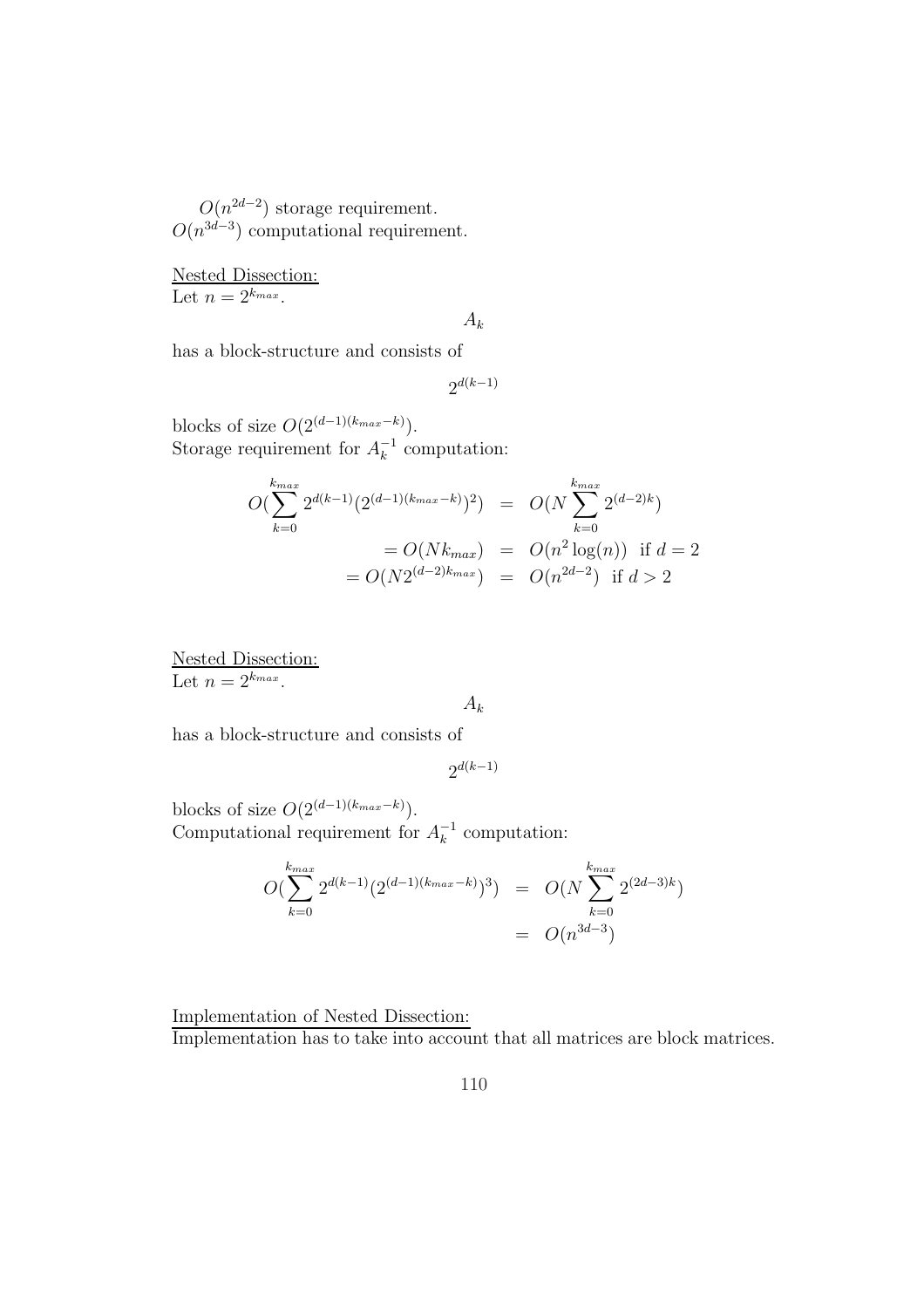$\rightarrow$  recursive implementation is needed.

For reasons of simplicity assume  $d = 2$ ,  $\Omega = [0, 1]^2$ . Define the cells (Zelle)

$$
\mathcal{Z}_{i,j}^k = [ih_k, jh_k] \times [(i+1)h_k, (j+1)h_k],
$$

where  $h_k = 2^{-k}$  and

$$
I = (i, j) \in \mathcal{I}^k := \{(i, j) \mid i, j = 0, ..., 2^k - 1\}.
$$

Observe that  $\mathcal{Z}_{0,0}^0 = [0,1]^2$  and

$$
\mathcal{Z}^k_{i,j}=\mathcal{Z}^{k+1}_{i,j}\cup\mathcal{Z}^{k+1}_{i+1,j}\cup\mathcal{Z}^{k+1}_{i,j+1}\cup\mathcal{Z}^{k+1}_{i+1,j+1}.
$$

Implementation of Nested Dissection: Define

$$
\begin{array}{lll} \mathcal{A}^{k_{max}}_{i,j} & := & \mathcal{Z}^{k_{max}}_{i,j} \cap \Omega_h \\ \mathcal{B}^k_{i,j} & := & \mathcal{A}^k_{i,j} \cap \partial \mathcal{Z}^k_{i,j} \\ \mathcal{I}^k_{i,j} & := & \mathcal{A}^k_{i,j} \backslash \mathcal{B}^k_{i,j} \\ \mathcal{A}^{k-1}_{i,j} & := & \mathcal{B}^k_{i,j} \cup \mathcal{B}^k_{i+1,j} \cup \mathcal{B}^k_{i+1,j+1} \quad \text{for $k \leq k_{max}$.} \end{array}
$$

Furthermore, we can define

$$
\begin{array}{rcl} \Omega_0 & := & \mathcal{B}_{0,0}^0 \\ \Omega_k & := & \mathcal{I}_{i,j}^{k-1}. \end{array}
$$

Implementation of Nested Dissection: Let

$$
V(B) := \text{span}\{e_i \mid i \in B\}
$$

Then define matrices, which map spaces to spaces:

$$
A_I^k: V(\mathcal{I}_I^k) \to V(\mathcal{I}_I^k), \qquad B_I^k: V(\mathcal{B}_I^k) \to V(\mathcal{I}_I^k),
$$
  

$$
C_I^k: V(\mathcal{I}_I^k) \to V(\mathcal{B}_I^k), \qquad D_I^k: V(\mathcal{B}_I^k) \to V(\mathcal{B}_I^k),
$$
  

$$
M_I^k: V(\mathcal{A}_I^k) \to V(\mathcal{A}_I^k)
$$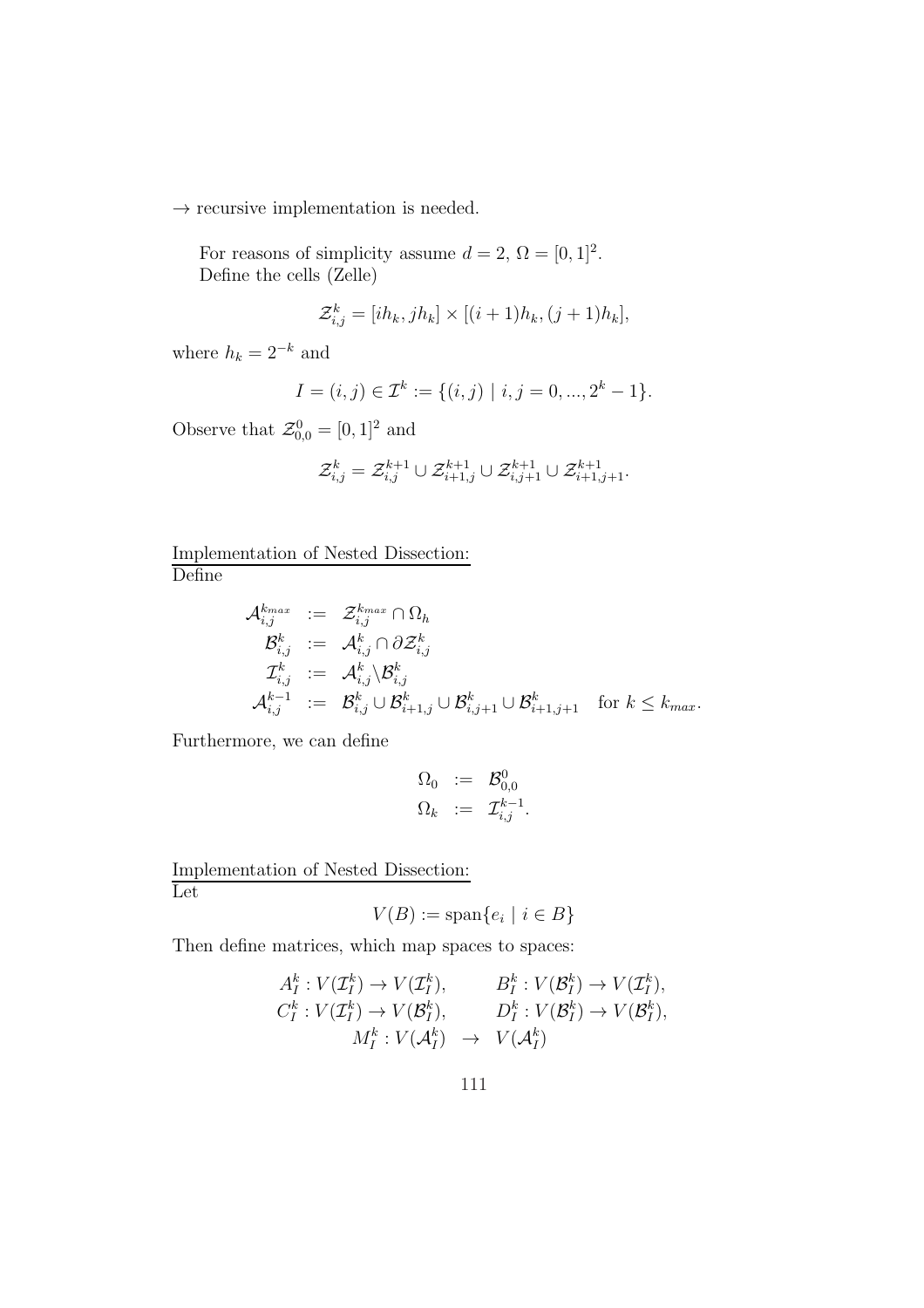These matrices are stored with respect to the standard basis  $\{e_i\}$ . Extend matrix  $M: V(B) \to V(A)$  according

$$
M(e_i) := \begin{cases} M(e_i) & \text{if } e_i \in V(B) \\ 0 & \text{else.} \end{cases}
$$

Implementation of Nested Dissection:

$$
M_{i,j}^{k-1} := \sum_{I=i,j,\dots,i+1,j+1} D_I^k - C_I^k (A_I^k)^{-1} B_I^k
$$
  
\n
$$
b_{i,j}^{k-1} := \sum_{I=i,j,\dots,i+1,j+1} p_I^k - C_I^K (A_I^k)^{-1} q_I^k.
$$
  
\n
$$
t_I^k = (A_I^k)^{-1} (q_I^k - B_I^k x_I^{k-1})
$$

On coarsest grid one has to solve exactly

$$
M^0x^0=b^0
$$

Equation

$$
M^{k-1}x^{k-1} = b^{k-1}
$$

has to be solved recurively from coarse to fine grid.

Implementation of Nested Dissection:

How to define

$$
M_{i,j}^{k_{max}}?
$$
?

- In case of Finite Elements, these are the local stiffness matrices.
- In case of Poisson's equation take the 4x4 matrix

$$
\frac{1}{h^2} \left( \begin{array}{rrrr} 1 & -0.5 & 0 & -0.5 \\ -0.5 & 1 & -0.5 & 0 \\ 0 & -0.5 & 1 & -0.5 \\ -0.5 & 0 & -0.5 & 1 \end{array} \right)
$$

Lineare Algebra with Indizes: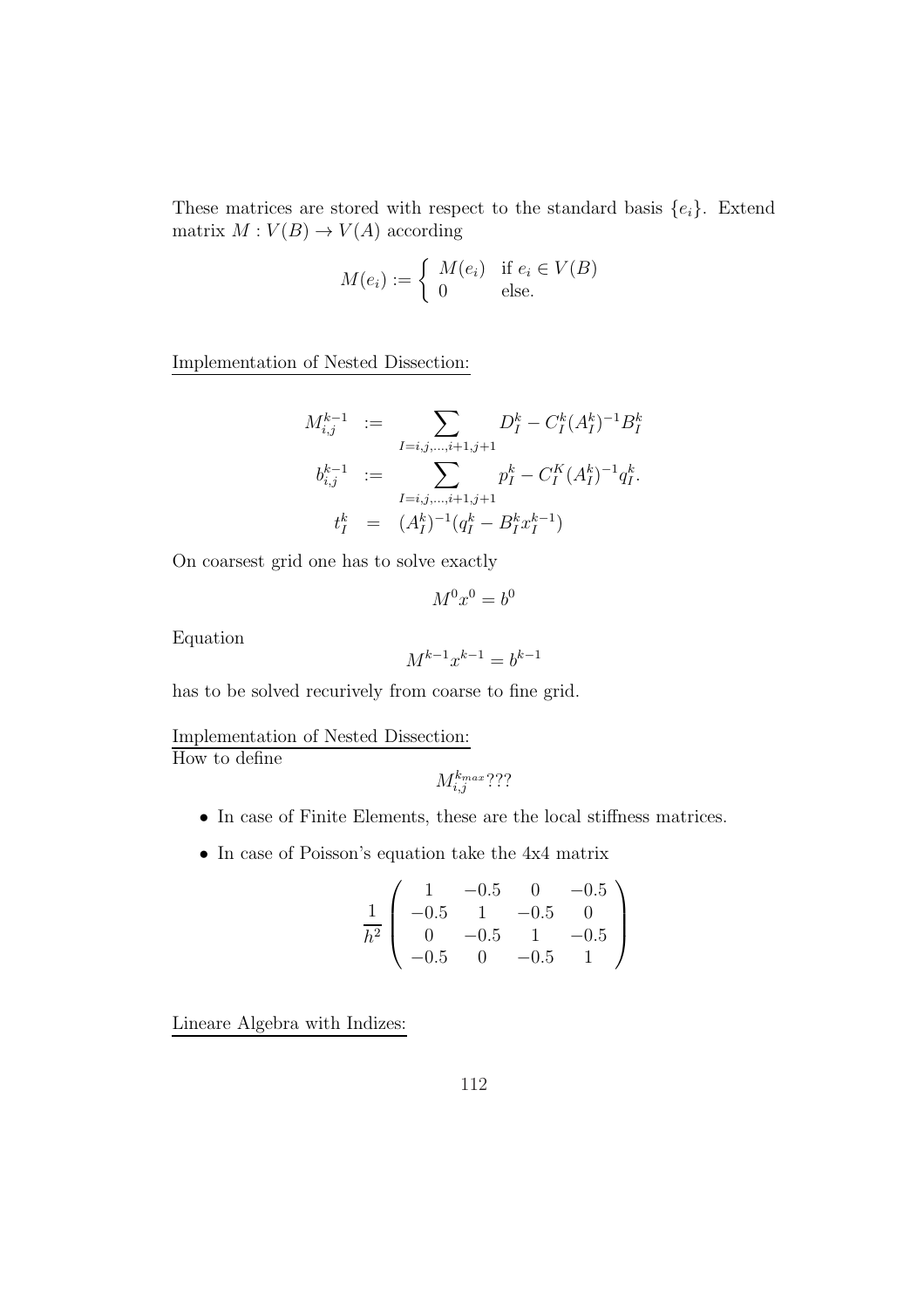```
class VectorIndex : public ExprAlg<VectorIndex> {
 public:
    template <class Ind> VectorIndex(const Ind& index) {
                                  Sn = index.getIndices();
       data = new double[size];<br>s = new int;s = new int; Smv = new int;}
    template <class A> void operator=(const ExprAlg<A>& a );
       ...
  private:
    double* data;<br>int size;
                  // Laenge Vektor
     int *Sn; // Nummern der globalen Indizes
     int *Smy; // fuer Auswertung: globaler Index
     int *s; // fuer Auswertung: lokaler Index };
```
Lineare Algebra with Indizes:

```
void VectorIndex::startI(int max_size) const {
     (**s) = 0; if(size>0) (**Smy) = Sn[(*s)];}
double VectorIndex::getValueI(int Sglobal) const {
  while(Sglobal > (*Smy) && (*s) < size) {
     ++(*_S); (*Smy) = Sn[(*_S)];if((*Smy) > Sglobal || (*s)>=size) return 0;return data[(*s)];
}
template <class A>
void VectorIndex::operator=(const ExprAlg<A>& a) {
  const A& ao(a); ao.startI(size);
  for(int ss = 0; ss < size; +ss) {
      data[ss] = ao.getValueI(Sn[ss]); }
} // ----> sorted Indizes!!!
```

```
Lineare Algebra with Indizes:
Implementation of matrices with Indizes:
```

```
class MatrixIndex : public ExprAlg<...> {
   public:
      template <class Ind>
      MatrixIndex(const Ind& indexI,const Ind& indexJ);
    ....
}
```
Operators like  $=$ , $+$ ,- are implemented such that they can be applied to vectors and matrices with respect to different index set:

$$
v = b + c
$$

Here iteration is performed for the index set  $A$  of  $v$ .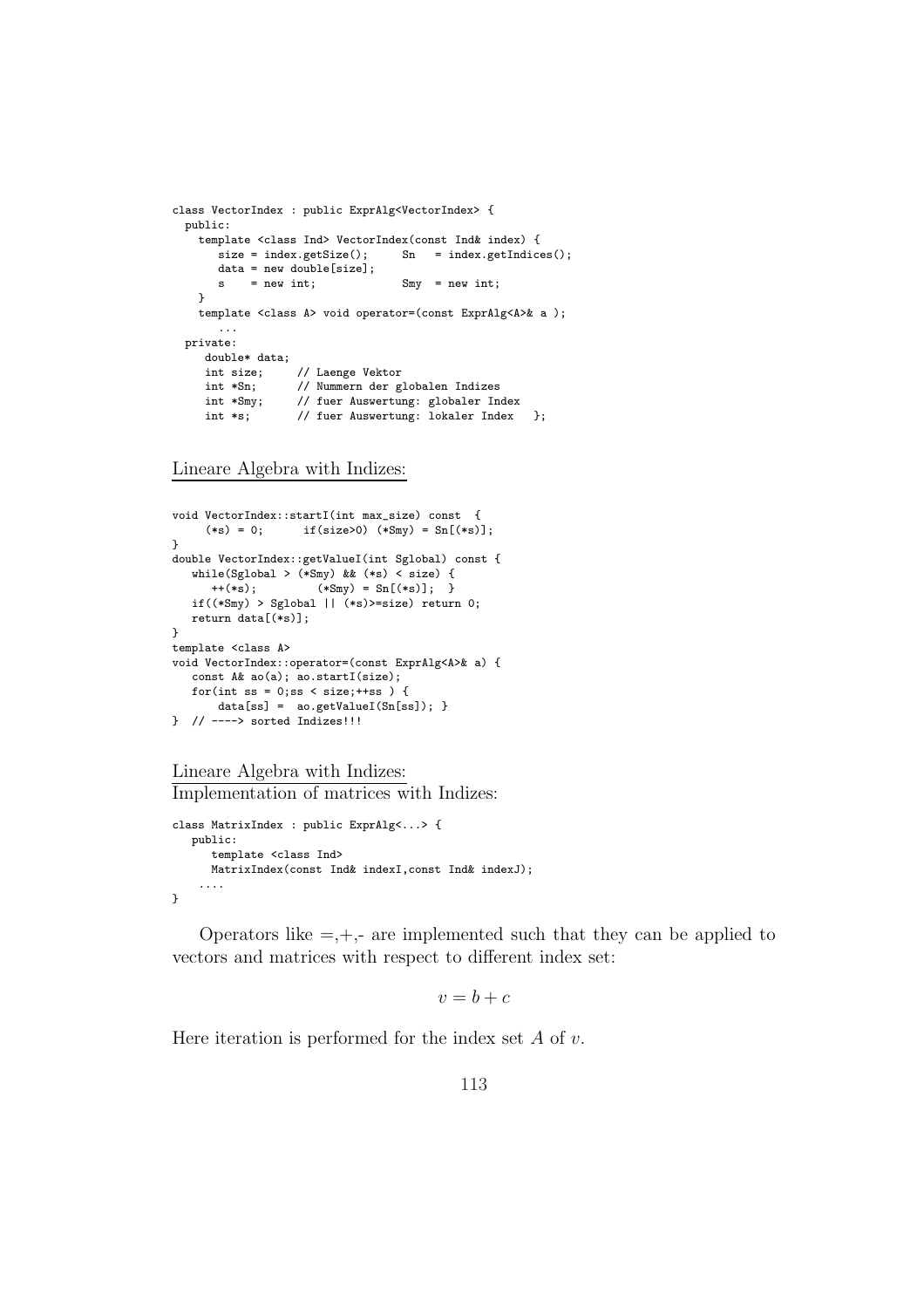If b or c is not defined at a certain index  $i \in A$ , then getValueI(i) return 0.0.

## Lineare Algebra with Indizes:

• Observe that if v is defined for a index set  $A$ . Then  $v$  is contained in the corresponding vector space:

$$
v \in V(A)
$$

- A class IndexSet is needed which
	- stores indizes in a sequential order and
	- allows union of two index set by merge sort.

Implementation of Nested Dissection:

The sets

$$
\mathcal{A}_I^k = \mathcal{B}_I^k \cup \mathcal{I}_I^k
$$

have to be represented by objects of class IndexSet and constructed recurively.

The matrices

$$
A_I^k: V(\mathcal{I}_I^k) \to V(\mathcal{I}_I^k), \qquad B_I^k: V(\mathcal{B}_I^k) \to V(\mathcal{I}_I^k),
$$
  
\n
$$
C_I^k: V(\mathcal{I}_I^k) \to V(\mathcal{B}_I^k), \qquad D_I^k: V(\mathcal{B}_I^k) \to V(\mathcal{B}_I^k),
$$
  
\n
$$
M_I^k: V(\mathcal{A}_I^k) \to V(\mathcal{A}_I^k)
$$

have to be represented by objects of class MatrixIndex and constructed recurively.

Implementation of Nested Dissection:

The sets  $\mathcal{A}_{I}^{k}, \mathcal{B}_{I}^{k}, \mathcal{I}_{I}^{k}$  and matrices  $A_{I}^{k}, B_{I}^{k}, C_{I}^{k}, D_{I}^{k}$ , and  $M_{I}^{k}$  have to be stored as members of leaves in an quadtree.

class Leaf { public:  $Leaf(...);$  ...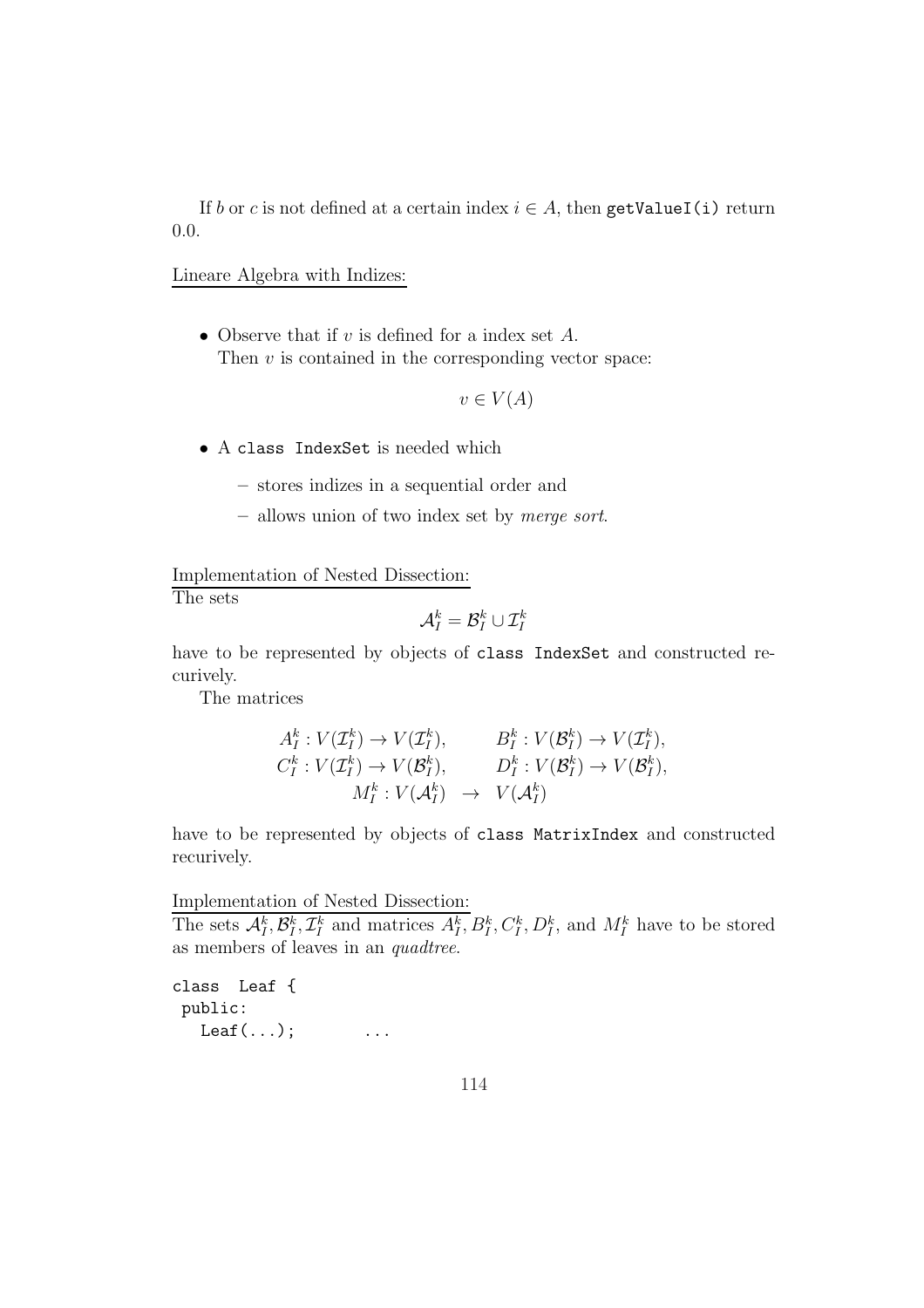```
VectorIndex* x; //\geq W...
  MatrixIndex* A; // > W -> W
  MatrixIndex* B; // > Vb -> W
   ...
private:
 std::vector<Leaf*> children;
  IndexVector allIndizes; ///> set A
  IndexVector interiorIndizes; ///> set I
  IndexVector boundaryIndizes; ///> set B
};
```
Implementation of Nested Dissection:

- Dested Dissection has to be implemented by traversing through a quadtree with leaves of obeject class Leaf.
- Efficiency mainly depends on the efficient implementation of
	- matrix multiplication and
	- $-$  Gauss-algorithm implementation to compute  $A^{-1}$ .

using a lineare algebra library on index sets. To this end cache efficient implementation is very important!

## References

- [1] Goedecker und Adolfy Hoisie. Performance Optimization of Numerically Intensive Codes. SIAM, 2001.
- [2] J.L. Hennessy and D. A. Patterson Computer Architecture, A Quantitative Approache. Third Edition. Morgan Kaufmann Publishers, 2003.
- [3] A. S. Glassner . An Introduction to Ray Tracing. Morgan Kaufmann Publishers, 2007.
- [4] W. Gropp und E. Lusk und A. Skjellum. Using MPI. The MIT Press, 1999.